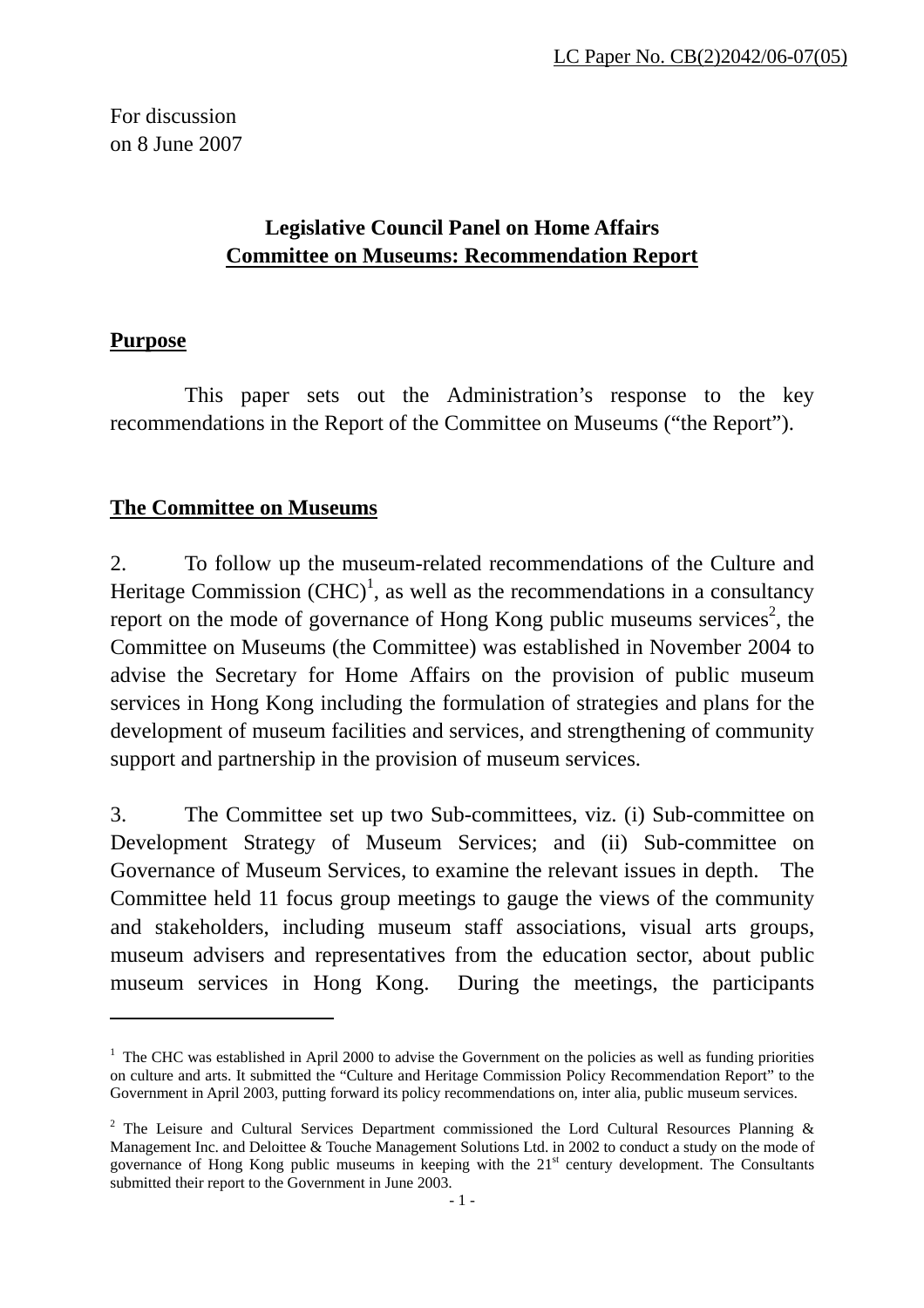contributed valuable comments and suggestions on enhancing the museum services. The Committee also made a study tour to Tokyo during which they called upon the relevant government institutions and visited seven museums of different modes of governance. Members of the Committee had useful exchanges with them, particularly in the areas of museum governance, funding arrangement, promotion of patronage and community partnership.

 4. In drawing up its recommendations, the Committee carefully considered the relevant recommendation and study reports, as well as the views and suggestions gathered through the aforementioned channels. The Committee recognizes that public museum services have been provided in Hong Kong for only about half a century and appreciates that the present services provided by the public museums under management of the Leisure and Cultural Services Department (LCSD) are generally well received by the public. Given the need to catch up with the ever-changing public expectations and demands, and to meet with the challenges brought about by the rapid developments on museums in the region, the Committee considers that there is scope for improving public museum services through concerted efforts of various parties including the Government, museum staff, stakeholders and the community at large.

 5. After over two years of efforts and careful deliberations, the Committee has drawn up its recommendations covering the following major areas:

- (a) development strategy of public museum services;
- (b) performance enhancement and promotion of patronage;
- (c) community involvement and partnership;
- (d) funding of public museums;
- (e) governance of public museums; and
- (f) public museum staff development.

The Committee's Recommendation Report at the **Annex** was formally submitted to the Secretary for Home Affairs in May 2007.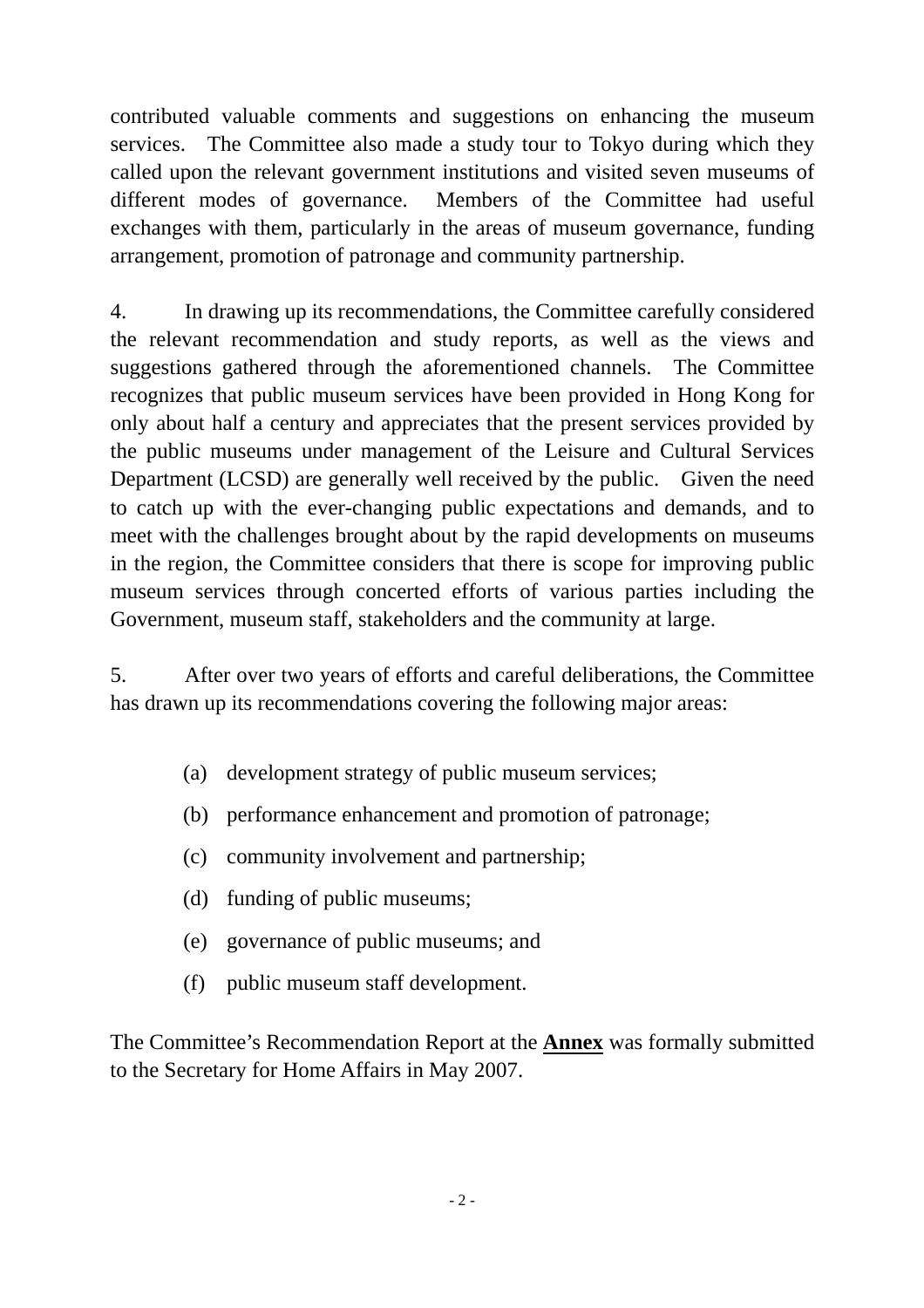## **The Administration's Response**

6. We fully appreciate the hard work and dedicated efforts of the Committee and accept in principle the recommendations put forward by the Committee in the Report. The Committee's recommendations are developed on the strengths of current museum services provided by LCSD and in response to the changing community needs and rising public aspirations. Taken together, those recommendations seek to improve the management and operation of public museum services and provide a framework for the long-term development of museum culture and services in Hong Kong.

7. The highlights of the Recommendation Report are set out in the following paragraphs.

## **Key Recommendations**

## **Development Strategy of Public Museum Services**

8. The Committee recommends that a long-term strategy for development of museum culture as an inherent part of cultural life should be drawn up to enhance the aesthetic sensibility of the public at large and their awareness and interests in visiting museums. We accept this recommendation and will review the mission and vision of individual museums taking into account the proposed institutional change in relation to museum governance.

9. The Committee considers that while it has made a series of recommendations on the missions, functions and guiding principles of the public museums, the future statutory Museums Board (see paragraphs 18-21 below) should conduct a more detailed review and formulate implementation plans on different operational aspects, having regard to the Committee's recommendations as well as the need for any re-alignment of roles and identities, collections allocation and the interfacing arrangements between the public museums and the proposed museum institution in the West Kowloon Cultural District (WKCD). We agree to this recommendation and undertake to carry out such a review upon the set-up of the statutory Museums Board and the finalization of the implementation or development plan of the WKCD.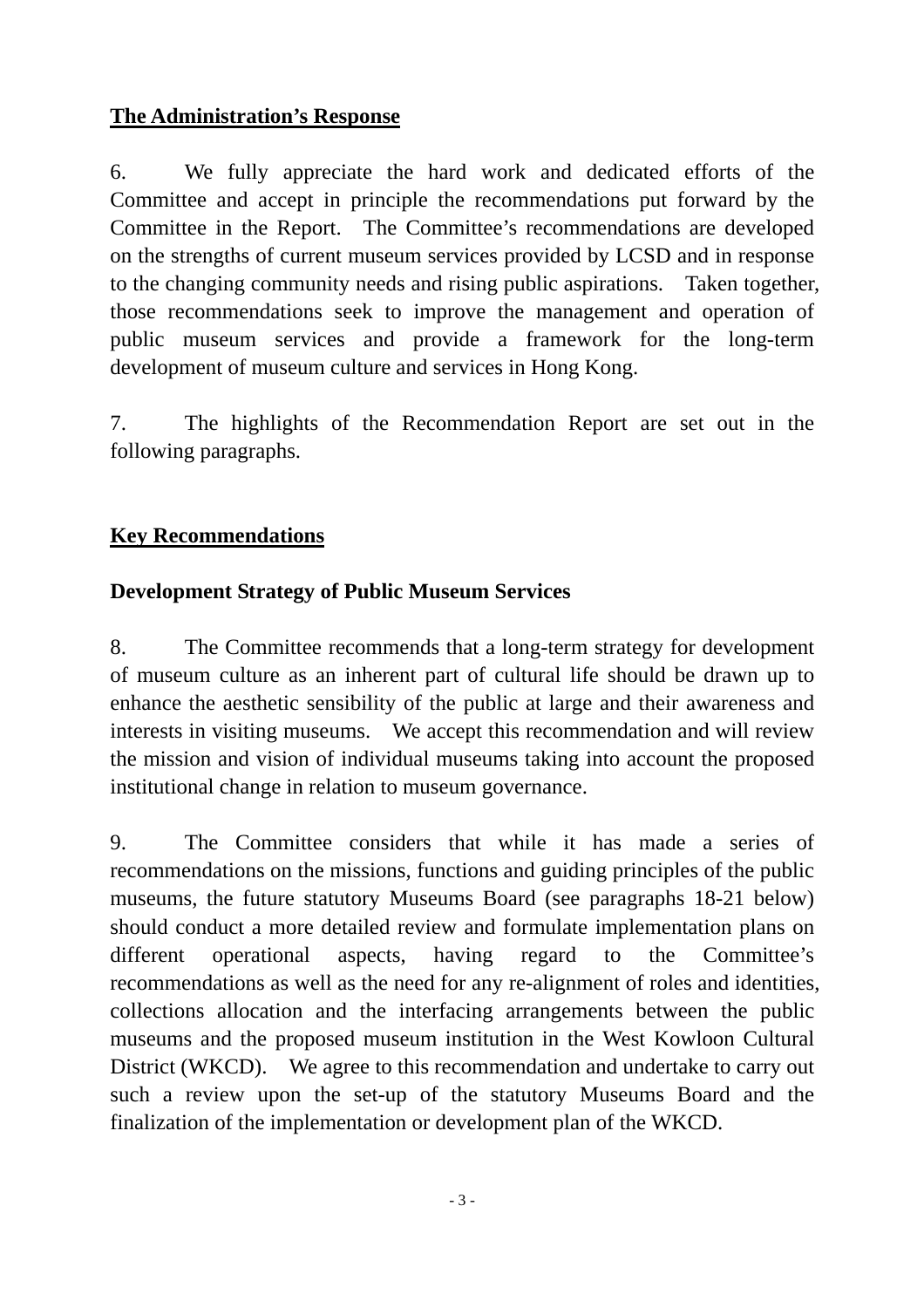10. Regarding the Committee's recommendations on addressing the acute shortage of storage space for collections and developing the culture of donation of artifacts, we agree that there is a need for identifying additional space for collections storage. Adequate storage space would also encourage donation of artifacts, as pointed out in the Report.

## **Performance Enhancement and Promotion of Patronage**

11. At present, LCSD monitors the performance of public museums on the basis of both quantitative (e.g. number of visitors and exhibitions) and qualitative (e.g. surveys and opinion assessment by visitors) indicators. An opinion survey conducted by LCSD in 2004 revealed that 90% of the visitors were satisfied with the overall performance of the museums; and more than 85% of them had indicated they would visit the museums again. The Committee recognises that the pubic museums are generally well-received by the visiting public, but that there is room for further improving their services given the changing needs and interests of the community in museum services. In this connection, the Committee recommends a number of measures to enhance performance and promote patronage, including –

- (a) a review should be conducted on the performance assessment framework to enhance operational efficiency and management accountability;
- (b) comprehensive visitor surveys should be conducted on a regular basis to gauge public views and satisfaction level;
- (c) an annual business plan for each museum with performance targets and objectives should be formulated; and
- (d) robust measures to promote patronage (e.g. holding blockbuster exhibitions, closer media engagement and flexible opening hours) should be taken.

12. We accept the recommendation and will take active steps to implement the Committee's proposed measures to enhance usage of museum space and facilities for more entrepreneurial activities. We will review and formulate a comprehensive quantitative and qualitative performance assessment framework for each museum, which will help increase public accountability and facilitate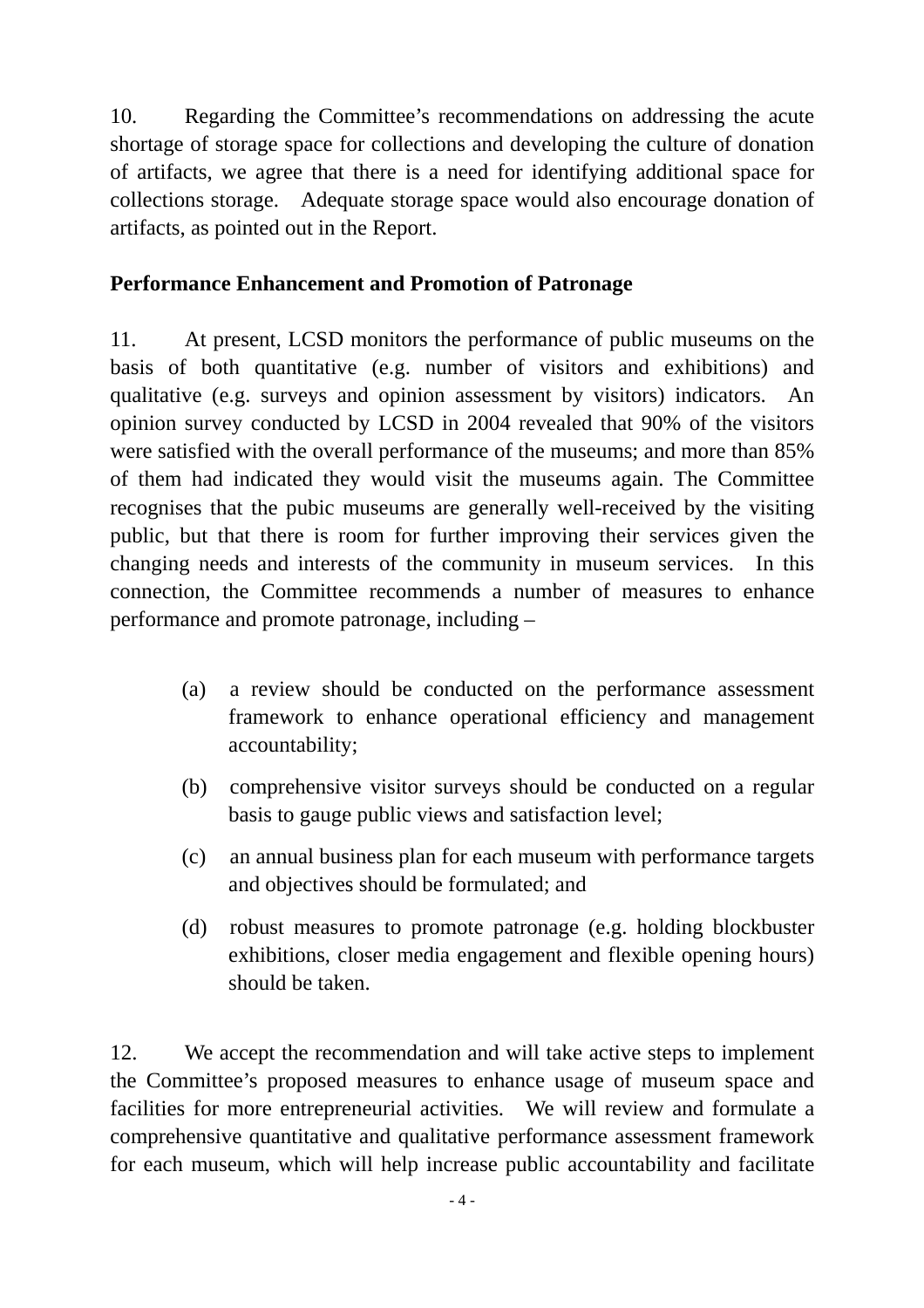value-for-money assessment based on outcome. Moreover, an annual business plan for each museum will be drawn up to enhance efficiency and accountability of museum operation.

## **Community Involvement and Partnership**

13. Currently, public museums have already established a network of community involvement and built up partnership with various sectors and organizations, such as education institutions, museum experts, overseas museums and individuals (e.g. collectors, artists and volunteers) in discharging their cultural and educational roles through a wide range of programmes and activities. Having considered the existing scope of community involvement in public museum services, the Committee recommends that a strategy for further integration with the community and establishing closer collaboration network with interested parties should be mapped out.

14. We accept this recommendation and will develop a strategy to strengthen partnership with artists, collectors, local and overseas museums, and other cultural institutions to achieve further integration with the community.

## **Funding of Public Museums**

 $\overline{a}$ 

15. The Committee acknowledges that the provision of public museum services is a recurrent expenditure item of the Government<sup>3</sup> and notes that a largely self-financing museum system has not proven to be viable in any jurisdictions. No matter how vigorous the business model is (whether it is run by Government, an independent publicly-funded organisation or a privately-funded organization), it is unlikely that any museum will be able to defray its operational expenses most or entirely from its operational income. In the light of this and to ensure the sustainable development and effective operation of public museum services, the Committee recommends that the Government should continue with its commitment to provide a stable and adequate source of funding for public museum services after the institutional changes have been introduced.

16. To tie in with the proposed change of governance structure for public

<sup>&</sup>lt;sup>3</sup> The recurrent expenditure approved for the LCSD to manage museums in 2006-07 was \$291,747,000.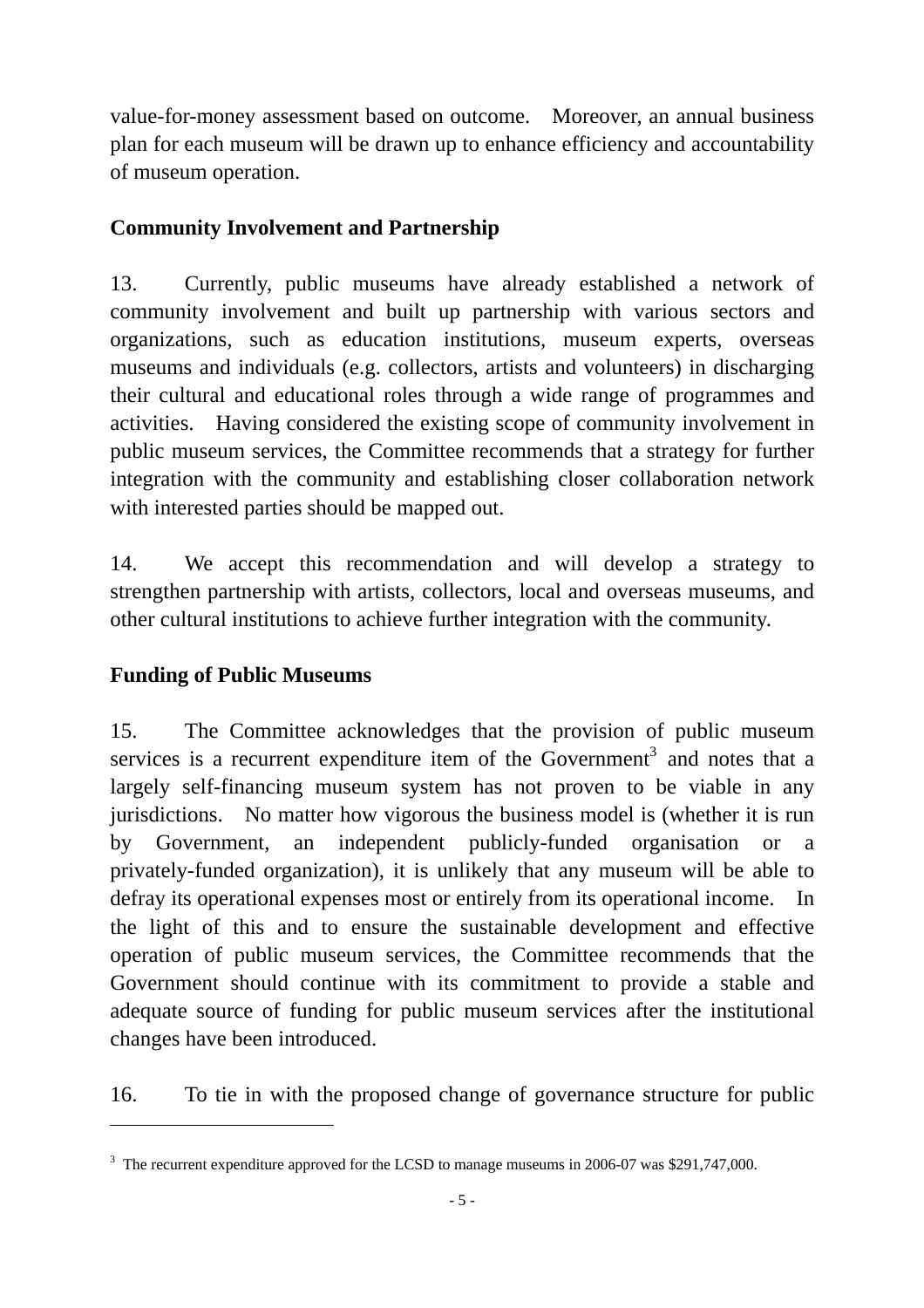museums, the Committee recommends that –

- (a) a review should be conducted on whether and how the museums should operate with an independent accounting system and should be allowed to retain revenue; and
- (b) measures to broaden the income base of public museums should be adopted, such as promotion of patronage and sponsorship, exploration of other sources of income and reviewing the admission charges which have been adopted since the time of Municipal Councils.

17. We agree in principle to the above recommendations regarding funding of public museum services. In particular, we will need to carry out a study on the proposed financial framework which would allow museums to operate with an independent accounting system and retain revenue, so as to boost staff morale, provide incentive to raise income and facilitate multi-year business planning. We also support the Committee's suggestions on broadening income base and will work closely with our museum staff to bring them into effect.

## **Governance of Public Museums**

*Strengths and areas requiring improvements of the existing governance framework* 

18. The Committee recognises that despite the relatively short history of public museums in Hong Kong, they have consolidated their strengths in the following areas over the past years –

- (a) building up comprehensive collections of cultural, historical, artistic and scientific significance;
- (b) providing a wide variety of exhibitions which appeal to diverse audience interested in fine arts, design, history, archaeology and science;
- (c) specializing in designing a variety of educational programmes to cater for the specific needs of different community groups; and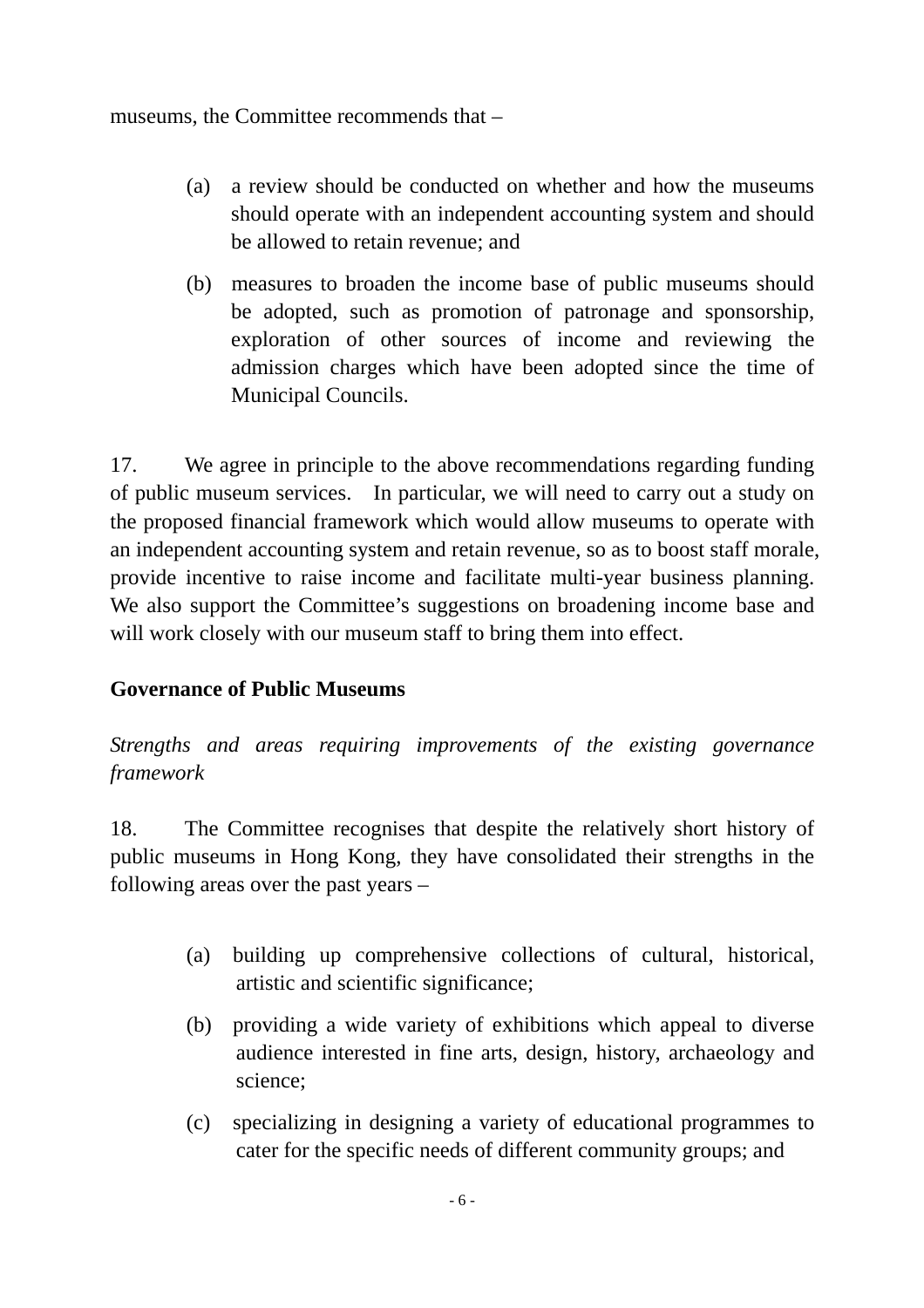(d) training up a pool of experienced curatorial experts who uphold professional codes of ethics in handling collections and programmes, and deliver services with a high standard of customer satisfaction.

Notwithstanding the above, there have been calls from the community to critically review the existing governance structure of public museums to keep pace with the changing needs and expectations of the community. The Committee has identified a number of areas that require improvements as far as the existing governance structure is concerned –

- (a) there is a need for clearer identity and greater public accountability and transparency for each individual museum;
- (b) the need to comply with government regulations and procedures is sometimes not conducive to the unique practices and operational needs of the museums, in particular with regard to outsourcing and procurement, accounting management and financial planning;
- (c) there is inadequate community involvement in the management and operation of museums; and
- (d) there is a lack of pro-active publicity and entrepreneurial marketing approach to promote the work of individual museums, attract media interest and explore more collaboration with different sectors in the community.

## *Establishment of a statutory Museums Board*

 $\overline{a}$ 

19. Having considered the various views and comments from the focus group meetings, overseas references and the merits and weaknesses of the existing governance structure of public museums in Hong Kong, the Committee has examined various options of museum governance framework<sup>4</sup> and recommended that a statutory Museums Board should be set up in three years'

 $4$  These options include – (a) status quo – Government-run museums with measures to improve operation and management; (b) a single statutory Museums Board; (c) a separate Museums Board for each cluster of public museums; (d) an independent non-profit organization; and (e) a non-statutory public supervisory body modelled on the University Grants Committee.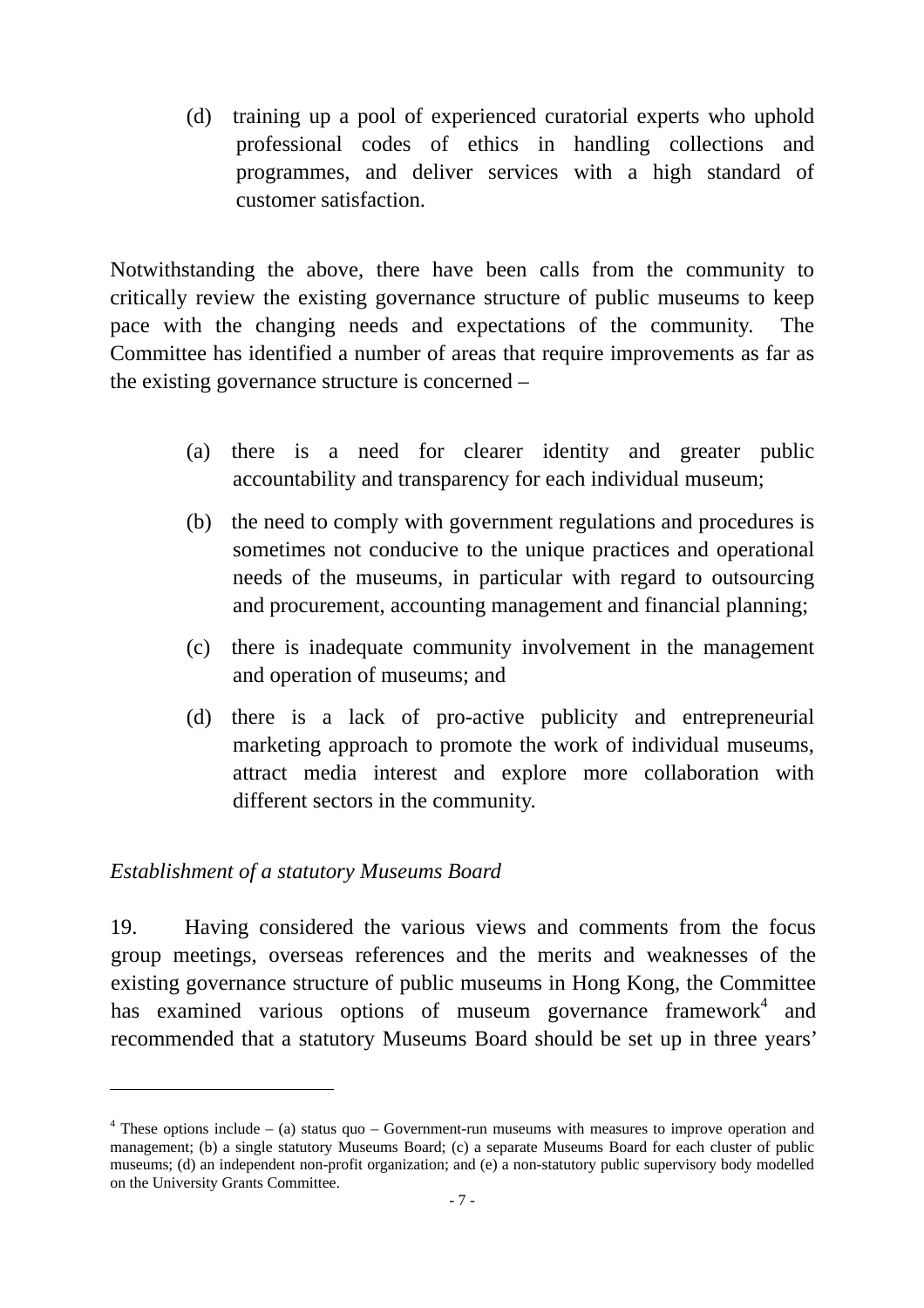time as far as practicable to take on the operation and management responsibility of public museums. The merits of the proposed options are set out in sections B and C in Appendix 14 to the Report (pp. 26-28). Specifically, the Committee recommends that the proposed governance model should take the form of a two-tier structure comprising a statutory Museums Board and several mini-boards or committees for different clusters of museums. To ensure a smooth migration from Government-run public museums to museums managed by a statutory board in the long run, the Committee recommends that –

- (a) a Provisional Museums Board should be set up to oversee the preparatory work during the transitional period;
- (b) the improvement measures to the existing museum services should be implemented early in order to lay a solid foundation for the proposed institutional change; and
- (c) the proposed Provisional Museums Board should look into the following issues for the future statutory Museums Board – ownership of collections, establishment of a shared services department and staff arrangement during the transition.

20. The above recommendations are generally in line with those put forward by the CHC and the consultancy report in 2003. There are merits in having a statutory Museums Board to build up a clear identity for each museum, achieve institutional autonomy with flexibility in museum management, and increase the degree of public involvement, accountability and transparency. We support in principle the Committee's recommendation on the change of mode of governance for the public museums. While we would endeavour to set up a statutory Museums Board in three years' time, we may in fact take a longer time to complete the entire transformation process having regard to the need to set up a Provisional Museums Board, carry out a detailed planning study on how each cluster of museums should be aligned and transferred, drafting the enabling legislation and resolving issues relating to the transitional arrangements for existing museum staff.

21. Meanwhile, we would pay special and careful attention to the concerns of the serving museum staff towards the proposed changes. We consider that any institutional change should be well-planned and carried out in a gradual and progressive manner with extensive consultations with museum staff and other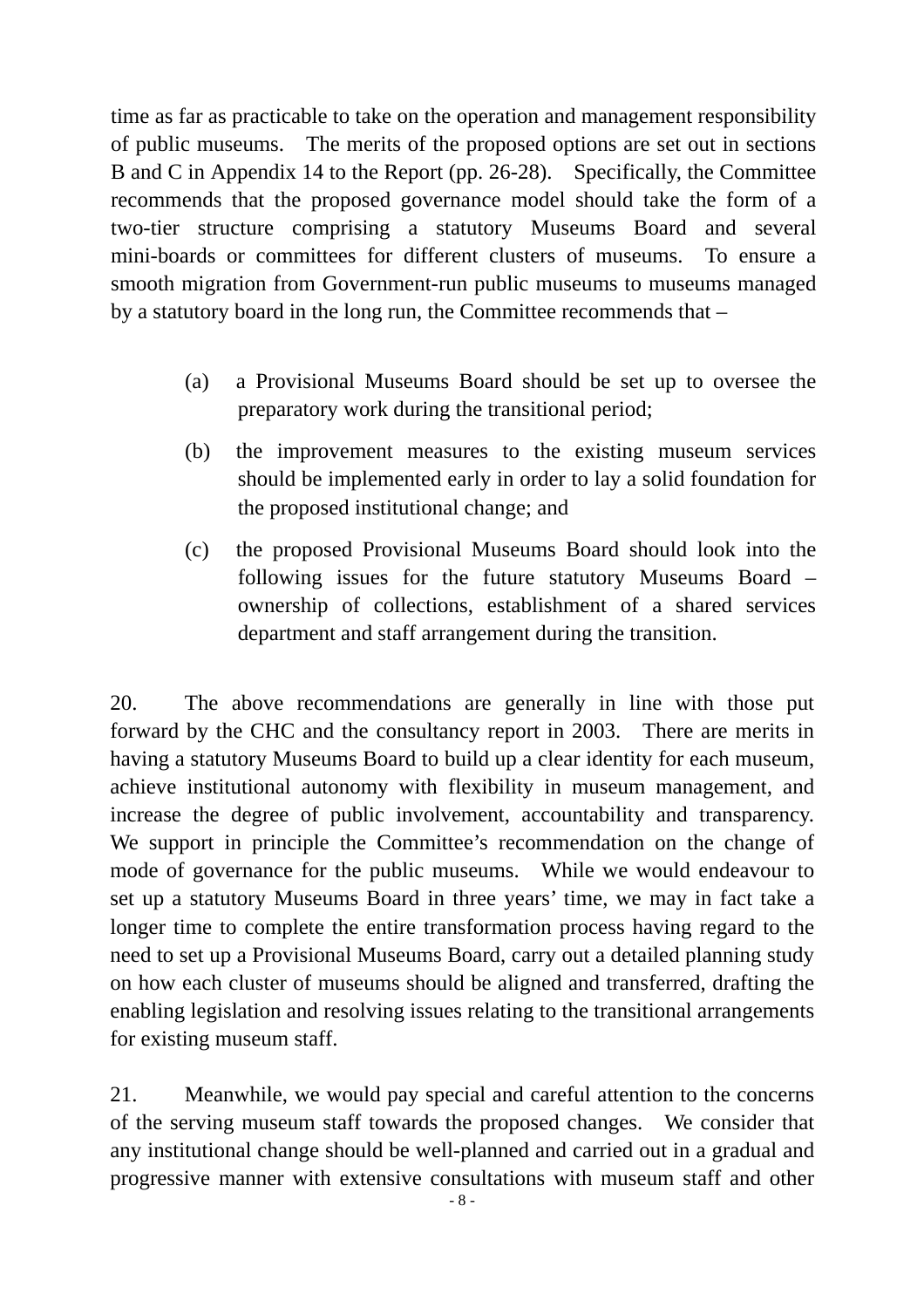stakeholders to seek their support for and confidence in the change, as well as ensuring a smooth transition. We will carry out a detailed study on the implications of the Committee's recommendations and formulate implementation plans having regard to legal, financial and human resource considerations. As the first step to take forward the proposed institutional changes and the various improvement measures, we would establish a Provisional Museums Board to oversee the whole exercise.

## **Staff Development in Public Museums**

22. The Committee considers that the public museums in Hong Kong have over the years trained up a pool of experienced curatorial experts and an efficient team of support staff, who are valuable human assets contributing to the high qualify museum services in Hong Kong. The Committee met with the staff concerned several times to exchange views and agreed that the uncertainty about the future development of public museum services might have an adverse impact on staff morale and in turn on the quality of museums services. In this connection, the Committee recommends that the Government should seriously take timely and appropriate action to recruit new staff and retain experienced ones while planning for institutional changes in the longer term. The Committee has also made a number of recommendations on strengthening museum staff training, reviewing the manpower requirement and drawing up a manpower strategy for the coming 10 years. In particular, it recommends that the Government should conduct comprehensive consultation and maintain regular dialogue with museum staff throughout the process of institutional change, and draw up a remuneration package which would encourage a stable transition of the staff to the new institution.

23. We fully appreciate the contributions made by the museum staff towards the delivery of high quality and effective public museum services. We agree to the recommendations and will follow up by drawing up a long-term manpower strategy plan with focus on staff succession, training and development. To prepare for the institutional changes, we will introduce measures to retain expertise and enhance the morale of serving museum staff. We will actively engage the staff concerned in considering the way forward and conduct extensive consultations regarding the change of mode of governance.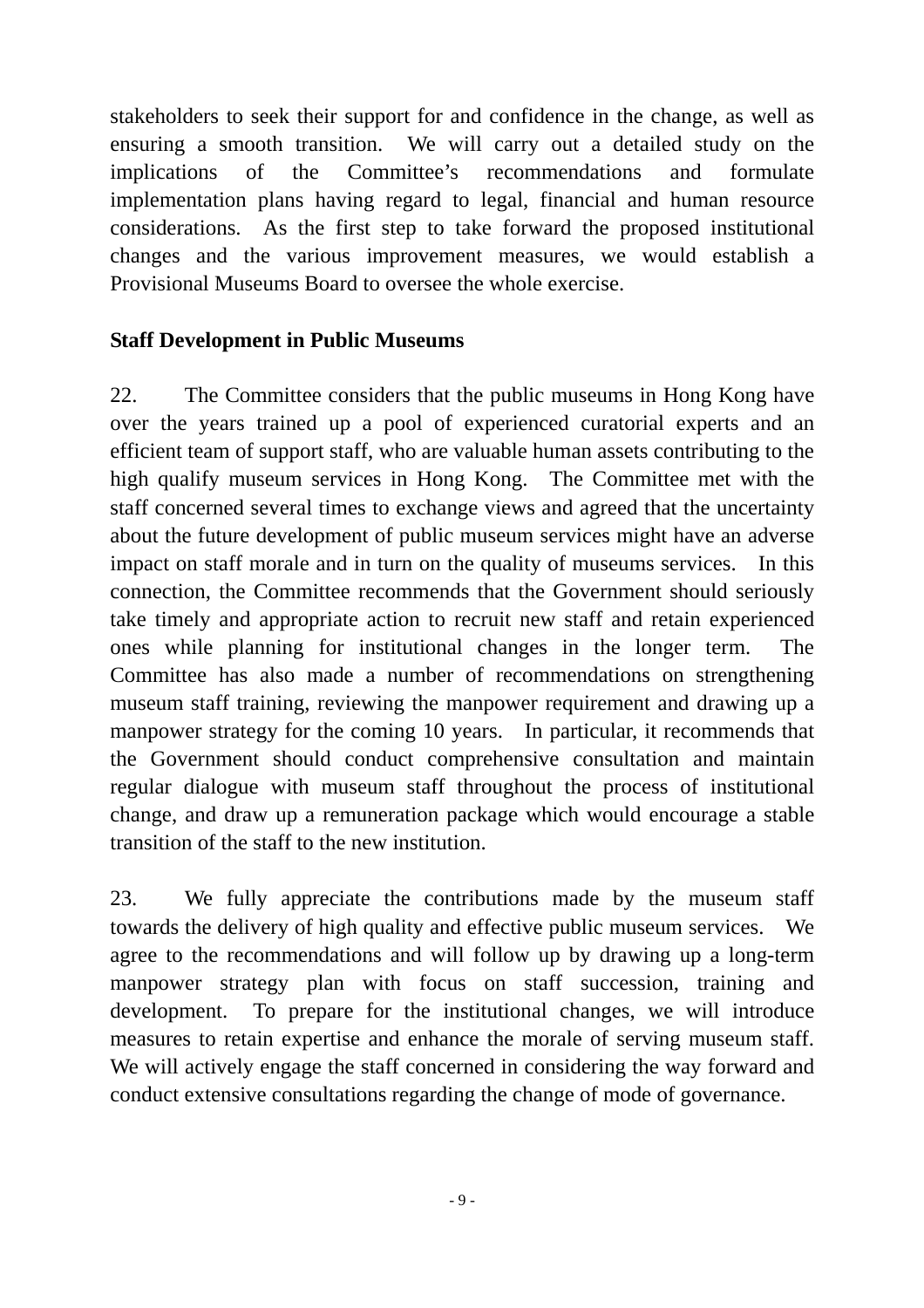## **Staff Reactions**

24. In the course of formulating the recommendations in the Report, the Committee had met staff members of the LCSD museums and film archive and representatives of the Hong Kong Curators Association a number of times. The staff are in general supportive of the proposals which seek to further enhance the efficiency of the museums to meet with the changing environment and rising expectations of the community. Naturally, they are concerned about the impact of the proposed institutional changes on the quality of museum services as well as their career development. They would like to see continued financial support from the Government for maintaining a sustainable operation of the museums under the proposed statutory museums board. They have asked for close consultation as the implementation plans are being drawn up. The Government would proactively consult all staff concerned on any proposed changes in governance and on the way forward with the objective of ensuring a stable transition of the staff to the new institution as recommended by the Committee.

## **Way Forward**

25. We accept in principle the recommendations made by the Committee. We will carefully examine the details of the recommendations and map out the way forward in close consultation with the museum staff concerned. As a first step, we will aim at implementing those improvement measures for enhancing museum operation and management and setting up a Provision Museums Board. We look forward to working closely with the Provisional Museums Board and the museum staff for the successful implementation of the proposed institutional changes and for the long-term development of public museum services.

Home Affairs Bureau June 2007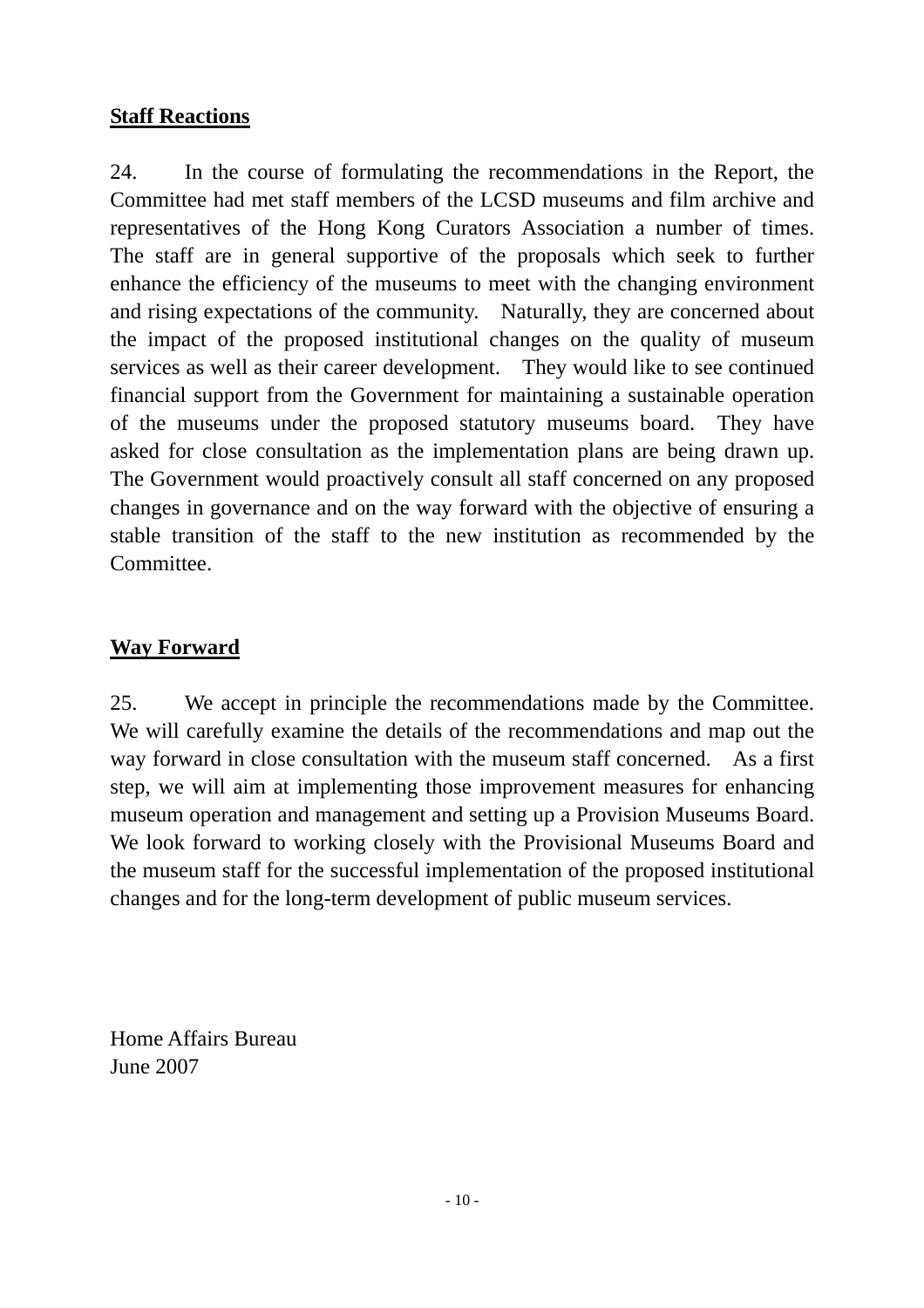# **Committee on Museums**

## **Recommendation Report**

**May 2007**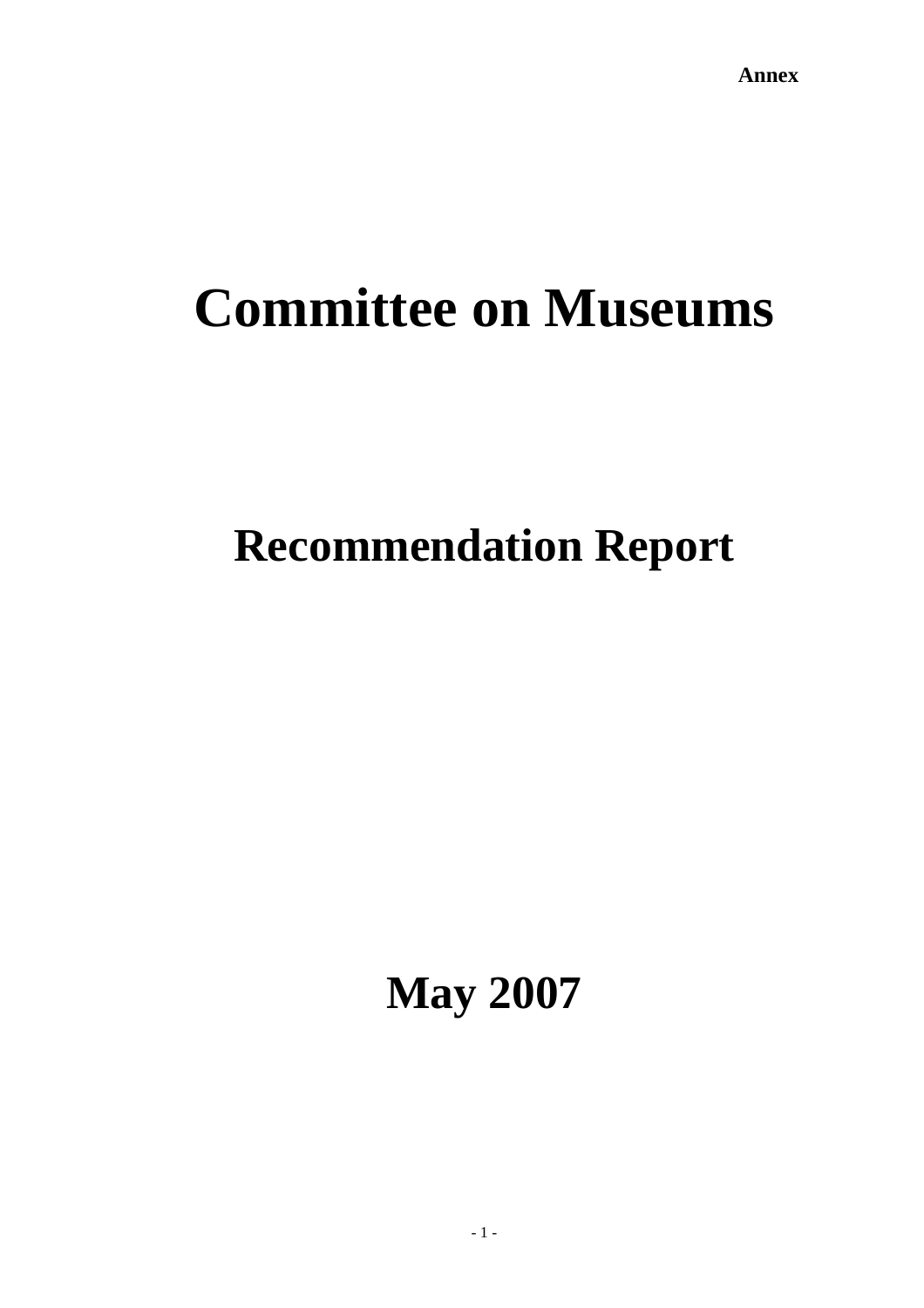## **CONTENT**

#### **KEY RECOMMENDATIONS**

| <b>Chapter 1</b> | <b>Background</b>                                           | Paragraph |
|------------------|-------------------------------------------------------------|-----------|
|                  | Museums in Hong Kong                                        | 1.1       |
|                  | <b>Public Museums</b>                                       |           |
|                  | <b>Private Museums</b>                                      |           |
|                  | <b>Culture and Heritage Commission</b>                      | 1.5       |
|                  | Consultancy Study on the Mode of Governance                 | 1.6       |
|                  | <b>Committee on Museums</b><br>$\bullet$                    | 1.7       |
|                  | Work Plan of the Committee                                  |           |
|                  | <b>Stakeholder Groups Consultation</b>                      |           |
|                  | Overseas Experience                                         |           |
|                  | Recommendations                                             | 1.13      |
|                  | Acknowledgements                                            | 1.14      |
| <b>Chapter 2</b> | <b>Development Strategy of Public Museum Services</b>       |           |
|                  | Museum Culture<br>$\bullet$                                 | 2.1       |
|                  | <b>Missions and Core Functions</b>                          | 2.3       |
|                  | <b>Collections Policy</b>                                   | 2.5       |
|                  | Scope of Collections                                        |           |
|                  | <b>Donation of Collections</b>                              |           |
|                  | <b>Collections Ownership</b>                                |           |
|                  | <b>Collections Conservation and Storage</b>                 |           |
|                  | <b>Shared Services Department</b>                           |           |
|                  | Re-alignment of Roles and Collections                       | 2.16      |
|                  | <b>Existing Public Museums</b>                              |           |
|                  | <b>West Kowloon Cultural District</b>                       |           |
|                  | <b>Flagship Museums</b><br>$\qquad \qquad \blacksquare$     |           |
|                  | <b>Thematic Museums</b>                                     |           |
| <b>Chapter 3</b> | <b>Performance Enhancement &amp; Promotion of Patronage</b> |           |
|                  | <b>Present Situation</b>                                    | 3.1       |
|                  | <b>Performance Enhancement Measures</b>                     | 3.5       |
|                  | <b>Performance Assessment Framework</b>                     |           |
|                  | <b>Visitor Satisfaction Survey</b>                          |           |
|                  | <b>Business Plan</b>                                        |           |
|                  | <b>Museum Venues and Facilities</b>                         |           |
|                  | Promotion of Patronage                                      | 3.16      |
|                  | Diverse and Vibrant Exhibition and Public                   |           |
|                  | Programmes                                                  |           |
|                  | Exhibition and Display of Collection Items                  |           |
|                  | <b>Entrepreneurial Marketing and Sophisticated</b>          |           |
|                  | Publicity                                                   |           |
|                  | <b>Flexible Opening Hours</b>                               |           |
|                  | <b>Concessionary Plans and Schemes</b>                      |           |
|                  |                                                             |           |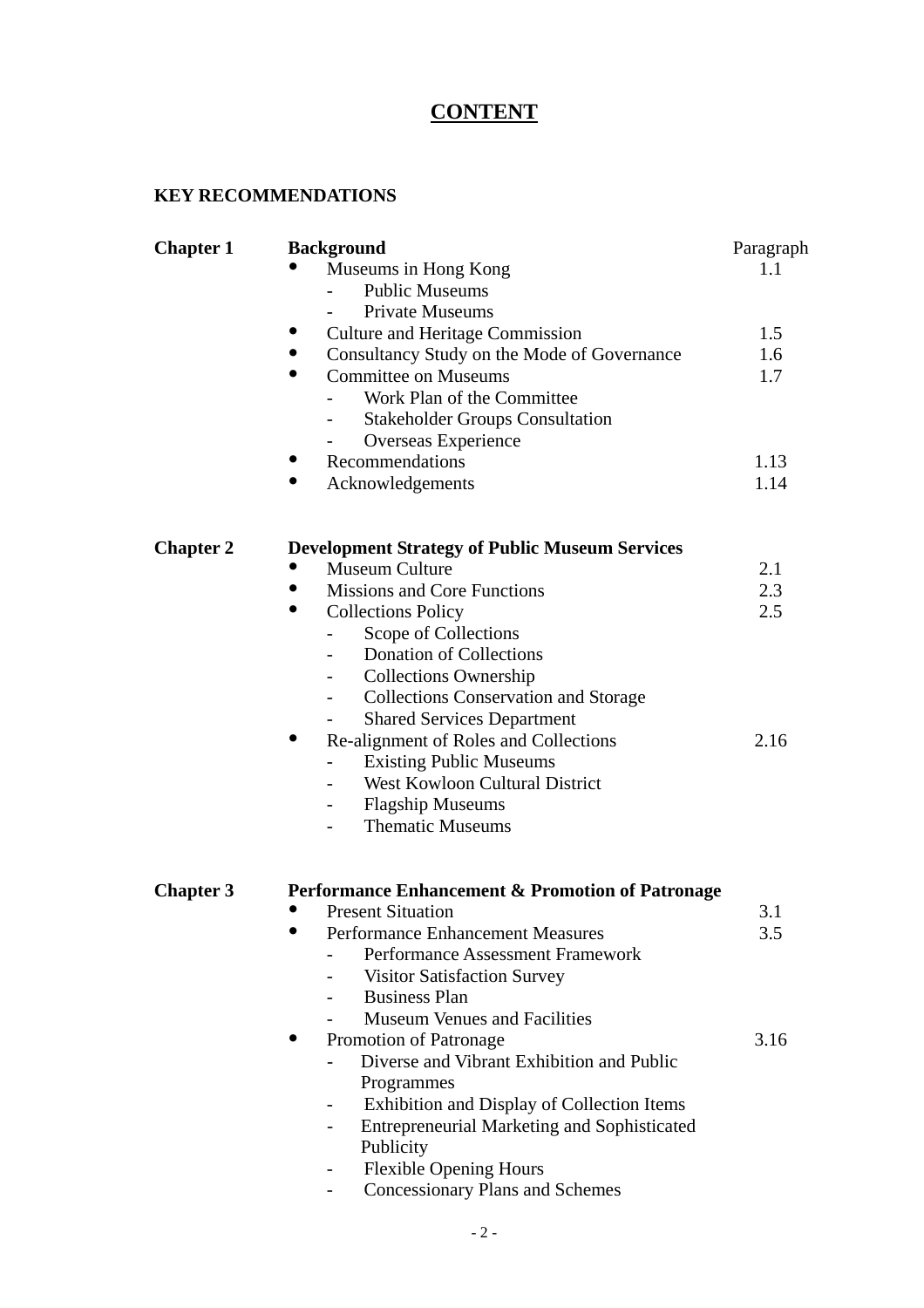| Paragraph |
|-----------|
|-----------|

|                  |                                                  | Paragraph |
|------------------|--------------------------------------------------|-----------|
| <b>Chapter 4</b> | <b>Community Involvement and Partnership</b>     |           |
|                  | Existing Scope of Community Involvement          | 4.1       |
|                  | Further Integration with Community<br>$\bullet$  | 4.5       |
|                  | Partnership with Local Artists, Collectors and   |           |
|                  | <b>Museums</b>                                   |           |
|                  | Partnership with EMB, Education Institutions     |           |
|                  | and Academic Sector                              |           |
|                  | Co-operation with Cultural Organizations,        |           |
|                  | NGOs and Government Departments                  |           |
|                  | Involvement of Individuals                       |           |
|                  | Capitalization of Technological Advances         |           |
| <b>Chapter 5</b> | <b>Funding of Public Museums</b>                 |           |
|                  | <b>Government Funding</b>                        | 5.1       |
|                  | <b>Financial Framework</b>                       | 5.6       |
|                  | $\bullet$<br>Broadening of Income Base           | 5.10      |
|                  | Promotion of Patronage                           |           |
|                  | <b>Admission Charges</b>                         |           |
|                  | Sponsorship                                      |           |
|                  | Other Sources of Income                          |           |
| <b>Chapter 6</b> | <b>Governance of Public Museums</b>              |           |
|                  | <b>Existing Governance Framework</b>             | 6.1       |
|                  | <b>Strengths and Areas Requiring Improvement</b> | 6.3       |
|                  | Proposed Governance Framework                    | 6.5       |
|                  | <b>Major Features</b><br>$\bullet$               | 6.14      |
|                  | Government Funding                               |           |
|                  | <b>Collections Ownership</b>                     |           |
|                  | <b>Shared Services Department</b>                |           |
|                  | <b>Staff Arrangement</b>                         |           |
|                  | Indemnification                                  | 6.20      |
| <b>Chapter 7</b> | <b>Public Museum Staff Development</b>           |           |
|                  | <b>Museum Staff Composition</b>                  | 7.1       |
|                  | Civil Service Recruitment                        | 7.7       |
|                  | <b>Staff Training and Manpower Planning</b>      | 7.9       |
|                  | <b>Future Arrangement</b><br>$\bullet$           | 7.12      |

### **APPENDICES**

Appendix 1: Public museums and film archive under management of the Leisure and Cultural Services Department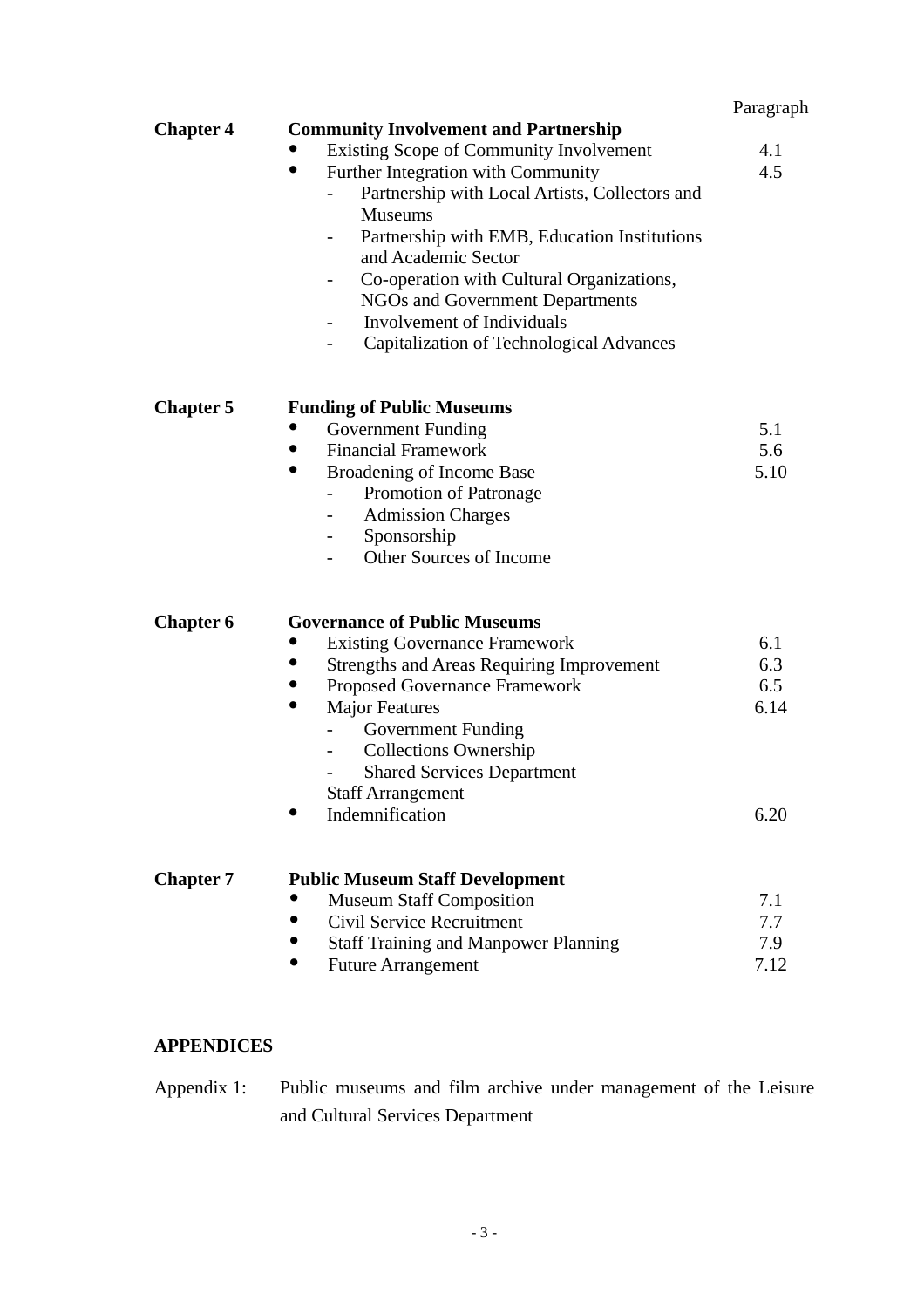- Appendix 2: Policy recommendations of Culture and Heritage Commission relating to museums
- Appendix 3: Recommendations of Consultancy Study on Mode of Governance of Public Museums and Film Archive under management of Leisure and Cultural Services Department
- Appendix 4: Terms of reference and membership of Committee on Museums
- Appendix 5: Terms of reference and membership of Subcommittee on Development Strategy of Museum Services
- Appendix 6: Terms of reference and membership of Subcommittee on Governance of Museum Services
- Appendix 7: Schedule of stakeholder groups consultation
- Appendix 8: Places visited during Committee's study tour in Tokyo
- Appendix 9: Proposed missions, functions and guiding principles of public museums
- Appendix 10: Scope of collections of major LCSD public museums
- Appendix 11: Major findings of the 2004 visitor satisfaction survey
- Appendix 12: Attendance of major exhibitions in 2005 and 2006
- Appendix 13: Admission charges of LCSD major museums
- Appendix 14: Options of governance structure of public museums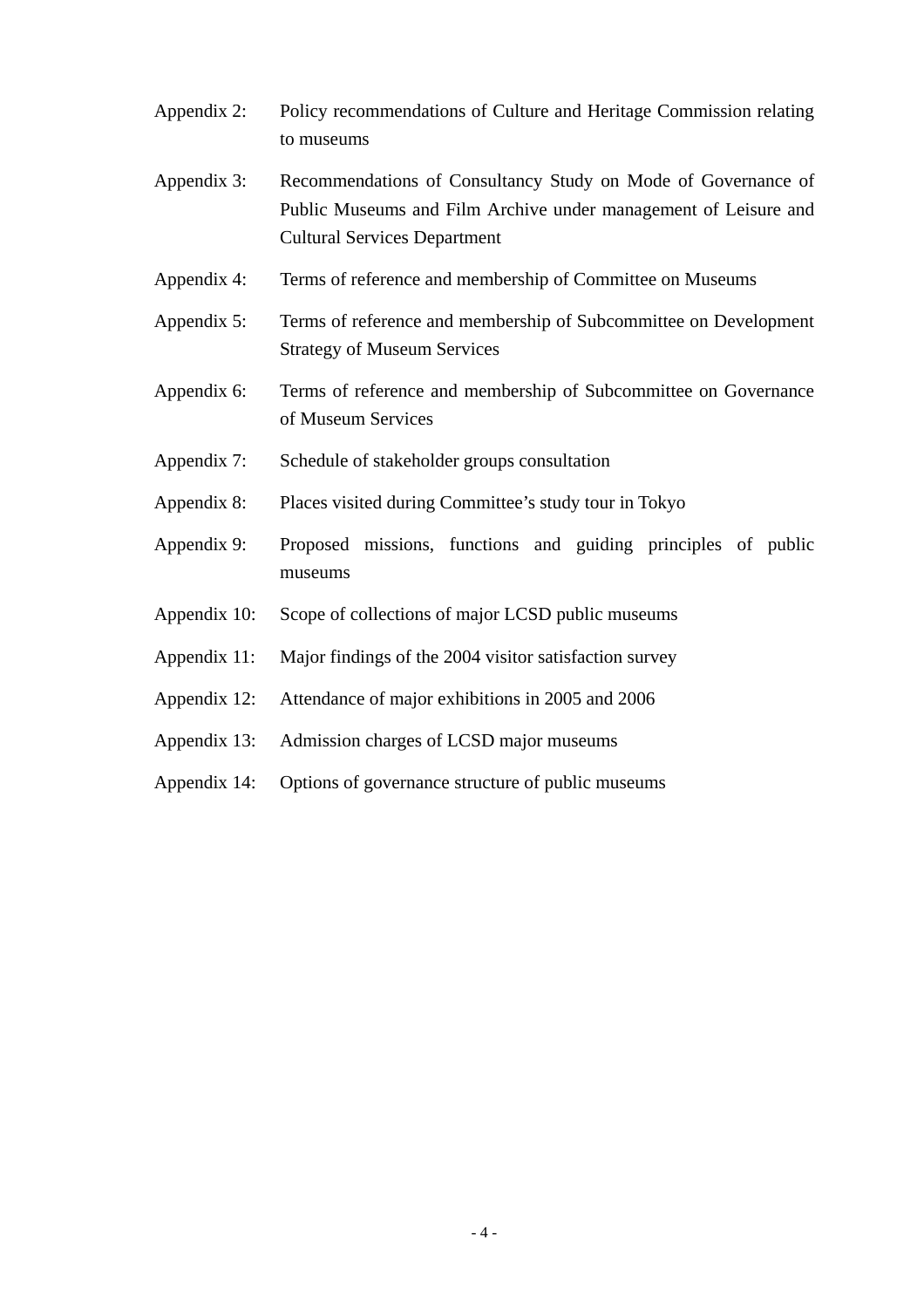#### **Key Recommendations**

Museums are cultural institutions which acquire, conserve, research, communicate and exhibit the material evidence of people and their environment, for the purposes of study, education and enjoyment. Museums have evolved tremendously with the changes and developments of the communities in different places of the world.

 Public museums in Hong Kong have a relatively short history. Public museum services started in 1962 with the establishment of the City Museum and Art Gallery in the City Hall under the former Urban Services Department.

 The Committee on Museums (Committee) appreciates that, despite their relative short history of development, the present services provided by the public museums under management of the Leisure and Cultural Services Department (LCSD) are generally well received by the public. The Committee however considers that there is scope for enhancement and improvements to public museum services, in order to keep pace with the developments of museum operations worldwide, as well as the changing public interests in, and expectations on museum services. The Committee recommends in the main that a dedicated statutory Museums Board with wide community involvement be set up under legislation to take over the management of the public museums. This change in the mode of governance should be conducive to the long-term growth and development of public museum services in Hong Kong.

 The key recommendations of the Committee are appended below while the detailed deliberations are set out in the full Report.

#### **Development Strategy of Public Museum Services (Chapter 2)**

- 1. A long-term strategy for development of museum culture as an inherent part of cultural life should be drawn up to enhance the aesthetic sensibility of the public at large and their awareness and interests in visiting museums.
- 2. While the Committee has made a series of recommendations on the missions, functions and guiding principles of the public museums, the future statutory Museums Board would conduct a more detailed review and formulate implementation plans on different operational aspects having regard to the Committee's recommendations as well as on the need for any re-alignment of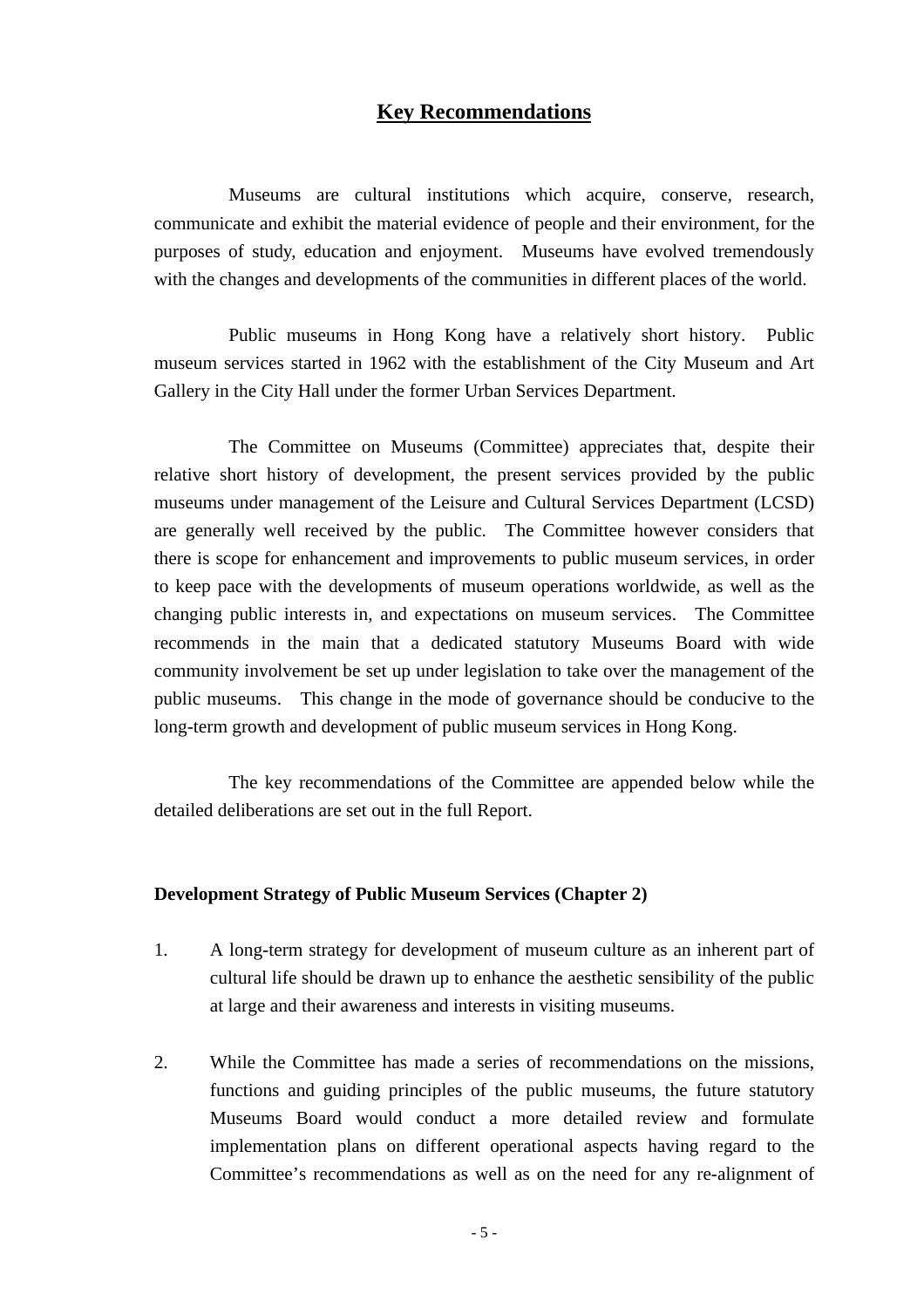roles and identity, collections allocation and the interfacing arrangements between the public museums and the proposed museum institution in the West Kowloon Cultural District (WKCD).

- 3. To maintain the diversity and vibrancy of the museum culture, there should be both flagship museums with impressive architectural design and small thematic museums to showcase Hong Kong's significant achievements in specific areas, subject to availability of resources, expertise and collections.
- 4. Higher priority should be accorded to addressing the acute shortage of collections storage space given that museum collections are important cultural assets of the society.
- 5. Measures to further develop the culture of donation of artifacts should be formulated.

#### **Performance Enhancement and Promotion of Patronage (Chapter 3)**

- 6. A pluralistic approach should be adopted in museum programming to meet the needs of different target audience, having regard to the changing community needs and expectations.
- 7. A review should be conducted on the performance assessment framework to enhance operational efficiency and management accountability.
- 8. Comprehensive visitor surveys should be conducted on a regular basis to gauge public views and satisfaction level.
- 9. An annual business plan for each museum, with performance targets and objectives should be formulated, to enhance efficiency and accountability, as well as to provide a basis for resources allocation.
- 10. More robust measures to promote patronage should be taken, including better use of museum facilities and collections, holding high-quality programmes and blockbuster exhibitions, diversified education and extension activities, entrepreneurial marketing approach, closer media engagement, sophisticated publicity strategy, attractive concessionary plans and flexible opening hours.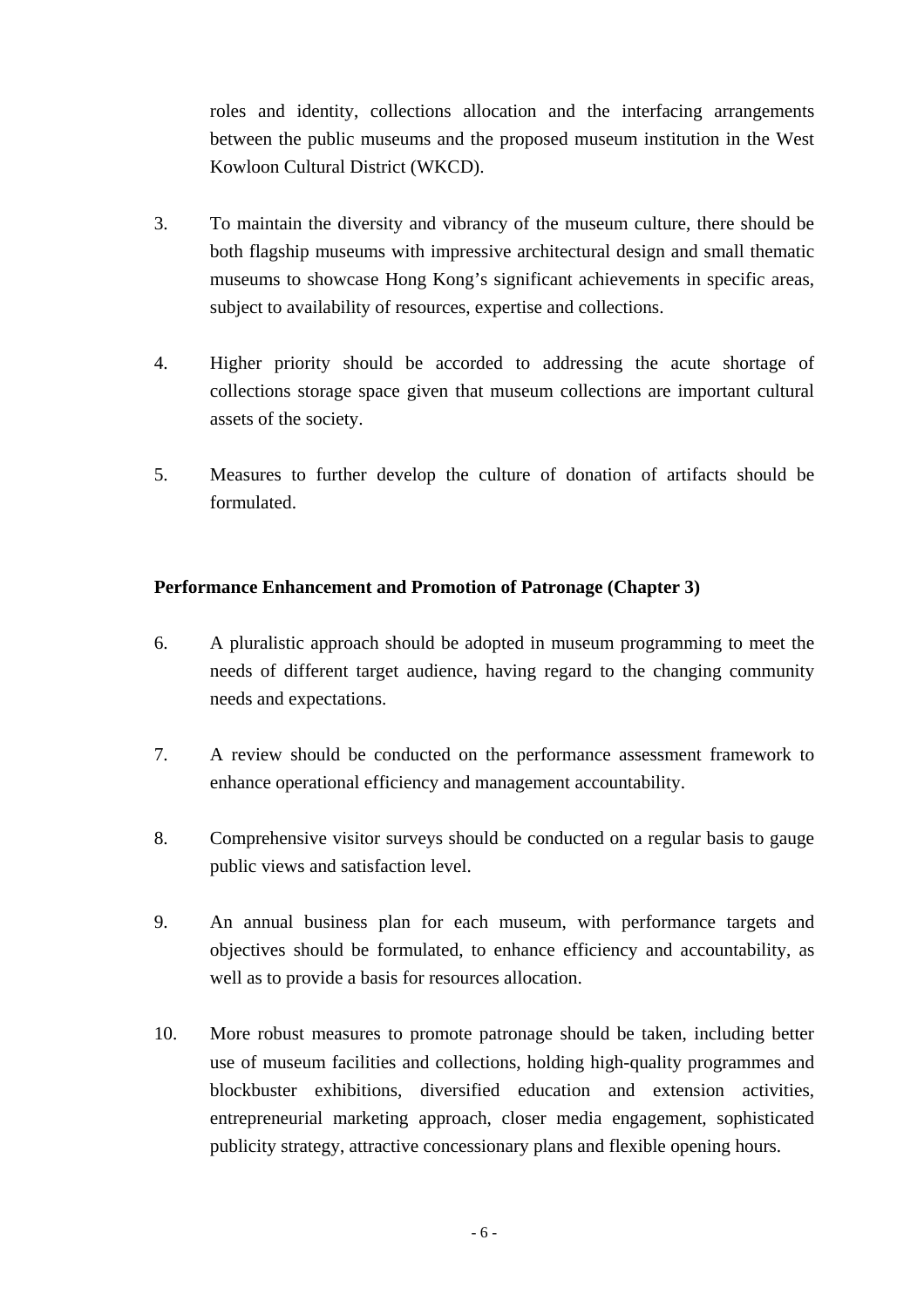#### **Community Involvement and Partnership (Chapter 4)**

- 11. A strategy for further integration with the community and establishing closer collaboration networks with various sectors should be mapped out.
- 12. Initiatives and engagement programmes to strengthen partnership with local artists, collectors, local and overseas museums should be formulated.
- 13. Museum's role in education with more exchanges and co-operations with educational institutes and the academic sector should be enhanced.
- 14. Closer co-operations with cultural organizations and non-government organizations should be fostered.
- 15. Plans should be made to encourage contribution of individuals, including professionals, teachers, parents and retired persons, and to capitalize on technological advances to facilitate engagement of the younger generations.

#### **Funding of Public Museums (Chapter 5)**

- 16. The Government should continue with its commitment to provide a stable and reasonably adequate source of funding for public museum services regardless of the proposed institutional changes in the future.
- 17. An appropriate accounting system for public museums should be drawn up to tie in with the proposed change of governance structure.
- 18. Measures to broaden income base, including plans to promote patronage as suggested in (10) above should be adopted.
- 19. The admission charges and the Wednesday waiver arrangement which have been in place since the times of the then Municipal Councils should be reviewed.
- 20. Measures to further promote sponsorship and maximize revenue from museum facilities and related activities should be taken.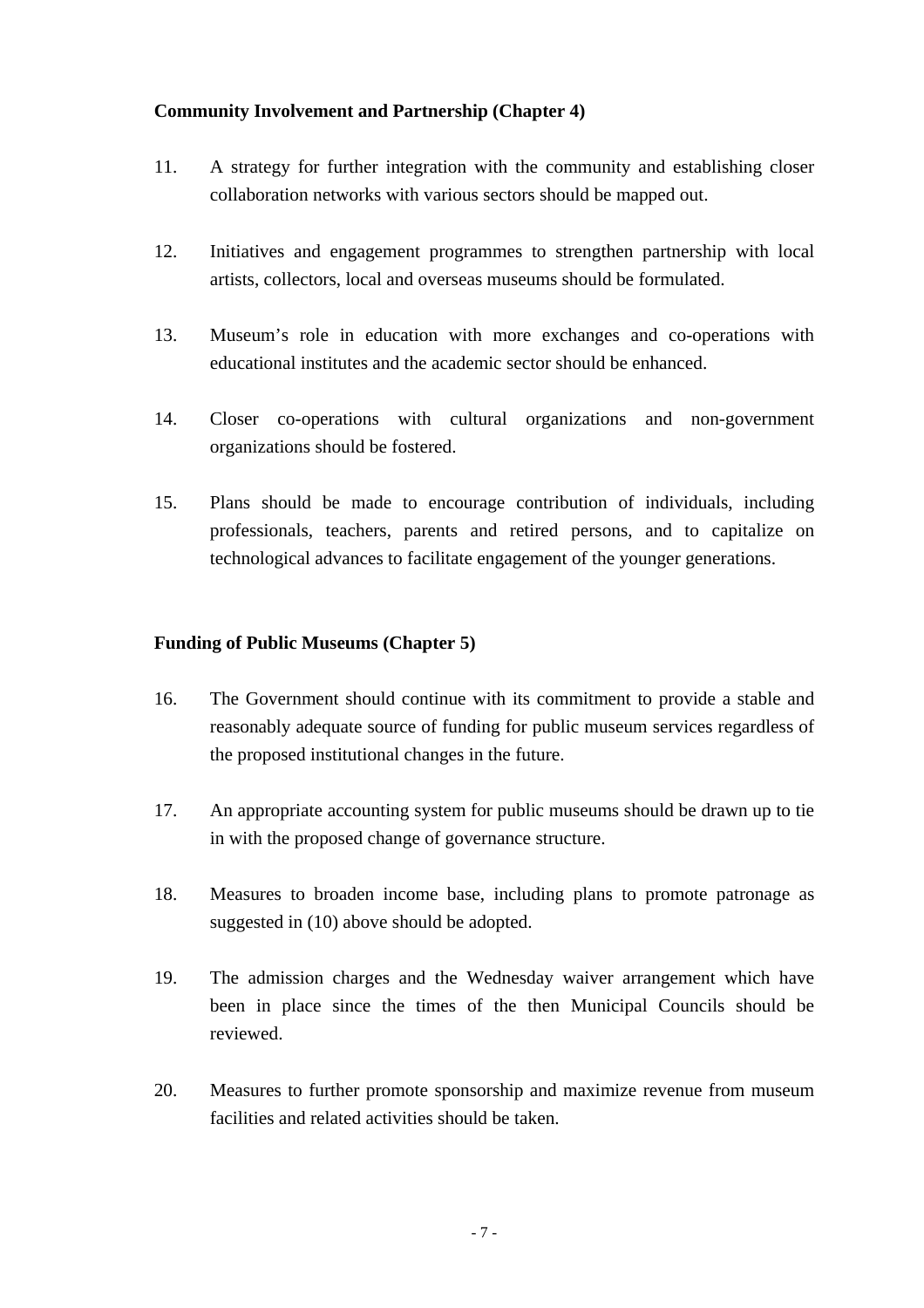#### **Governance of Public Museums (Chapter 6)**

- 21. A two-tier governance structure comprising a statutory Museums Board and several mini-boards/committees for different clusters of museums to take over the operation and management responsibility of the public museums under the LCSD should be established in three years time as far as practicable, having regard to the need to introduce the enabling legislation and handle the necessary staffing issues.
- 22. A Provisional Museums Board should be set up in the interim to oversee the preparation and examine relevant issues for the eventual establishment of the statutory Museums Board.
- 23. Research should be conducted on collections ownership, arrangements for acquisition, donation, storage, inspection, disposal of collection items when museums are put under management of the Museums Board for the purpose of including suitable provisions in enabling legislation for the proposed Museums Board.
- 24. A Shared Services Department should be established under the Museums Board for providing conservation services to individual museums for achieving cost effectiveness.
- 25. A review should be conducted on museum staff composition and structure having regard to the contemporary requirements for public relations, marketing, education and business management, in addition to curatorial staff in a modern museum so as to prepare for the migration from government-run museums to museums managed by a statutory Museums Board.
- 26. Improvement measures relating to performance management framework, community involvement strategy, collaboration with various partners, entrepreneurial marketing and publicity strategy, and realignment of roles and functions between public museums and new museums at the WKCD should be introduced.

#### **Public Museum Staff Development (Chapter 7)**

27. Having regard to the substantial investment in staff training and the long-term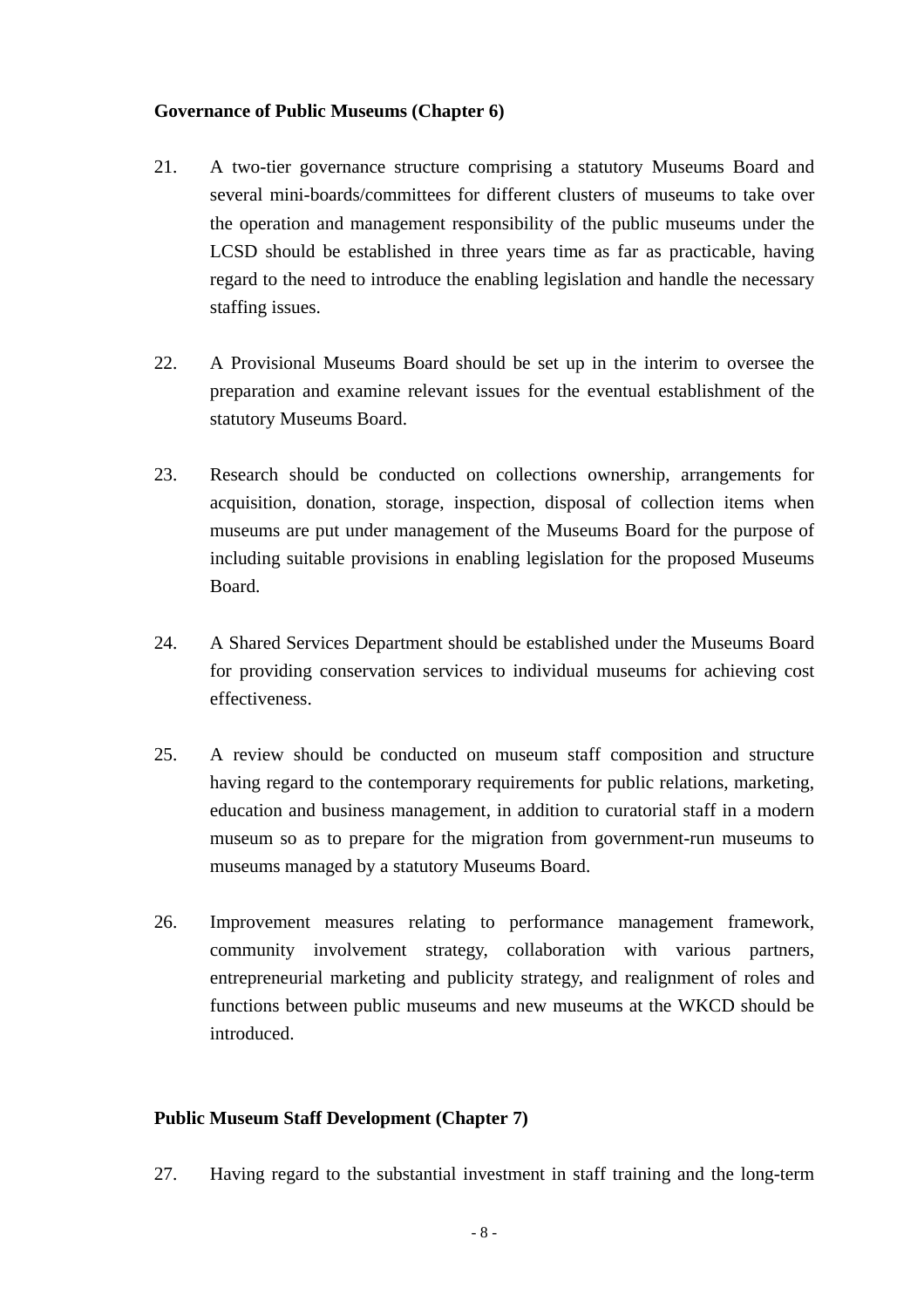operational and developmental needs for museum staff support, the Government should promptly take actions to recruit new staff and retain those experienced while planning for the institutional changes.

- 28. A review on the manpower requirements for the coming 10 years should be conducted with a view to drawing up a manpower strategy plan, with particular focus on staff retention strategy, attracting high level talent and staff training, so as to sustain a pool of professional staff and expertise.
- 29. The Government should conduct comprehensive consultation and maintain regular dialogues with museum staff throughout the process of institutional change, and draw up a remuneration package which would encourage a stable transition of the staff to the new institution.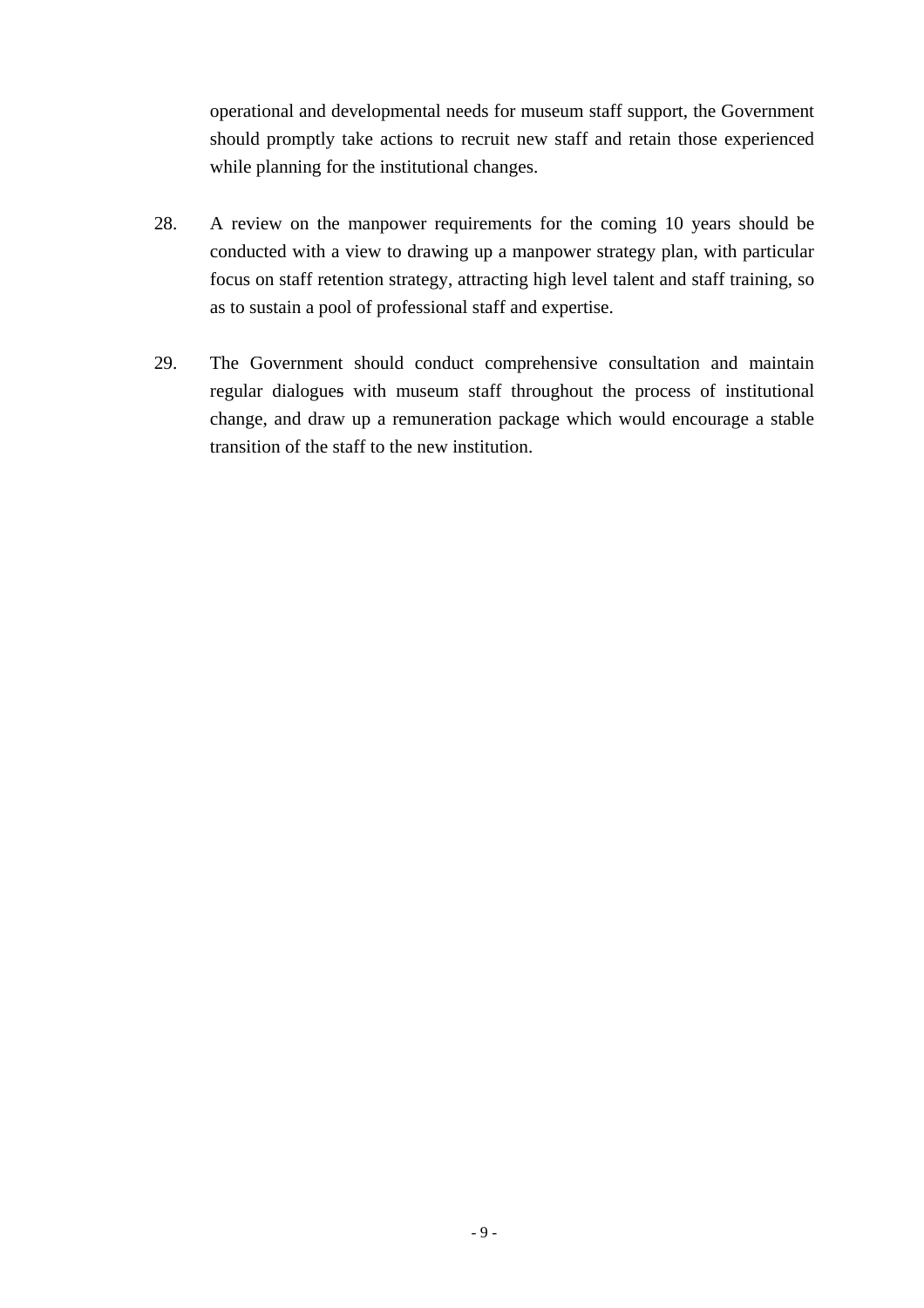## **Chapter 1**

## **Background**

#### **Museums in Hong Kong**

1.1 According to the International Council of Museums  $(ICOM)$ ,<sup>1</sup> a museum is a non-profit making, permanent institution in the service of society and its development, and open to the public, which acquires, conserves, researches, communicates and exhibits, for purposes of study, education and enjoyment, material evidence of people and their environment.

#### Public Museums

 $\overline{a}$ 

- 1.2 Public museum services in Hong Kong started in 1962<sup>2</sup> with the establishment of the City Museum and Art Gallery in the City Hall under the former Urban Services Department. There was a rapid expansion in the provision of public museums in the 1990's under the Regional and Urban Councils. Apart from major flagship museums, there are also thematic museums in historical buildings. Upon the dissolution of the Provisional Regional and Urban Councils and the two municipal services departments, the Leisure and Cultural Services Department (LCSD) was established in 2000 to take over, inter alia, the management and operation of the public museums. At present, LCSD manages 15 museums and a film archive as listed at **Appendix 1**. An additional museum, i.e. the Fireboat Alexander Grantham Exhibition Gallery will be in operation in the latter half of 2007. Broadly speaking, these public museums can be divided into three streams – art museums, history museums and science museums.
- 1.3 Other Government departments, including the Hong Kong Police Force, the Customs and Excise Department and the Agriculture, Fisheries and Conservation Department, have set up their departmental thematic museums.

<sup>&</sup>lt;sup>1</sup> The ICOM, established in 1946, is an international organization of museums and museum professionals committed to the conservation, continuation and communication to society of the world's natural and cultural heritage. The major museums under LCSD are members of the ICOM.

 $2$  Amongst other cultural facilities, a museum was housed in Hong Kong's first City Hall back in 1869. After the demolition of the City Hall in 1933, no traces of any records or collections of the museum were left. It was until 1962, the City Museum and Art Gallery was set up in the new City Hall and developed into present day's Hong Kong Museum of Art and Hong Kong Museum of History.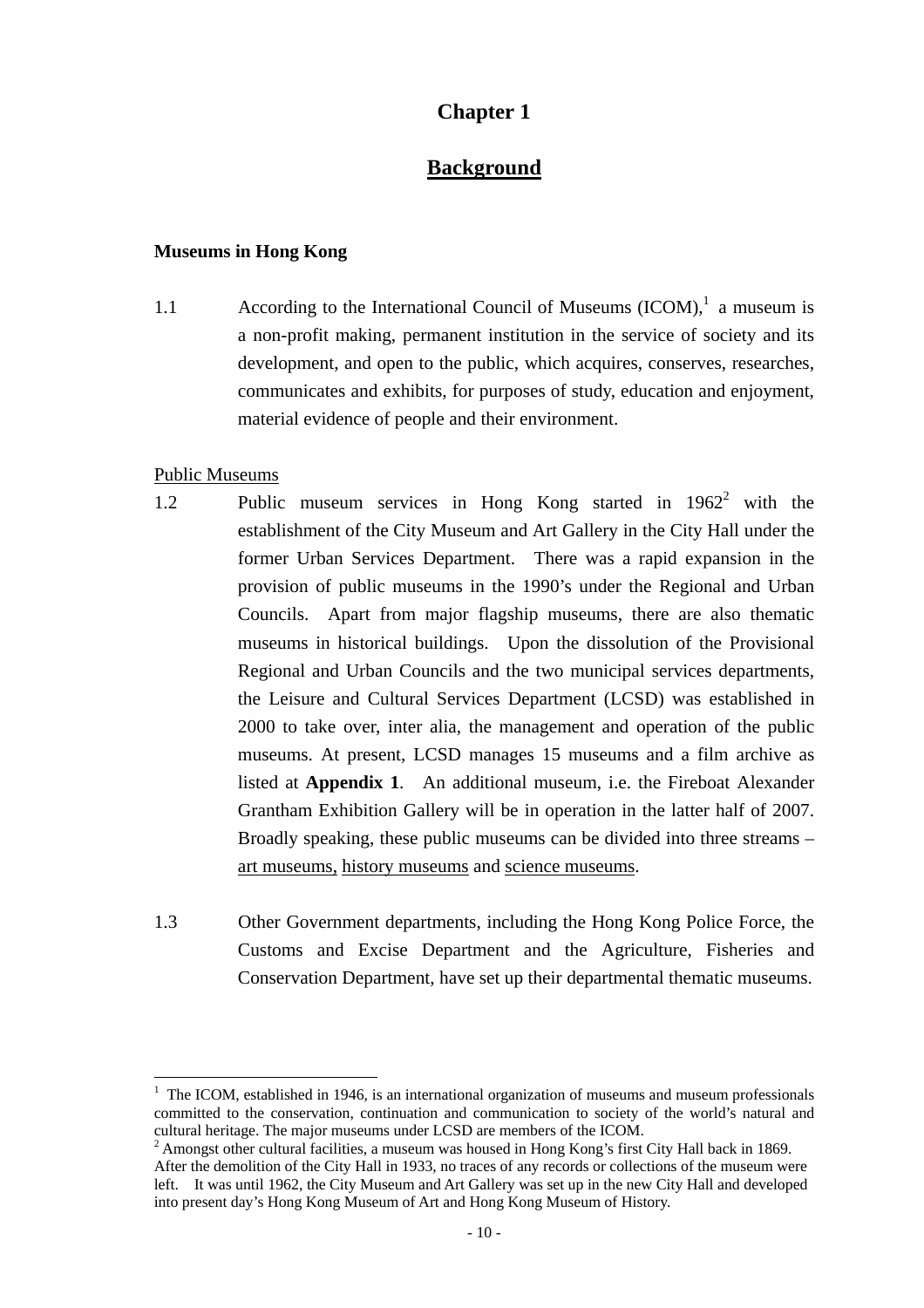#### Private Museums

1.4 There are also private museums in Hong Kong, which are mostly set up by tertiary institutes, non-profit or private organizations. The University Museum and Art Gallery of the University of Hong Kong, the Art Museum of the Chinese University of Hong Kong are art museums that carry a strong educational function in association with the Departments of Fine Arts of the Universities. The Tung Wah Museum and Po Leung Kuk Archive are museums depicting the history and services of these two long-established charitable organizations. The Hong Kong Racing Museum of the Hong Kong Jockey Club, the Museum of Medical Sciences, the Museum of Ethnology in Tai Po Kau, and the Hong Kong Maritime Museum in Stanley are private museums that feature specific themes, in particular in the context of Hong Kong history and the associated industries.

#### **Culture and Heritage Commission**

1.5 The Secretary for Home Affairs (SHA) set up the Culture and Heritage Commission (CHC) on 1 January 2000 to advise the Government on the overall cultural policy and funding priorities, as well as to formulate a set of principles and strategies to promote the long-term development of culture and the arts in Hong Kong. The CHC submitted to the Government the "Culture and Heritage Commission Policy Recommendation Report" in March 2003. Its major recommendations relating to museum services focused on (i) roles of the public museums, (ii) resource development and partnership, and (iii) management structure of the museums. A summary of the CHC recommendations on the museum services is at **Appendix 2**.

#### **Consultancy Study on the Mode of Governance**

1.6 In 2002, LCSD commissioned the Lord Cultural Resources Planning & Management Inc. and Deloittee & Touche Management Solutions Ltd (Consultant) to study the mode of governance of Hong Kong public museums in keeping with the  $21<sup>st</sup>$  century development. The Consultant examined different modes of governance of museums in six cities, namely, London, Paris, New York, Canberra, Amsterdam and Singapore and presented the Consultancy Report in June 2003. A summary of the Consultant's recommendations is at **Appendix 3**.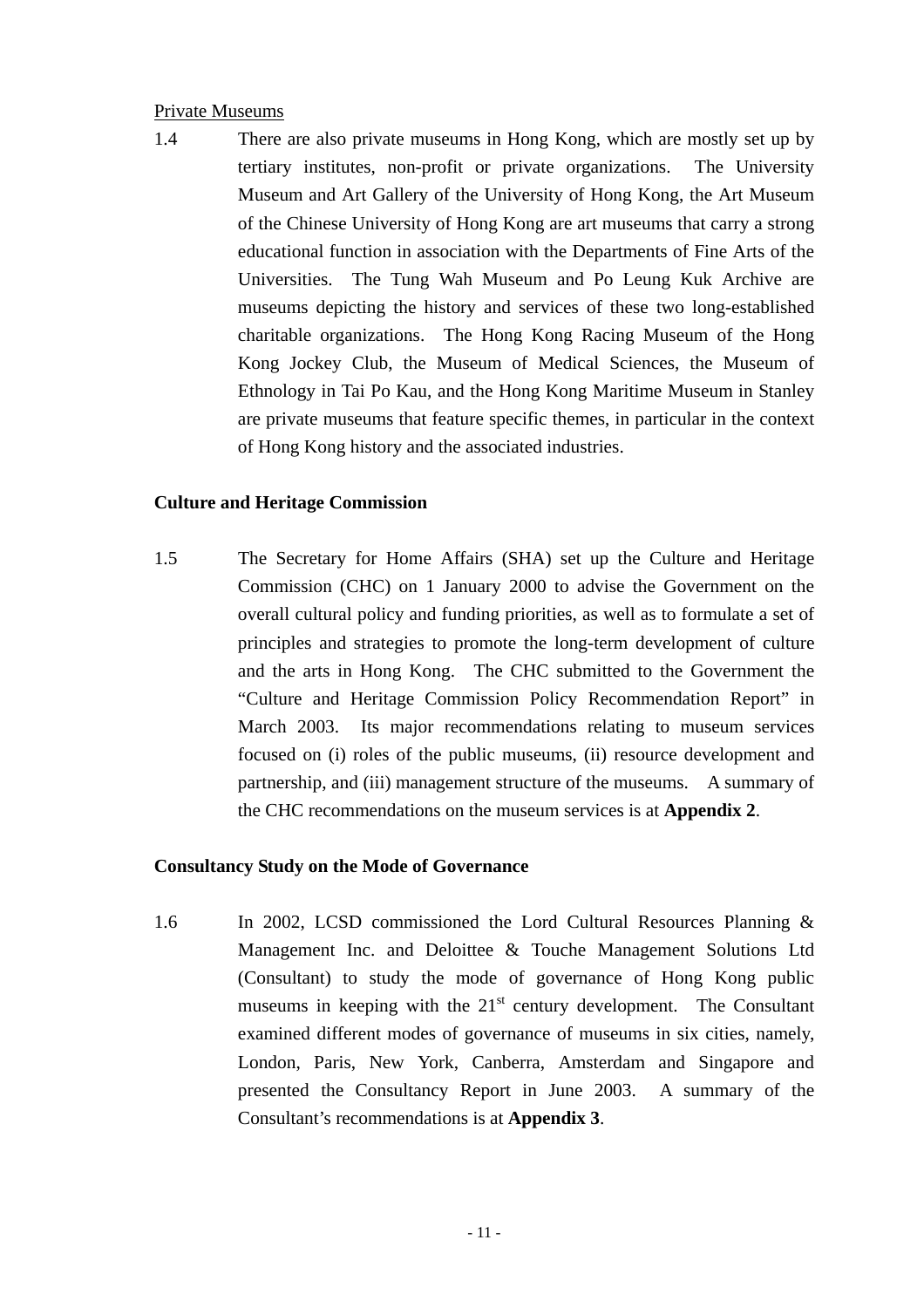#### **Committee on Museums**

1.7To follow up on the recommendations of the CHC and the Consultant, the Committee on Museums (the "Committee") was established on 1 November 2004 to advise the SHA on the provision of public museum services. Its terms of reference and membership are at **Appendix 4**.

#### Work Plan of the Committee

- 1.8 To facilitate effective deliberations, the Committee formulated a work plan covering the key issues to be examined. These issues, being the subjects of the ensuing Chapters, include:
	- development strategy of public museum services;
	- performance enhancement and promotion of patronage;
	- community involvement and partnership;
	- funding of public museums;
	- y governance of public museums; and
	- public museum staff development.
- 1.9 Two Sub-committees were set up to examine the issues in depth: (i) Sub-committee on Development Strategy of Museum Services; and (ii) Sub-committee on Governance of Museum Services. The terms of reference and membership of the two Sub-committees are at **Appendix 5** and **Appendix 6** respectively.

#### Stakeholder Groups Consultation

- 1.10 The Committee considered it important to understand the public aspirations and concerns and gauge stakeholders' views about the public museum services in Hong Kong. It conducted 11 stakeholder focus group meetings as set out at **Appendix 7**. During the meetings, participants expressed their views as to how to enhance the museum services, and tendered valuable suggestions<sup>3</sup>. . In the course of deliberating and drawing up the recommendations, the Committee has carefully considered their views and proposals.
- 1.11 There have also been suggestions that the Government should render more support for the development of private museums. The Committee has not

 $\overline{a}$  $3$  The records of the stakeholder focus group meetings and the report on the Japan visit are made available for public viewing upon request.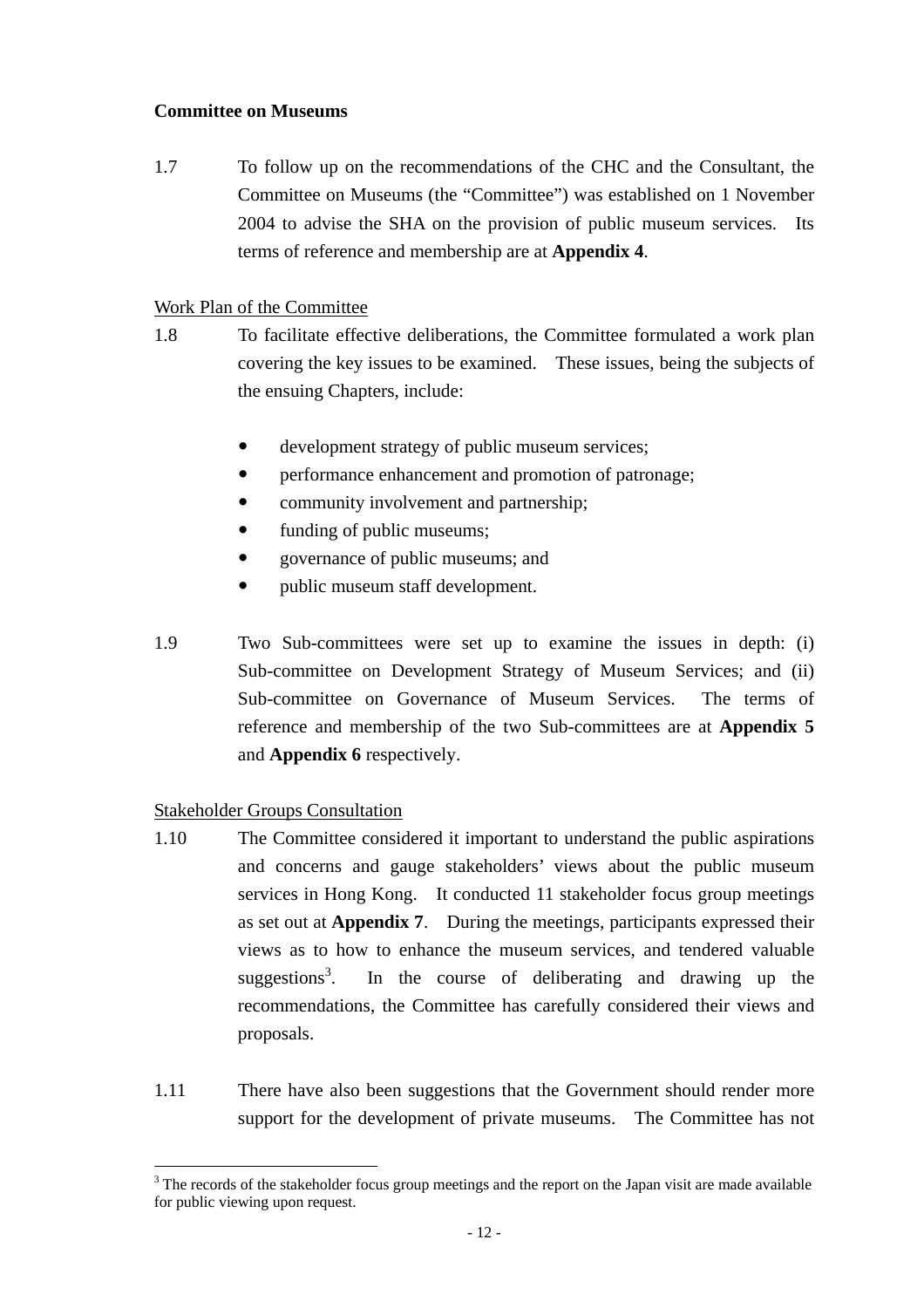conducted a detailed study on this aspect as it goes beyond its terms of reference. Nevertheless, views and comments on the development of public museums have been duly considered.

#### Overseas Experience

1.12 The Committee conducted a study tour to Tokyo in June 2006. During the tour, the Committee called on the Government institutions and seven museums with different modes of governance, and also visited a cultural district. The delegation had had fruitful exchanges with government officials and senior museum management especially in the areas of museum governance; funding arrangements; promotion of patronage; and community involvement and partnership. Places visited by the delegation during the study tour are listed in **Appendix 8**.

#### **Recommendations**

1.13 After over two years of efforts and careful deliberations through a series of formal and informal meetings, the Committee has drawn up its recommendations on how to improve and sustain the development of public museum services as well as the proposed governance structure of public museums in the future. These recommendations are set out in the ensuing Chapters.

#### **Acknowledgement**

1.14 The Committee would like to acknowledge those stakeholder groups, organizations and individuals who have devoted their time to participate in the focus group discussions and unreservedly given their views and proposals on the future development of the museum services. The Committee would also like to thank colleagues from the Home Affairs Bureau (HAB) and the LCSD, in particular the museum staff, for the advice and support given to the Committee's work.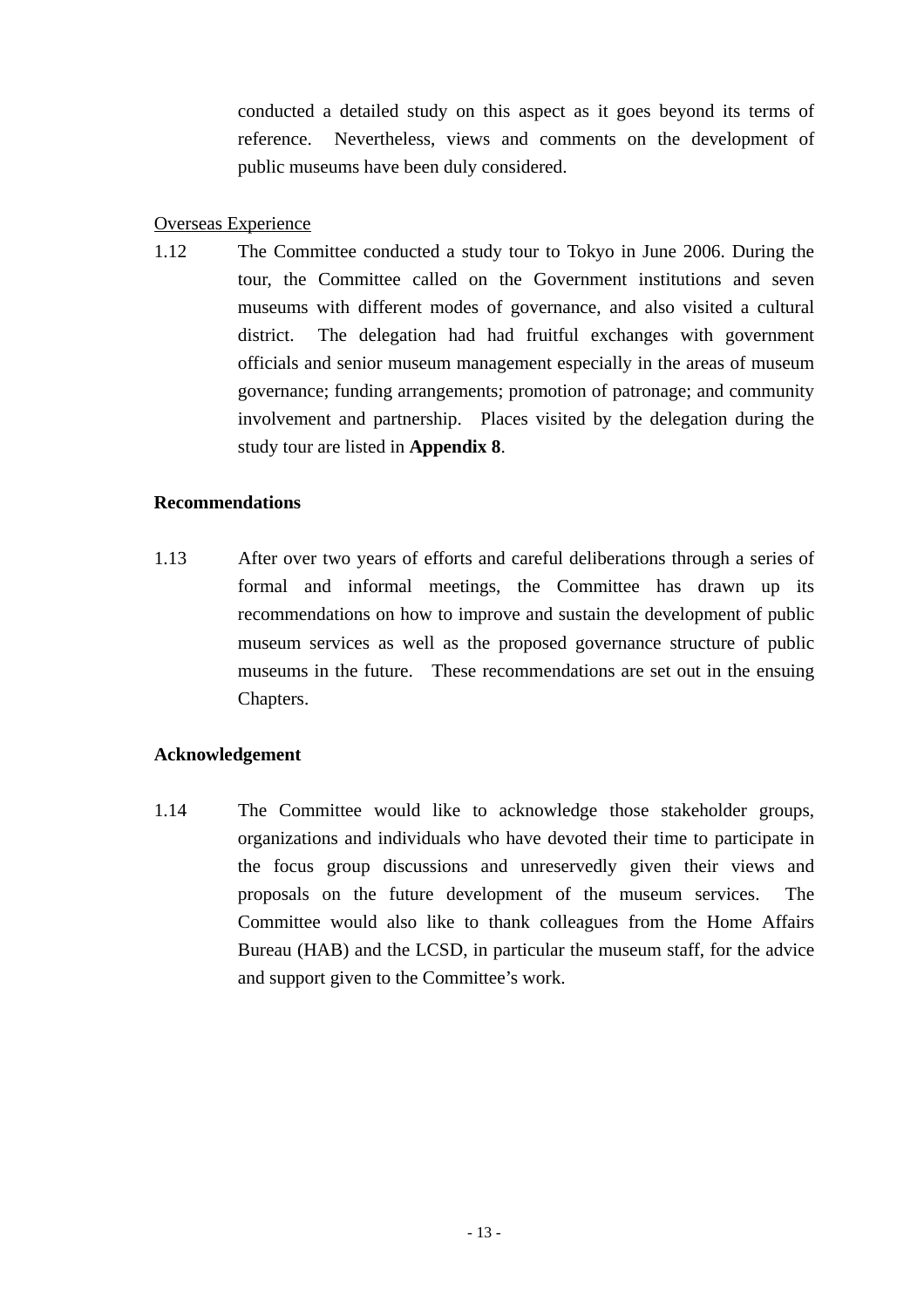## **Chapter 2**

#### **Development Strategy of Public Museum Services**

#### **Museum Culture**

- 2.1 The Committee recognizes that public museum services have only been provided in Hong Kong for only about half a century. When compared to some overseas countries, it is still at an infant stage. While there is scope for further development and improvement, the Committee emphasizes that concerted efforts from the Government, museum staff, stakeholders, and the community at large should be mobilized to facilitate this process. Any institutional changes should be well planned and carried out in a gradual and incremental manner with adequate consultation to build up staff and community confidence, as well as to ensure a smooth transition.
- 2.2 To enhance the cultural awareness and aesthetic sensibility of the public at large and their interest in visiting museums, the Committee **recommends** that a long-term strategy should be drawn up to develop museum culture as an inherent part of our cultural life. While this subject is beyond the Committee's scope of study, the Committee recognizes its importance and suggests that the proposed Provisional Museums Board examines it in detail in the future.

#### **Missions and Core Functions**

- 2.3 Public museums under LCSD operate in compliance with international code of conduct/ethics, and their visions, missions and values are made known to the public on the websites of the respective museums. While the core functions of public museums have remained unchanged over the years, increasing efforts are being made through the programmes and activities to reach out to the community and visitors under the "people-oriented" and "community-driven" principles.
- 2.4 Having regard to the ever-changing public expectations on a museum and the need to reach out to a wider community to achieve greater social impact, the Committee has examined the missions, functions and guiding principles of the public museums and made proposals on these aspects as detailed in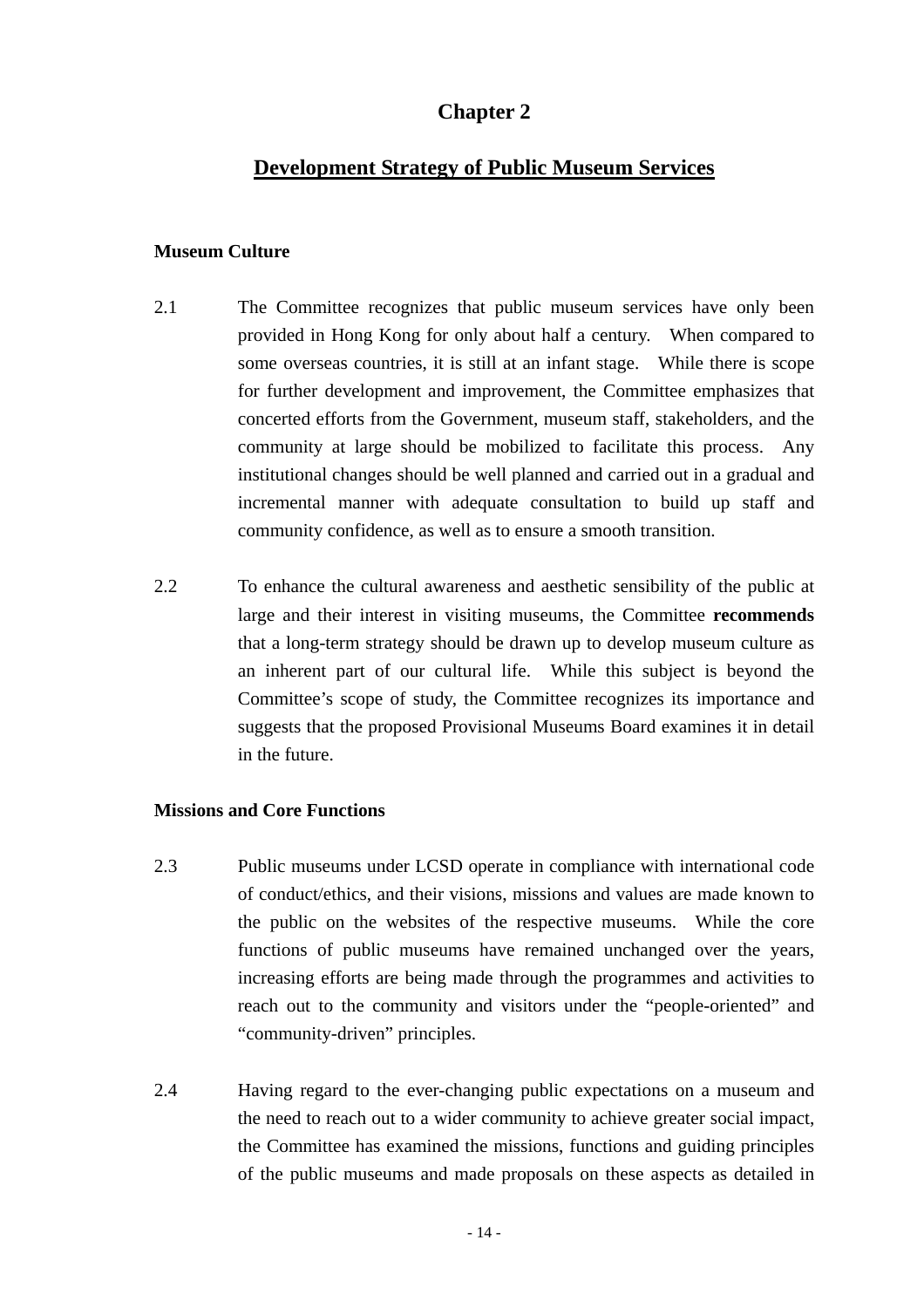**Appendix 9**. Considering that the proposed institutional changes in Chapter 6 may give rise to the need for realignment of roles and functions of the museums, the Committee **recommends** that the mission and vision statements of individual museums be carefully reviewed by the future statutory management body.

#### **Collections Policy**

#### Scope of Collections

- 2.5 The Committee considers that high quality collections are important assets of a museum. High quality collections attract visitors and facilitate exhibitions and other interpretation programmes which are the core business of a museum.
- 2.6 Over the years, public museums in Hong Kong have established its collections policy and acquired remarkable collections, including some 198,765 items in 13 museums (excluding the Heritage Discovery Centre and Ping Shan Tang Clan Gallery cum Heritage Trail Visitors Centre) and 792,300 items in the Film Archive. The scope of collections of the major public museums is summarized at **Appendix 10**, while the details are also promulgated in the respective museum websites.
- 2.7 Having regard to the cultural and historical background of Hong Kong, the Committee **supports** the established practice of the public museums to collect works of art and antiquities, cultural heritage and archaeological finds with special relevance to Hong Kong and China. As for the promotion of western art and culture, museums should continue organizing large-scale international thematic exhibitions with artifacts on loan from overseas partners.

#### Donation of Collections

2.8 Public museums have been receiving significant donations from time to time. Major donated collections include the Xubaizhai Collection, Yixing teapots, Chinese ceramics and seals, bamboo cravings, Chinese antiquities etc. The Committee **supports** the established mechanism to select and accept donation items on the basis of comparative merits, in consultation with the Honorary Museum Advisers and with approval by the appropriate authority. The Committee considers that the professionalism and integrity of the curatorial staff, the public image and reputation of the museums are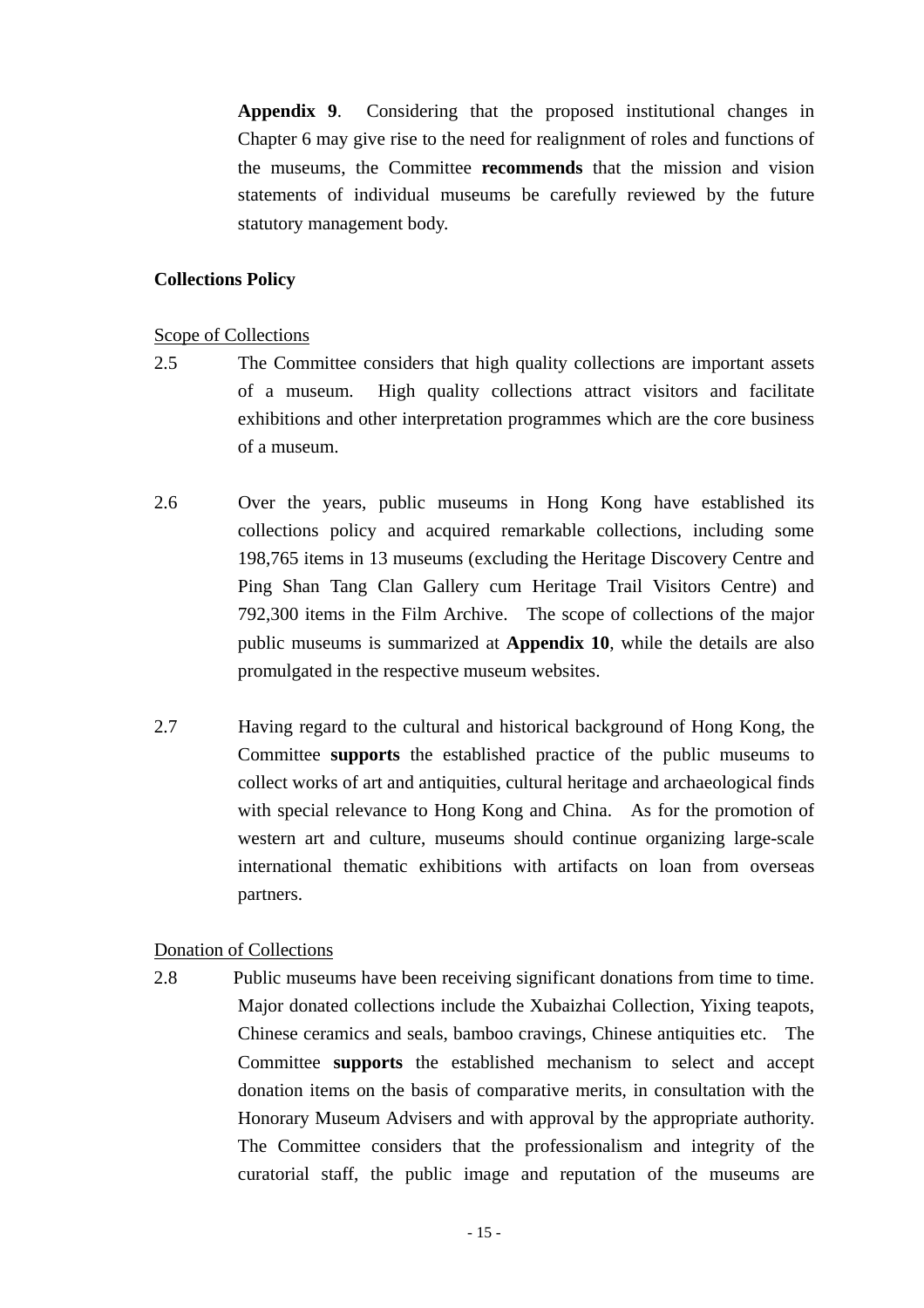important factors in inspiring confidence and trust of the collectors/donors in donating or loaning their collections to museums.

- 2.9 The Committee considers that the culture of preserving the heritage of Hong Kong art and cultural collections is not very well developed among the general public and collectors. Although there are comments that unlike some overseas countries, Hong Kong has far less financial incentive for donation of collections to the public museums, the Committee has noted that the low tax environment in Hong Kong has rendered tax incentive measures not very effective in encouraging donation of collections, not to mention the technical constraint in assessing the monetary value of the items.
- 2.10 Nevertheless, the Committee **recommends** that some measures should be formulated to better develop the culture of donation of artefacts, such as:
	- To devise incentive schemes to acknowledge donations, including naming rights for museum facilities, exclusive privileges and benefits etc.;
	- To build up better relationship and establish long-term liaison networks with potential donors and beneficiaries;
	- To study the possibility of drawing up a list of potential categories of donation items to be communicated to prospective donors; and
	- To formulate a transparent system for donated items to be properly accessioned, recorded and then selected for display.

#### Collections Ownership

2.11 Public museums hold their collections in trust for the benefit of society. Having regard to the proposed establishment of a statutory Museums Board to take over the management responsibility of the public museums, the Committee considers that ownership of the collections as well as the arrangement for donated objects should be set out in the relevant legislation. Further details on this issue are elaborated in Chapter 6.

#### Collections Conservation and Storage

2.12 Museum collections are public assets with cultural and heritage value, which however would deteriorate over time. Appropriate and effective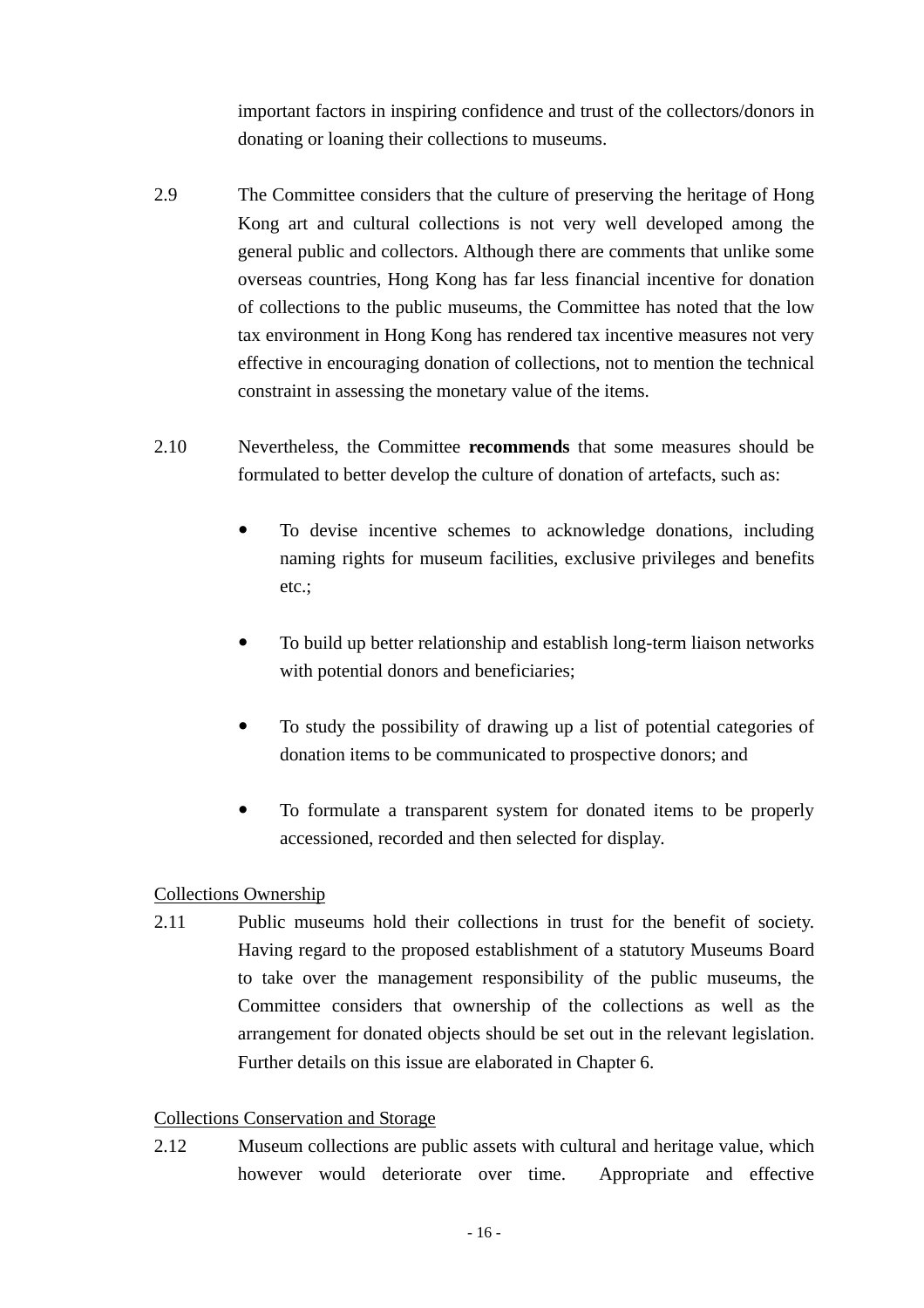conservation and storage are important to preserve the collections. The Conservation Section of LCSD plays an important role in preserving museum collections and cultural objects, including objects of archaeological, ethnographical, historical, artistic, literary, scientific and technological importance. The Conservation Section has effectively been serving all 15 museums, the Film Archive, the Art Promotion Office and the Antiquities and Monuments Office. The Committee recognises the strong supporting role of the Section in all public museums despite the limited staff resources.

- 2.13 Purpose-built storerooms are provided in museums for collections storage. The Committee notes that with the increasing acquisition of collection items over the years, most museums face the problem of shortage in storage space. Museums need to store some of the items at off-site storage premises in which the environmental conditions may not be satisfactory.
- 2.14 In view of the above situation, the Committee **recommends** that higher priority should be accorded to devising effective measures to address the acute shortage of storage space, rationalize the existing scattered storages and meet the long-term needs for the ever-growing museum collections in the coming years.

#### Shared Services Department

2.15 The Consultant commissioned by the LCSD in 2002 has examined the provision of centralised or shared services to museums and recommended the establishment of a Shared Services Department. The Committee **recommends** the establishment of a Shared Services Department for conservation services under the proposed Museums Board for public museums in Hong Kong. Further details are set out in Chapter 6.

#### **Re-alignment of Roles and Collections**

#### Existing Public Museums

- 2.16 Since its establishment in 2000, LCSD has conducted re-alignments of the public museums from time to time for better co-ordination of services and clearer identities. These major re-alignments include:
	- Amalgamation of various conservation teams to form the Central Conservation Section to achieve economies of scale and flexible deployment of resources;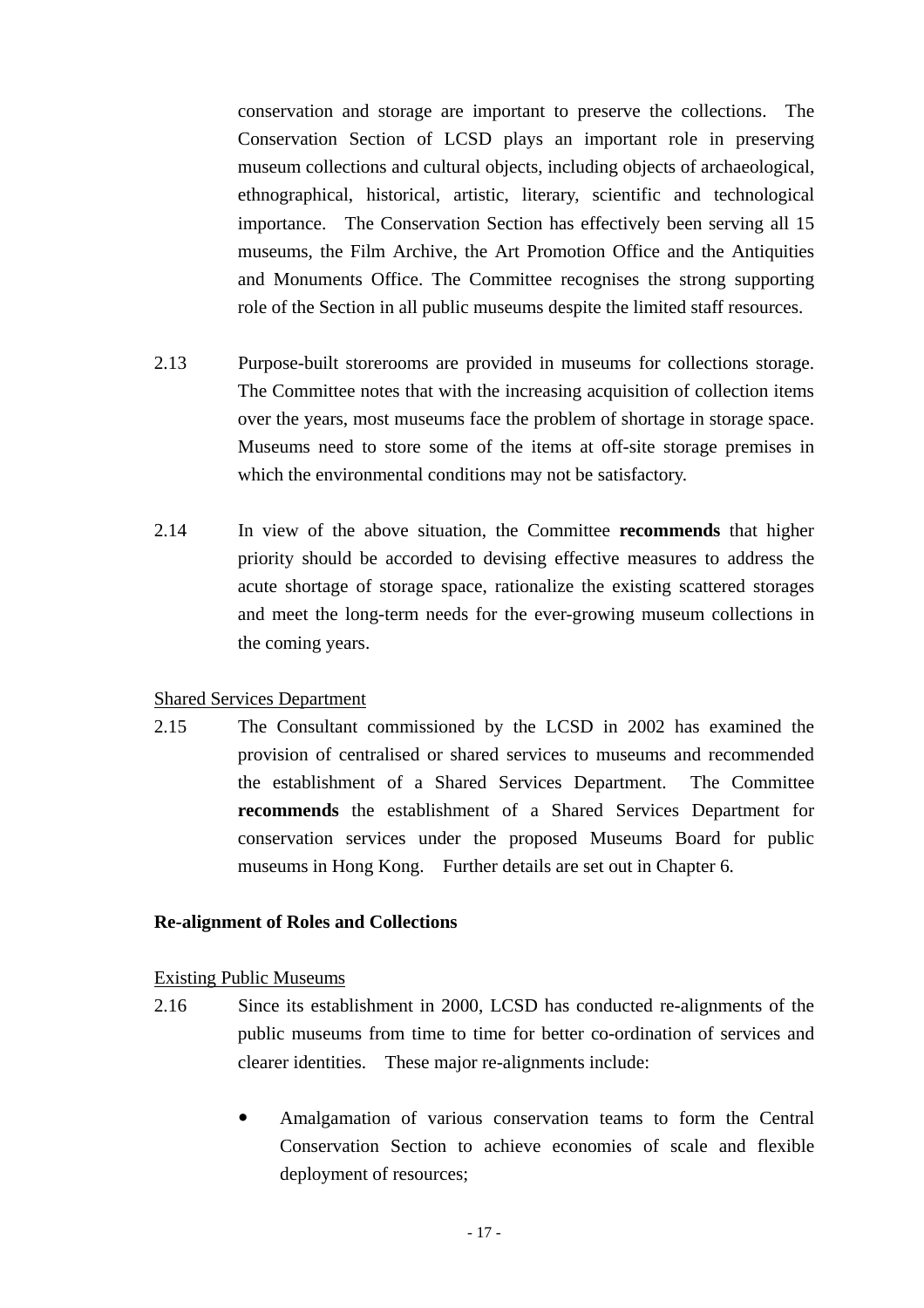- Establishment of regular exchanges between museums for better co-ordinated programme plans to avoid overlapping or gaps;
- Rationalisation of the museums structure for the Central Archaeological Repository of excavated local artefacts to return from Museum of History to Antiquities and Monuments Office;
- Rationalisation of scope of collections in that Museum of History will focus on collections of the urban development of Hong Kong while the Heritage Museum on the rural development; and
- Transfer of the Heritage Museum's fine art collections to the Museum of Art, except those donated items under agreement with the donors, while the Heritage Museum would continue to retain collections on design, photography and other forms of applied arts.
- 2.17 The Committee in general **supports** CHC's proposal to re-align museum collections for individual museums so as to establish their own identities. However, given that the public museums have conducted major re-alignments since 2000 and that museums have already built up their individual identities and image over the years, the Committee **recommends** that further re-alignments would need to be examined holistically on a territory-wide basis and with good justifications, taking into account the proposed museum institution in West Kowloon Cultural District (WKCD) and the proposed formation of a statutory Museums Board.

#### West Kowloon Cultural District

2.18 The WKCD would be developed into a world-class cultural district incorporating arts, culture, entertainment, commercial and residential facilities. The Committee notes that the Museums Advisory Group recommended to develop an innovative and forward-looking museum institution (i.e. the M+) in the WKCD which would focus on visual culture in the  $20<sup>th</sup>$  -  $21<sup>st</sup>$  Century. The Committee **recommends** that the Government should carefully deliberate on the necessary interfacing arrangements between the public museums and the proposed M+ in the WKCD, in terms of allocation of collections and possible consequential adjustments to the missions and governance structure.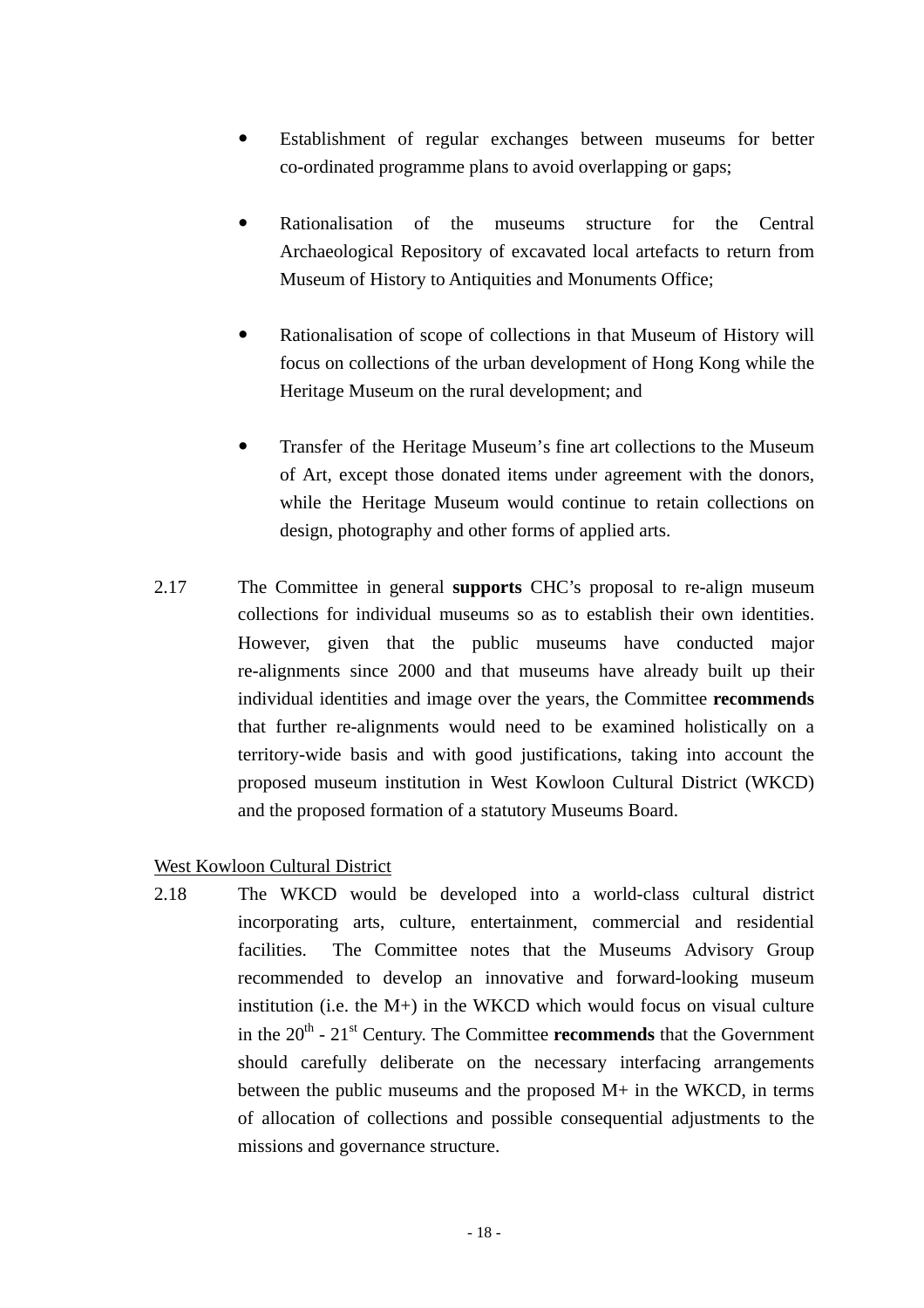#### Flagship Museums

2.19 The Committee **recommends** the development of flagship museums with impressive architectural design, which could be located in WKCD, to showcase the cultural characteristics of Hong Kong and the region, having regard to themes and collections available. In this connection, the Committee suggests to establish one single Modern/Contemporary Art Museum as the flagship museum, instead of setting up separate museums for different themes on modern art, ink, design and moving image as earlier proposed for WKCD. This single flagship museum could, through curatorial programming, embody various themes and unique contemporary art forms and design of Hong Kong and contribute to making Hong Kong a hub of international cultural events. The Committee notes that the concept of the proposed M+ in WKCD on visual culture in the  $20<sup>th</sup> -21<sup>st</sup>$  Century is generally in line with this recommendation.

#### Thematic Museums

- 2.20 At present, LCSD operates six small history and thematic museums while other government departments also set up their thematic museums. In the course of consultation, there were suggestions to develop small thematic museums to showcase Hong Kong's significant achievement in financial services, fine cuisines, fashion design, jewelry manufacturing, printing and publishing, watch and clock industry, etc. The Committee considers that the thematic museums would enrich, and add to the vibrancy and diversity of the arts and cultural scene in Hong Kong. Hence, the Committee **recommends** the development of small thematic museums subject to availability of resources, expertise and collections. In view of the time and resources implications for developing new museums, existing museums should consider to cover some of the themes as appropriate.
- 2.21 There were also suggestions to put in place some measures, such as land grant concessions, tax incentives etc. to encourage development of small-scale thematic museums with private sector participation. Given the read-across implications, the Committee expresses **reservations** about the suggestions and proposes that such suggestions be carefully examined.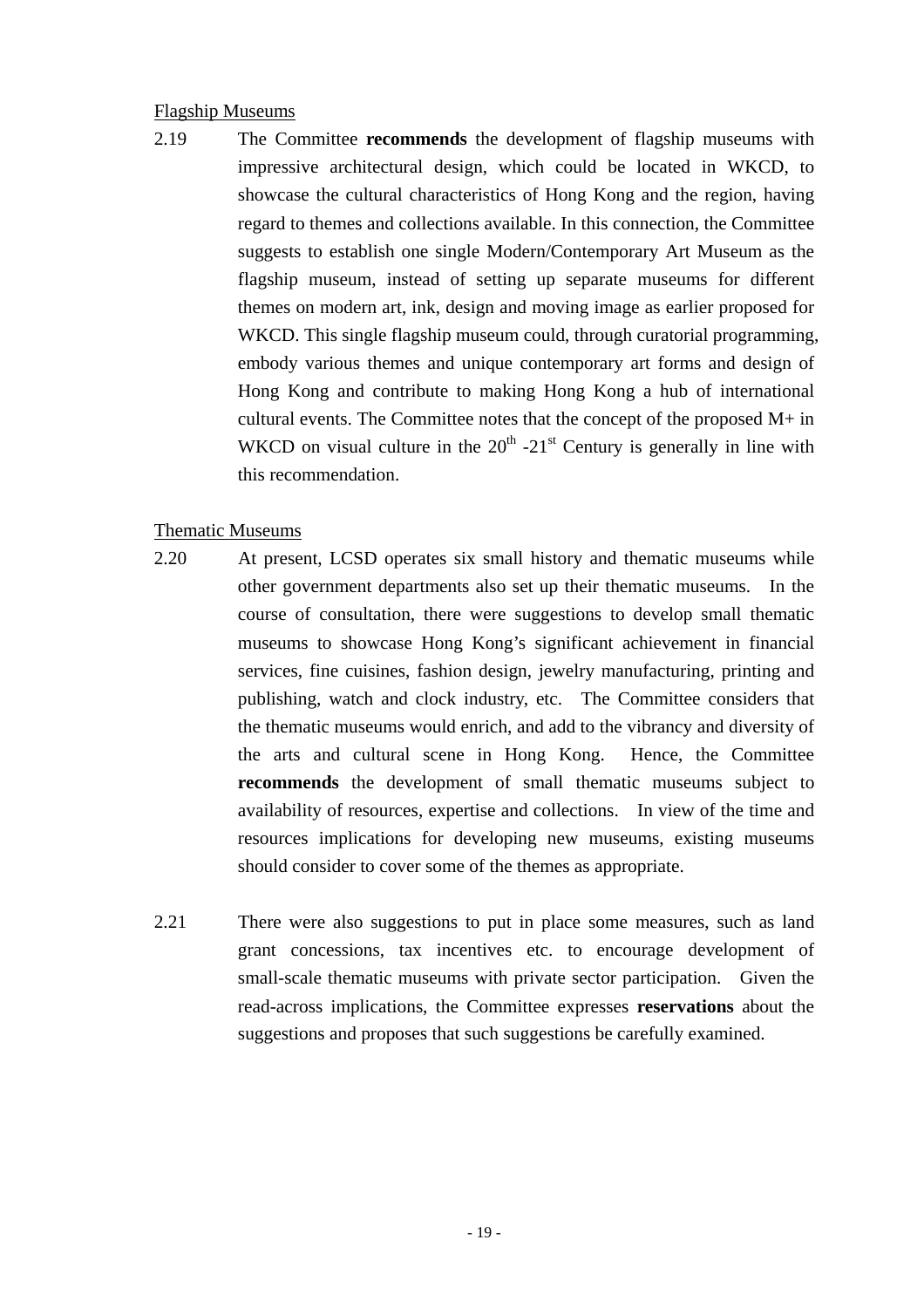## **Chapter 3**

## **Performance Enhancement & Promotion of Patronage**

#### **Present Situation**

- 3.1 Despite public museums in Hong Kong have a relatively short history of development, the number of museum visitors has increased substantially during the past few years to around 4.35 million in 2006. An opinion survey conducted by the LCSD in 2004 revealed that 90% of the visitors were satisfied with the overall performance of the museums. While most of the visitors were particularly impressed by the thematic exhibitions, more than 85% of them had indicated that they would visit the museums again.
- 3.2 Notwithstanding the above which indicates that public museums are generally well received by the visiting public, the Committee considers that there is room for further improvements in services given public interests and concerns are dynamic in nature. The Committee **recommends** that museums should reach out to comprehend the changing needs and expectations of the wider community and adopt a pluralistic approach in planning and organizing programmes for different target audience so as to further expand the audience base, promote patronage and sustain community interest in visiting museums.
- 3.3 At present, LCSD monitors the performance of public museums on the basis of a series of quantitative indicators. These indicators are promulgated in the annual Controlling Officer's Report for public information and examination by the Legislative Council, including:
	- Number of visitors:
	- Number of exhibitions:
	- Number of in-house and outreach education and extension programmes,
	- Number of school visit groups;
	- Number of objects in the museum/film archive collections;
	- Number of publications;
	- Number of museums/archive: and
	- Number of collection items accessible on the Internet.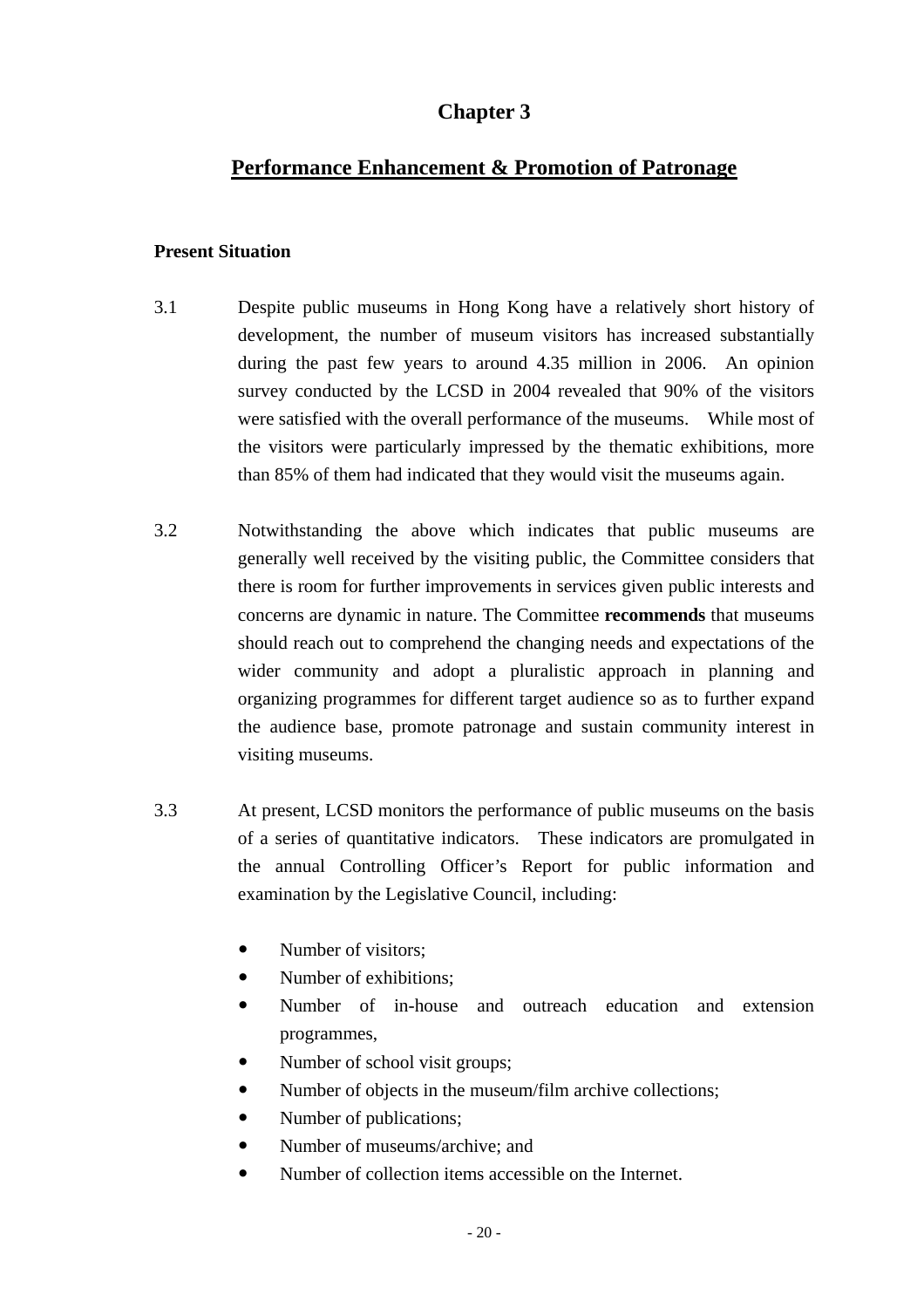3.4 Qualitative performance assessments are conducted mainly through visitors' opinion cards, press reports and comments, peer assessment through experience sharing and exchange programmes and comments from professionals. Furthermore, LCSD carries out territory-wide surveys to gauge public views on the facilities and services of the public museums.

#### **Performance Enhancement Measures**

#### Performance Assessment Framework

- 3.5 It is generally accepted that performance indicators, whether quantitative indicators involving statistics, ratios or costs, or qualitative indicators covering peer assessment, visitor satisfaction level, or comments from professionals etc., are yardsticks to measure a museum's progress in achieving its aims and objectives as set out in its mission statement or corporate plan. The measured performance would form the basis for obtaining resources allocation, or to attract sponsorship. Moreover, the track records with year-by-year comparison of the performance would provide useful information for strategic planning.
- 3.6 The Committee accepts that performance indicators should be applied and interpreted with caution. While quantitative indicators usually do not account for or truly reflect the quality of services, qualitative indicators on the other hand might depend largely on the respondents' subjective assessment. Moreover, a museum's achievements in promoting the public appreciation of art and educational impact could only be assessed over a long period of time.
- 3.7 For some overseas museums, such as those in the UK and the United States, performance indicators serve to benchmark the museums for accreditation purpose. The accredited status of a museum, which serves as recognition of a museum's commitment to excellence, accountability, professional standard and continued institutional improvement, would raise its ability to obtain funding, sponsorship and donations.
- 3.8 As public museums in Hong Kong are operated by the Government, it is not necessary for them to obtain accreditation status. However, the Committee **recommends** the museums to review and adopt a more comprehensive assessment framework to enhance the operational efficiency and promote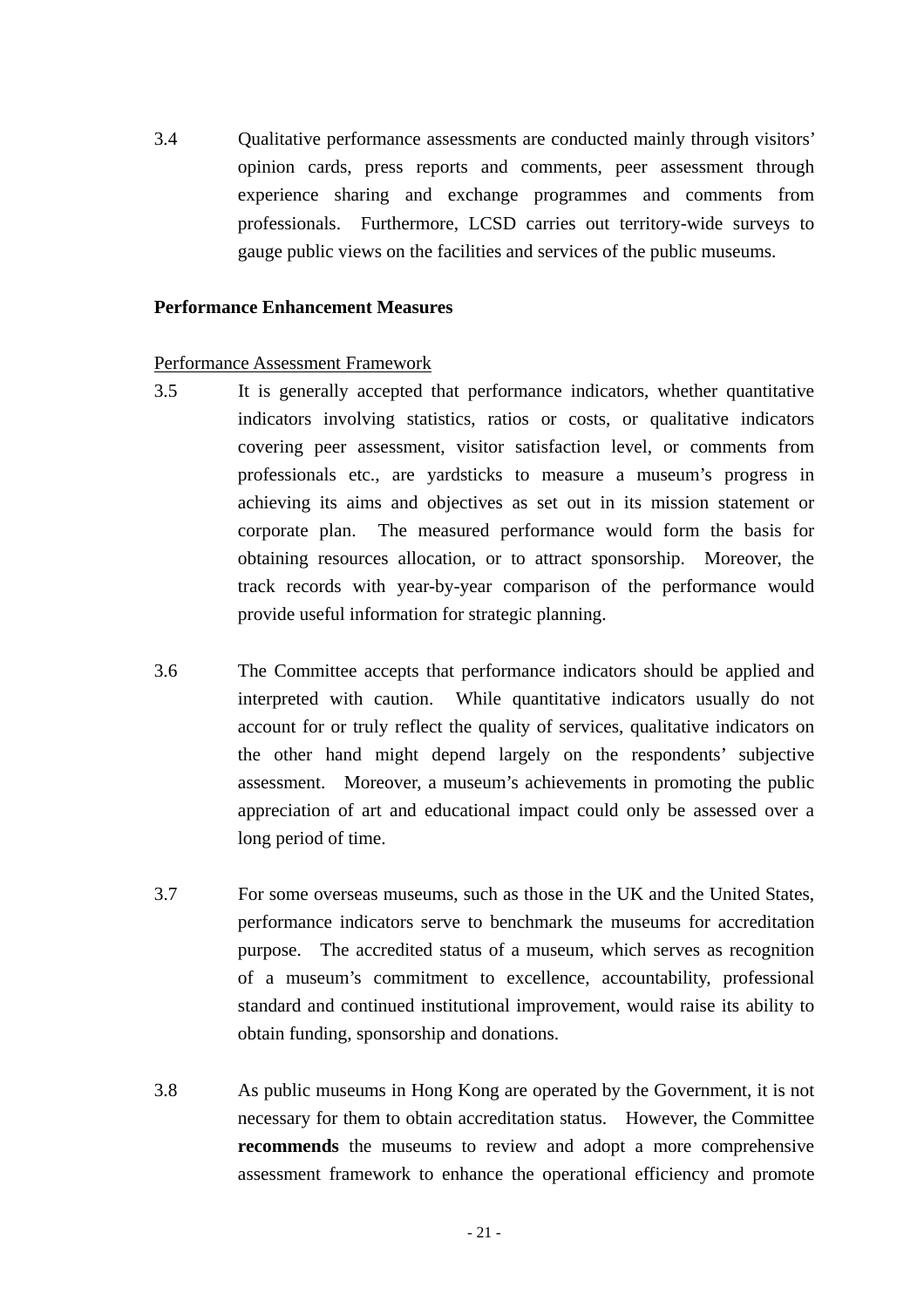management accountability and transparency, paving the way for the proposed institutional changes in the future. The Committee suggests the adoption of the following yardsticks, though not exhaustive, for the formulation of appropriate performance indicators to gauge the performance of individual museums:

- Level of museum attendance  $A$  successful museum is one that would attract the most visitors, in particular when the percentage of "paid" visitors is high, indicating its good achievement in exhibitions and programmes;
- Profile of museum visitors Information on the visitor profile, such as categories of visitors (e.g. organized group visits, school visits); and the age profile of the visitors, would measure the extent of satisfying different community needs;
- Level of community participation Interactions with professional/cultural/district sectors through regular participation in museum programmes and activities would promote community participations;
- Amount of public sponsorship and donations It is noted that programmes of significant cultural/educational/community impacts would likely attract more public sponsorship and donations;
- Degree of public concern and attention References may be made to the extent and frequency of press coverage, articles and reports, public discussions in the media etc. to assess the degree of public attention that the museum programmes have aroused;
- Peer assessment Critical peer assessment through regular forum or experience sharing also provides useful assessment on operational excellence; and
- Professional/scholastic assessment Assessment by independent professional advisers and scholars would contribute reliable objective recognition.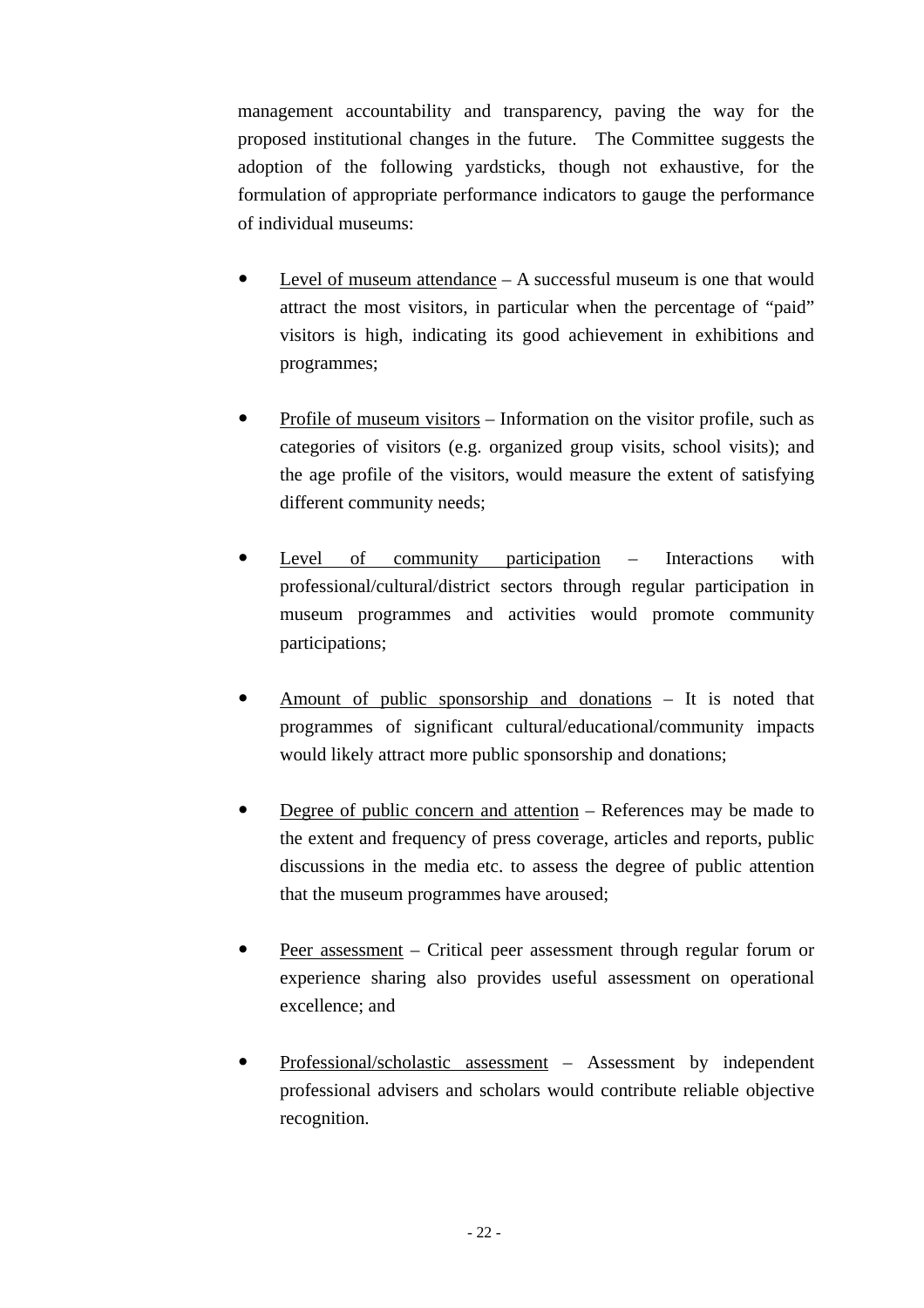#### Visitor Satisfaction Survey

- 3.9 From time to time, LCSD has conducted territory-wide benchmark surveys to collect public opinions on its facilities and services, including museums, to devise appropriate marketing and promotion strategies in the future. In the 2000 and 2002 surveys, 81% and 79% of the respondents have given "good" rating for the LCSD museum facilities and services, which in fact were the highest percentage amongst all services provided by LCSD. In 2004, LCSD conducted a survey on the 7 major museums<sup>4</sup>, in which about 90% respondents indicated that they were satisfied with the overall performance of the museums. Other major findings of the survey are summarized in **Appendix 11**.
- 3.10 These visitor satisfaction surveys have provided very useful information for the formulation of marketing and promotion strategies. The Committee **recommends** that such surveys should be conducted on a regular basis to keep track of public expectations and satisfaction level. To make the best use of the surveys, the Committee further **recommends** that more comprehensive information should be collected from the survey, such as the visitors profile as well as the qualitative assessment on the museum services.

#### Business Plan

 $\overline{a}$ 

- 3.11 Performance assessment framework sets to measure a museum's progress in achieving its aims and objectives as pledged in its mission statement and corporate plan. To put the assessment framework into the proper context, there is the need for each museum to formulate its programmes or business plan. The Committee noted that museums in Japan have to formulate a 5-year business plan with annual review of its performance targets for assessment and seeking government funding. This is an effective mechanism in evaluating the museum performance on the one hand, and monitoring the effective deployment of resources on the other.
- 3.12 The Committee **recommends** that each public museum should formulate an annual business plan with performance targets and objectives to enhance efficiency and accountability of museum operation. The business plan would also provide the basis for assessing the cost-effectiveness of museum services and for resources allocation. As further elaborated in Chapter 5, this business plan, supplemented by other accounting tools, would form part

<sup>&</sup>lt;sup>4</sup> Those 7 major museums are Hong Kong Museum of Art; Hong Kong Museum of History, Hong Kong Science Museum, Hong Kong Space Museum, Hong Kong Heritage Museum, Hong Kong Museum of Coastal Defence and Museum of Tea Ware.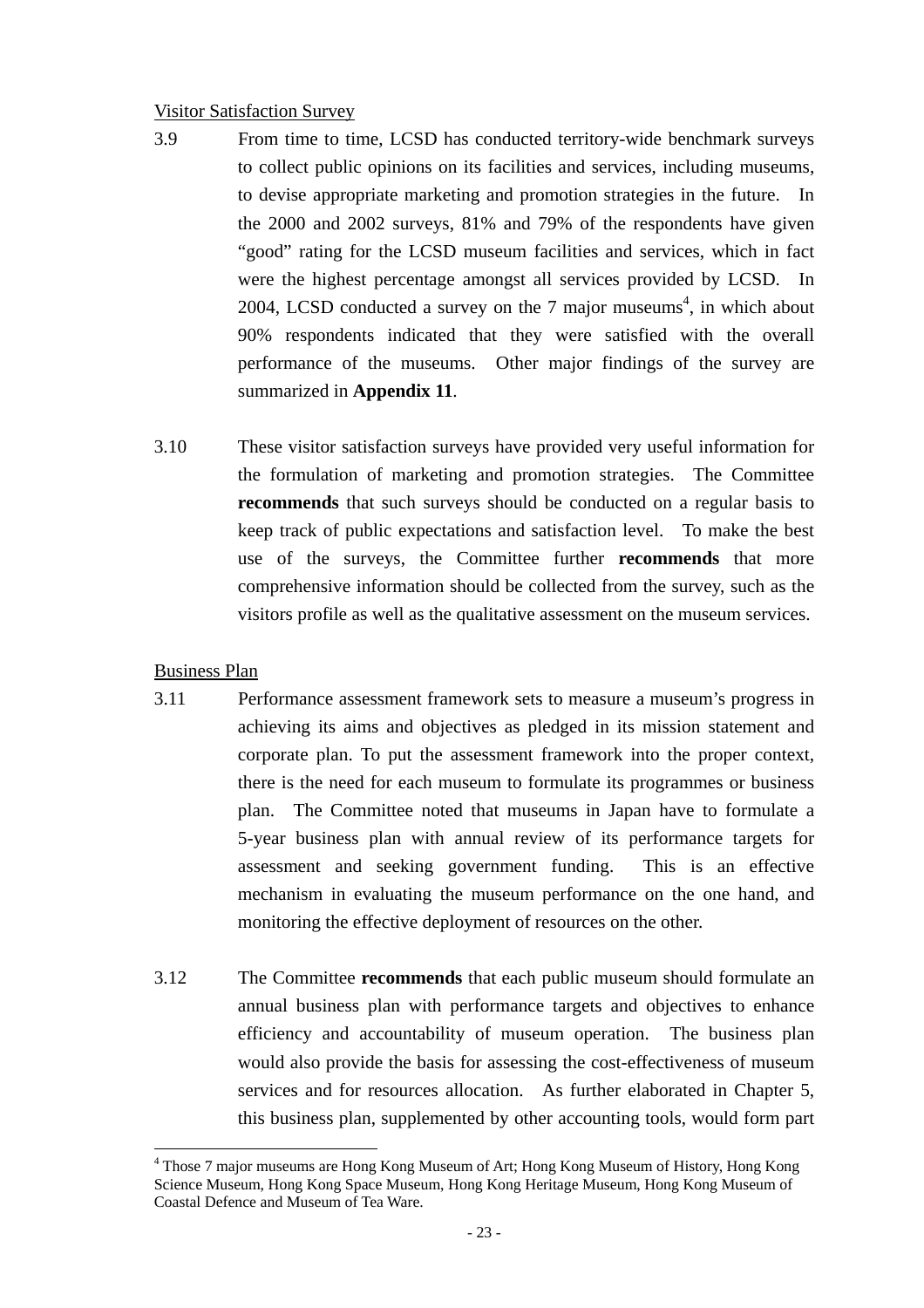of the revamped financial framework of public museums.

#### Museum Venues and Facilities

- 3.13 Performance enhancement may be achieved through strengthening of museum software (e.g. programmes and management) as well as its hardware (e.g. museum building, facilities and its environ), which are the medium (body) for delivering museum services.
- 3.14 The Committee notes that there is keen competitions for the use of museum venues, especially those prime venues at Tsimshatsui. During stakeholder group discussions, some art groups pointed out the difficulty in securing slots and requested for a more transparent booking system. The Committee has reviewed the booking policy for the museum venues. Given museum exhibitions and activities are planned well in advance up to 2 to 3 years ahead, venues may not be made available at short notice. However, there is scope for rationalisation of existing venue resources and for identification of possible areas for upgrading or conversion to meet the increasing demand for dedicated exhibition venues. Furthermore, LCSD will consider launching regularly a venue partnership scheme with the art groups.
- 3.15 The Committee **recommends** the Government to put in place measures to enhance usage of museum space and facilities, setting the stage for more entrepreneurial activities to promote patronage and broaden income base. These measures include:
	- $\bullet$  To improve existing museum facilities through (i) replacing Planetarium Projector, seats and audio system of the Space Theater in Space Museum to enhance presentation effect and customer satisfaction; and (ii) expediting the facelift project including the renovation of bookshop and café at the Museum of Art;
	- To provide additional exhibition venues or facilities by: (i) constructing an annex building adjacent to the Science Museum and the Museum of History; and (ii) converting outdoor space, such as the Sculpture Court and Podium of Museum of Art into additional exhibition space;
	- To improve accessibility with convenient public transportation network, parking facilities, pedestrian walkway etc. by expediting the proposed project for an access road to the Science Museum/Museum of History;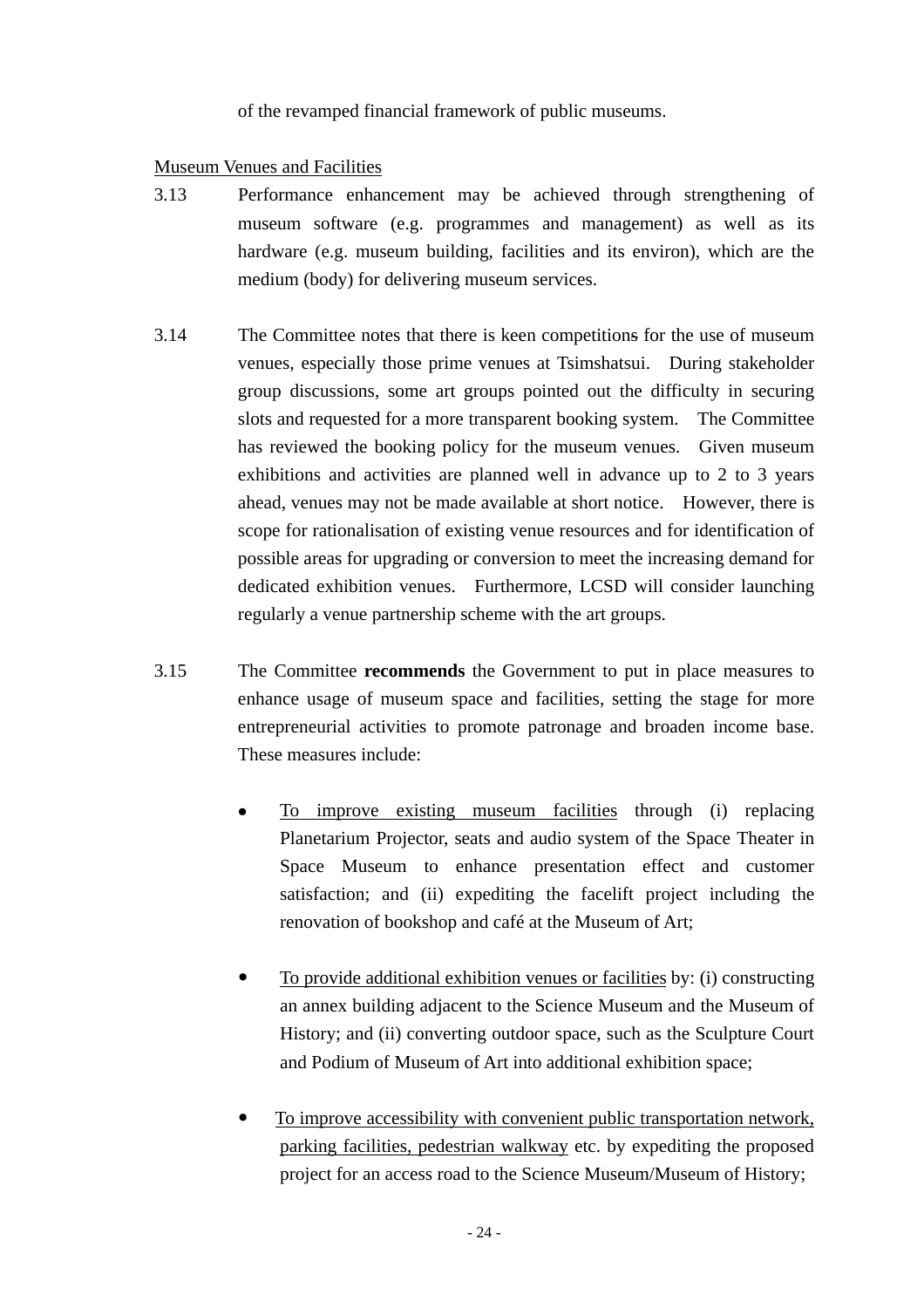- To explore public hiring of museum space and facilities for, say, ceremonies and receptions to optimize utilization rate and also broaden income base;
- To promote the gift shop service through (i) sourcing and designing attractive souvenir items and publications; (ii) exploring co-operation with overseas museums in selling their souvenir items in local museums; and (iii) expanding sale network by engaging prominent retailer or sale agent; and
- To improve the catering service through (i) measures to overcome building/structural constraints; (ii) assessing visitors' catering needs; and (iii) introducing entrepreneurial operation through an independent agency.

#### **Promotion of Patronage**

- 3.16 Attendance is an important performance indicator to measure the popularity of a museum as well as an important source of income. The attendance of the public museums under LCSD has shown a steady growth from 3.41 million in 2000 to 4.68 million in 2003. It reached the record high of 4.95 million in 2005 and then decreased to 4.35 million in 2006.
- 3.17 In order to attract visitors and induce repeated visits, museums have to use more sophisticated media and present their programmes in more innovative and inspiring ways, particularly if they want to attract, inform and educate young people, and to sustain their interest. With reference to the results of the 2004 visitor survey, the Committee **recommends** the implementation of the following measures to promote patronage:
	- To introduce diverse and vibrant exhibitions and public programmes;
	- To make better use of museum collections for exhibition and display;
	- To adopt a more entrepreneurial marketing approach and sophisticated publicity plan with designated marketing team;
	- To adopt flexible opening hours; and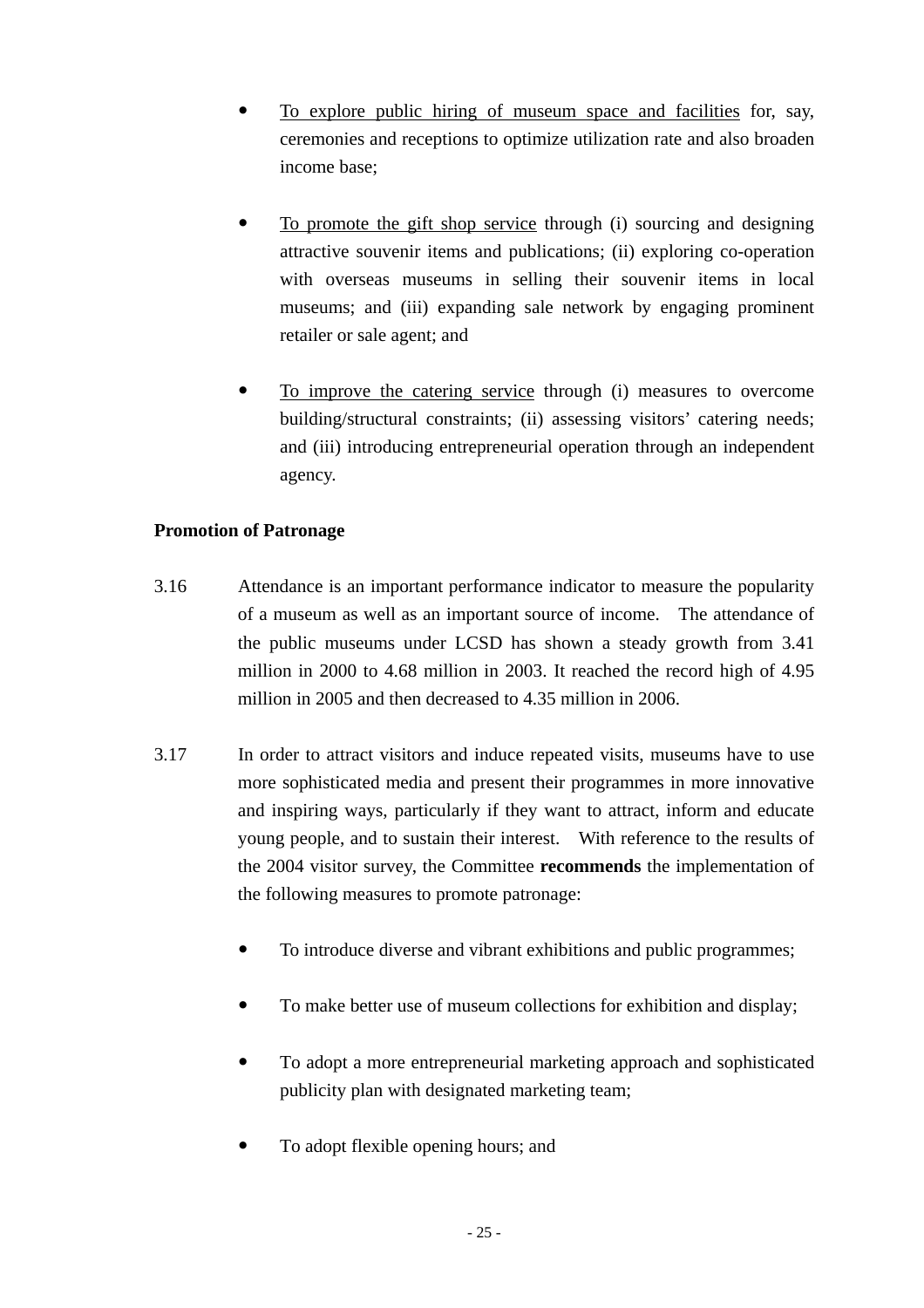To devise more attractive concessionary plans and schemes.

#### Diverse and Vibrant Exhibitions and Public Programmes

- 3.18 Mounting exhibitions and public programmes are amongst the core functions of a museum. Museums under LCSD have organized 119 exhibitions in 2005 and 130 exhibitions in 2006. It is noted that those blockbuster exhibitions have been very successful in attracting visitors. Attendance of those major exhibitions in 2005 and 2006 are tabulated in **Appendix 12**. The Committee **recommends** that museums should devote more resources to host blockbuster and world-class exhibitions having regard to the high level of attendance and visitor satisfaction.
- 3.19 Apart from staging blockbuster exhibitions to boost patronage, the Committee **recommends** that public museums should continue to curate high quality in-house exhibitions to foster international reputation, stimulate pubic interest in the appreciation of arts, history, science and culture.
- 3.20 With reference to the 2004 survey, the Committee **recommends** that public museums should organize more education and extension activities to cater for the diverse needs and interests of different visitor groups, such as students, young visitors, family and retired persons. In addition, the Committee **recommends** extending the existing loaning of traveling exhibitions and video programmes to schools and non-profit making organizations free of charge to more interested parties.

#### Exhibition and Display of Collection Items

- 3.21 The public museums' exhibition practices and strategies were reviewed in 2000 when LCSD was established and subsequently adjusted from time to time upon realignment of the museums' missions. The selection of collection items for display depends on the theme of the exhibition, quality of exhibits and curatorial strategy in the presentation.
- 3.22 Like other major museums overseas, local public museums have been unable to feature all items within a short span of time, given the large number of collection items. Public museums would in general present 'star-pieces' and representative items to illustrate the basic story line while other less significant items would be reserved for future rotation and research activities. LCSD museums display about 4% to 5% of the collections on regular basis, and about 15% to 30% exhibits would be rotated or renewed per annum.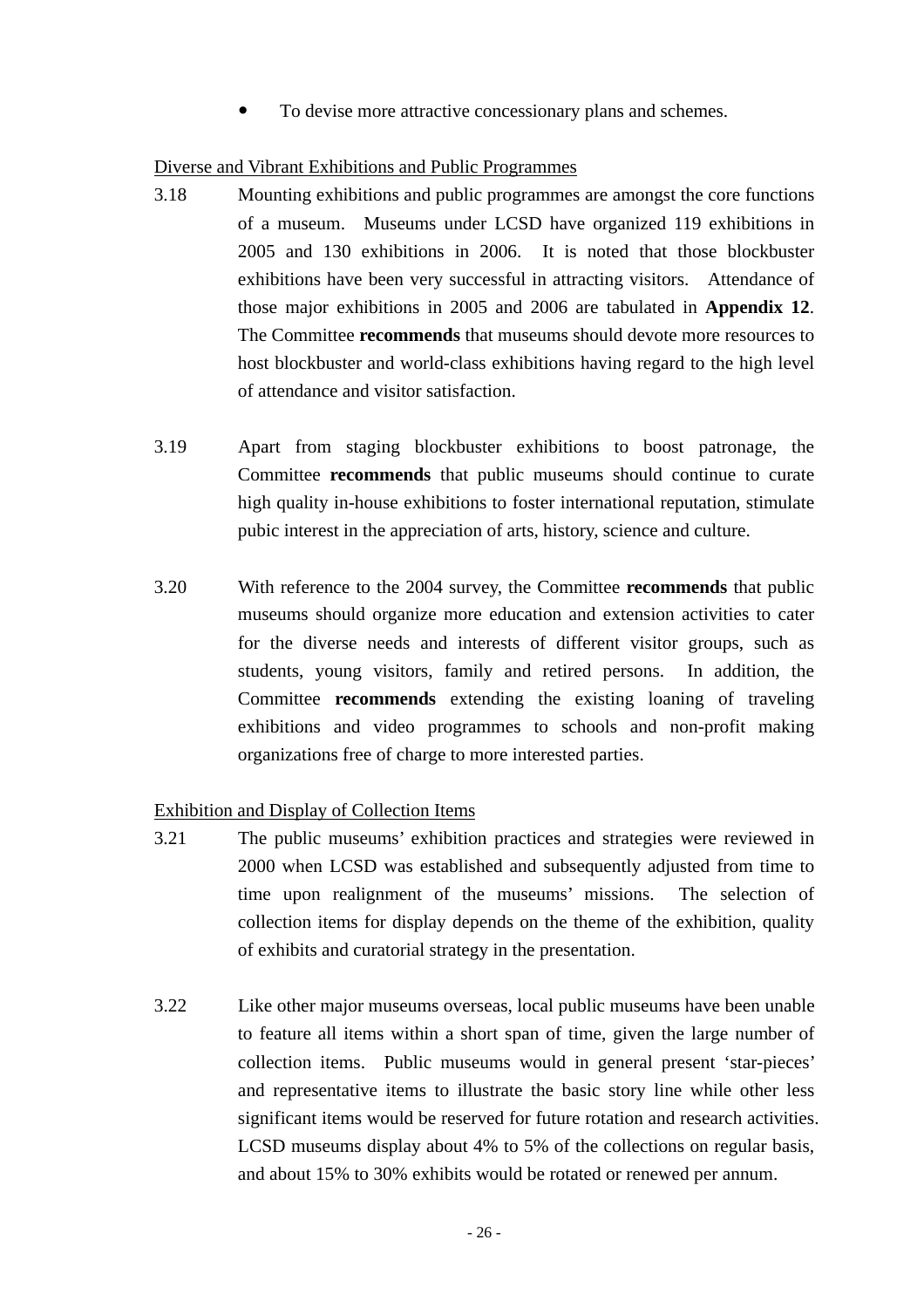- 3.23 The wealth of collections helps to sustain the interest of visitors and, through a fascinating display programme, attracts them to visit the museums again. The Committee **recommends** that the public museums should make better use of its collections to promote patronage by adopting the following measures:
	- Wider dissemination of collections information To introduce measures to arouse public awareness and interest in the rotated or renewed artefacts in permanent exhibitions, and feature reserved items in the museums websites; and
	- $\bullet$  Diversification of display programmes for reserved items To continue organizing exhibitions of the reserved items in non-dedicated exhibition venues such as schools, MTR station concourse, airport express station, or parks etc.

## Entrepreneurial Marketing and Sophisticated Publicity

- 3.24 To compete for visitors, museums need to have a more intimate understanding of the customers' needs so as to formulate appropriate programmes. They have to deploy an entrepreneurial and proactive marketing approach and adopt sophisticated publicity plans to attract visitors. The Committee **recommends** the setting up of a dedicated marketing team, which would be responsible for developing tailor-made marketing strategies to promote museum programmes and activities, having regard to the customer needs, the strengths and weaknesses of individual museums, as well as competition and threats they are facing.
- 3.25 On the publicity front, the Committee **recommends** that more efforts should be made to engage the media in the promotion of museum business. To this end, it is suggested that museums should undertake the following arrangements:
	- In addition to press releases and interviews, the media could be invited to attend exhibition previews, press briefing and special guided tours etc.; and
	- Subject to availability of funding, public relations consultancy firm may be commissioned to launch professional publicity campaigns.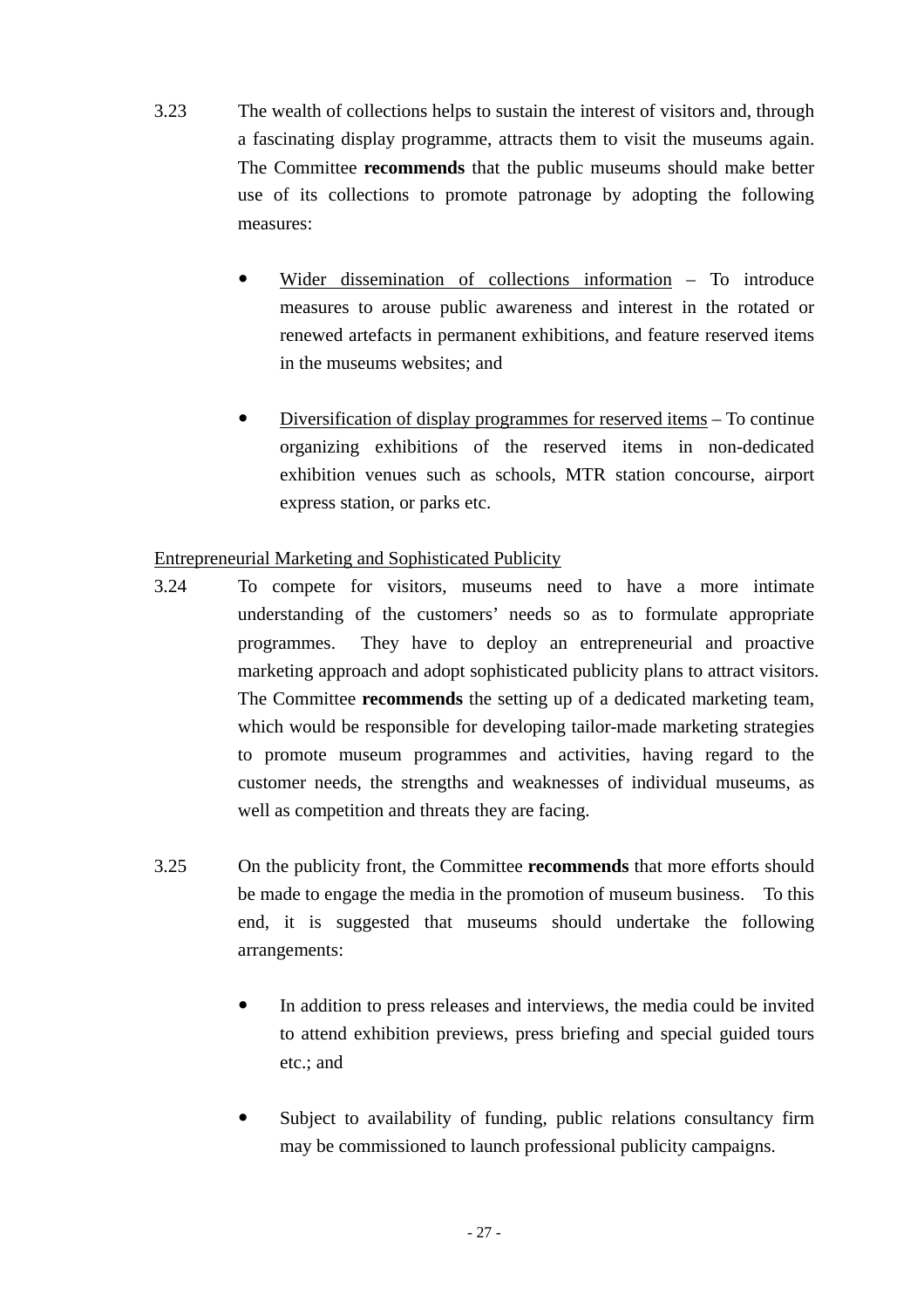3.26 Other arrangements may also be made to attract visitors, such as placing advertisements and promotional materials at strategic locations and with magazines and publications; collaboration with organizations such as the Tourism Board, overseas and Mainland Hong Kong Economic and Trade Offices, Hong Kong Hotels Association etc., for effective distribution of publicity materials.

#### Flexible Opening Hours

- 3.27 Museums under LCSD are opened during the week and public holidays and closed on either Tuesdays or Thursdays for maintenance. Most of the museums operate within the core hours between 9 am to 6 pm with a few exceptions. The opening hours of the museums are set out in **Appendix 1**.
- 3.28 During the stakeholder group discussions, there were suggestions for adopting flexible opening hours to cater for the community needs. The Committee considers that flexible opening hours would promote museum services and also facilitate the public hiring of museum venues and facilities. The Committee **recommends** that the LCSD should critically review the opening hours of each museum, having regard to the characteristics and appeals of each museum, to best suit the community needs and operational efficiency.

## Concessionary Plans and Schemes

- 3.29 At present, public museums under LCSD operate a Museum Pass Scheme to offer unlimited admission to museums during a prescribed period together with some discount benefits. In 2005, there were 28,771 annual pass holders and 5,692 half-yearly pass holders. In 2006, there were 33,223 annual pass holders and 8,622 half-yearly pass holders. Through this Scheme, the museums have successfully built up a pool of core visitors.
- 3.30 Some overseas museums have devised various membership schemes for individuals, groups and corporations packaged with different tiers of exclusive benefits, e.g. lower admission fees, purchase discounts at museum shops, special visits and gatherings and priority viewing of exhibitions. As it is in the interest of both the visitors and the museums to put in place the concessionary plans and membership schemes, the Committee **recommends** that the LCSD should draw up more attractive concessionary plans and membership schemes and promulgate them with an effective publicity plan.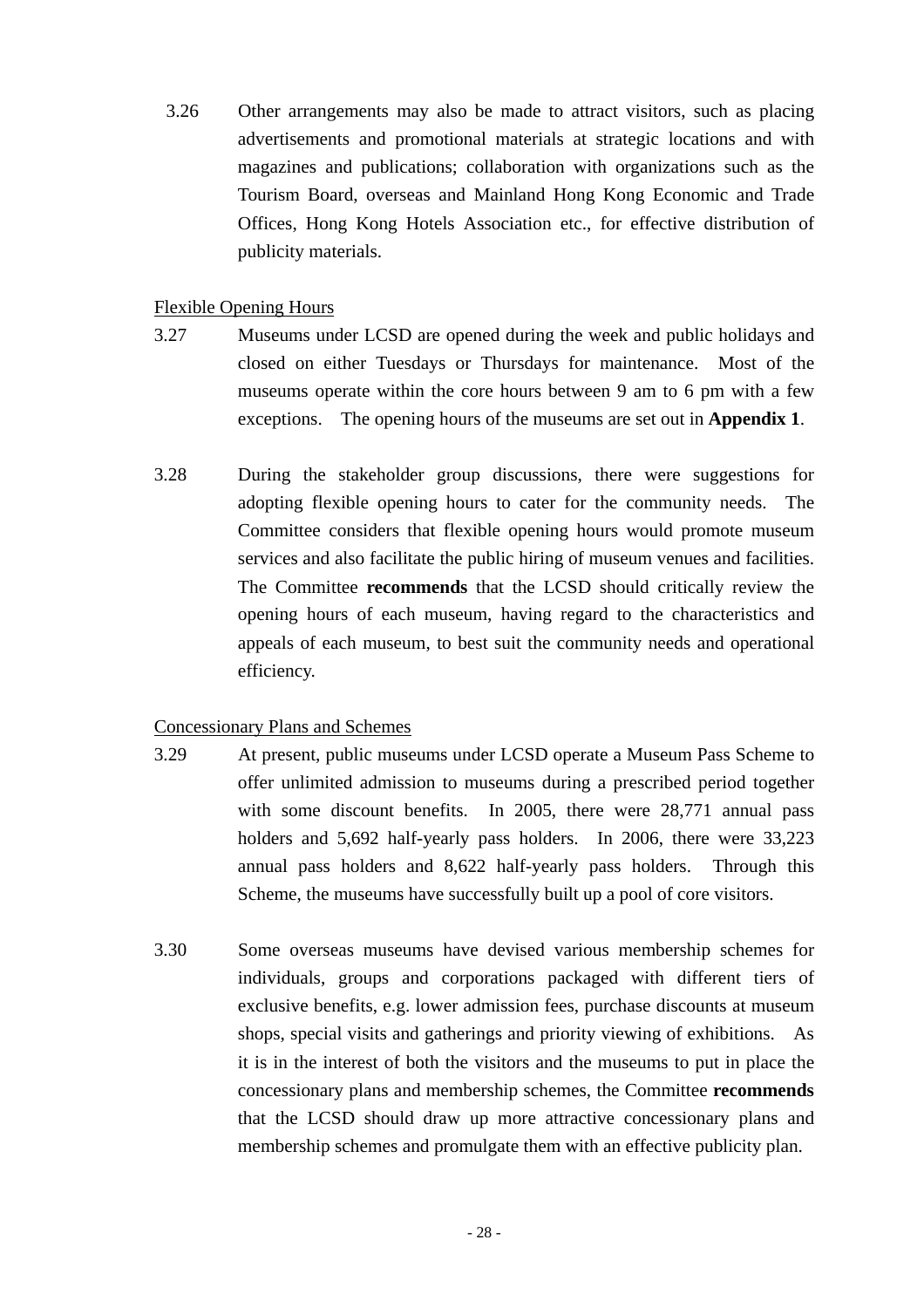# **Chapter 4**

# **Community Involvement and Partnership**

#### **Existing Scope of Community Involvement**

- 4.1 Hong Kong is a pluralistic society with a foundation of Chinese culture, and an open and receptive attitude towards other cultures. In promoting the long-term cultural development in Hong Kong, the CHC has, among others, suggested that public museums should establish partnerships with and tap new resources from the wider community with the underlying principles of 'people-oriented', 'pluralism', 'partnership' and 'community-driven'. Important partners include local private collectors, private enterprises, academia and other museums. The Consultant has also pointed out that a contemporary museum faces the challenge to achieve closer integration into the community whose interests are dynamic and pluralistic in nature.
- 4.2 Public museums have already established a network of community involvement and built up partnership with experts, institutions, overseas museums and individuals in discharging their cultural and educational roles through a diverse range of programmes and activities. They have also engaged the educational sector to foster arts and cultural education for school children and youngsters.
- 4.3 In particular, public museums have engaged individuals extensively:
	- As Expert Advisers to serve on various museum panels to advise on matters relating to the acquisition of collections, programming and management. They are professional experts from different disciplines of art, history, science, heritage and film. At present there are some 150 Expert Advisers;
	- As docents to assist in providing free guided tours to the public and group visitors. Most of them are teachers and retired persons who have generously devoted their spare time to serve the community; and
	- As members of Friends Society to organize fund-raising activities and sponsorship drive for exhibitions.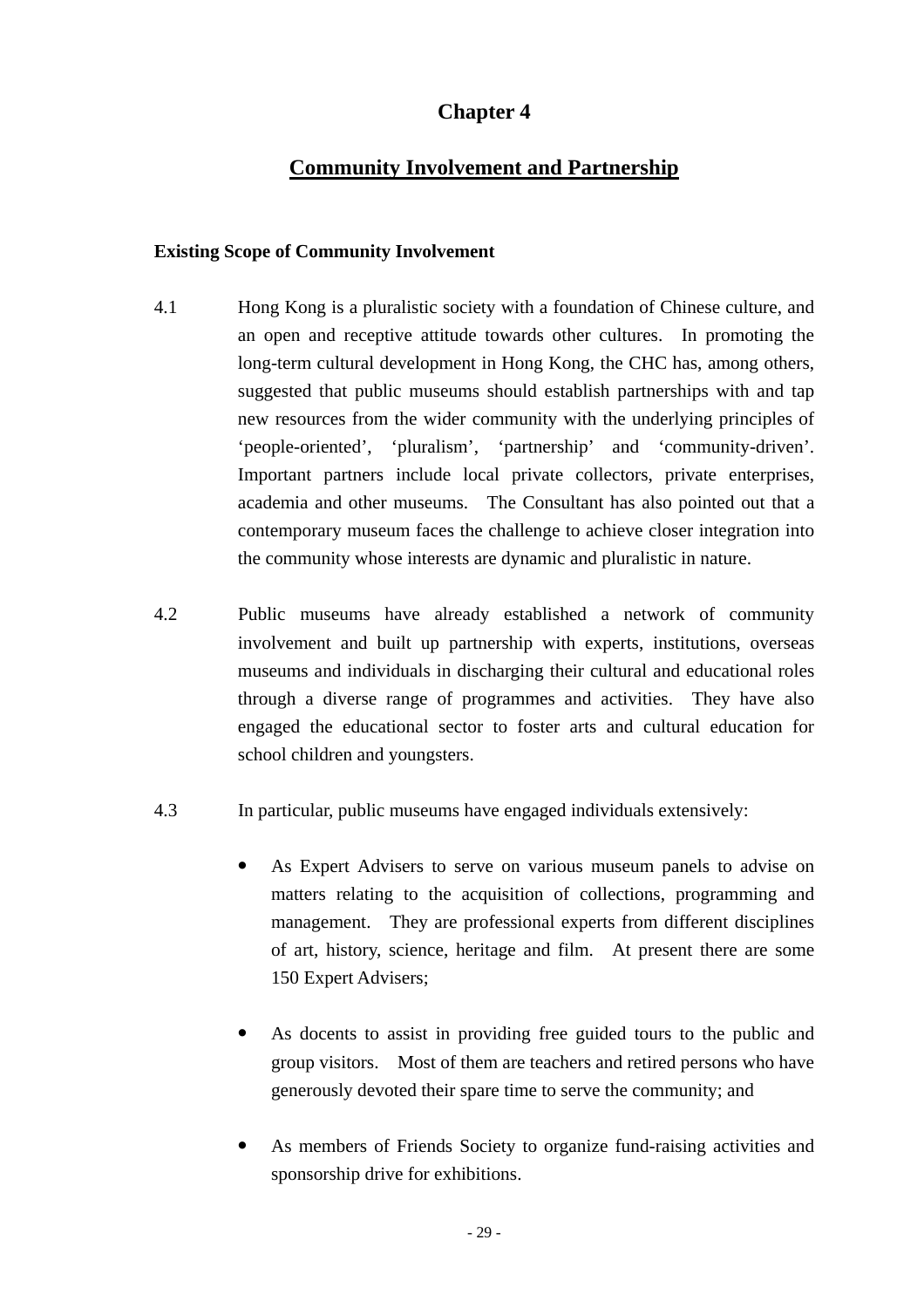- 4.4 Apart from individuals, museums have built up partnership with various sectors and organizations, including:
	- Collectors to participate in exhibitions with free loans of collection items;
	- Universities and education institutions for inputs to museums' research projects and trainings;
	- The Education and Manpower Bureau (EMB) in the promotion of art/cultural education among teachers and students; and
	- Art groups, specialist groups, local community organizations and non-government organizations (NGOs) in the promotion of visual arts and cultural activities.

## **Further Integration with the Community**

- 4.5 Ever since the provision of public museum services in Hong Kong in 1962, there have been changes in the demand and aspirations of the community at large, both in quality and range, for museum services. The Committee **considers** that the museum managements should adopt a fresh mindset to serve visitors as customers, to know and be responsive to their interests and engage them as strategic partners in providing museum services.
- 4.6 Community involvement and partnership are essential to the sustainable development of museum services. The Committee **recommends** that a strategy should be drawn up to achieve further integration with the community and establish a closer collaboration network in the following:
	- Partnership with local artists, collectors and museums;
	- Partnership with EMB, education institutions and academic sector;
	- Co-operation with cultural organizations, NGOs and Government departments;
	- Involvement of individuals; and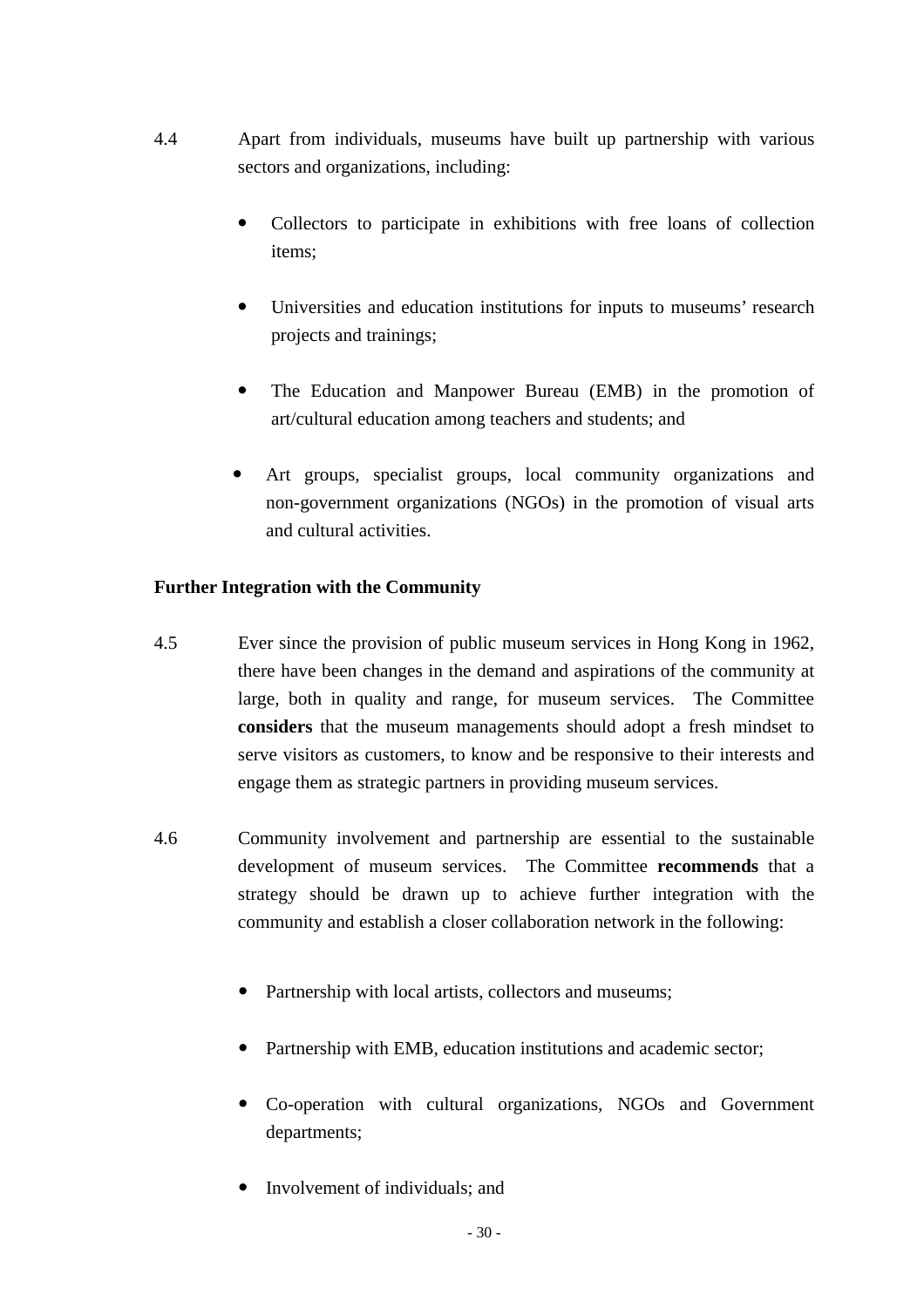Capitalization of technological advances.

## Partnership with Local Artists, Collectors and Museums

- 4.7 Museums should plan and launch new initiatives to team up with local artists and independent curators for holding joint exhibitions and running education and extensions programmes. To nurture local artists, consideration may also be given to acquire works of emerging artists where appropriate on the basis of aesthetic merits.
- 4.8 To sustain sponsorships and donations whether in cash or in kind, museums should maintain close liaison with private collectors and encourage them to donate or loan their collections for exhibitions, or jointly organize special thematic exhibitions. However, given the commercial nature of private dealers and galleries, museum staff should be cautious to avoid potential conflicts of interest or alleged profiteering activities when co-operating with them.
- 4.9 Partnership with overseas museums will facilitate organization of world-class exhibitions and promote the image of the Hong Kong museums. There is scope to strengthen ties amongst museums, both local and overseas, through loans of collections, and jointly organize exhibitions to achieve greater promotional impacts.

## Partnership with EMB, Education Institutions and Academic Sector

- 4.10 Museums have a mandate for education and play an effective role in providing different learning experiences for students. To this end, museums should maintain regular dialogue with EMB with reference to museum activities on (i) the progress of the education reforms on curriculum planning for senior secondary and higher education; (ii) the proposal to include visual arts and related subjects as compulsory modules; (iii) providing courses on cultural studies; (iv) the organization of arts education activities; and (v) making Quality Education Fund available to schools for organizing arts-related activities.
- 4.11 The Committee **recommends** the public museums to consider establishing closer link with schools on museum activities by (i) subsidizing traveling expenses for school visits; (ii) waiving admission fees for teachers and students at all times; (iii) providing training/talks for teachers in "curriculum development day"; (iv) introducing "Museum Day" and "Student Museum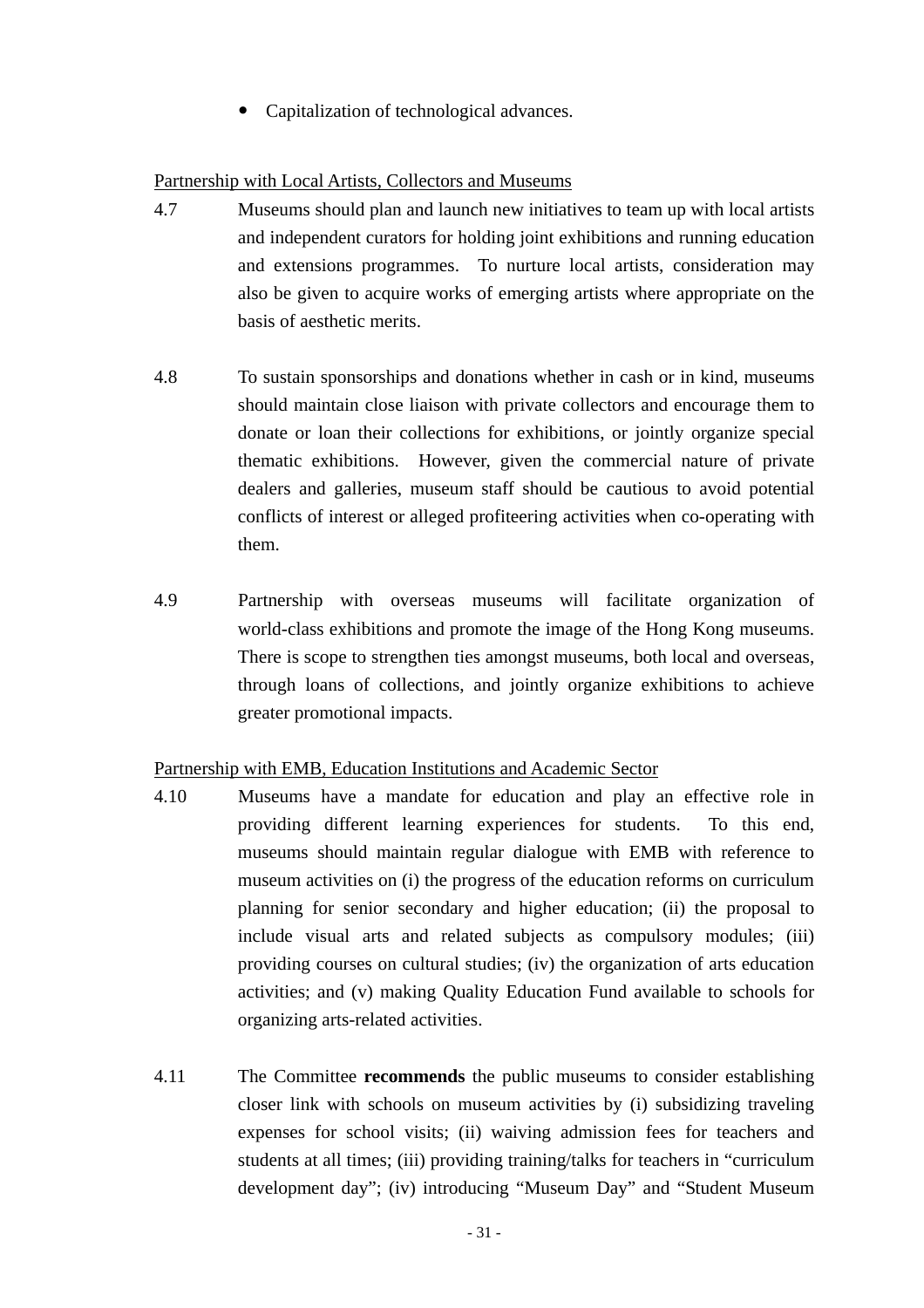Passport" schemes; (v) giving advance notice to schools about the exhibition programmes in the coming year to facilitate activity planning; and (vi) rendering assistance in setting up school museums.

4.12 The Committee **recommends** that museums would liaise closely with universities and tertiary institutes to encourage academic and cultural collaborations, organize more international symposia and seminars, and invite leading scholars and experts to undertake summer programmes and research projects in museums.

#### Co-operation with Cultural Organizations, NGOs and Government Departments

- 4.13 The Committee **recommends** that the museums should strengthen co-operation with cultural organizations and NGOs, such as the Hong Kong Arts Development Council and Hong Kong Design Centre, in areas of research, holding guest-curated exhibitions and special thematic exhibitions. Considerations may also be given to expand the membership of the Expert Adviser Panels to include representatives from cultural organizations. In addition, museums should also participate actively in international activities.
- 4.14 Apart from EMB, public museums should enhance communications and co-operation with other government departments, such as Tourism Board and Commission, Home Affairs Department and District Councils in the promotion of museum activities.

## Involvement of Individuals

- 4.15 The Committee considers it important to tap valuable contributions of professionals and experts and the current arrangement of inviting them to serve on the Expert Adviser Panels should continue.
- 4.16 Parents' involvement and interests in museum activities have far reaching impacts on their children. Museums may consider holding more activities with Parent-Teacher Associations (PTAs) or reserving slots for PTA activities in museums.
- 4.17 The current scheme of enlisting art teachers and retired persons to serve as volunteer docents for guided tours should be enlarged having regard to the merits of (i) providing quality service; (ii) supplementing museum staff resources; and (iii) effectively engaging the learned citizenry. Apart from the regular training for the docents, specific training on thematic exhibitions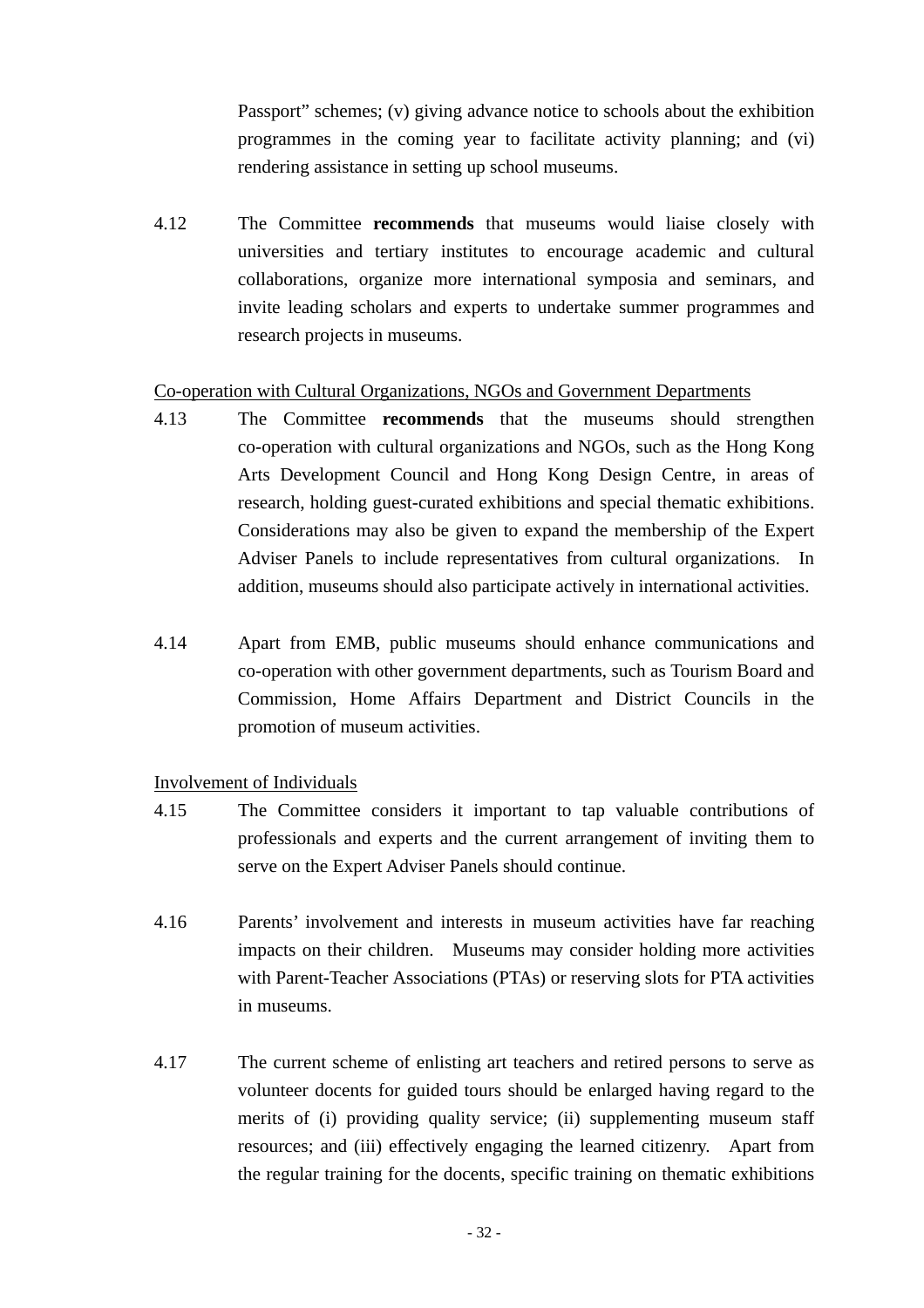may be arranged if resources permit.

4.18 Measures should be drawn up to encourage more people to join the MuseKids scheme and Friends Society, and to engage volunteer services, for example, through an award scheme.

## Capitalization of Technological Advances

4.19 The Committee considers that museums should enhance public engagement, in particular with the younger generations by enhancing its online services, e.g. virtual museums, online access to collections and exhibitions, interactive games and worksheets, teaching resource packs, public enquiries, programme applications etc.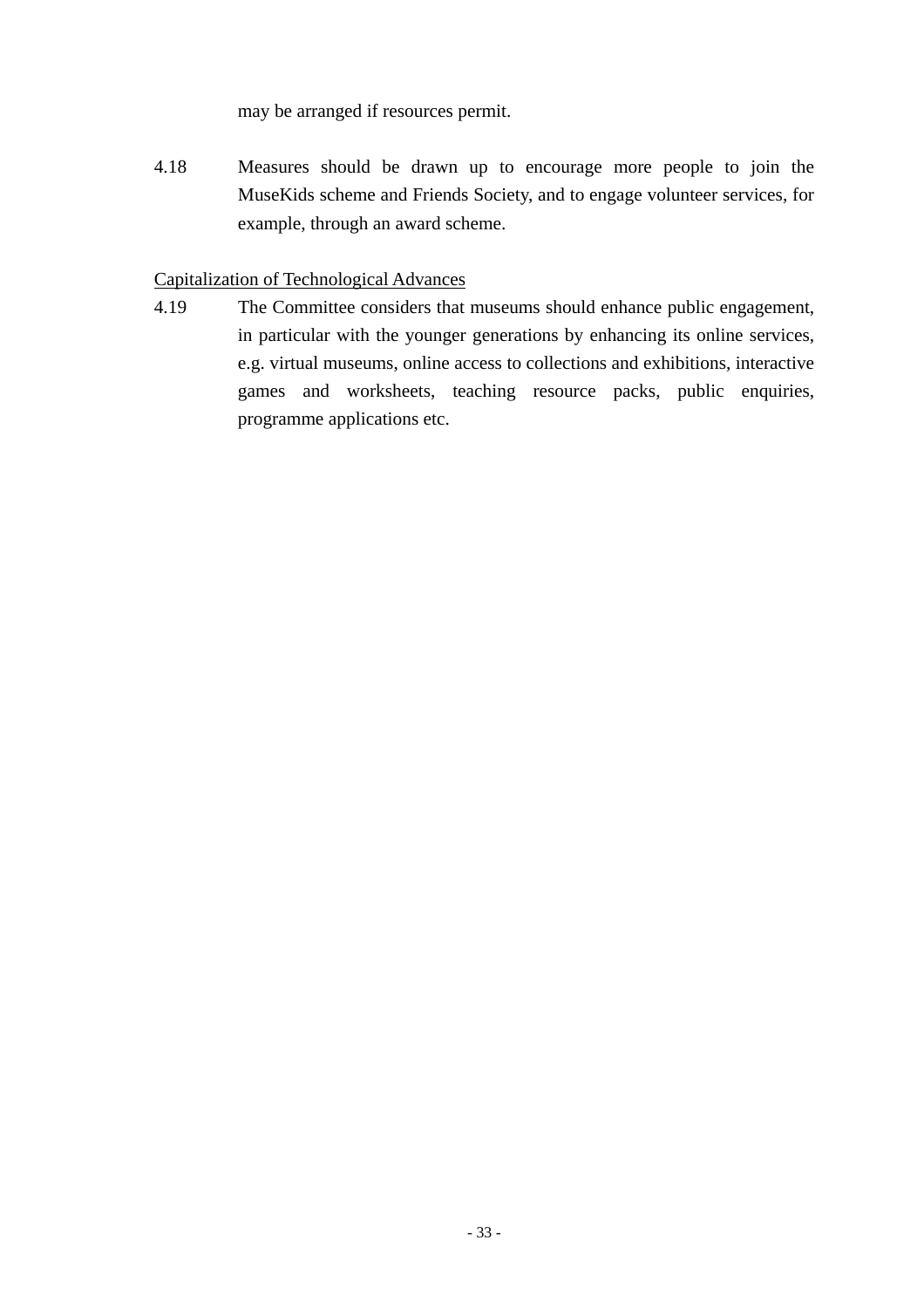# **Chapter 5**

## **Funding of Public Museums**

#### **Government Funding**

 $\overline{a}$ 

- 5.1 In the years of the Urban Council and the Regional Council, public museums were operated and funded by the two Councils, which were financially independent from the Government and financed directly through a share of the rates revenue. Since 2000, public museums are managed by the LCSD and directly funded by General Revenue through Legislative Council appropriation. In accordance with the Public Finance Ordinance (Chapter 2), the annual estimates of the museums operating expenses, same as those for other Government operations, have to be approved by the Legislative Council. The recurrent expenditure approved for the LCSD to manage the museums in 2006-07 was \$291,747,000<sup>5</sup>.
- 5.2 The Committee notes that a largely self-financing museum system has not proven to be viable in any of the jurisdictions. No matter how vigorous the business model is adopted (whether it is Government-run, run by an independent publicly-funded organization or a private museum), it is unlikely that any museum will be able to defray its operational expenses mostly or entirely from its operational income and donations. The cost of maintaining collections normally amounts to about 60%-70% of the total running cost of a museum while the operational income will normally be able to cover in general 10% of its operational expenditure. Most internationally renowned museums have to rely on a steady income source either from the Government or an established foundation or trust fund to cover the majority or substantial share of their recurrent operational costs.
- 5.3For museums in Japan visited by the Committee during study tour, whether corporatized national museums or municipal museums, government grant provides a stable source of funding for museum operation, amounting to about 80%-93% of the operational expenses.

 $<sup>5</sup>$  The financial provision denotes only allocation to LCSD for the public museums under its management.</sup> It should not be interpreted as the gross expenditure of the public museums services given there are expenses, such as building maintenance, which are provided under other government departments. Moreover, the revenue of the museums has not been taken into account in the annual provision.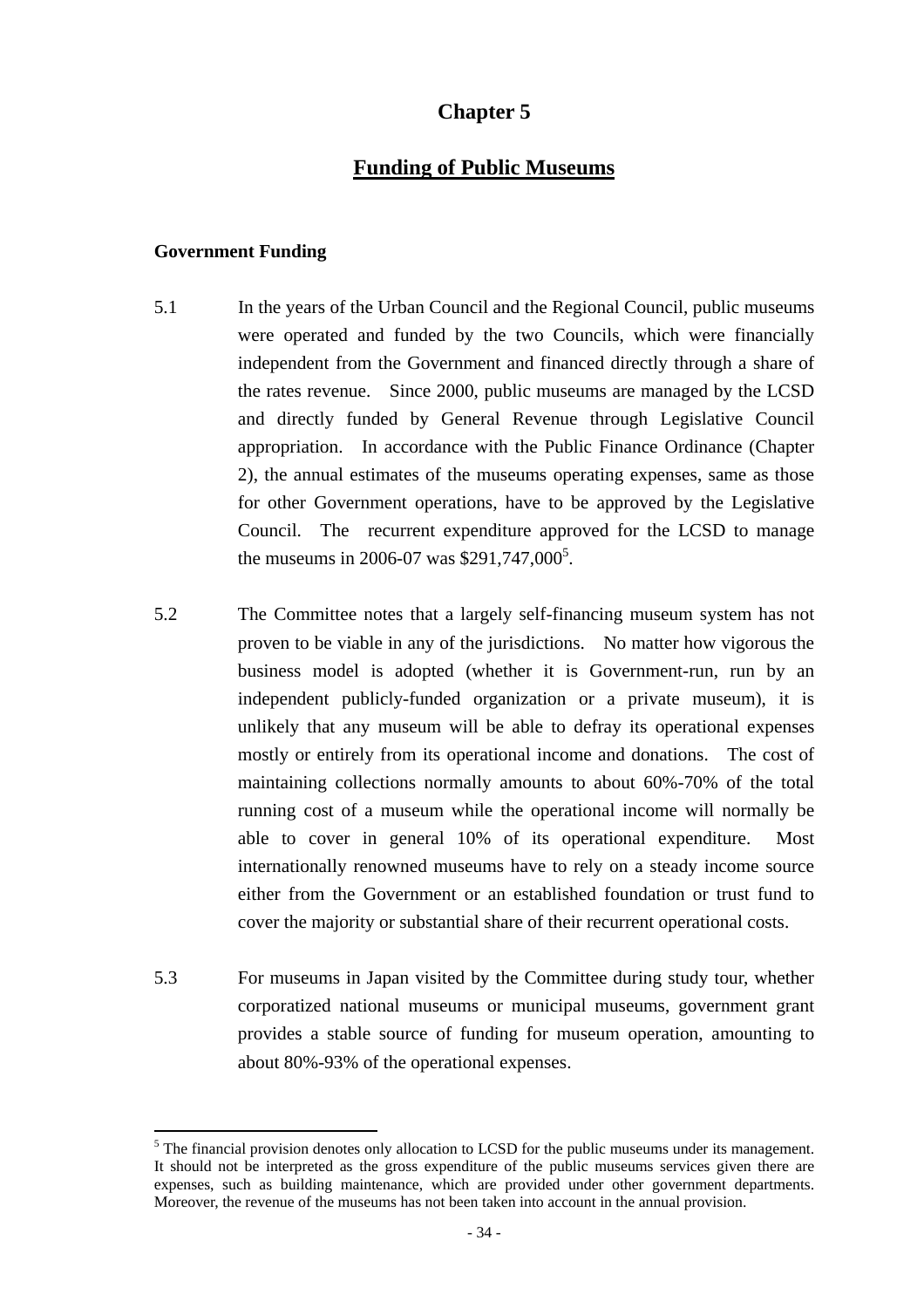- 5.4 For public museums in Hong Kong, the Government is at present heavily subsidizing the museums. In general, the subsidy rate is over 90% for most of the museums with the exception of the Hong Kong Space Museum which is able to achieve a subsidy rate of about 70% due to additional income from sky shows and Omnimax films. Apart from staff cost, conservation of tangible collections is expensive and requires substantial public resources.
- 5.5 To ensure the sustainable development, effective operation and delivery of quality museum services, the Committee **recommends** that the Government should continue with its commitment to provide a stable and adequate source of funding for public museum services despite the proposed institutional changes in the future.

#### **Financial Framework**

- 5.6 In view of the high subsidy rate for museum services, the Committee considers that it would be necessary to put in place a management audit mechanism to assess the cost effectiveness of the museum services and to formulate measures to broaden income base.
- 5.7 Following the reduction in Government subsidy in the recent years, museums in Japan are given greater autonomy to adopt various measures to economize expenses, broaden income base, secure public sponsorship and donation, and retain revenue for multi-year disbursement. The museums have to formulate 5-year mid-term plan with goals and targets and an annual review with performance evaluation for scrutiny. These financial plans have provided the basis for assessing the cost effectiveness of the museum operation as well as for seeking government subsidy.
- 5.8 At present, the Government provides funding for public museum operation on an annual basis while the museum revenue will be put under General Revenue of the Government instead of being retained within the relevant museums. The Committee considers that this accounting framework is not conducive to making long-term financial commitments and programme plans. If museums are allowed to operate with an independent accounting system and retain revenue, it would boost the staff morale and provide incentive to raise revenue, impress on donors and sponsors the specific usage of the funds, facilitate multi-year business planning, and most importantly, promote management transparency and accountability.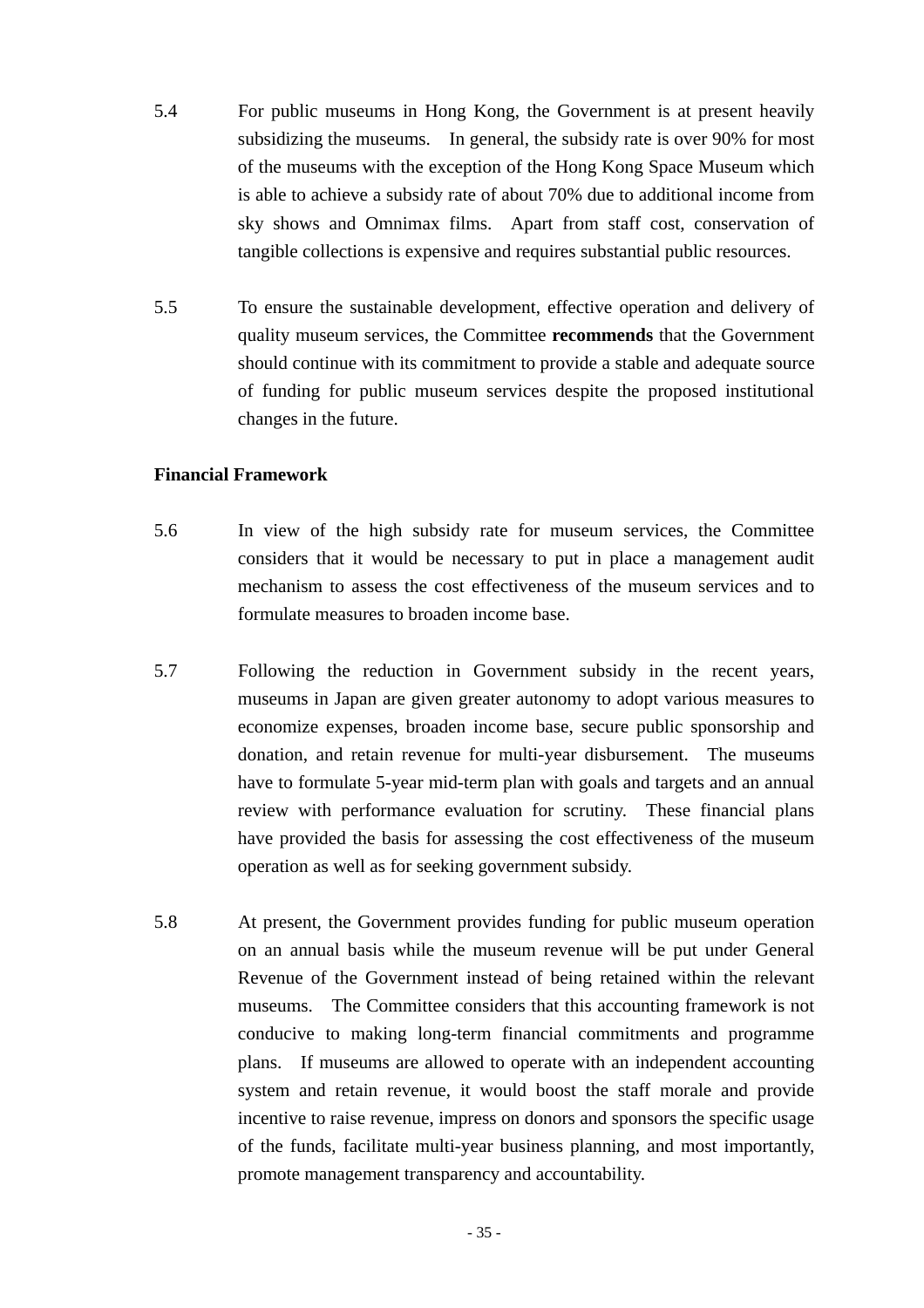5.9 The Committee **recommends** that a review should be conducted on whether and how the museums would operate with an independent accounting system and be allowed to retain revenue, to tie in with the proposed change of governance structure for public museums.

#### **Broadening of Income Base**

#### Promotion of Patronage

5.10 Experience shows that good patronage is a crucial factor for seeking funding and sponsorship, which mainly builds on successful programming and promotional strategy. The Committee **recommends** the adoption of measures as elaborated in paragraphs 3.16 to 3.30 to promote patronage.

#### Admission Charges

- 5.11 Admission charges constitute a major source of museum operational income. In general, a single admission charge is levied by a public museum and visitors are given free access to the whole range of exhibitions in the museum. All major LCSD museums have imposed general admission charges as tabulated at **Appendix 13** while branch museums are free of charge. Concessionary rates are granted for groups, full-time students, senior citizens and persons with disabilities. A special admission charge (of 30% recovery rate) will be imposed on thematic exhibitions which are expected to be very popular. There is a general waiver of admission charges on Wednesdays.
- 5.12 Notwithstanding that museum services are funded by the Government, museums should as far as practicable reduce subsidy and defray part of the operating costs by imposing appropriate fees and charges. The Committee **recommends** that a review should be conducted on the level of museum admission charges, which has been adopted since the time of the Municipal Councils, and also to review the Wednesday waiver and special admission fees for thematic exhibitions.

## Sponsorship

5.13 The public museums receive sponsorship from time to time, both in cash and in kind, to support museum activities. The success of securing sponsorship depends on a number of factors, such as the reputation of the museums and the curators, curatorial expertise, the quality and appeal of the museum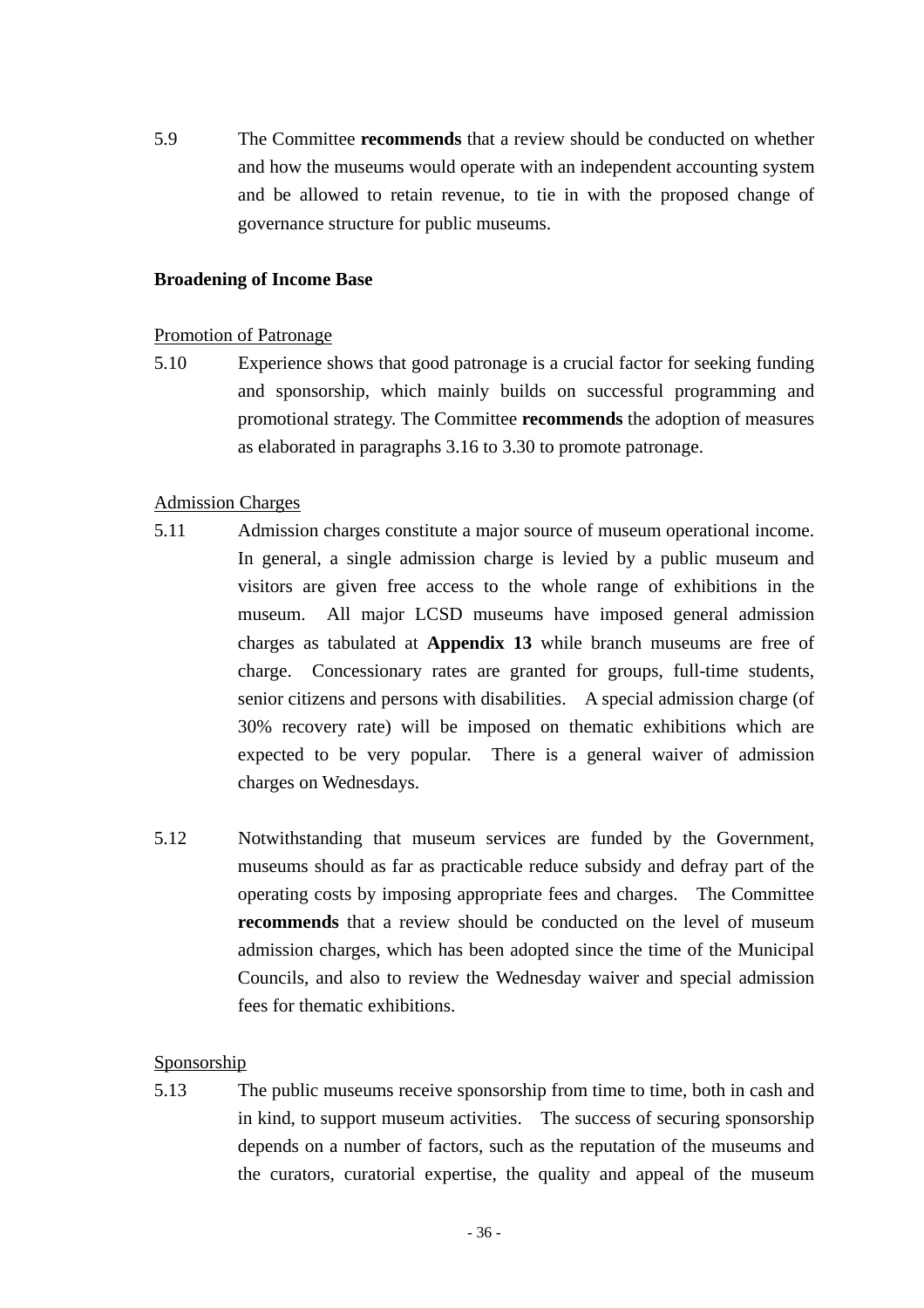programmes, the overall economic situation, and benefits for sponsors. At present, public museums offer various incentives to promote sponsorship, including naming right, special viewing and gala sessions, exclusive privileges and complementary passes.

- 5.14 The Committee **recommends** that consideration should be given to further promoting sponsorship by exploring the following means:
	- To attract corporate sponsorship by promoting corporate image through something similar to the 'Caring Company' concept adopted in the social services sector;
	- To set up Board of Directors with prominent figures from the community to help fund-raising activities;
	- To consider setting up 'Foundations' for museums to pool resources from different means and sources modeled on the universities;
	- To set up designated fund-raising office to engage experts or publicity companies in organizing fund-raising campaigns; and
	- To formulate patron scheme or corporate sponsorship scheme for educational programmes to attract sponsorship.

## Other Sources of Income

- 5.15 As elaborated in Chapter 3, the Committee suggests that more attention may be given to expand sources of revenue by:
	- Putting in place measures to maximize the returns of museum shops and catering services;
	- Identifying more suitable museum venues and facilities for public hiring;
	- Promoting sale of museums publications, catalogues and souvenirs; and
	- Levying charges for commercial filming of museum premises or use of collection images.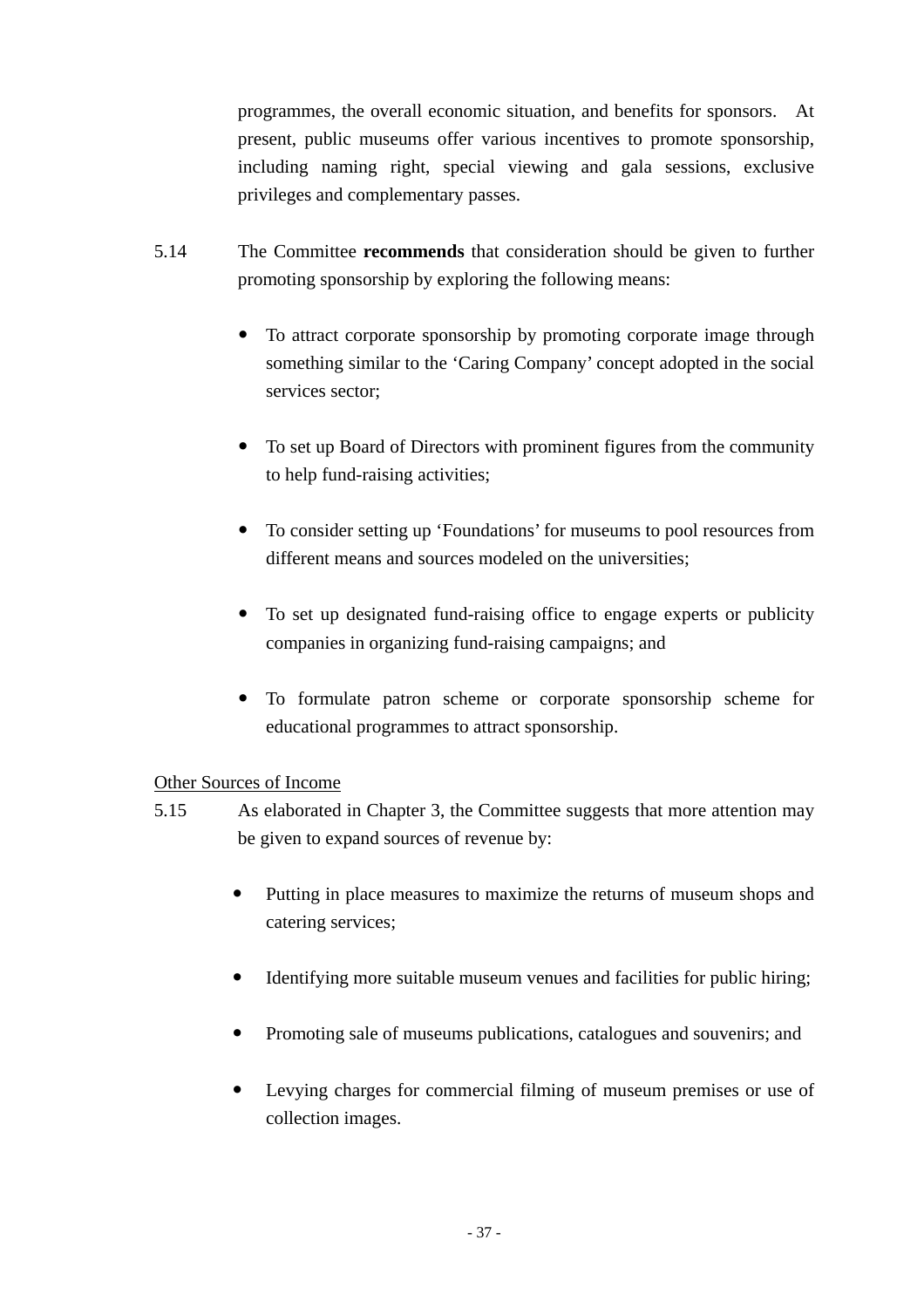# **Chapter 6**

# **Governance of Public Museums**

#### **Existing Governance Framework**

- 6.1 The museums managed by LCSD are designated under the Public Health and Municipal Services Ordinance (Chapter 132) which provides for the management of museums and making of regulations relating to museums. Museums are managed as one of the many cultural facilities of LCSD and subject to Government regulations and procedures, covering areas like procurement, appointment of staff, finance and operational matters etc.
- 6.2 A Chief Curator, assisted by staff of the Curator Grade, Cultural Services Manager Grade, Cultural Services Technical Officer Grade, Cultural Services Assistant Grade and the General Grades, is responsible for the overall management and programming of a major museum and supervision of a few branch museums.

#### **Strengths and Areas Requiring Improvement**

- 6.3 Despite the relatively short history of public museums in Hong Kong, the Committee recognizes that over the years, Hong Kong's public museums have consolidated their strengths, particularly in performing the core functions of museums including:
	- Building up comprehensive collections of cultural, historical, artistic and scientific significance;
	- Providing a wide variety of exhibitions which appeal to diverse audience interested in fine arts, design, history, archaeology and science;
	- Specializing in designing a variety of educational programmes to cater for the specific needs of different community groups; and
	- Training up a pool of experienced curatorial experts who uphold professional codes of ethics in handling collections and programmes, and deliver services with a high standard of customer satisfaction.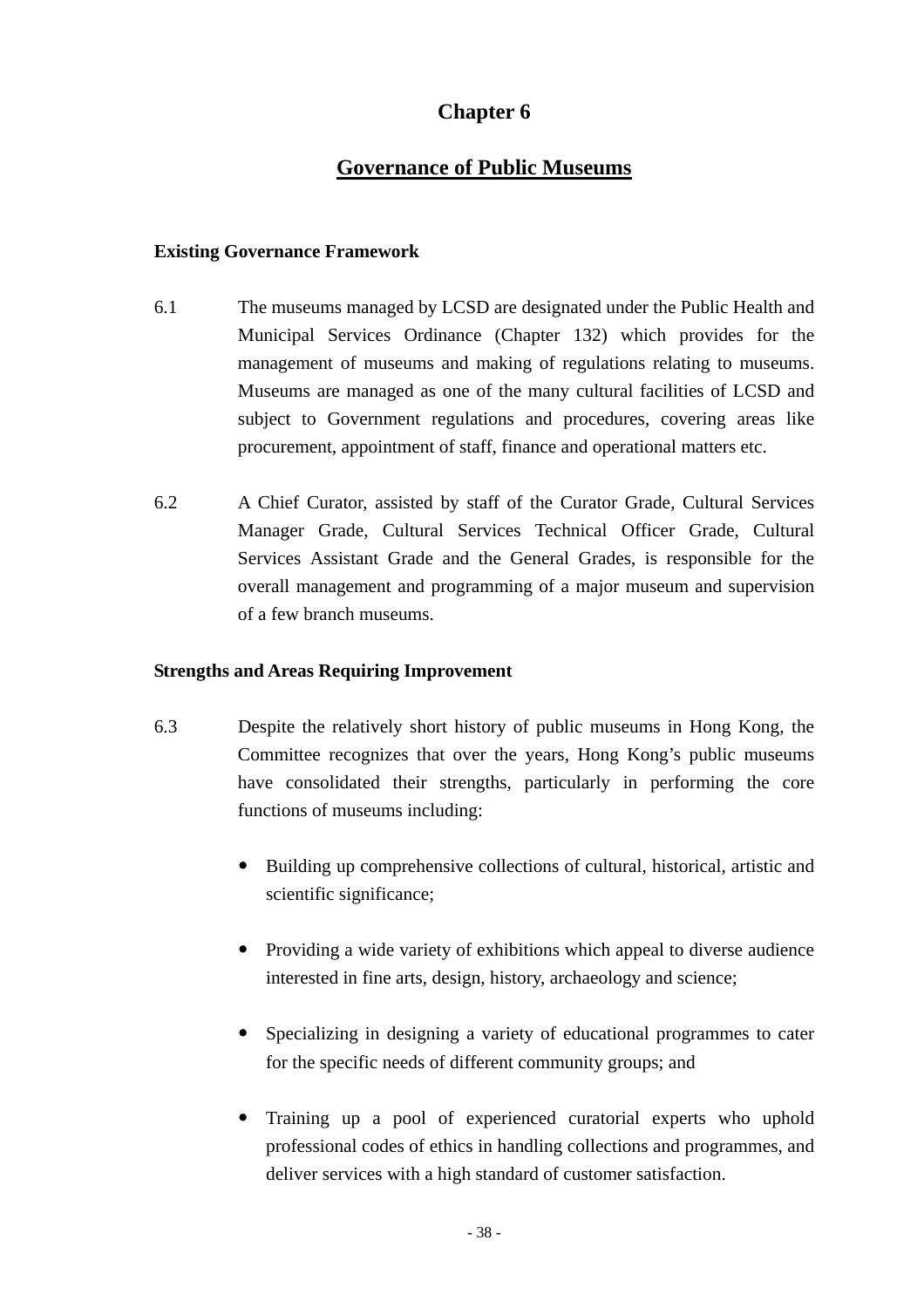- 6.4 Notwithstanding the above, there have been calls from the community to critically review the existing governance of public museums in order to keep pace with the changing community needs and expectations and achieve closer integration with the community at large. The Committee has identified a number of areas that require improvement, as elaborated in the earlier Chapters, including:
	- There is a need for clearer identity and greater public accountability and transparency for each individual museum;
	- Museums are managed as one of the many cultural facilities of LCSD. The need to comply with Government regulations and procedures is sometimes not conducive to the unique practices and operational needs of the museums, in particular with regard to outsourcing and procurement, accounting management and financial planning.
	- There is inadequate community involvement in the management and operation of museums; and
	- There is a lack of pro-active publicity and entrepreneurial marketing approach to promote the work of individual museums, attract media interest and explore more collaboration with different sectors in the community.

## **Proposed Governance Framework**

- 6.5 With reference to views and comments collected from the focus group meetings, overseas examples and the merits and weaknesses of the existing governance structure of public museums in Hong Kong, the Committee has examined the following options for the proposed governance framework:
	- Status quo Government-run museums with measures to improve operation and management;
	- A single statutory Museums Board;
	- A separate Museums Board for each cluster of public museums;
	- An independent non-profit organization; and
	- A non-statutory public supervisory body modelled on the University Grants Committee.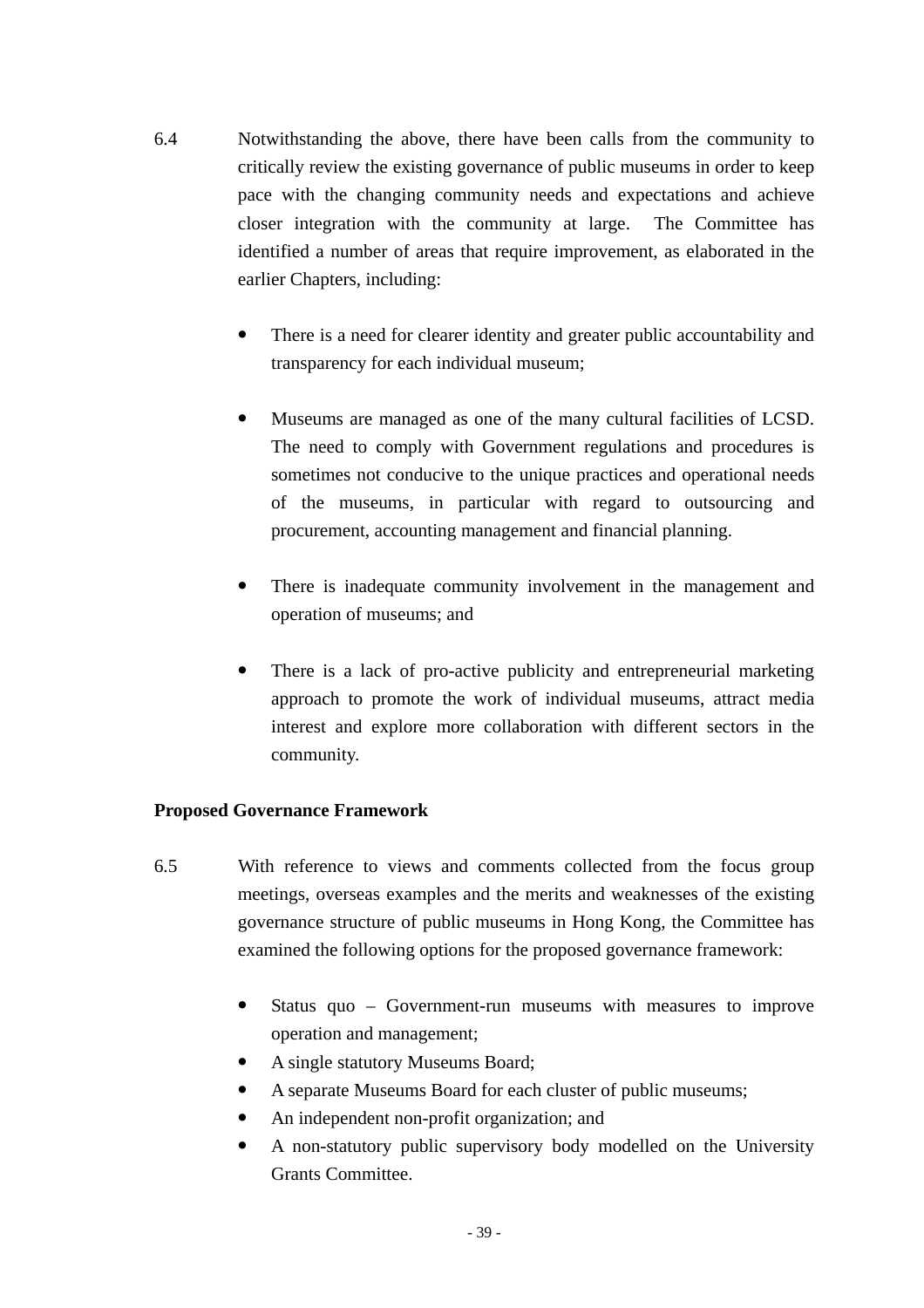- 6.6 Details and the pros and cons of the above five options are set out at **Appendix 14.**
- 6.7 The Committee **supports** that museums should be operated as independent entities so as to provide room for more flexible deployment of resources, professional creativity, greater transparency and accountability, and more importantly, promote curatorial independence and institutional autonomy. On this basis, the Committee considers that corporatisation of public museums under **one single board** by statue would be the recommended way forward.
- 6.8 The Committee **recommends** that the future governance structure of public museums should take the form of a **two-tier structure** comprising a statutory Museums Board and several mini-boards/committees for different clusters of museums. The proposed Board should perform such functions as designing the long-term development strategy for public museums, allocating resources among them, and setting standards and performance targets. Each mini-board/committee should be responsible for overseeing the management and operation of the relevant cluster of museums. The clusters of museums in future could make reference to, but need not necessarily follow the current division into three main streams, i.e. art museums, history museums and science museums.
- 6.9 The enabling legislation would clearly set out, among others, the definition and mission of public museums, provisions for the establishment of both the single umbrella board and mini-boards/committees, such as their terms of reference, powers and responsibilities. It is considered that the legislation would inspire public confidence in the museums management and should hence be conducive to soliciting corporate donations and fund-raising.
- 6.10 In view of the challenges brought about by the rapid development of museums in the region, public museums in Hong Kong should enhance their competitiveness and implement the institutional changes as soon as practicable. The Committee **recommends** that the proposed statutory Museums Board should be set up in 3 years' time as far as practicable, having regard to the time required for introducing new legislation for the new governance structure, conducting staff consultation and handling staff-related matters.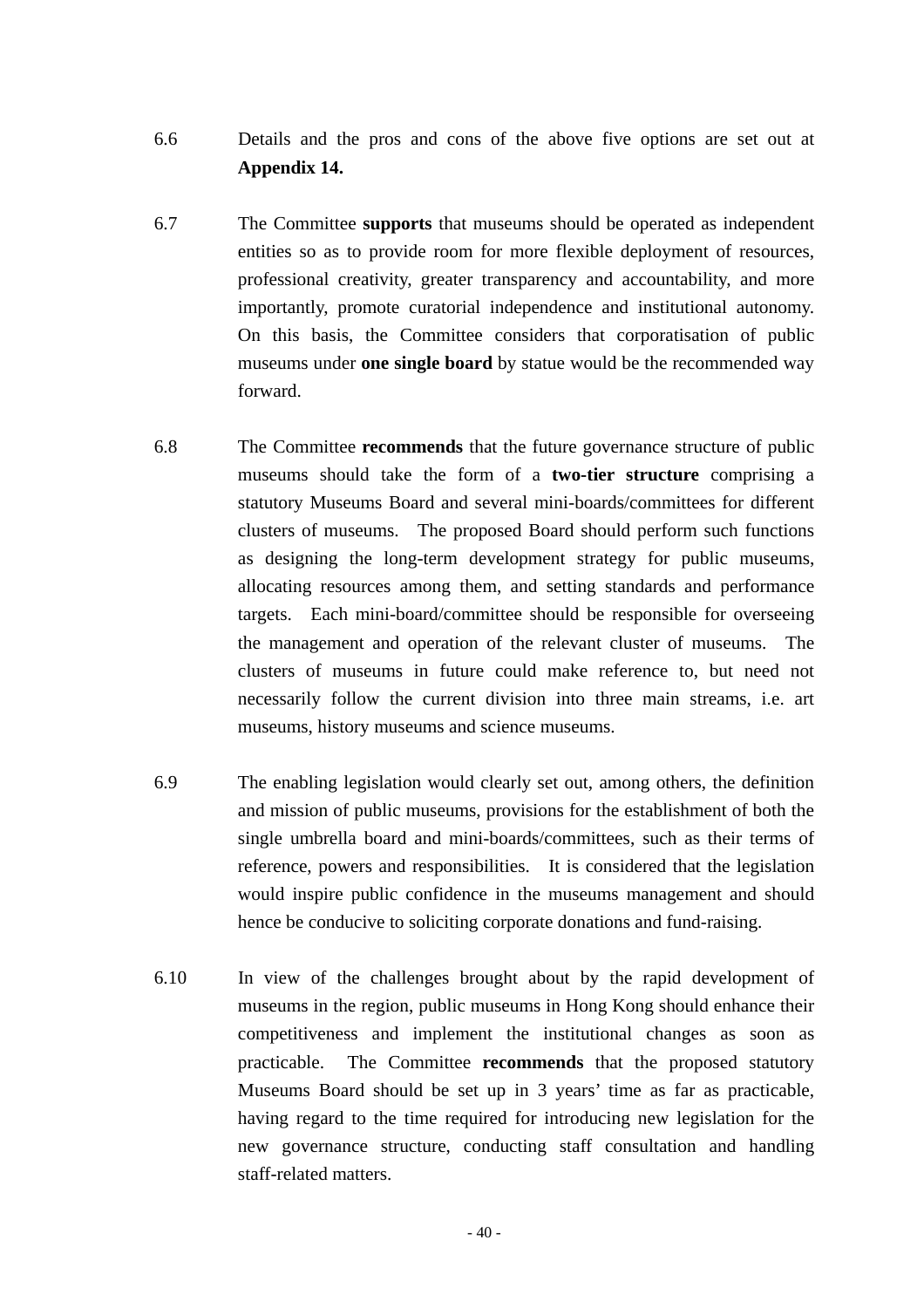- 6.11 To prepare for the migration from Government-run public museums to museums managed by a Museums Board in the long run, the Committee **recommends** that a **Provisional Museums Board** should be set up to oversee the preparatory work during the transitional period for the eventual establishment of the Museums Board. The proposed Provisional Museums Board should examine in detail the powers, functions and composition of the Museums Board and the mini-boards/committees, which should be set out in the enabling legislation. It would further review the organization and functions of each museum and work out the clustering arrangement and staff issues.
- 6.12 To lay a solid foundation for the proposed institutional change, the Committee also **recommends** the early implementation of the improvement measures, as set out in the earlier Chapters, relating to performance management framework, community involvement strategy, collaboration with various partners, entrepreneurial marketing and publicity strategy, and realignment of roles and functions between public museums and new museums at the WKCD.
- 6.13 It is noted that the typical staffing composition of modern museums nowadays normally includes public relations, marketing, education, and business management, in addition to curatorial staff. The Committee **recommends** that the staff composition and structure for each museum be critically reviewed having regard to the need to implement improvement measures and to prepare for the proposed institutional change.

## **Major Features**

6.14 The Committee considers that some major features which are crucial to the successful implementation of the proposed governance framework should be set out in this Recommendation Report while the operational details would be further examined by the Provisional Museums Board. These features include (i) Government funding; (ii) collections ownership; (iii) Shared Services Department; and (iv) staff arrangement.

## Government Funding

6.15 As elaborated in Chapter 5, a largely self-financing museum system has not proven to be viable and a stable income source is necessary to support and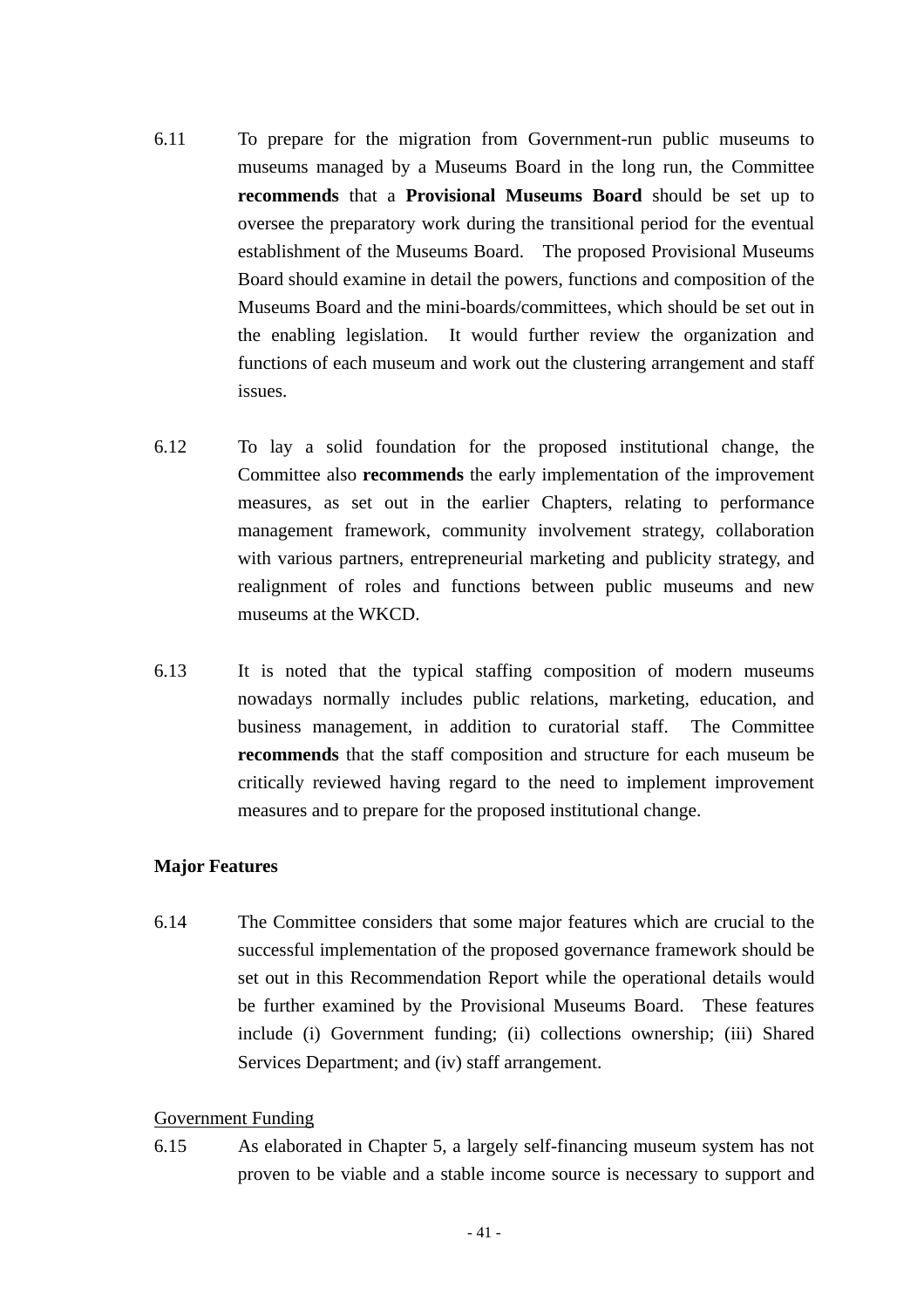sustain the core functions and operations of any museum. The Committee **recommends** that the Government should maintain its commitment to provide a stable and adequate funding source to public museums in the future despite the proposed institutional changes, so that their effective operation and delivery of museum services would not be adversely affected.

#### Collections Ownership

- 6.16 As mentioned in Chapter 2, public museums (as well as the future statutory body set up to manage these museums) hold their collections in trust for the benefit of society. The Committee **recommends** that research on the collections ownership arrangement be carried out, and that subject to the findings of the research, details including the authorities and arrangements for donation, acquisition, storage, inspection, borrowing, lending and disposal of the collections be set out in the relevant legislation.
- 6.17 Moreover, the Committee understands that the existing collections in public museums in Hong Kong are owned by the Government, and an acceptable arrangement could be worked out between the Government and the proposed statutory body as to how these collections could be exhibited under the new governance structure. These are logistics issues following institutional change of the public museums or arising from the realignment of roles and functions of museums. Due attention, however, should be given to honour the donors and the terms of donations.

#### Shared Services Department

6.18 At present, some common services or shared services of conservation of museum collections and cultural objects are effectively provided by the Conservation Section of LCSD to all 15 museums, the Film Archive, the Art Promotion Office and the Antiquities and Monuments Office. With reference to the recommendation of the Consultant, and taking into account the merits of achieving economy of scale, cost effectiveness and rationalization of the staff expertise, the Committee **recommends** the establishment of a Shared Services Department under the proposed Museums Board, providing conservation services to public museums in Hong Kong. This Shared Services Department may in the long run be expanded from conservation services to include other functions, such as centralized registration of all museums collections, and management of a centralized condominium of all museum collections. The services could be provided through an agreement with each of the museums. Details of the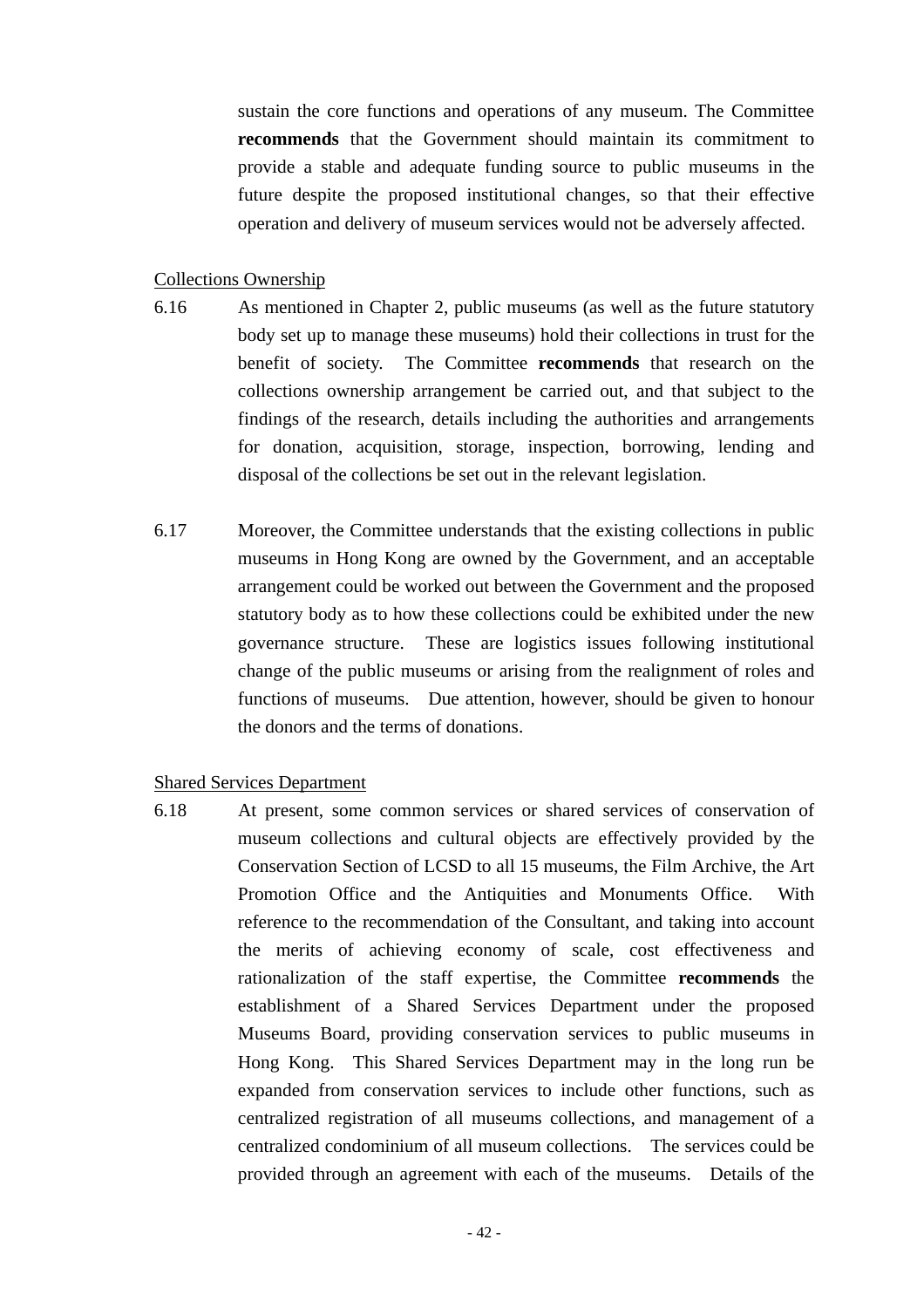operation and organization structure of this proposed Shared Service Department would be sorted out by the Provisional Museums Board in the course of drawing up the future institutional framework for the public museums.

#### Staff Arrangement

6.19 The Committee **emphasizes** that in order to ensure a stable and smooth transition to the future governance structure, the Government should make efforts to retain expertise and maintain staff morale of the serving museum staff. This issue will be further elaborated in Chapter 7.

#### **Indemnification**

6.20 The Committee has examined the Consultant's recommendation of introducing a Museum Ordinance with an indemnification section, which provides insurance for collections borrowed by museums. It is noted that the number of private museums in Hong Kong is not significant and both the public and private museums have not encountered any major problems in insurance premium for museum exhibits. There is no imminent need for enactment of a Museum Ordinance to provide strict regulations on museums and include an indemnity clause for the time being. The Committee considers that in order to facilitate the new governance structure to be set up as soon as possible in 3 years' time, the enabling legislation would mainly provide for the formation of the statutory Museums Board and related matters. Nonetheless, the Committee suggests that the Provisional Museums Board should examine the indemnification issue in the longer term.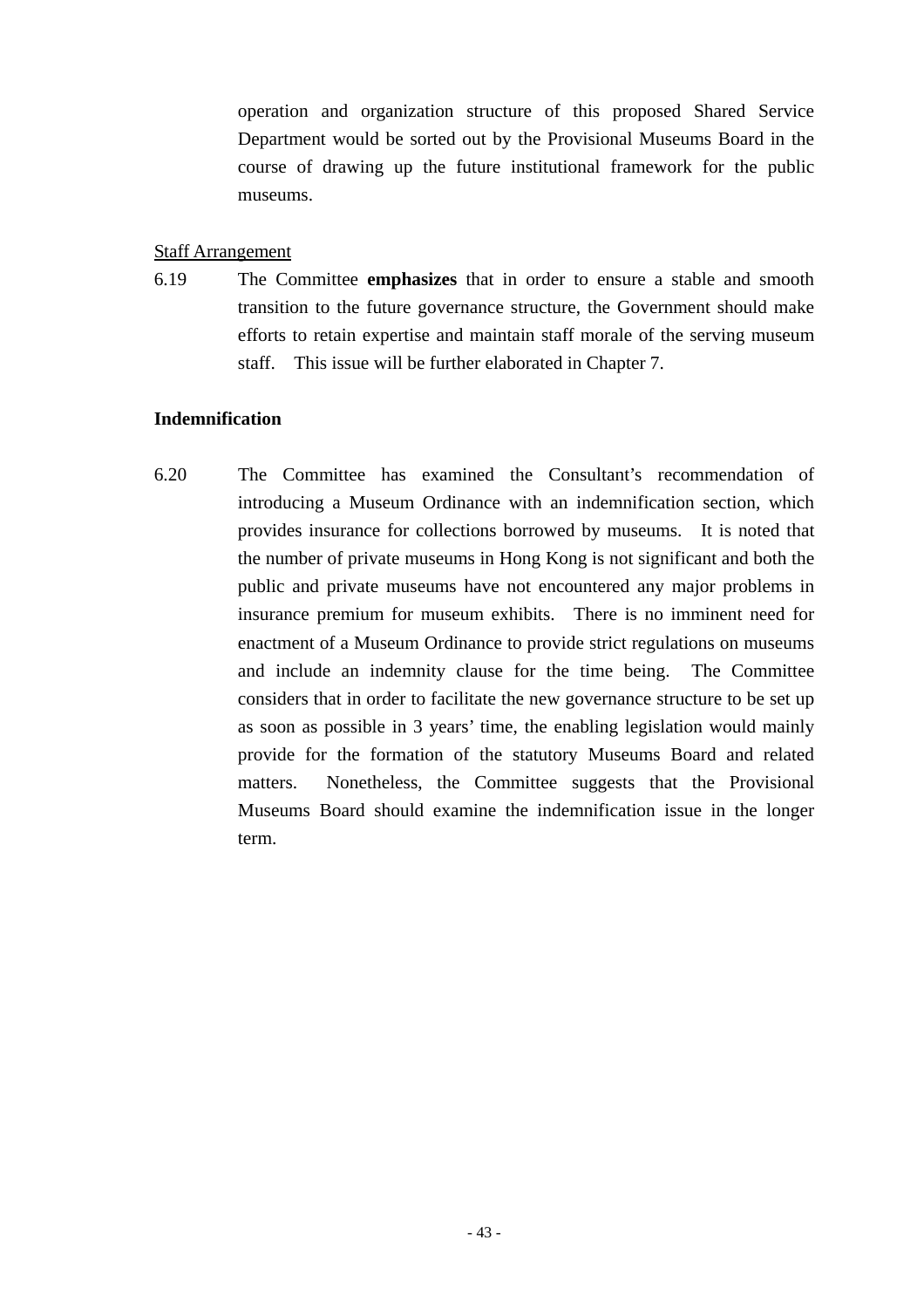# **Chapter 7**

## **Public Museum Staff Development**

#### **Museum Staff Composition**

- 7.1 At present, there are over 300 departmental grades staff (both civil servants and contract staff) working in all the public museums under LCSD, mainly of the Curator Grade, Cultural Services Manager Grade, Cultural Services Technical Officer Grade and the Cultural Services Assistant Grade.
- 7.2 In terms of number, Curator Grade is the main professional grade in the museums and has some 150 officers who are streamed into four disciplines, namely, Art, History, Science and Conservation. The senior position is Chief Curator, which normally serves as the head of a museum. Curators's main duties include research and production of museum catalogues and publicity materials, acquisition and interpretation of exhibits, inspection and conservation of artefacts for display, and planning and mounting of exhibitions and extension programmes.
- 7.3 Cultural Services Manager Grade staff are mainly deployed on running cultural venues under LCSD, such as museums, town halls and indoor stadia, and organizing cultural and entertainment programmes/festivals. They are all-rounders experienced in event and facility management. There are about 30 Manager Grade staff working in public museums.
- 7.4 Cultural Services Technical Officer Grade staff are classified into design and engineering streams mainly deployed to cultural and performance venues to undertake assignments of design, artwork production and photography for publications and exhibition display, as well as deployed on maintenance and repair of technical equipment, safe operation of technical facilities and designing and fabricating exhibits and models. There are more than 60 Technical Grade staff in the public museums. Their professional expertise has contributed greatly to the smooth and successful delivery of the museum services.
- 7.5 The Cultural Service Assistant Grade staff are deployed on a wide range of duties in museums, civic centers, indoor stadia and libraries. As far as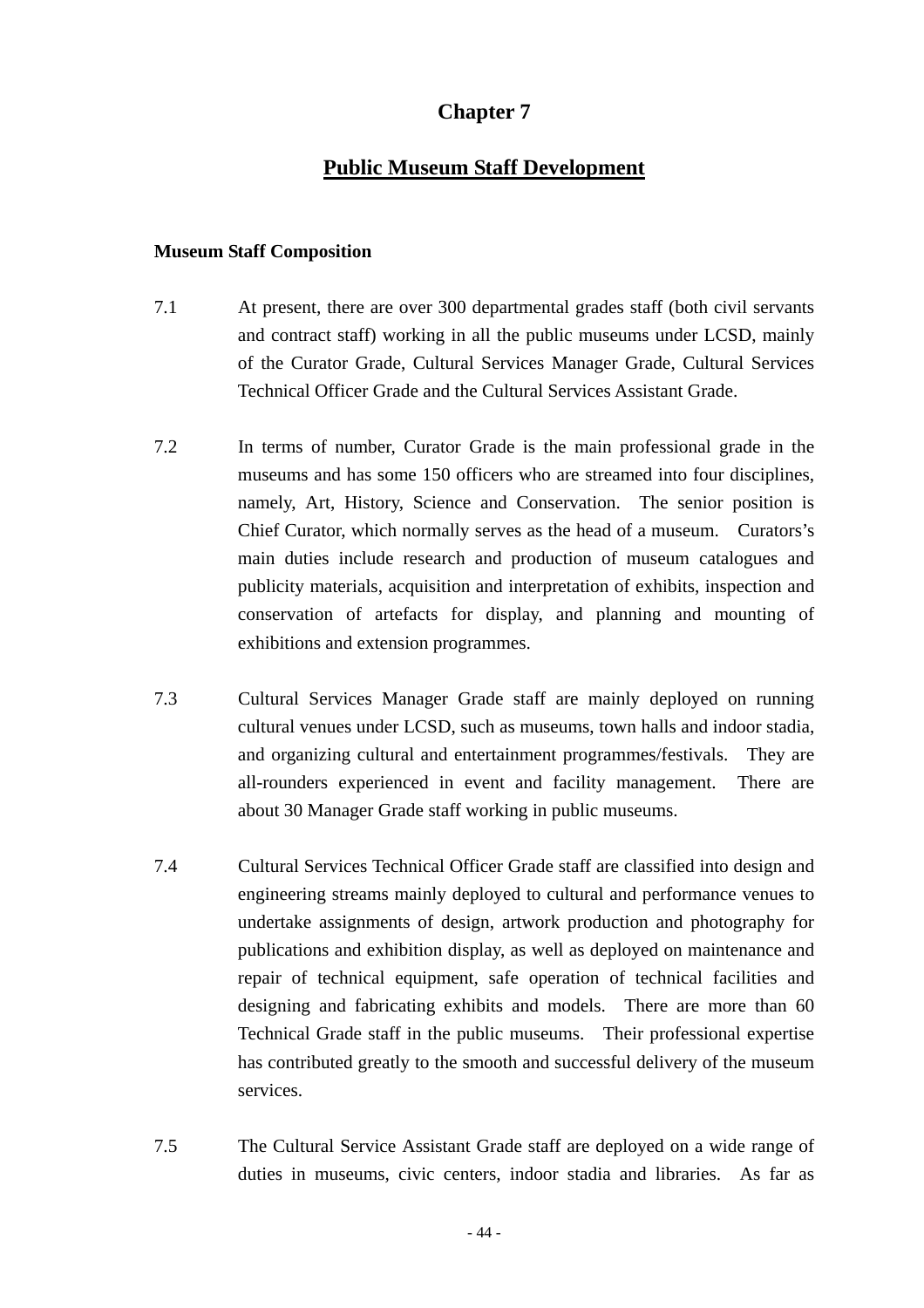museums are concerned, they act as museum attendants and undertake observation duties against theft and damage of exhibits, and assist in arranging displays, etc. There are more than 100 Cultural Service Assistant Grade staff serving in public museums, which comes second in number after the Curator Grade staff.

7.6 The Committee recognizes that over the years, the public museums in Hong Kong have trained up a pool of experienced curatorial experts and an effective team of support staff. The Committee has expressed great appreciation to the dedication and good work of the museum staff. They are considered valuable human assets contributing to the high quality museum services in Hong Kong. In the course of deliberations, the Committee has taken into account their views and concerns, as expressed during various meetings and discussions, on the future development of public museums.

## **Civil Service Recruitment**

- 7.7 The Committee notes that there are museum staff recruited under the new civil service entry system since 1 June 2000. They are appointed on probationary terms for 3 years and further appointed on agreement terms for 3 years prior to consideration of offering appointment on permanent terms. For some of them, their transfer to permanent terms would be due for consideration in the coming few years. In addition, LCSD has engaged a considerable number of Non-Civil Service Contract staff to work in museums and many of them have already worked for several years. Despite the civil service recruitment freeze for certain civil services grades has been lifted in 2006, the recruitment for museum related staff would only be revisited pending the Committee's recommendation report. Museum staff have expressed concerns towards the future staff recruitment arrangement.
- 7.8 The Committee recognises the staff concerns and agrees that the uncertainty of the future development of public museum services may have an adverse impact on staff morale and in turn on the quality of museum services. The staff succession problem may gradually become more acute due to the natural wastage and the draining of experienced contract staff to the private sectors. Taking into account the substantial investment required for staff training and the long-term operational needs for the museum staff support,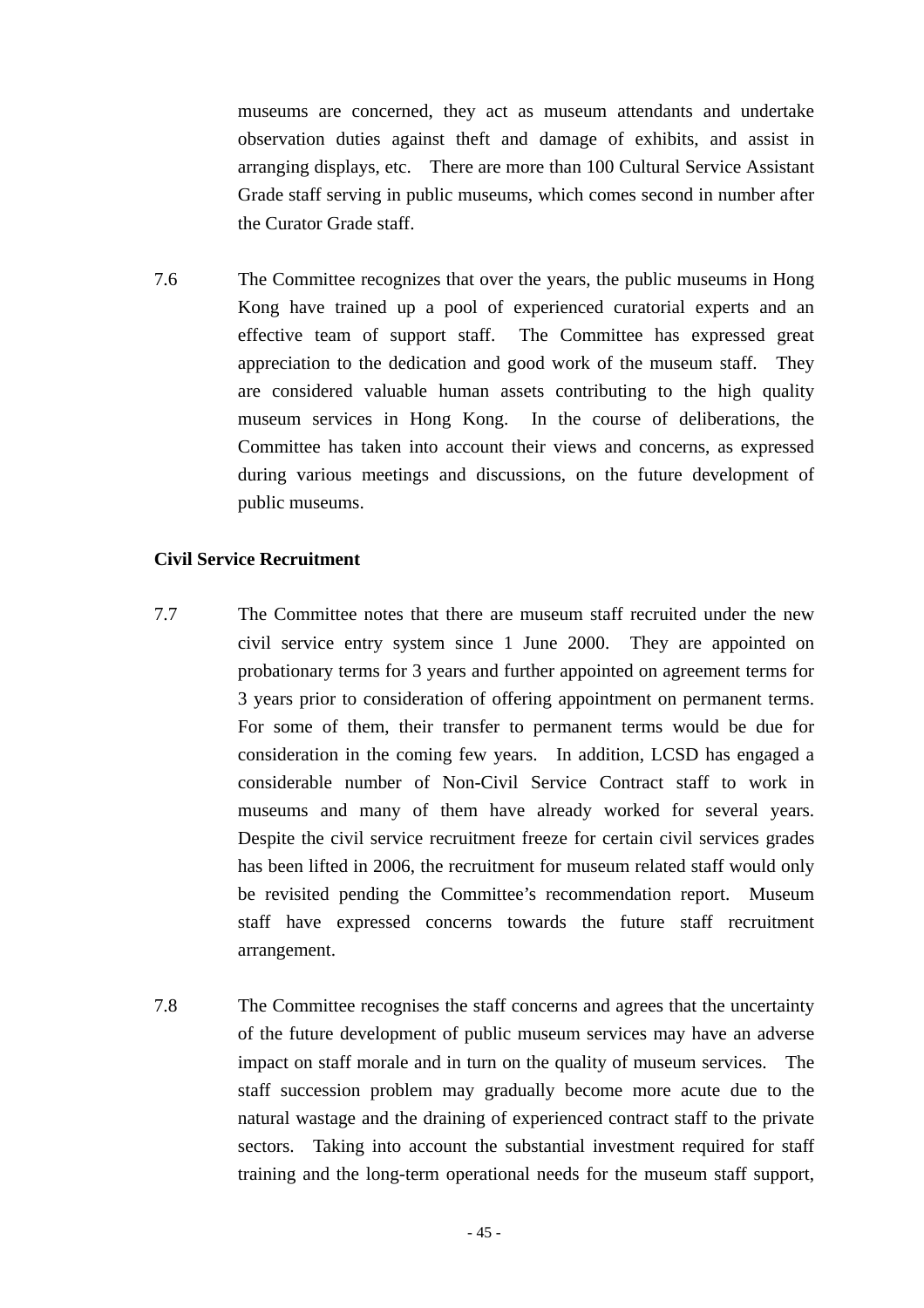the Committee **recommends** that Government should seriously take timely and appropriate actions to recruit new staff and retain experienced ones while planning for institutional changes in the longer term.

## **Staff Training and Manpower Planning**

- 7.9 At present, LCSD provides a range of training programmes for the museum staff, including on-the-job training by senior staff, induction and vocational trainings by government departments and professional institutes, overseas courses and attachment, topical symposia/lectures, experience sharing sessions, seminars/workshops to be conducted by overseas experts.
- 7.10 To meet the changing community needs and rising public expectations, museums require a team of specialized staff with expertise in exhibitions programming, marketing and publicity, design and technical skill. The Committee places great emphasis on the development of human resources and promotion of life-long learning for staff to cope with changes. The Committee **recommends** the Government should strengthen museum staff training by:
	- Reviewing the training needs of the contract staff so as to maintain the professionalism and expertise;
	- Exploring alliances with both local and overseas tertiary education institutes to provide professional training for museum staff in connection with collections, programmes, management and other related areas;
	- Considering to re-open the one-year "Graduate Studies in Museum Studies" course co-organized by University of Hong Kong SPACE and the University of Sydney if appropriate;
	- Organizing staff attachment and exchange programmes with local or overseas museums to broaden the exposure of museum staff; and
	- Considering to organize accredited courses in conjunction with tertiary institutions on museology in the long-term, setting it a prerequisite for joining/advancement in the career.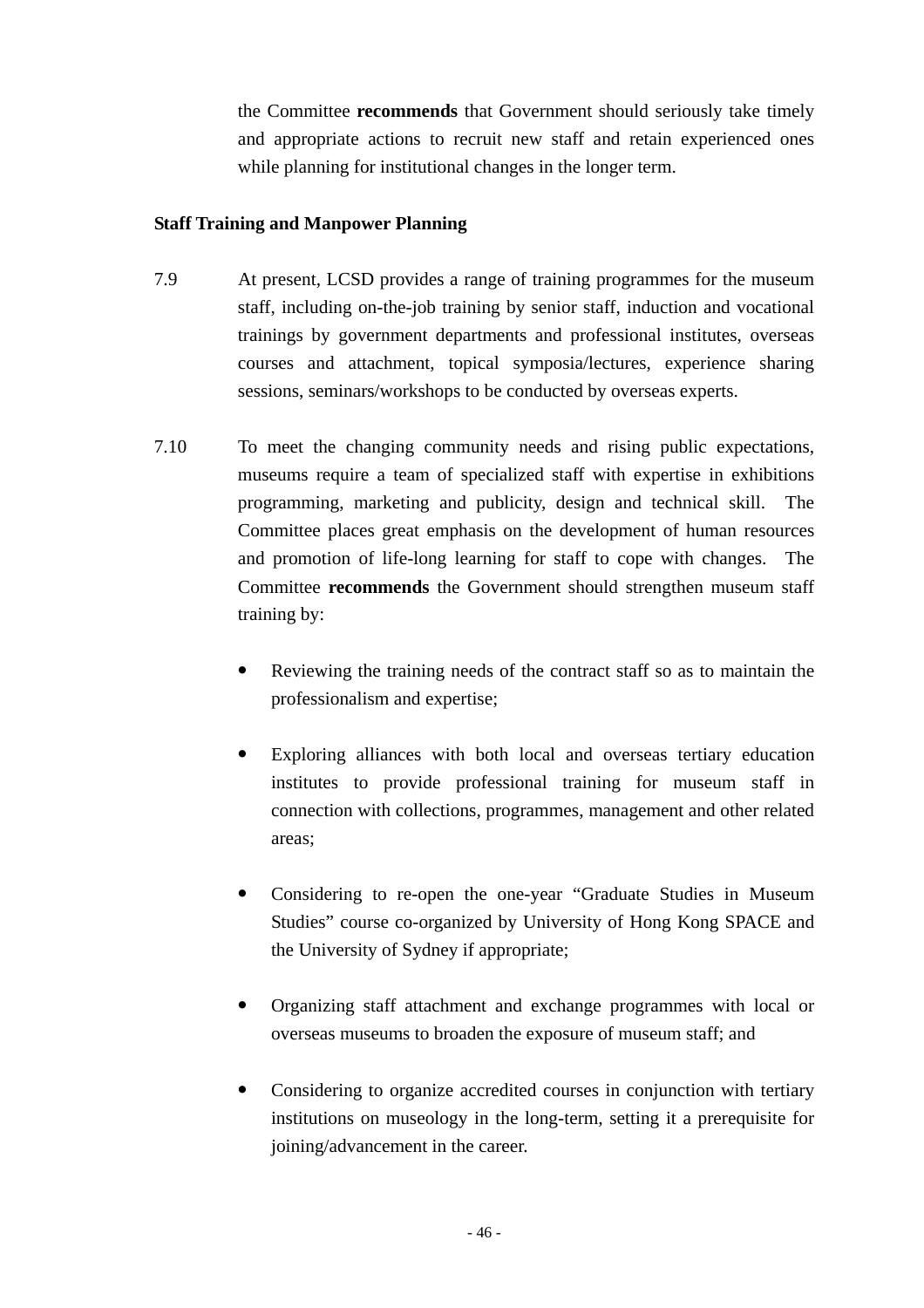- 7.11 In view of the establishment of new museum institutions in WKCD, Macao and the Mainland in the coming years, the Committee expresses concern about their potential demand for professional museum staff, and considers it imperative for Government to establish and sustain a pool of professional staff for the public museums in Hong Kong. The Committee **recommends** the Government to review the manpower requirement for the museums and draw up a manpower strategy plan for the coming 10 years, with specific focus on the following aspects:
	- Arrangements to attract high level talent;
	- Formulation of staff retention strategy, including on-going staff training;
	- Measures to enhance job security;
	- Promotion of the image and status of museum staff; and
	- Transition planning.

#### **Future Arrangement**

- 7.12 As detailed in Chapter 6, the Committee recommends the establishment of a statutory Museums Board in 3 years' time as far as practicable to take over the operation and management responsibility of the public museums under LCSD. The Committee understands the concerns of the museum staff over the implications arising from the proposed institutional changes. While acknowledging that the future staff transitional arrangement is basically a civil service management issue to be dealt with by the Government in accordance with its established policies and regulations, the Committee is concerned about the impact of staff related issues and transitional arrangement on staff morale and service quality, given museum staff and their expertise are indispensable to the effective delivery of public museum services.
- 7.13 The Committee **recommends** that the Government should (i) conduct a comprehensive consultation and maintain regular dialogues with the museum staff throughout the process, and (ii) make reference to local and overseas experience of corporatisation, such as Singapore and Japan, to draw up a remuneration package that is attractive and structured as far as possible in a way that encourages and supports a smooth transition to the new institution.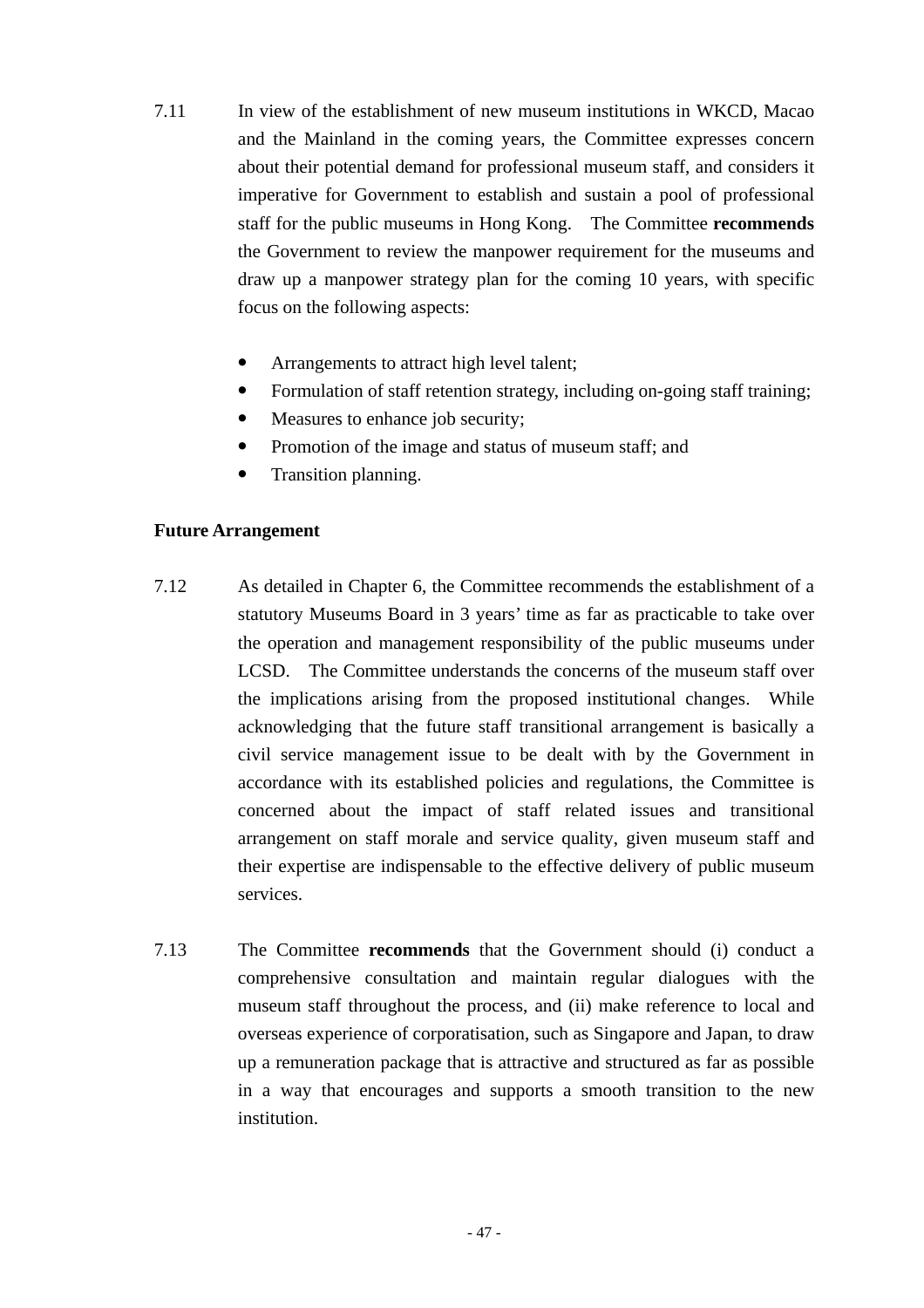7.14 To facilitate stable and smooth transition to the future governance structure, the Committee believes that museum staff should be involved and consulted at an early stage, and that concerted efforts from both the management and staff are the key to success in establishing the new governance structure for public museums in future.

Home Affairs Bureau May 2007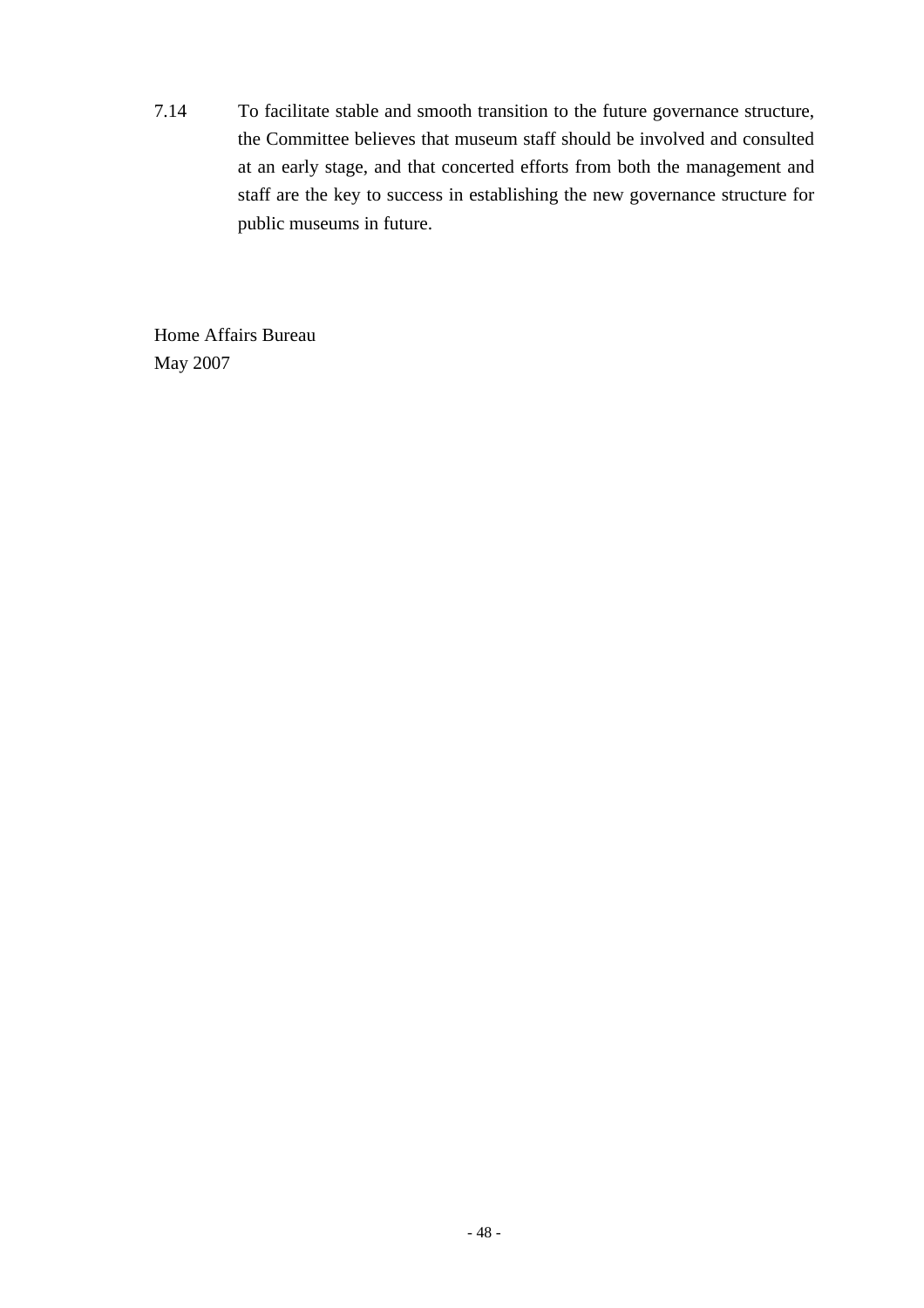# **Public Museums and Film Archive Under Management of Leisure and Cultural Services Department**

(in sequence of opening)

| <b>Museum</b> |                                              | Year<br>opened   | <b>Location</b>                                                        | <b>Opening Hours</b> (Note 2)                                                                               |
|---------------|----------------------------------------------|------------------|------------------------------------------------------------------------|-------------------------------------------------------------------------------------------------------------|
| 1.            | Lei Cheng Uk Han<br>Tomb Museum              | 1957             | 41 Tonkin Street, Sham Shui Po,<br>Kowloon                             | 10 am to 6 pm<br>Closed on Thursday                                                                         |
| 2.            | Hong Kong Space<br>Museum                    | 1980             | 10 Salisbury Road, Tsim Sha<br>Tsui, Kowloon                           | 1 pm to 9 pm for<br>week days<br>10 am to 9 pm for<br>week ends and public<br>holiday<br>Closed on Tuesday  |
| 3.            | Sheung Yiu Folk<br>Museum                    | 1984             | Pak Tam Chung Nature Trail,<br>Sai Kung, New Territories               | 9 am to 4 pm<br>Closed on Tuesday                                                                           |
| 4.            | <b>Flagstaff House</b><br>Museum of Tea Ware | 1984             | 10 Cotton Tree Drive, Central,<br>Hong Kong (inside Hong Kong<br>Park) | 10 am to 5 pm<br>Closed on Tuesday                                                                          |
| 5.            | Hong Kong Railway<br>Museum                  | 1985             | 13 Shung Tak Street, Tai Po<br>Market, Tai Po, New Territories         | 9 am to 5 pm<br>Closed on Tuesday                                                                           |
| 6.            | Sam Tung Uk<br>Museum                        | 1987             | 2 Kwu Uk Lane, Tsuen Wan,<br>New Territories                           | 9 am to 5 pm<br>Closed on Tuesday                                                                           |
| 7.            | Law Uk Folk Museum                           | 1990             | 14 Kut Shing Street, Chai Wan,<br>Hong Kong                            | 10 am to 6 am<br>Closed on Thursday                                                                         |
| 8.            | Hong Kong Museum<br>of Art                   | 1991<br>(Note 1) | 10 Salisbury Road, Tsim Sha<br>Tsui, Kowloon                           | 10 am to 6 pm<br>Closed on Thursday                                                                         |
| 9.            | Hong Kong Science<br>Museum                  | 1991             | 2 Science Museum Road, Tsim<br>Sha Tsui East, Kowloon                  | 1 pm to 9 pm for<br>week days<br>10 am to 9 pm for<br>week ends and public<br>holiday<br>Closed on Thursday |
|               | 10. Hong Kong Museum<br>of History           | 1998<br>(Note 1) | 100 Chatham Road South, Tsim<br>Sha Tsui East, Kowloon                 | 10 am to 6 pm<br>Closed on Tuesday                                                                          |
|               | 11. Hong Kong Museum<br>of Coastal Defence   | 2000             | 175 Tung Hei Road, Shau Kei<br>Wan, Hong Kong                          | 10 am to 5 pm<br>Closed on Thursday                                                                         |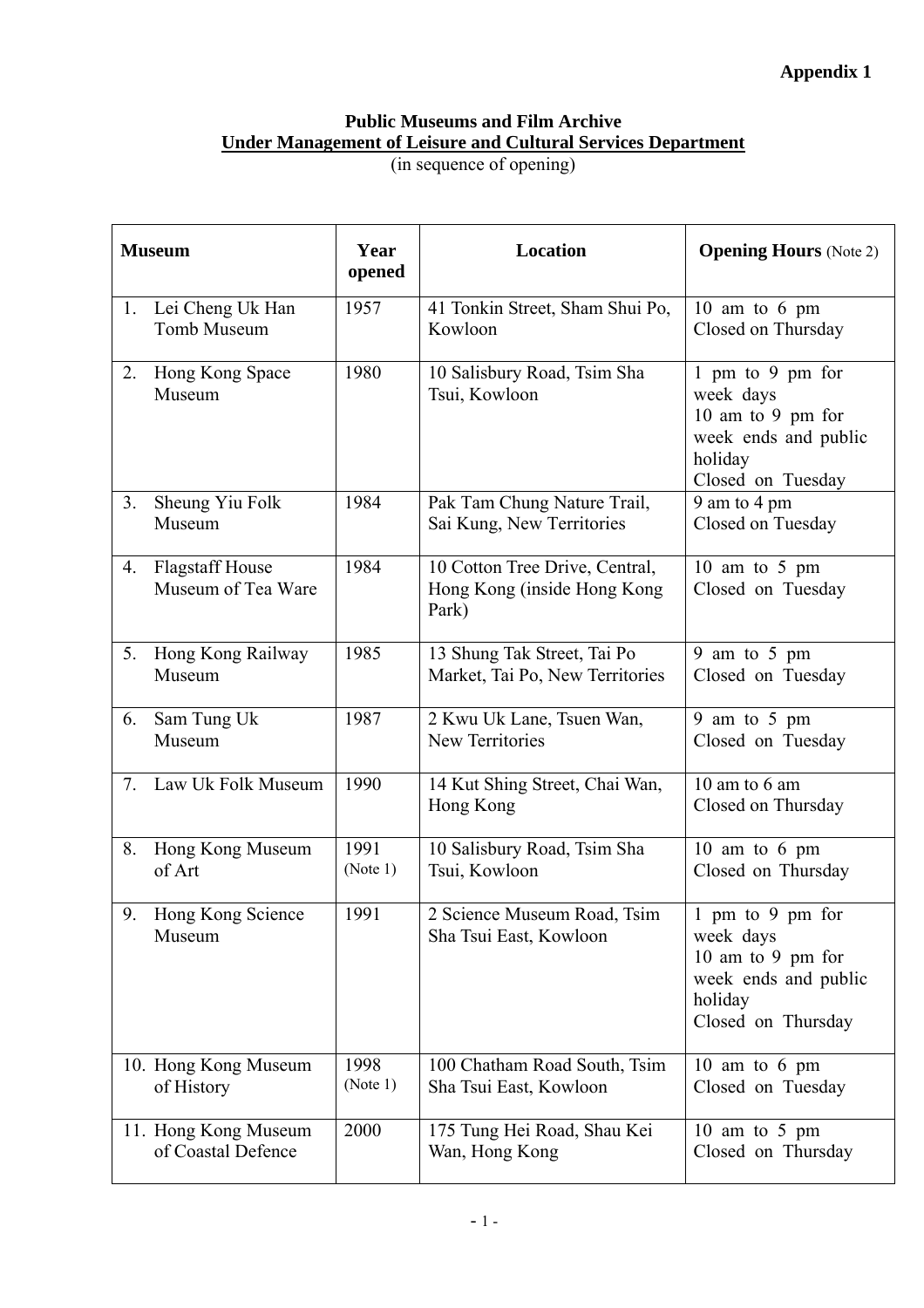| <b>Museum</b>                                                                   | Year<br>opened | <b>Location</b>                                              | <b>Opening Hours</b> (Note 2)                                                                                                                |
|---------------------------------------------------------------------------------|----------------|--------------------------------------------------------------|----------------------------------------------------------------------------------------------------------------------------------------------|
| 12. Hong Kong Heritage                                                          | 2000           | 1 Man Lam Road, Sha Tin, New                                 | 10 am to 6 pm                                                                                                                                |
| Museum                                                                          |                | <b>Territories</b>                                           | Closed on Tuesday                                                                                                                            |
| 13. Hong Kong Film                                                              | 2001           | 50 Lei King Road, Sai Wan Ho,                                | 10 am to 8 pm                                                                                                                                |
| Archive                                                                         |                | Hong Kong                                                    | Closed on Thursday                                                                                                                           |
| 14. Hong Kong Heritage                                                          | 2005           | Kowloon Park, Haiphong Road,                                 | 10 am to 6 pm                                                                                                                                |
| Discovery Centre                                                                |                | Tsim Sha Tsui, Kowloon                                       | Closed on Thursday                                                                                                                           |
| 15. Dr Sun Yat-sen                                                              | 2006           | 7 Castle Road, Central, Hong                                 | 10 am to 6 pm                                                                                                                                |
| Museum                                                                          |                | Kong                                                         | Closed on Thursday                                                                                                                           |
| 16. Ping Shan Tang Clan<br>Gallery cum Heritage<br><b>Trail Visitors Centre</b> | April<br>2007  | Hang Tau Tsuen, Ping Shan,<br>Yuen Long                      | 10 am to 5 pm<br>Closed on Monday                                                                                                            |
| 17. Fireboat Alexander<br><b>Grantham Exhibition</b><br>Gallery                 | End<br>2007    | Central Concourse, Quarry Bay<br>Park, Quarry Bay, Hong Kong | 10 am to 6 pm (for the<br>months of March $-$<br>October)<br>9 am to 5 pm (for the<br>months of November –<br>February)<br>Closed on Tuesday |

- Note 1: The City Museum and Art Gallery was housed at City Hall since 1962. In 1975, it was split into the Hong Kong Museum of Art and Hong Kong Museum of History. The "Year opened" here denotes their present premises.
- Note 2: Please refer to the relevant museum websites for opening hours during public holidays, special dates, Christmas Eve and Chinese New Year.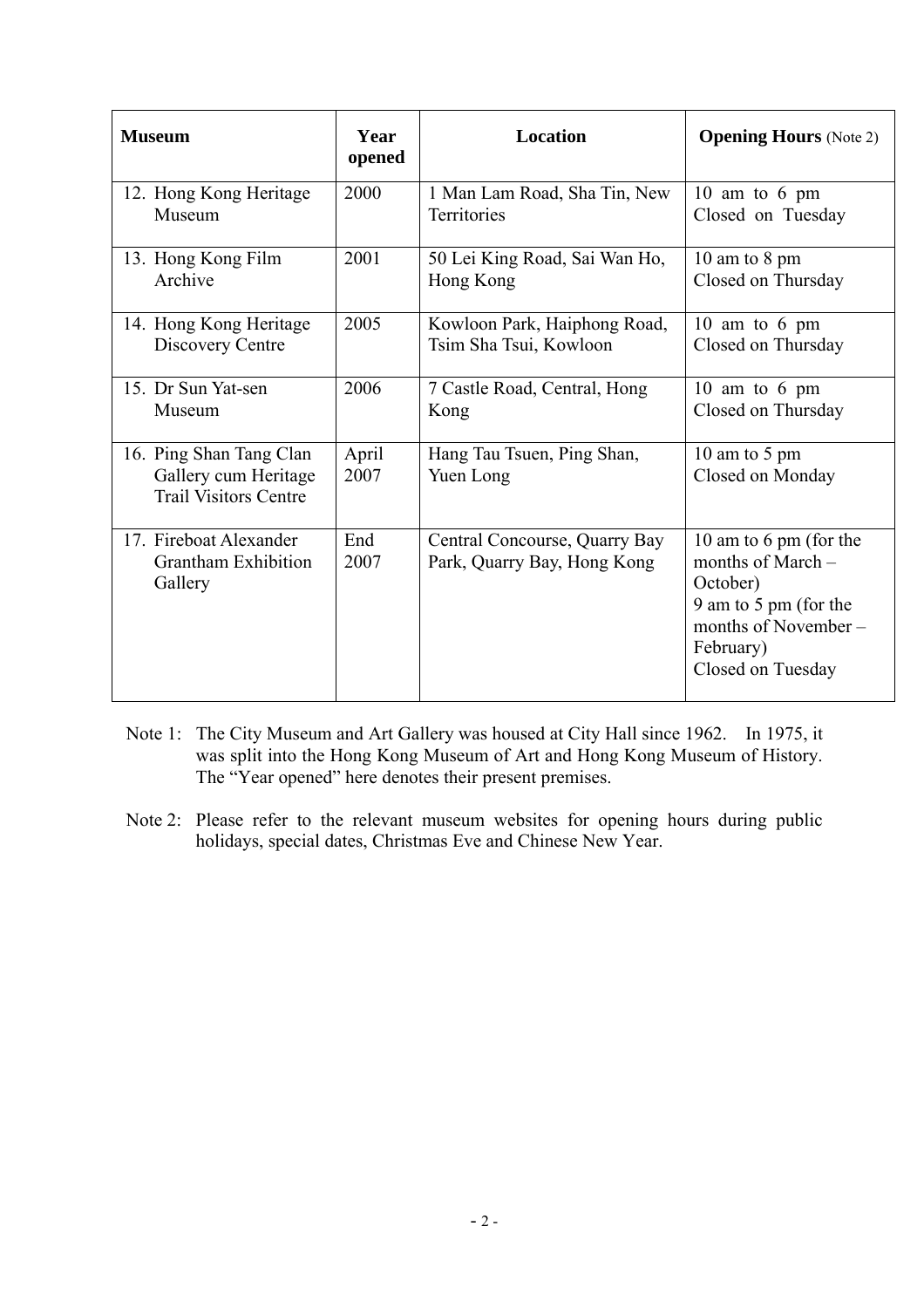## **Culture and Heritage Commission Policy Recommendations relating to Museums**

*(Extracted from the Culture and Heritage Commission Policy Recommendation Report published in March 2003)*

## Re-alignment of Roles and Collections

4.17 Despite limited funding for acquisitions, public museums have managed to acquire remarkable collections such as paintings and calligraphy of Xu Bai-zhai, works of Chao Shao-an, and Cantonese operatic artefacts.

4.18 We are of the view that there is overlap and lack of coordination in both art and Chinese heritage collections in different public museums. We propose the re-alignment of museum collections so that individual museums have their own identities. Our suggestion is to convert the Hong Kong Museum of Art into a Museum of Chinese Heritage and Antiquities, and convert the Heritage Museum into a Museum of Lingnan Culture or Ethnic Culture.

4.19 Apart from the above re-alignment proposal, we recommend that "flagship" museums (such as Museum of Modern Art, Museum of Ink Painting) be established to showcase the cultural characteristics of Hong Kong and the region. These museums could be located in the West Kowloon cultural district.

4.20 There has been a focus on small-scale thematic museums in recent years. These museums are not only flexible in reflecting the characteristics of a community, they also facilitate and encourage community participation. We propose that the government introduce measures (such as land grant concessions and tax incentives) to encourage the development of these museums.

## Resource Development and Partnership

4.21 We suggest public museums establish a wide range of partnerships and explore new resources. Important partners include –

- Local private collectors: There are rich private collections in Hong Kong. Private and organizational collectors should be encouraged through recognition and incentives (such as commendations and tax concessions) to loan or donate parts of their collections.
- Private enterprises: Consideration should be given to the utilization of museum space for seeking sponsorships (such as staging non-exhibition activities, and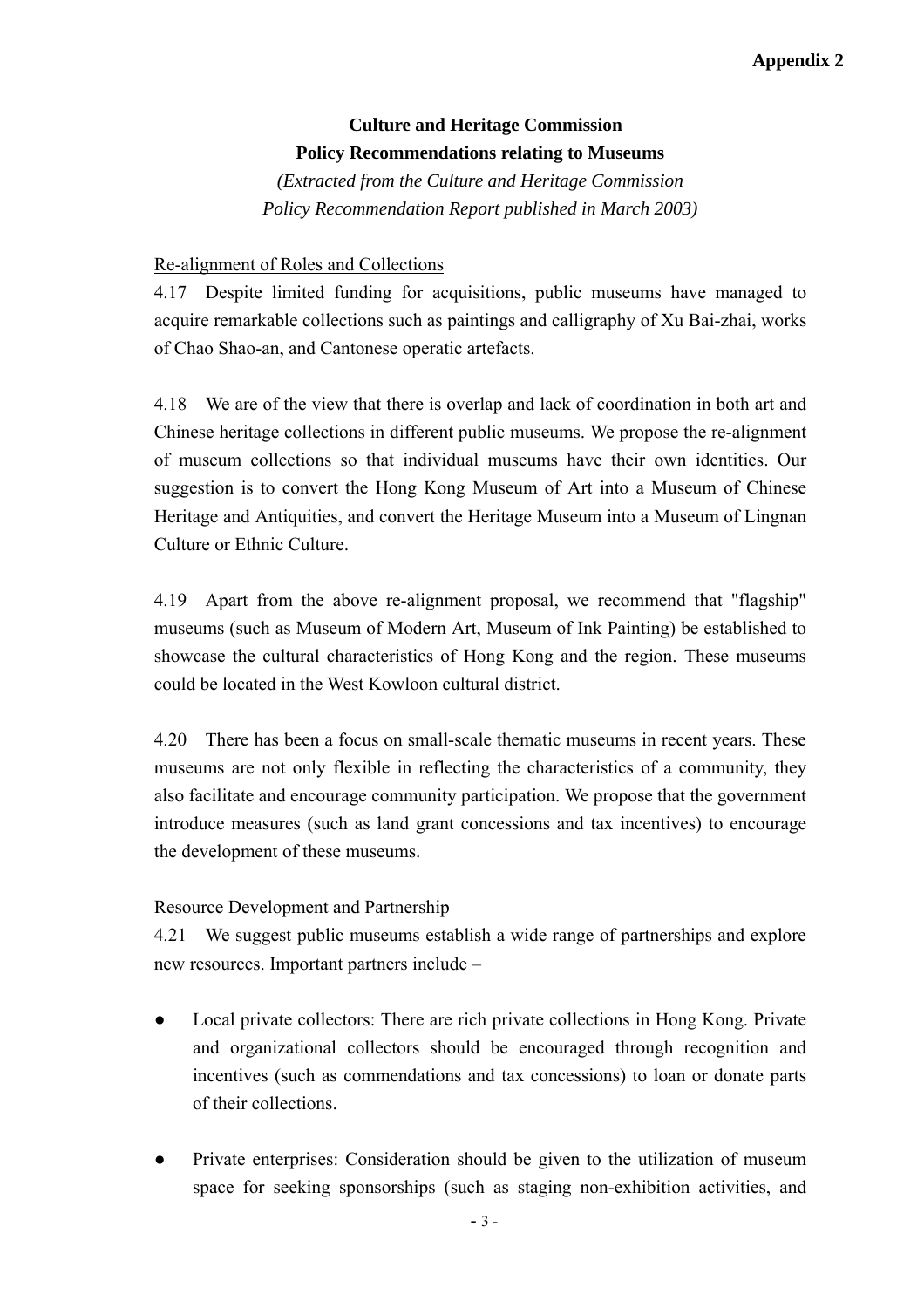offering naming rights) as commercial sponsorship is a potentially important resource.

- Academic sector: Tertiary institutions could provide museums with research support. Collaboration with the academic sector should be strengthened in the areas of exhibition planning and thematic studies (on the local culture in particular).
- Other museums: Collaboration and exchanges of expertise with other museums should be strengthened. Exchanges on research and exhibitions should be reinforced with museums in Mainland China, which possess rich collections of heritage, arts and natural science. Moreover, Hong Kong has the potential to be developed into an exhibition, trading and authentication centre for Chinese heritage and arts.

## Management Structure

4.22 LCSD has recently commissioned a consultancy study on the future mode of governance of public museums. While the consultant has yet to make final recommendations, we have the following suggestions -

4.23 The government should gradually strengthen community involvement in museum development. We propose the establishment of a statutory body, a "Museums Board", to coordinate the overall development of museums. Its functions would include defining the roles of individual museums, and determining the allocation of government resources. We also recommend the establishment of board of trustees<sup>1</sup>, responsible for the management and resource development of public museums.

4.24 The professionalism of museum staff is vital to the long-term development of museums. At present, curators have to take up non-curatorial duties. We propose a change in the management structure of museums to strengthen the curatorial role.

 $\overline{a}$ 1 Most larger-scale museums in the world are managed by boards of trustees.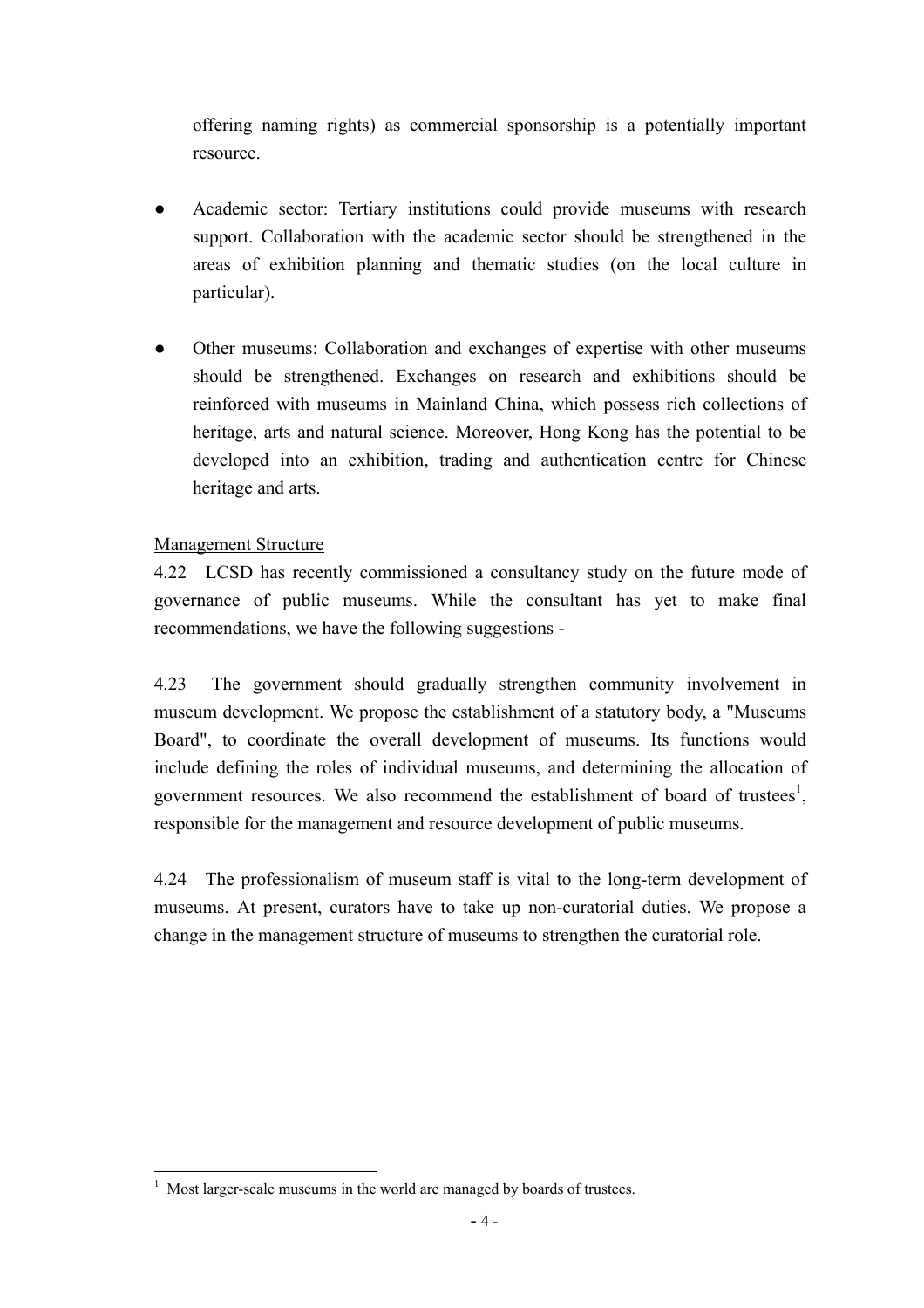## **Consultancy Study on the Mode of Governance of Hong Kong's Public Museums and the Hong Kong Film Archive**

## **Recommendations**

## (1) Draft and pass a Museum Ordinance

Hong Kong should seriously consider a Museum Ordinance to clearly state Government's commitment to the museum sector, a vision for development, the powers of the Bureau Secretary and the general structure of the museum system. Other countries have established museum acts when they are considering the long-term development of the system, and wanting to clarify government's role and commitment, in policy, financial and accountability terms. The Film Archive function might also be included under such an ordinance. The ordinance should also include a section on Indemnification.

## (2) Draft and pass an Indemnification section to the Museum Ordinance

Hong Kong should seriously consider an Indemnification section to the Ordinance, which provides insurance for collections borrowed by museums. Insurance premiums purchased on an as-needed basis are extremely costly and prohibitive for blockbuster exhibitions where collections are valued in the hundreds of millions of dollars. Such exhibitions are unlikely to come to Hong Kong under the existing system. In other countries, where there are indemnification programs, the costs to government have been minimal, and actual claims extremely rare.

## (3) Conduct internal restructuring of the Museum Institutions

It is proposed that the internal management of the public museums be changed to more clearly define the senior management role of the newly created position of Executive Director, who would supervise three divisions within each museum: Curatorial, Education & Public Programming, and Administration. The Executive Director should have the professional skills and experience in heading a major museum. The present curatorial job classification system within government would eventually be modified to reflect the skills required for these new divisions, as well as a more entrepreneurial and marketing approach with each museum.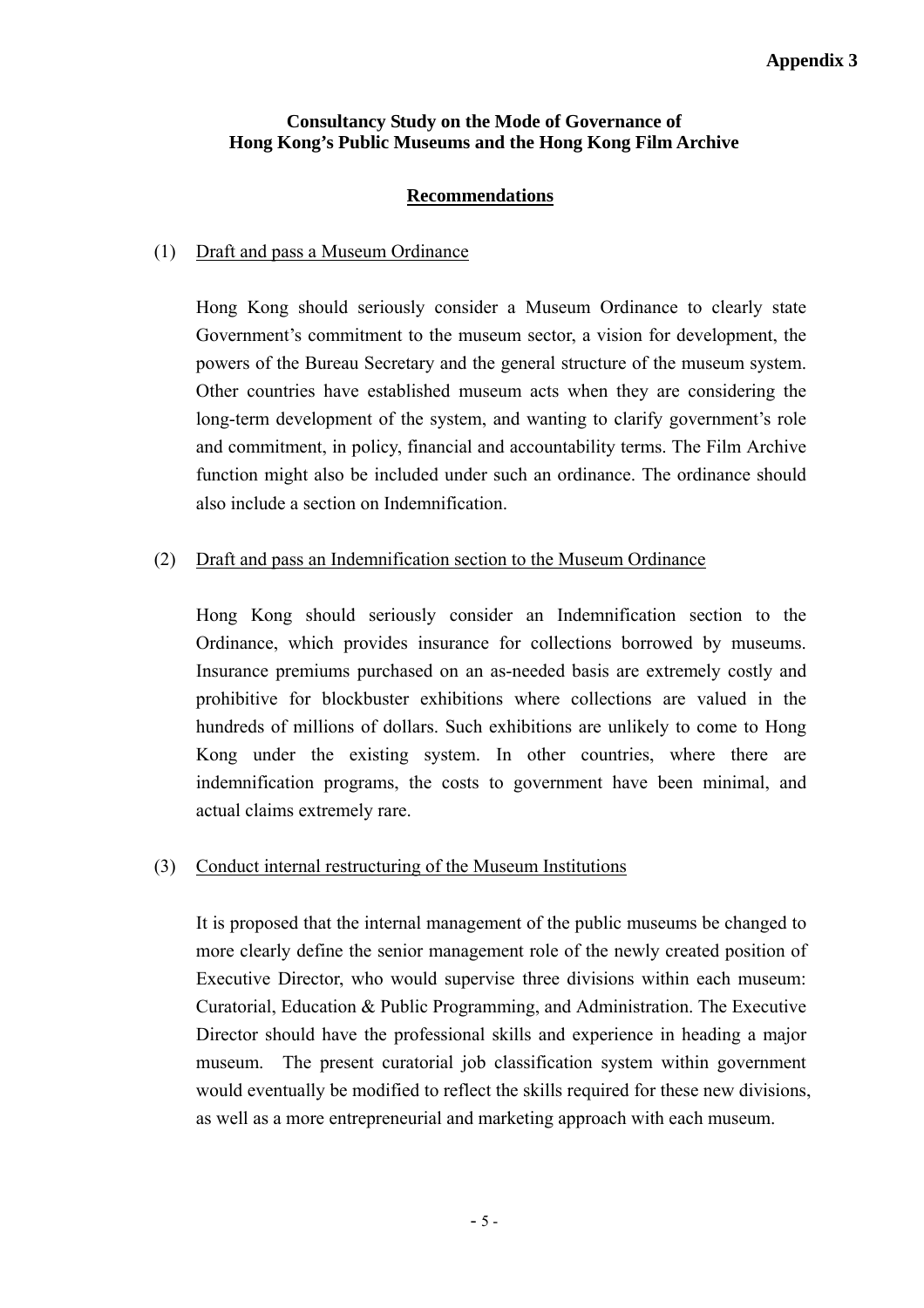#### (4) Place the Museums under one Museums Board

A Museums Board would be appointed by government to oversee the operations of the museum system. All existing museums would fall under the jurisdiction of the new Board. The Museum Ordinance, as presented in Recommendation (1), would set the general terms for the creation of a Museums Board, somewhat arm's-length from government. This is Option B as described in this report. The Government responsible for making the appointments would specify the specific terms and powers of Board Members. The day-to-day operations of the Museums Board would be the responsibility of the Chief Executive Officer (CEO), who is appointed by Government, but reports to the Chairman of the Board. The CEO should have several years of senior management experience, ideally in a major cultural or educational institution, and be prepared to lead the new museum structure through several years of transition from a government department to a more arm's-length status. The job will involve increasing contact with the non-government sectors as new and innovative approaches to governance and revenue generation are developed.

## (5) Set up a Shared Services Department for Museums using Service Level Agreements

Some common services, such as conservation, are already provided by a central conservation section to all museums under the Leisure and Cultural Services Department (LCSD). It is recommended that this approach be expanded, under a Shared Services Department, under the proposed Museums Board. While conservation is currently the main service to be provided, it is likely that this would be expanded in the medium term to include centralized registration of all museum collections, and perhaps management of a centralized condominium style storage facility. The services provided to museums would be provided under Service Level Agreements with each of the museums.

#### (6) Consider linking Museums to the Education and Manpower Bureau

The public museums in Hong Kong are currently under the LCSD, which has a mandate for sport and recreation, as well as culture (museums, performing arts, libraries and heritage). In other jurisdictions, museums are often under departments of culture and communications, or education. As Hong Kong is currently undergoing a major review of education, and a priority for educational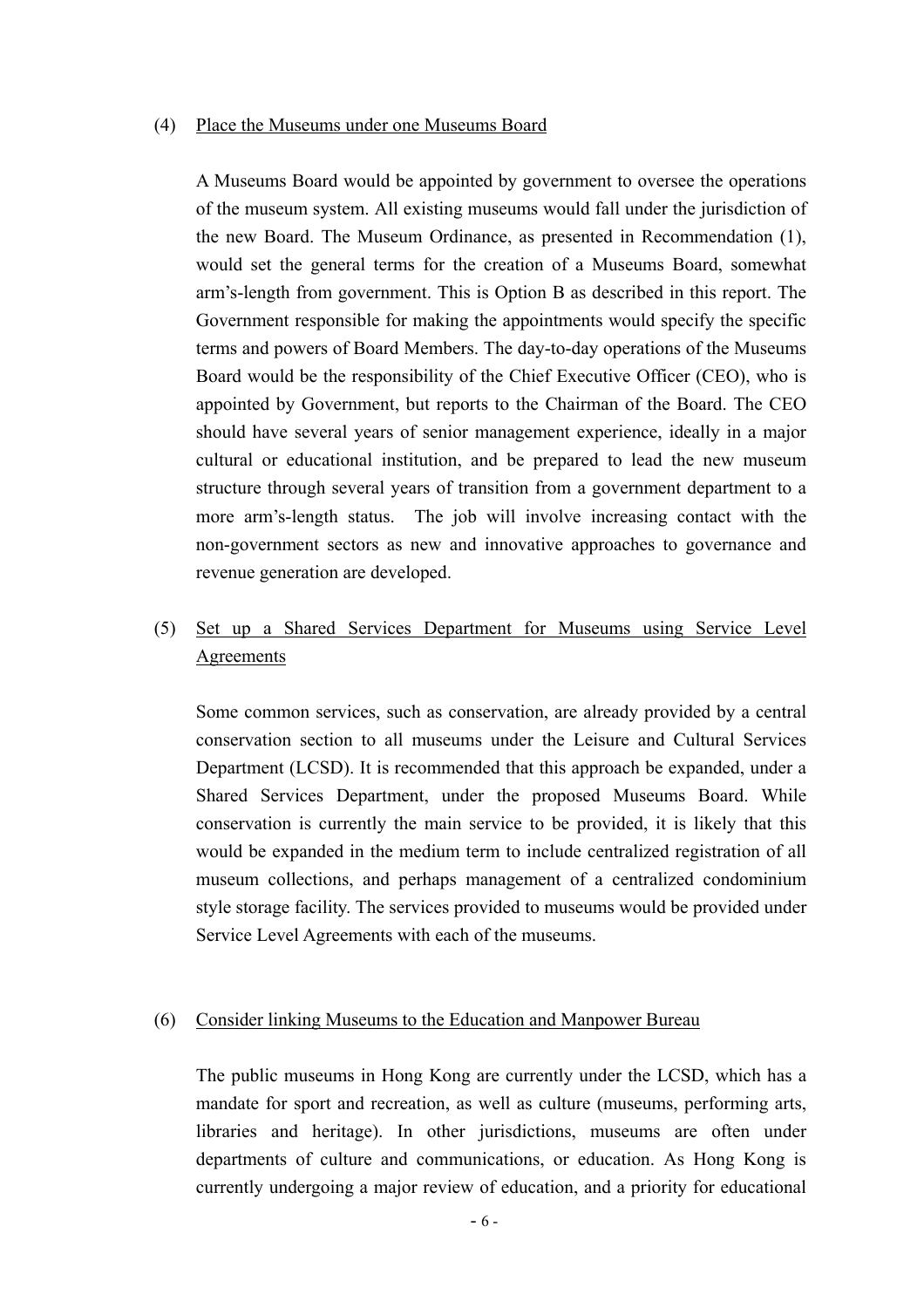reform, serious consideration should be given to move responsibility for museums under the Education and Manpower Bureau. One of the main functions of museums is educational, and by being placed under this Bureau, a closer integration of museums and education would occur.

#### (7) Allow Museums to retain proceeds and self-generated income

Each museum should develop a Business Plan, with financial projections for three to five years. These should be updated annually. As part of the Business Plan, the government should allow the museums to retain proceeds from admissions, and other self-generated income (such as rentals, donations and licensing). In order to generate more income, some capital investment may be required to provide for new facilities such as restaurants, meeting rooms and theatres. Retaining revenues would provide more incentive for museums to generate revenues, and to also hire the appropriate entrepreneurial staff. Part of each Business Plan should be Marketing Plan, based upon sound market research.

## (8) Draw up a Master Plan for the Hong Kong Museums and conduct an Archival Collection Study

Many departments and agencies of government in Hong Kong have seized upon the idea of new museums for a variety of different purposes, such as tourism, heritage preservation, and urban renewal. Much of this discussion is occurring in a policy and planning vacuum, as there is no Master Plan for the long-term development of museums in Hong Kong. As museums represent a tremendous capital investment to have them built and occupy expensive land, and also require major on-going operational funding, it is imperative that Government has a Master Plan for museum development. A ten-year Master Plan, based upon sound planning principles, including a full in-depth financial implications analysis and assessment, will provide a framework by which new museum opportunities can be identified, and proposals can be assessed. (The Leisure and Cultural Services Department had done a preliminary review and submitted proposals for future museum development to the Culture and Heritage Commission in November 2001.)

In addition, there is an archival collection mandate issue to be explored between the Public Records Office and the archival collection activities of the Hong Kong Film Archive, the Hong Kong Museum of History and the Hong Kong Heritage Museum, but this is beyond the terms of this current study. At the present time,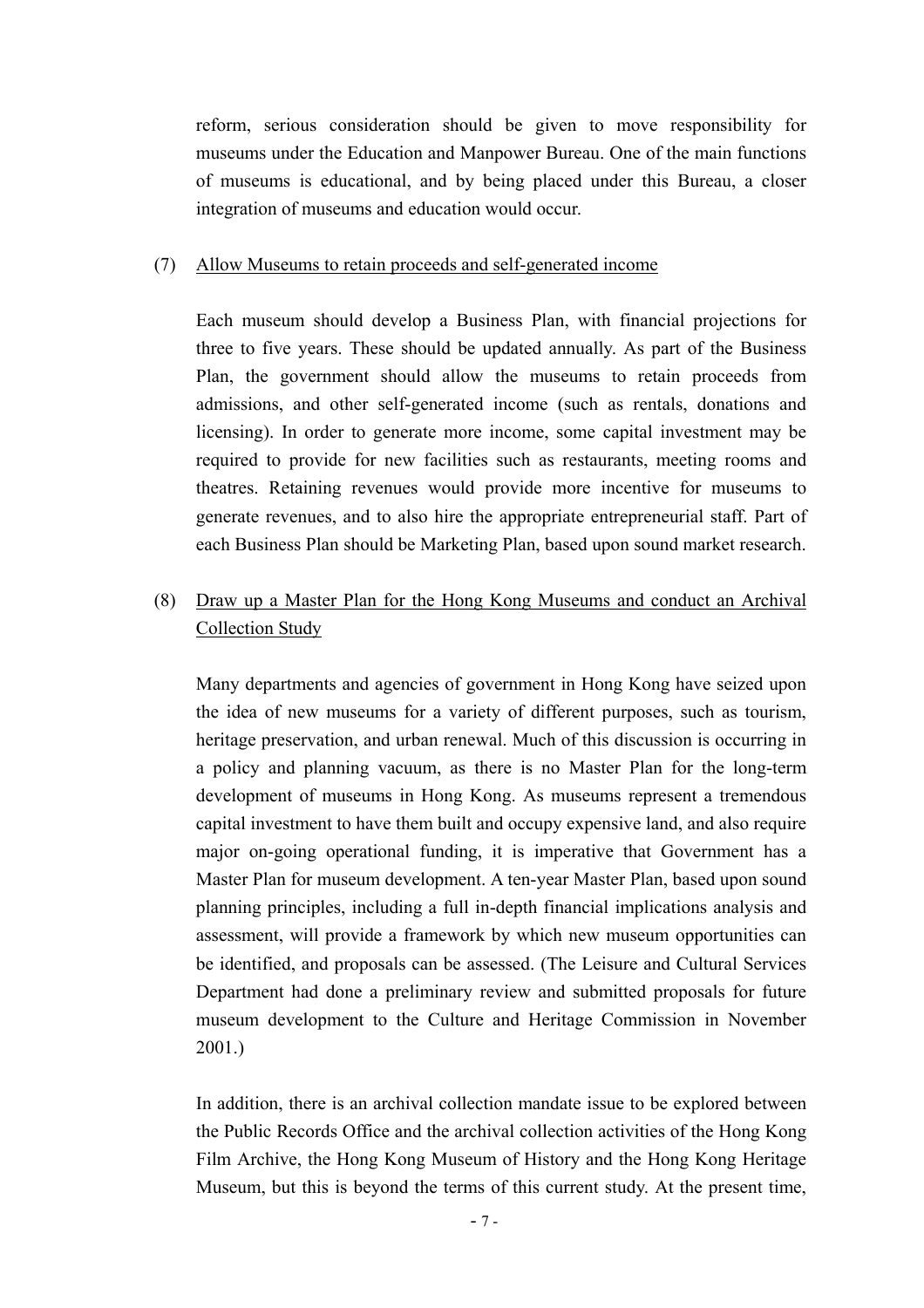there is some overlap in archival collections activities. An Archival Collections Study should be undertaken to assess the current state of archival collections in Hong Kong.

## (9) Introduce a modern qualitative and quantitative management control framework for Museum Accountability and Evaluation

This report proposes a museum governance system that incorporates an on-going Museum Accountability and Evaluation Program into the regular planning cycle. The intent is to introduce a modern qualitative and quantitative management control framework, which provides for public accountability, and assesses value for money based on outcomes. Museum systems in other jurisdictions are moving in this direction, and in the process of establishing evaluation programmes are gaining a far better understanding of what are successful and what are less successful programs and activities. Such information makes for better management and in the long run will generate more public support.

#### (10) Implement Grand-fathering of the staff

With the changes proposed throughout this report and in the recommendations, it is proposed that there be a "grand-fathering" of the staff while the changes to the governance system are being implemented. This will recognize the contributions of the dedicated staff to date, retain expertise and maintain stability in the system while changes are being considered.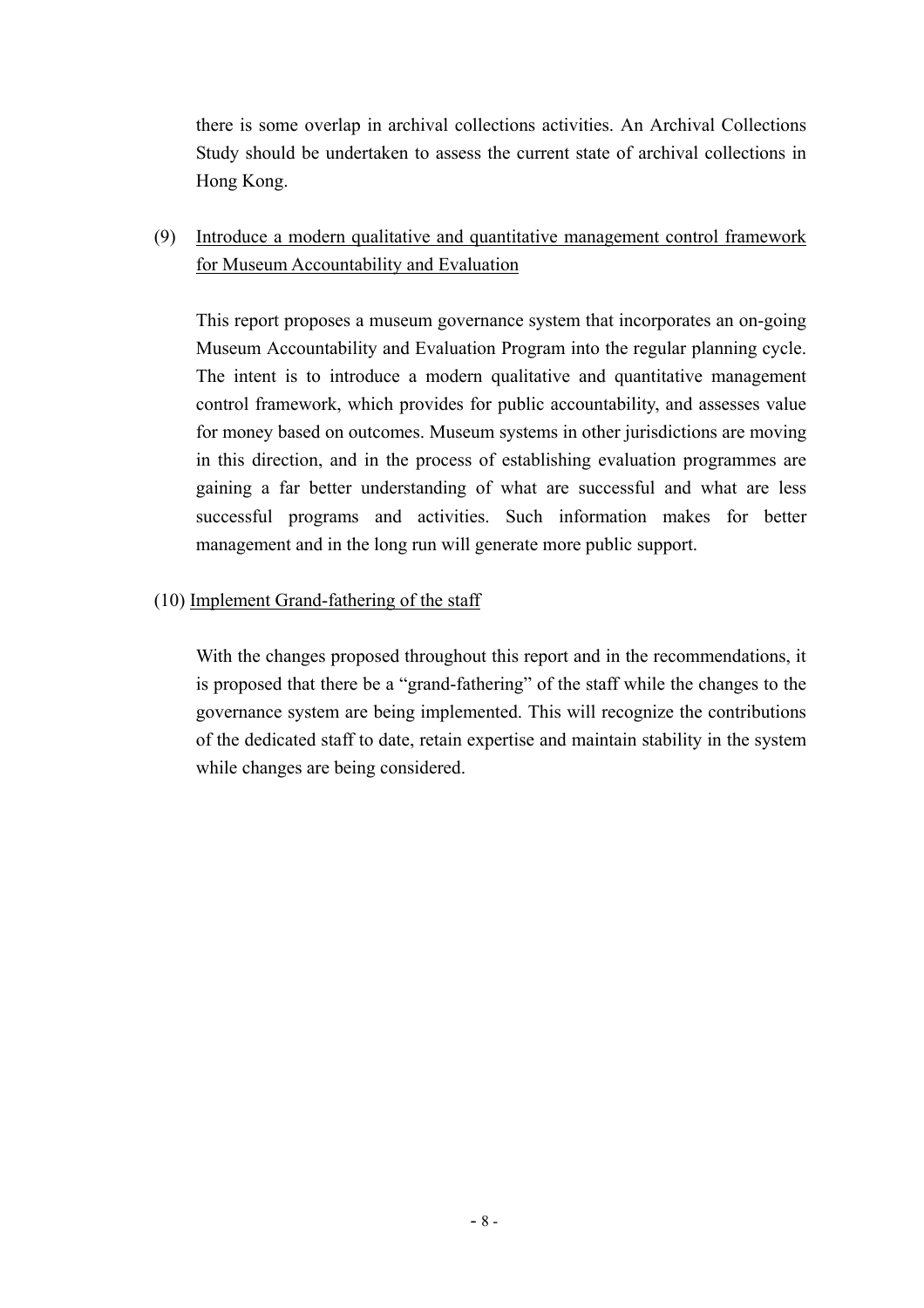#### **Committee on Museums**

#### **Terms of Reference**

 To advise the Secretary for Home Affairs on the provision of public museum services, including:

- (a) the promotion of the appreciation, expression and creativity in visual arts;
- (b) the formulation of strategies and plans for the development of museum facilities and services, with reference to the Culture and Heritage Commission policy recommendations; and
- (c) the encouragement of community support and partnership with different sectors in the provision of museum facilities and services in respect of sponsorship, donation, partnership and promotion of cultural tourism.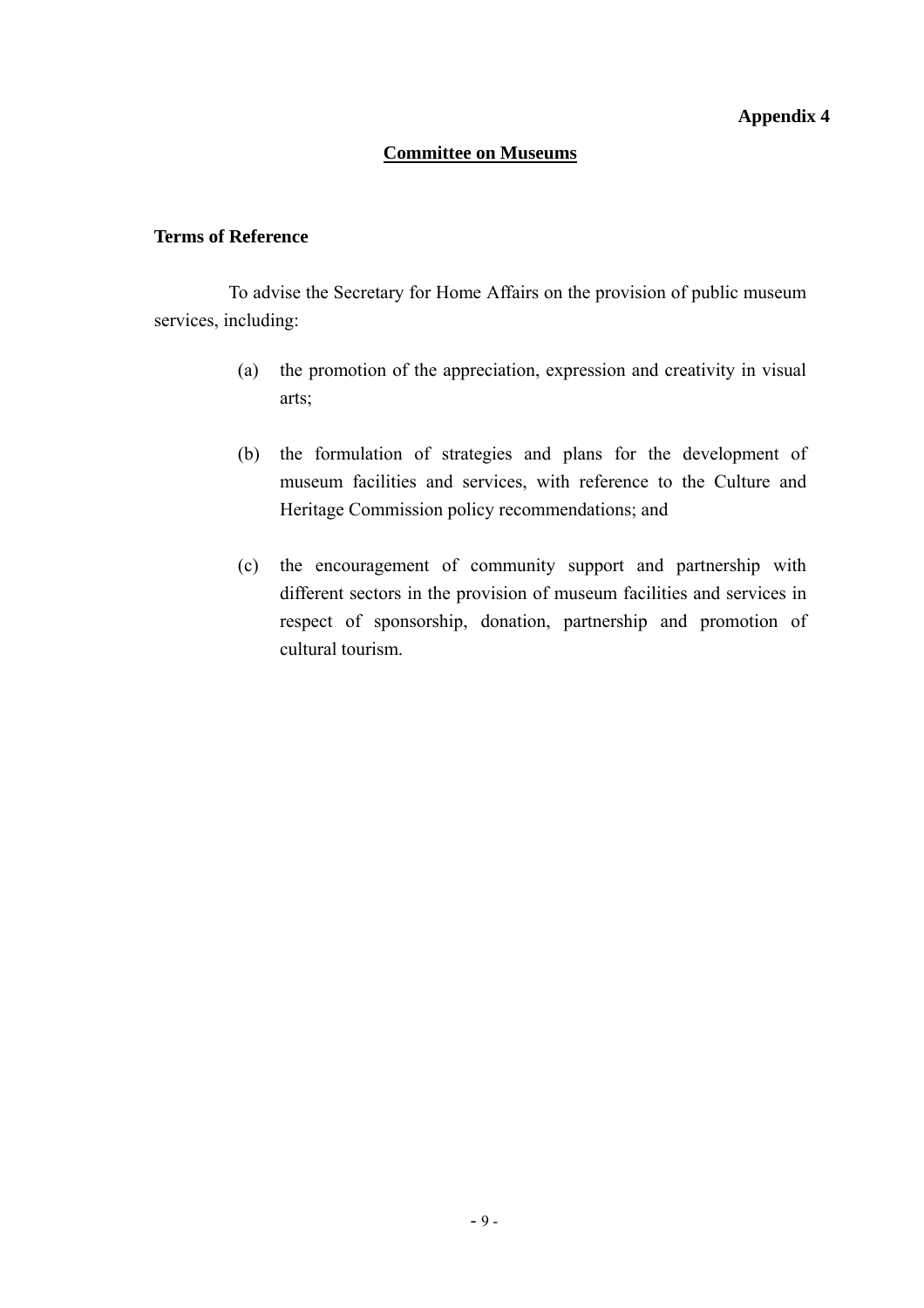# **Membership**

| Chairman      | Dr WU Po-him, Philip, BBS, JP                                 |  |
|---------------|---------------------------------------------------------------|--|
| Vice-Chairman | Prof LUNG Ping-yee, David, SBS, JP                            |  |
| Members       | Mr CHAN Kwok-chiu, MH                                         |  |
|               | Mr CHAN Tung-ngok, Tony                                       |  |
|               | Mr CHOW Wing-shing, Vincent, BBS, JP                          |  |
|               | Mr CHOW Yick-hay, BBS, JP                                     |  |
|               | Ms Jane DeBevoise                                             |  |
|               | Prof FAN Yiu-kwan, BBS, JP                                    |  |
|               | Ms HO Chiu-king, Pansy                                        |  |
|               | Mr IP Kwok-him, GBS, JP                                       |  |
|               | Mr KAN Wing-ching, Richard                                    |  |
|               | Prof KWOK Siu-tong                                            |  |
|               | Dr KWOK Viem, Peter                                           |  |
|               | Mr LAM Siu-lo, Andrew                                         |  |
|               | Dr LAU Chi-pang                                               |  |
|               | Ms LO Kai-yin                                                 |  |
|               | Mr LO Wing-sang, Vincent, BBS, JP                             |  |
|               | Mr POON Huen-wai, MH                                          |  |
|               | Dr SINN Yuk-yee, Elizabeth, BBS                               |  |
|               | Mr SY Chin-mong, Stephen, JP                                  |  |
|               | Mr TONG Tai-wai, Raphael, MH                                  |  |
|               | Mr Alan YIP                                                   |  |
|               | Principal Assistant Secretary (Culture)2, Home Affairs Bureau |  |
|               | Assistant Director (Heritage and Museums), Leisure and        |  |
|               | <b>Cultural Services Department</b>                           |  |
| Secretary     | Chief Executive Officer (Culture)2, Home Affairs Bureau       |  |
|               | (from 1 November 2004 to 7 December 2005)                     |  |
|               | Chief Executive Officer (Heritage), Home Affairs Bureau       |  |
|               | (from 8 December 2005 to 31 January 2007)                     |  |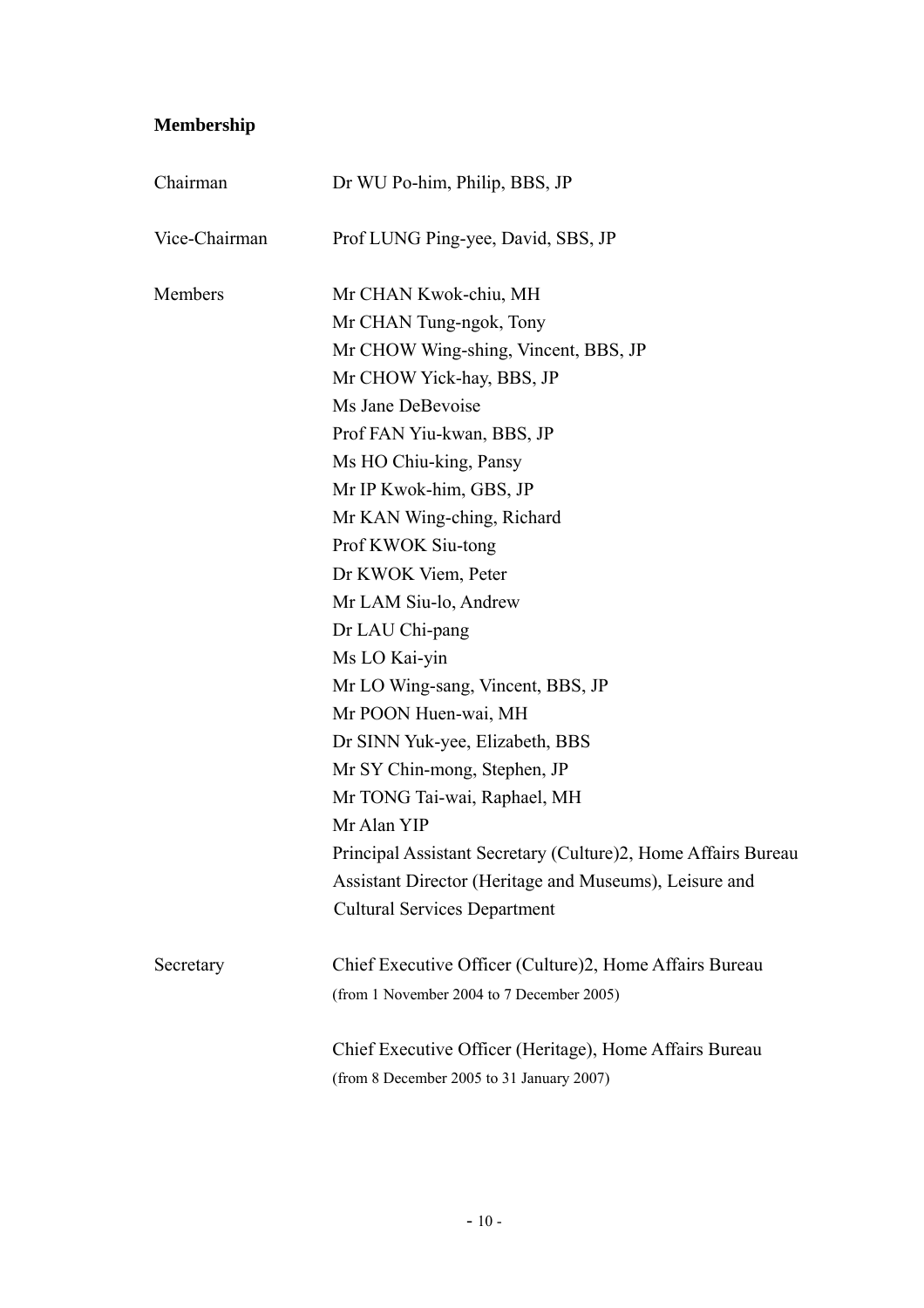## **Subcommittee on Development Strategy of Museum Services**

#### **Terms of Reference**

By making reference to the recommendations of the Report of Consultancy Study on the Mode of Governance of Hong Kong's Public Museums and the Hong Kong Film Archive and the policy recommendations of the Culture and Heritage Commission, to advise the Committee on Museums on:

- (a) the enhancement of community participation and partnership with different sectors for the development of museum facilities and services;
- (b) the strengthening of the collaboration with the educational and other sectors in the promotion of arts and culture; and
- (c) the formulation of future strategy and business plans for the development of museum facilities and services.

#### **Membership**

Convener Mr CHAN Tung-ngok, Tony

| Members   | Mr CHAN Kwok-chiu, MH                                   |
|-----------|---------------------------------------------------------|
|           | Mr CHOW Yick-hay, BBS, JP                               |
|           | Ms HO Chiu-king, Pansy                                  |
|           | Mr IP Kwok-him, GBS, JP                                 |
|           | Mr LAM Siu-lo, Andrew                                   |
|           | Dr LAU Chi-pang                                         |
|           | Mr LO Wing-sang, Vincent, BBS, JP                       |
|           | Mr POON Huen-wai, MH                                    |
|           | Dr SINN Yuk-yee, Elizabeth, BBS                         |
|           | Mr SY Chin-mong, Stephen, JP                            |
|           | Mr TONG Tai-wai, Raphael, MH                            |
|           | Dr WU Po-him, Philip, BBS, JP                           |
|           | Mr Alan YIP                                             |
|           | Home Affairs Bureau Representative                      |
|           | Leisure and Cultural Services Department Representative |
| Secretary | Chief Executive Officer (Heritage), Home Affairs Bureau |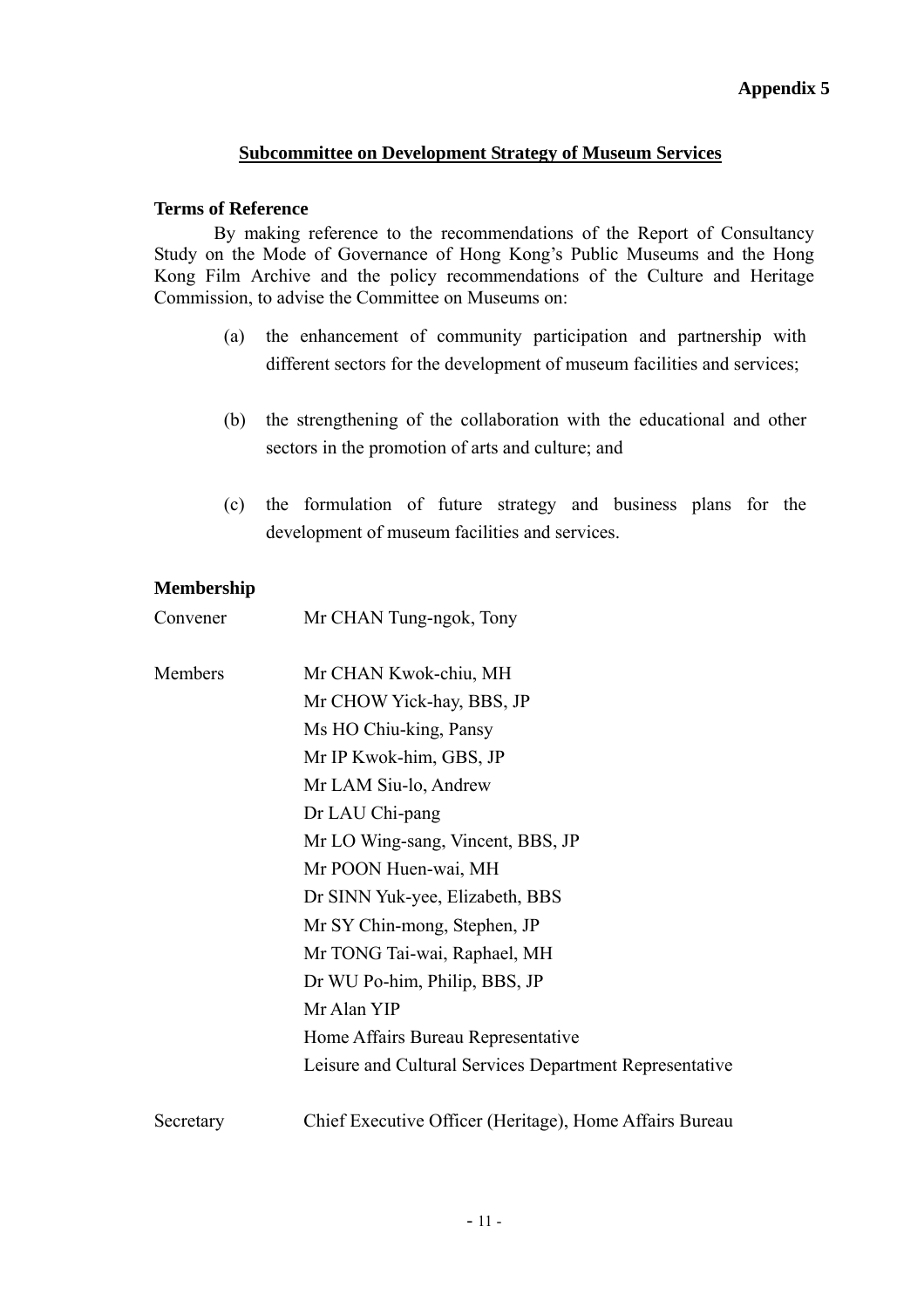## **Subcommittee on Governance of Museum Services**

#### **Terms of Reference**

By making reference to the recommendations of the Report of Consultancy Study on the Mode of Governance of Hong Kong's Public Museums and the Hong Kong Film Archive and the policy recommendations of the Culture and Heritage Commission, to advise the Committee on Museums on:

- (a) the future mode of governance of museum services;
- (b) the need for a legislation to regulate museums services;
- (c) the formulation of a funding policy for museum services;
- (d) the measures to encourage loan or donation of collections; and
- (e) the development of the proposed museum cluster in the West Kowloon Cultural District.

## **Membership**

| Convener  | Mr LO Wing-sang, Vincent, BBS, JP                       |
|-----------|---------------------------------------------------------|
| Members   | Mr CHAN Tung-ngok, Tony                                 |
|           | Mr CHOW Wing-shing, Vincent, BBS, JP                    |
|           | Ms Jane DeBevoise                                       |
|           | Prof FAN Yiu-kwan, BBS, JP                              |
|           | Mr KAN Wing-ching, Richard                              |
|           | Prof KWOK Siu-tong                                      |
|           | Dr KWOK Viem, Peter                                     |
|           | Ms LO Kai-yin                                           |
|           | Mr SY Chin-mong, Stephen, JP                            |
|           | Mr TONG Tai-wai, Raphael, MH                            |
|           | Dr WU Po-him, Philip, BBS, JP                           |
|           | Home Affairs Bureau Representative                      |
|           | Leisure and Cultural Services Department Representative |
| Secretary | Chief Executive Officer (Heritage), Home Affairs Bureau |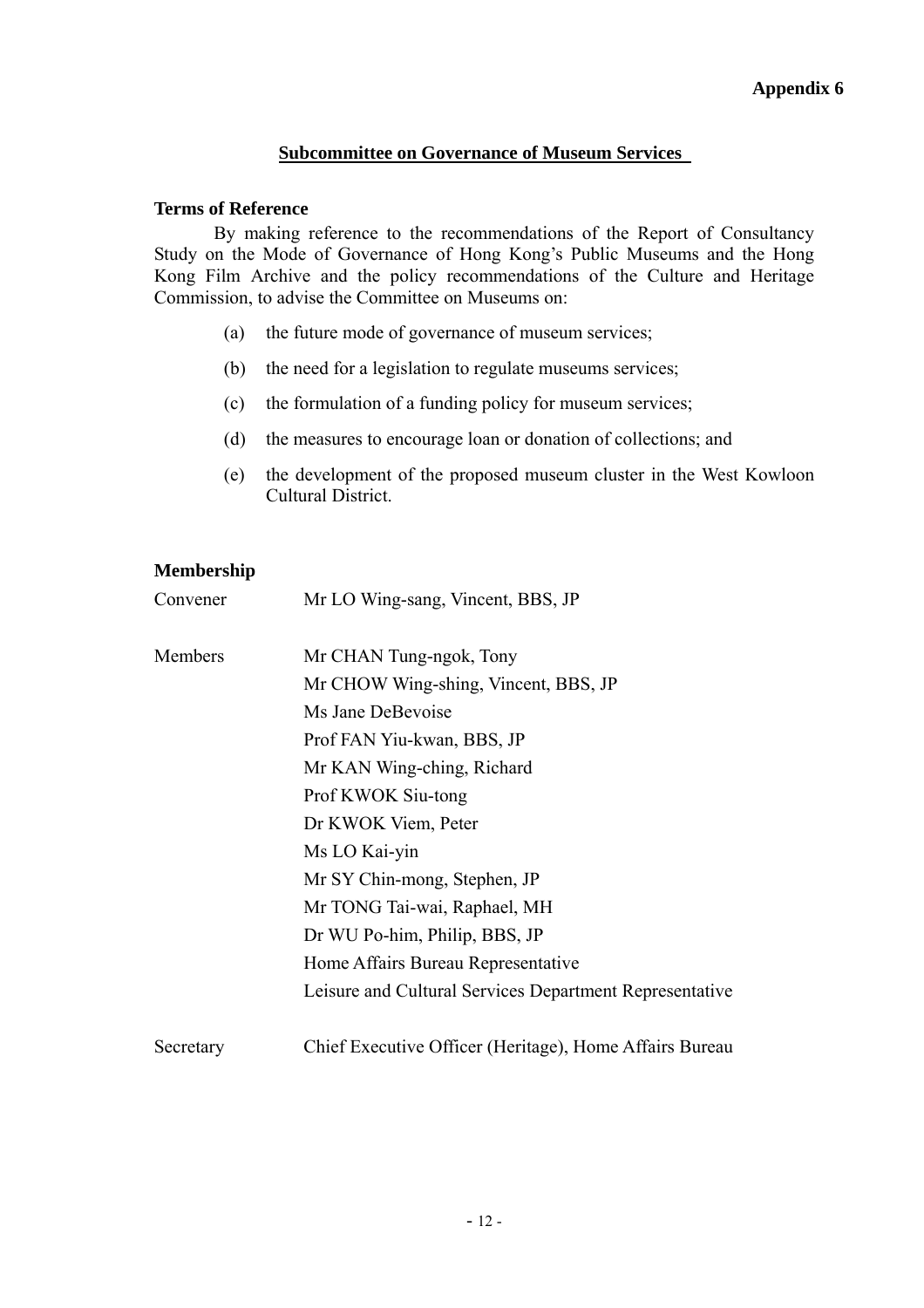# **Schedule of Stakeholder Groups Consultation**

| No.            | <b>Stakeholder Groups</b>                                     | <b>Date</b> |
|----------------|---------------------------------------------------------------|-------------|
| 1.             | Hong Kong Curators Association                                | 3 Jun 2005  |
| 2.             | Association of Technical Officers, Cultural Services          | 22 Nov 2005 |
| 3 <sub>1</sub> | Public museums curatorial staff                               | 7 Feb 2006  |
| 4.             | Education sector representatives                              | 10 Mar 2006 |
| 5.             | Visual arts groups                                            | 15 Mar 2006 |
| 6.             | Commerce and youth groups                                     | 27 Mar 2006 |
| 7.             | Advisers, Friends Society, collectors groups, donors, partner | 24 Apr 2006 |
|                | groups and docents etc.                                       |             |
| 8.             | Government Cultural Services Grades' Alliance                 | 19 Oct 2006 |
| 9.             | HK Curators Association and Government Cultural Services      | 17 Nov 2006 |
|                | Grades' Alliance                                              |             |
| 10.            | Advisers, collectors, partners and visual arts groups etc.    | 20 Nov 2006 |
| 11.            | Professionals from non-government museums                     | 23 Nov 2006 |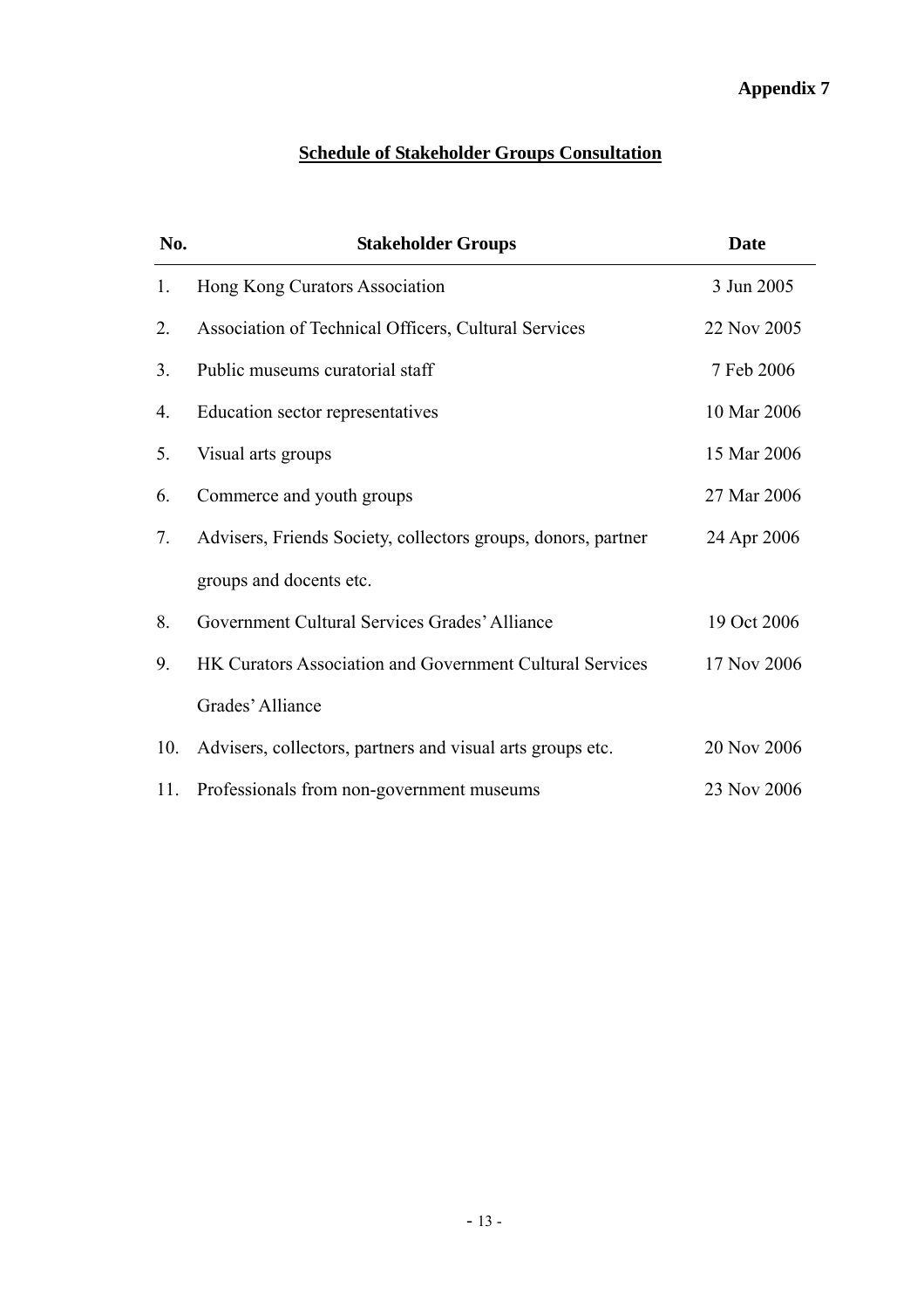## **Places Visited during Committee's Study Tour in Tokyo**

(18 –22 June 2006)

- 1. Agency for Cultural Affairs (文化廰)
- 2. National Science Museum, Tokyo (國立科學博物館)
- 3. Tokyo National Museum (東京國立博物館)
- 4. National Museum of Western Art, Tokyo (國立西洋美術館)
- 5. Museum of Contemporary Art, Tokyo (東京都現代美術館)
- 6. Edo-Tokyo Museum (江戶東京博物館)
- 7. National Museum of Emerging Science and Innovation (Miraikan) (日本科學未 來館)
- 8. Mori Art Museum (森美術館)
- 9. Yokohama Red Brick Warehouses (橫濱紅磚牆倉庫).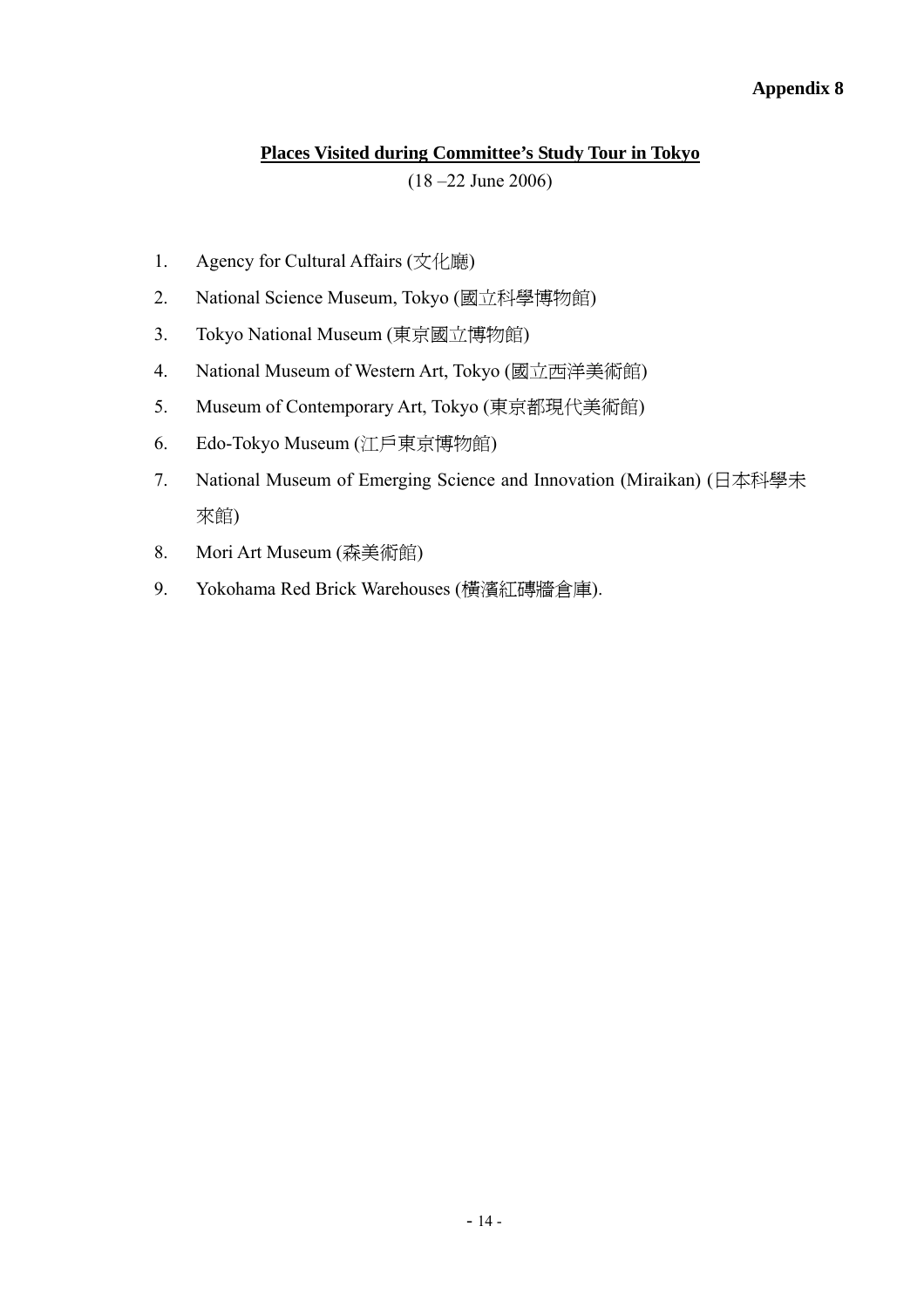# **Proposed Missions, Functions and Guiding Principles of Public Museums**

# **Mission**

 To reflect the modern expectations of a museum as a cultural cum educational institution, the Committee on Museums (Committee) considers that the missions of the public museums in Hong Kong may be reconstructed broadly as follow:

- As cultural institutions, museums have the role of enriching the cultural life of the community by safeguarding and presenting the natural, cultural and scientific heritage of mankind. They have the duty to acquire, conserve, research and exhibit collections to meet the multifarious and changing needs of the community. Museums hold their collections in trust for the benefit of society; and
- As **educational institutions**, museums have the role of nurturing and promoting the awareness, appreciation and understanding of natural, cultural and scientific heritage in the community, especially amongst the younger generations. They have the duty to reach out to the public to forge a closer relationship with the education sector and the general community in drawing up appropriate educational museum programmes.

# **Functions**

2. The Committee considers that increasing efforts should be devoted through programmes and activities to reach out to the wider community and achieve greater social impact. This would help to nurture a better-informed citizenry highly involved in cultural affairs. The functions of a museum should cover a wider spectrum to embody the following areas:

- To perform the fundamental functions to acquire, conserve, research, communicate and exhibit, for the purposes of study, education and enjoyment, material evidence of people and their environment.
- To provide quality museum services and promote professionalism and excellence in museum services by collecting works of art, historical and technological artifacts strategically;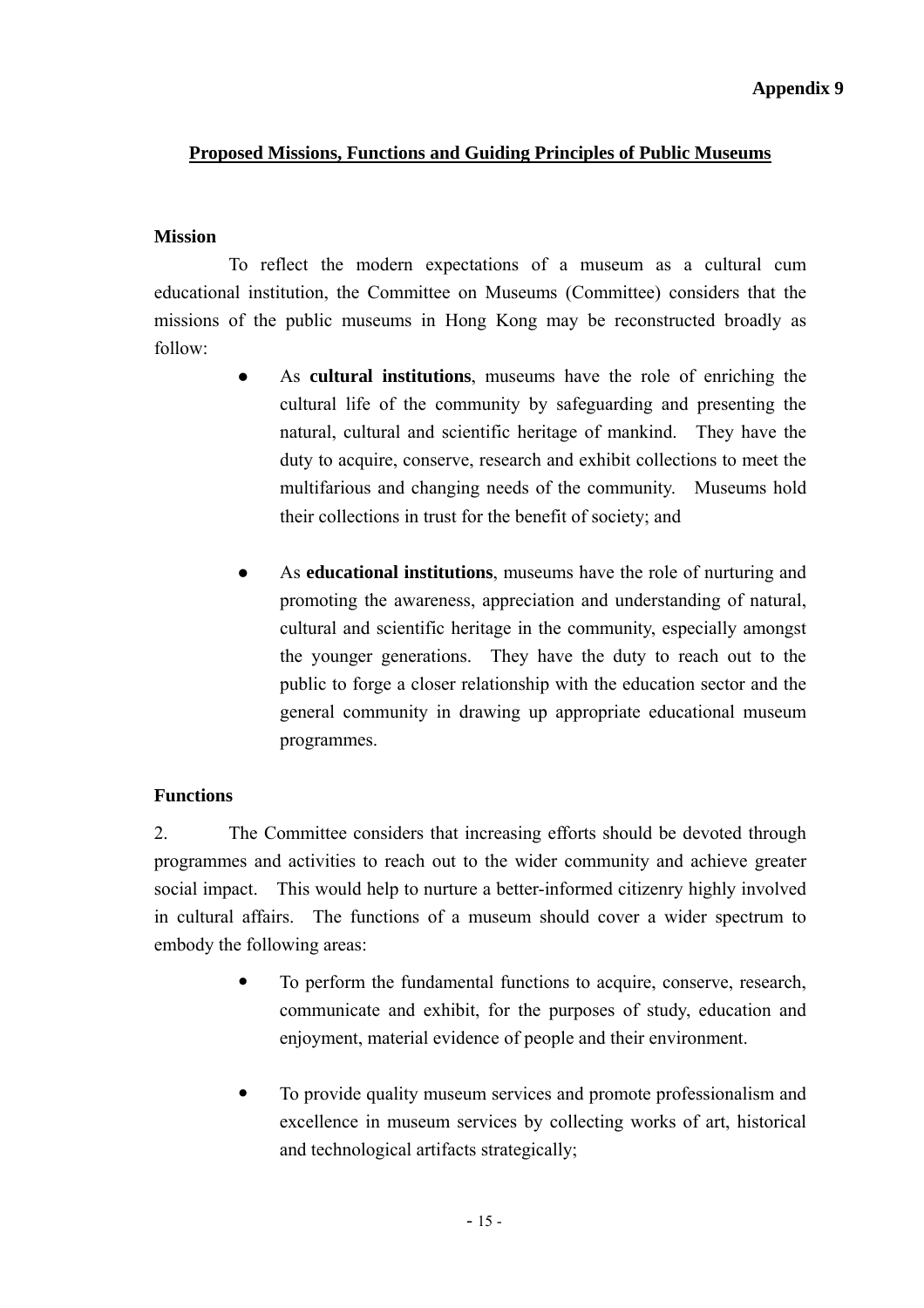- To provide a balanced mix of creative and innovative museum programmes (including arts, history, archaeology, science and technology) for the enjoyment of the public and for attracting more local and overseas audiences;
- To promote an interest in and better understanding of arts, science and technology, as well as the history and culture of Hong Kong through a balanced range of museum educational activities, and experience sharing with local artists, scholars and experts in the fields;
- To conduct and support research on arts, heritage, history and science;
- To provide and operate venues for the presentation of exhibitions, lectures and film shows and studio facilities for artistic creation;
- To acquire and conserve local films and related materials, and provide facilities for film research and educational activities for film appreciation;
- To build up a highly motivated, committed and professional workforce in museums;
- To foster partnerships and collaborations with schools, scholars, collectors, artists and other education, cultural and community organizations in the development of museum services; and
- To participate actively in relevant international organizations and activities relating to museums with a view to seeking improvements to museum services.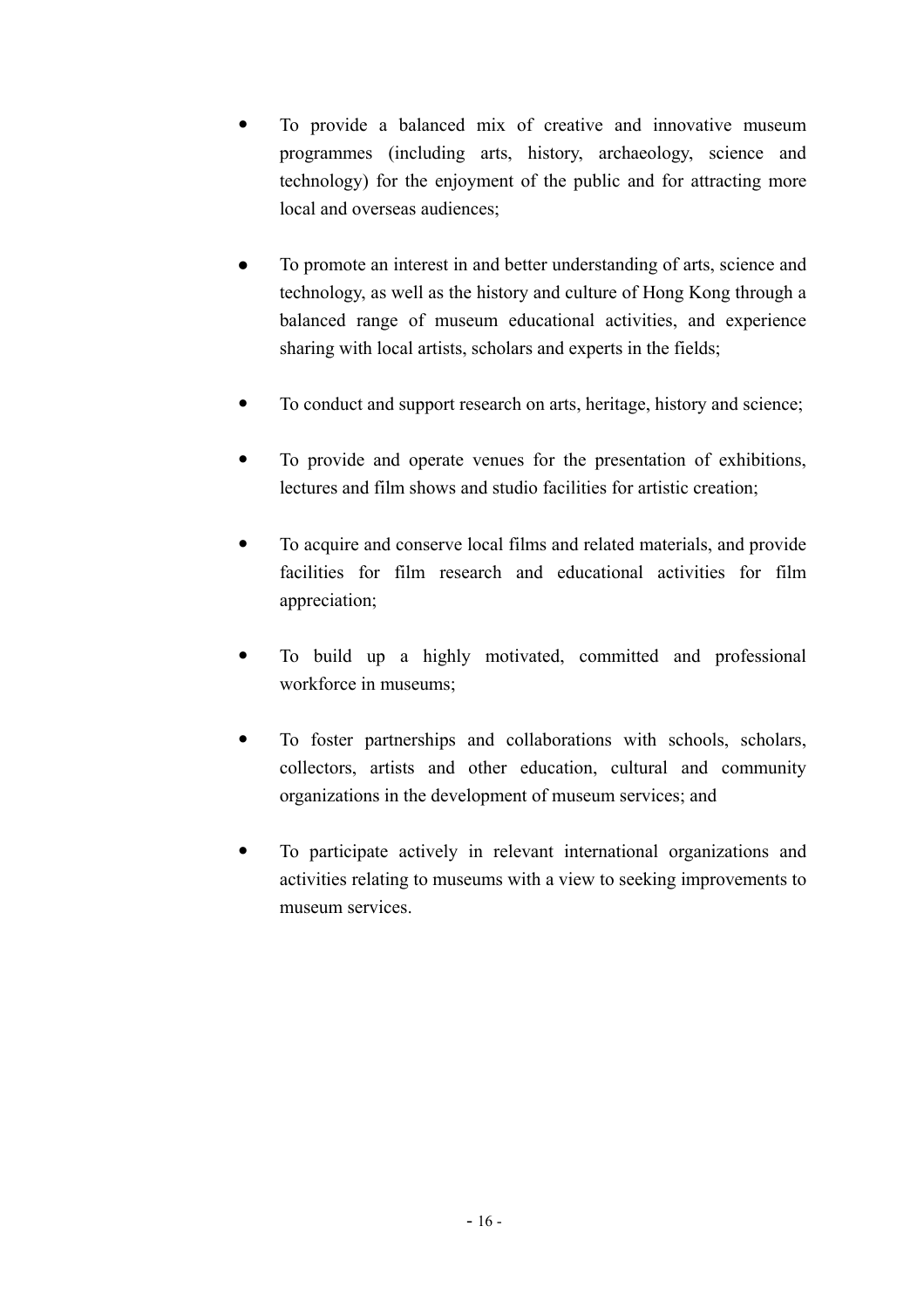# **Guiding Principles**

3. In the provision of quality museum services, the Committee considers it important to observe the following guiding principles:

- Museums personnel must uphold professionalism and excellence in handling collections, programmes, management and operation of museums in compliance with professional codes of conduct and ethics and local law;
- Museums must develop a strong community base and partnership with different sectors of the community, given museum collections reflect the cultural and natural heritage of the community; and
- Museums should conform to guidelines on avoidance of conflict of interests in different areas of work, including interactions with dealers, private collectors, and sponsors/patrons.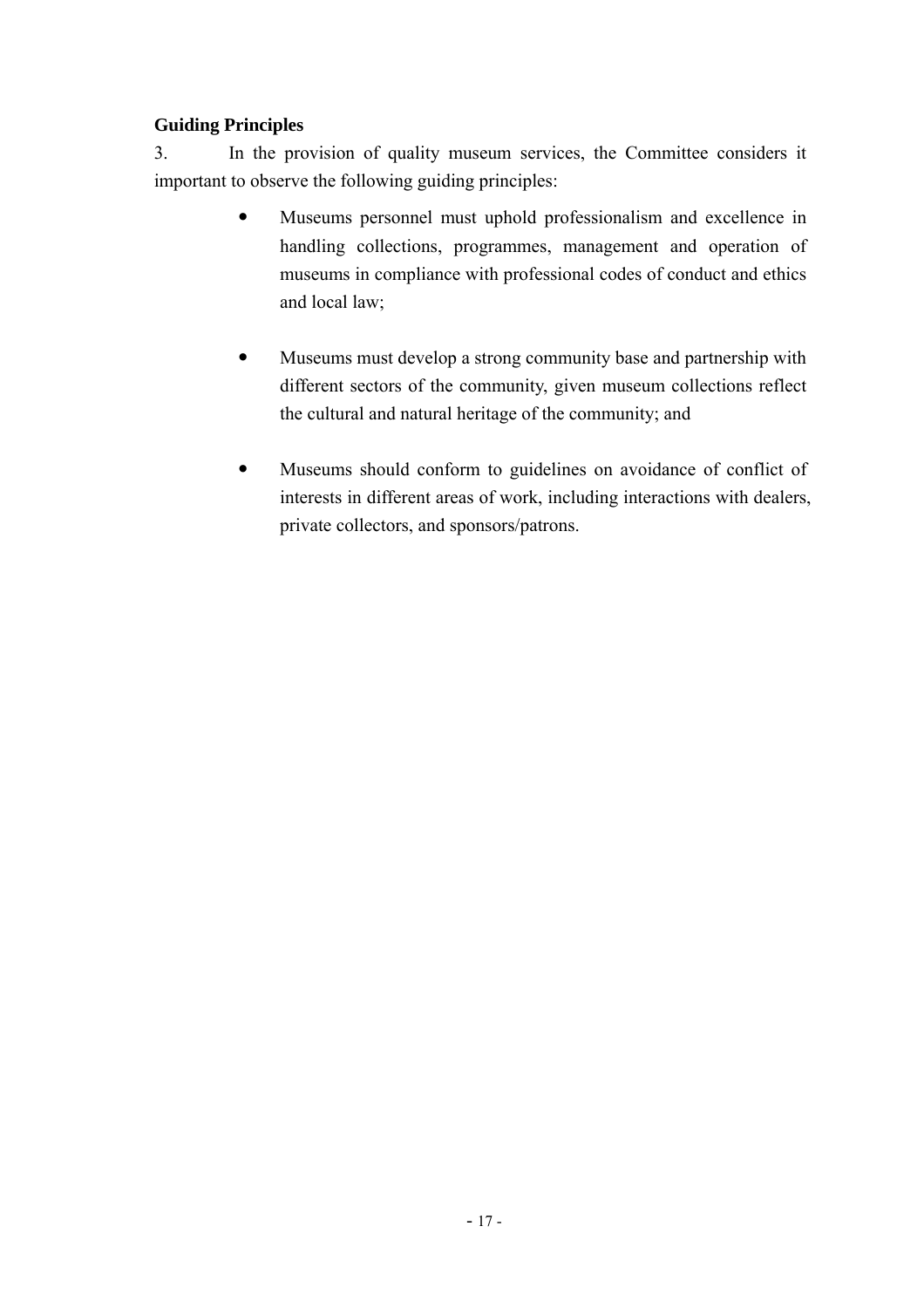# **Scope of Collections of LCSD Major Museums**

# (Position as at December 2006)

| <b>Venue</b>          | <b>Types of Collections</b>                       | Qty     |
|-----------------------|---------------------------------------------------|---------|
| Hong Kong             | 1. Chinese Antiquities                            | 4,367   |
| Museum of Art         | 2. Chinese Fine Art                               | 4,735   |
|                       | 3. Xubaizhai Collection of Chinese Painting and   | 473     |
|                       | Calligraphy                                       |         |
|                       | 4. Modern Art                                     | 3,857   |
|                       | 5. Historical Pictures                            | 1,240   |
| Hong Kong             | 1. Contemporary Art                               | 4,051   |
| Heritage Museum       | 2. Design                                         | 10,329  |
|                       | 3. Fine Art                                       | 4,378   |
|                       | 4. Folk Art                                       | 6,052   |
|                       | 5. Popular Culture                                | 6,027   |
|                       | 6. Local History                                  | 26,974  |
|                       | 7. Performing Art                                 | 26,266  |
|                       | 8. Natural History                                | 1,788   |
| Hong Kong             | 1. Archaeology                                    | 2,306   |
| Museum of             | 2. Ethnography and Local History                  | 90,404  |
| History               | 3. Natural History                                | 5,471   |
| Hong Kong             | 1. Earth Sciences                                 |         |
| <b>Science Museum</b> | 2. Life Sciences                                  | 15      |
|                       | 3. Physical Sciences                              |         |
|                       | 4. Astronomy and Space Science                    | 9       |
|                       | 5. Communications and Computer Science            | 6       |
| Hong Kong Space       | 1. Natural History                                |         |
| Museum                | 2. Space Science                                  |         |
|                       | 3. Astronomy                                      | 10      |
| Hong Kong Film        | 1. Films (film print, negative etc.)              | 6,300   |
| Archive               | 2. AV materials (video tape, DVD/VCD, etc)        | 29,462  |
|                       | 3. Paper materials (poster, handbill, film still, | 301,670 |
|                       | publication, etc)                                 |         |
|                       | 4. Others                                         | 454,868 |
|                       | Total :                                           | 991,065 |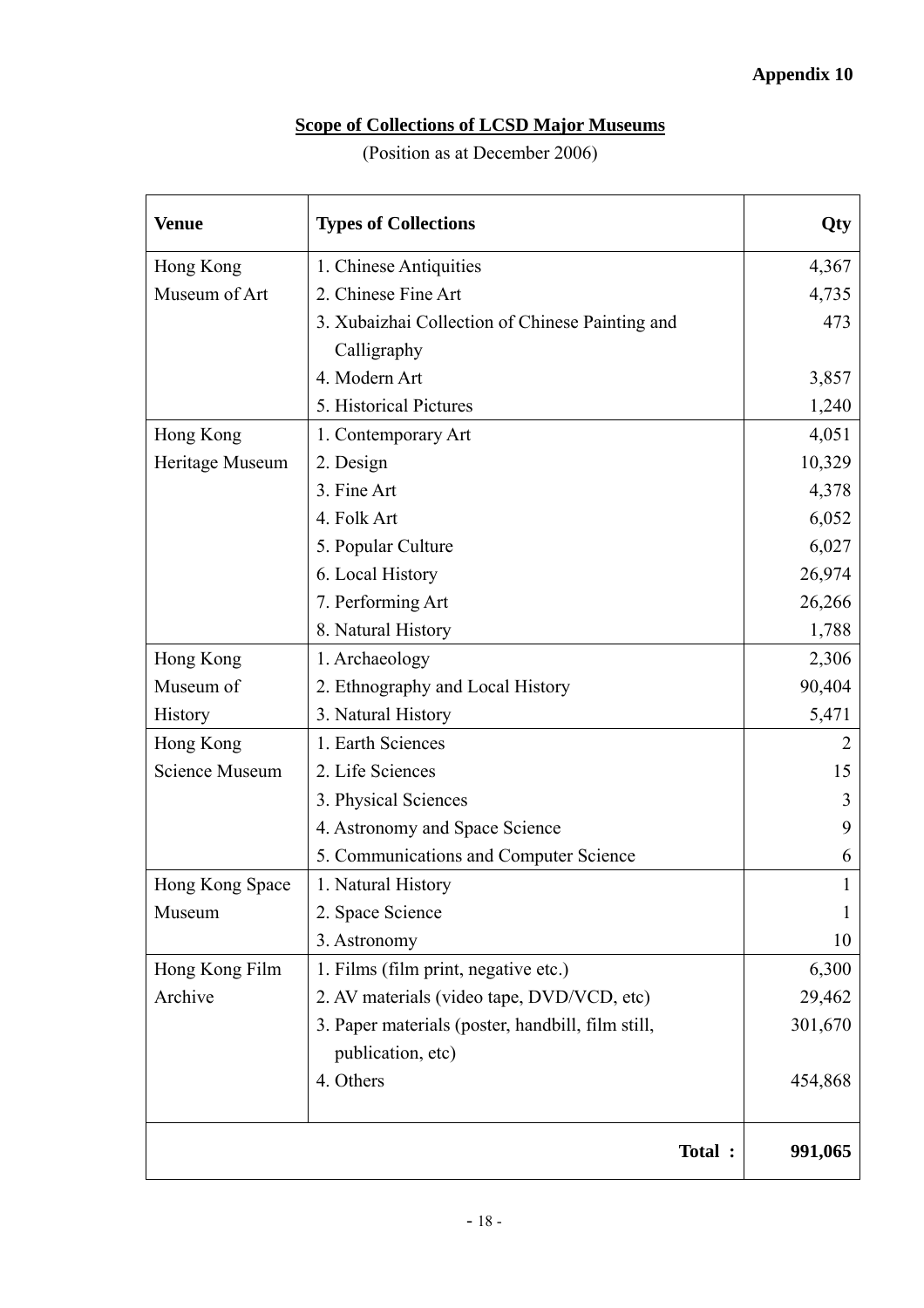# **Major Findings of the 2004 Visitor Satisfaction Survey<sup>Note 1</sup>**

### **A. Frequent Visitors**

 $\overline{a}$ 

# *Characteristics of the Visits*

- Except for the Science Museum, more than half of the visitors to all other museums were their first time visit to the museums. Moreover, except for the Museum of Coastal Defence and the Museum of Tea Ware, more than one-tenth of the visitors claimed that they had visited the respective museum for 5 times or more in the past 4 years.
- It was observed that visitors mostly knew about the museums by "just passing by". "word of mouth" and "school"; and to a lesser extent by means of "newspaper / magazine", "poster / banner / outdoor billboard" and "travel guidebook / map".
- For the Museum of Art, the Heritage Museum, the Museum of History and the Space Museum, many of the visitors claimed that they visited the museums because they were especially interested in the specific theme of the museum. On the other hand, for the Museum of Coastal Defence and the Science Museum, the visits were made mainly due to "accompanying friends / relatives" whereas for the Museum of Tea Ware, mainly due to "just passing by".
- Except for the Space Museum and the Museum of Tea Ware, museum visitors usually stayed for more than one hour on average, with visitors of the Science Museum stayed for the longest time of 115.8 minutes on average. As for the Space Museum and the Museum of Tea Ware, the average length of stay was 56.5 minutes and 33.8 minutes respectively.
- About one-tenth of the visitors  $(11.2\%)$  of the Science Museum claimed that they had participated in its education and public programmes while the participation rate for other museums was only about 2% - 6%.

Note<sup>1</sup> The survey was conducted on the 7 major museums including Hong Kong Museum of Art, Hong Kong Museum of History, Hong Kong Science Museum, Hong Kong Space Museum, Hong Kong Heritage Museum, Hong Kong Museum of Coastal Defence and Museum of Tea Ware.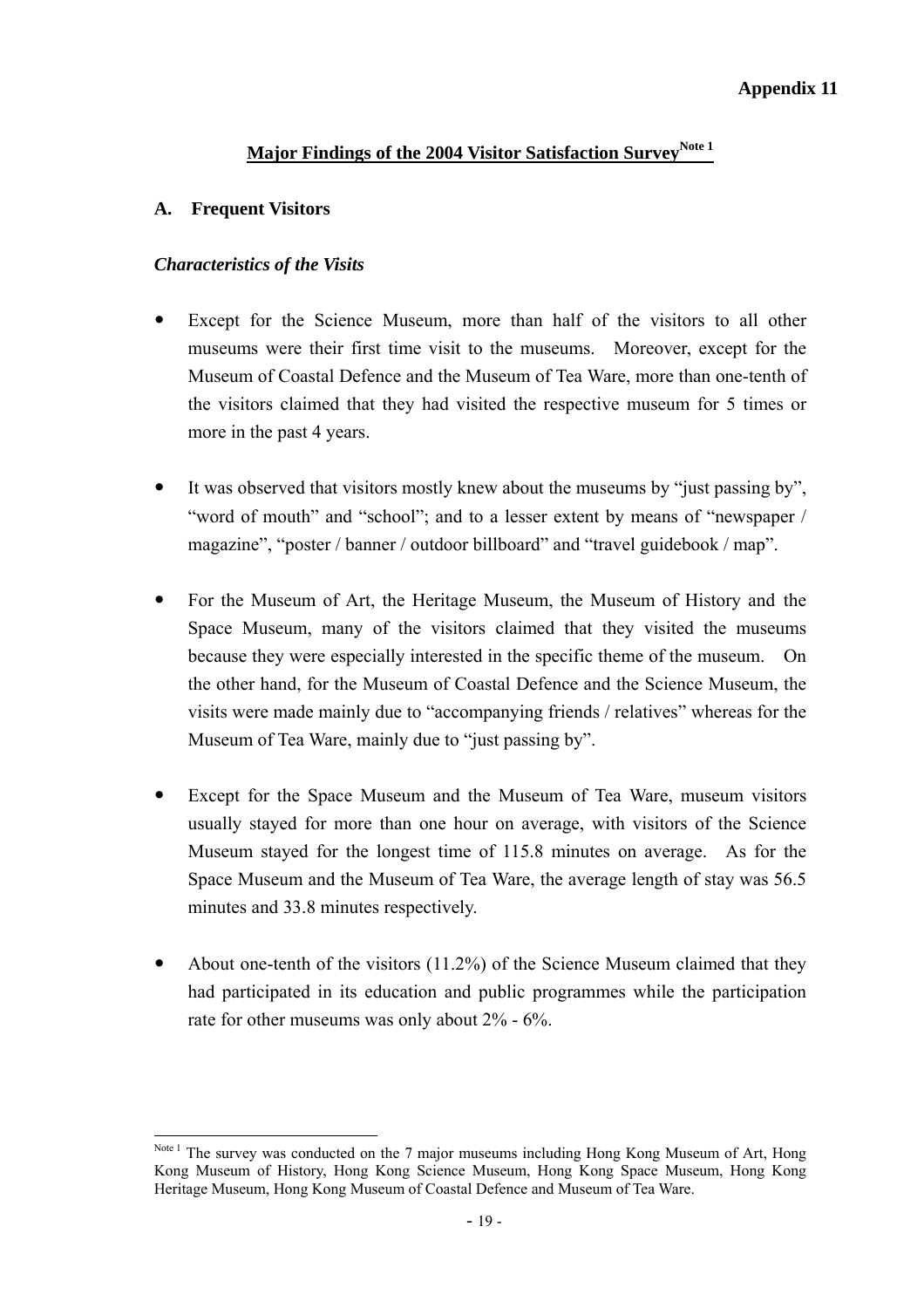# *Views on museum facilities and services*

- Most of the visitors (more than  $75\%$ ) were very / quite satisfied with the exhibitions of the museums while very few (less than 3%) of the visitors were very / quite dissatisfied.
- Most of the visitors (more than  $75\%$ ) considered the facilities of the museums satisfying (very / quite satisfied) while about  $1\%$  of visitors were very / quite dissatisfied.
- The overall satisfaction of the museum visitors with the respective museums was high, ranging from 73.9% to 96.2%.
- Most of the visitors (more than 85%) claimed that they would visit the museum again.

# **B. Infrequent Visitors**

# *Factors affecting their decision to visit museums*

- Using the Museum of Art as an example, the main reason for not visiting the museum in the past 4 years was "no time / too busy" (51.4%), followed by "have no interest in this museum" (19.8%) and "have no interest in any museums at all" (14.1%). The reasons quoted for other museums fall within similar percentages.
- More than one-tenth of the infrequent visitors considered the following factors definitely affecting their decision: "transportation" (15.1%), "promotion" (14.5%), "admission fee"  $(12.5\%)$ , "theme of the exhibition"  $(11.6\%)$  and "interest value of exhibits" (11.6%).
- The types of exhibitions or exhibits that would attract infrequent visitors, in order of priority, were "history" (15.3%), followed by "science / technology" (10.4%), "antiques"  $(9.1\%)$  and "astronomy / space"  $(8.6\%).$

#### *Awareness of museum activities*

 $\bullet$  About half of the infrequent visitors (50.5%) considered the publicity of the museums very / quite inadequate, only 15.6% considered the opposite and 16.2%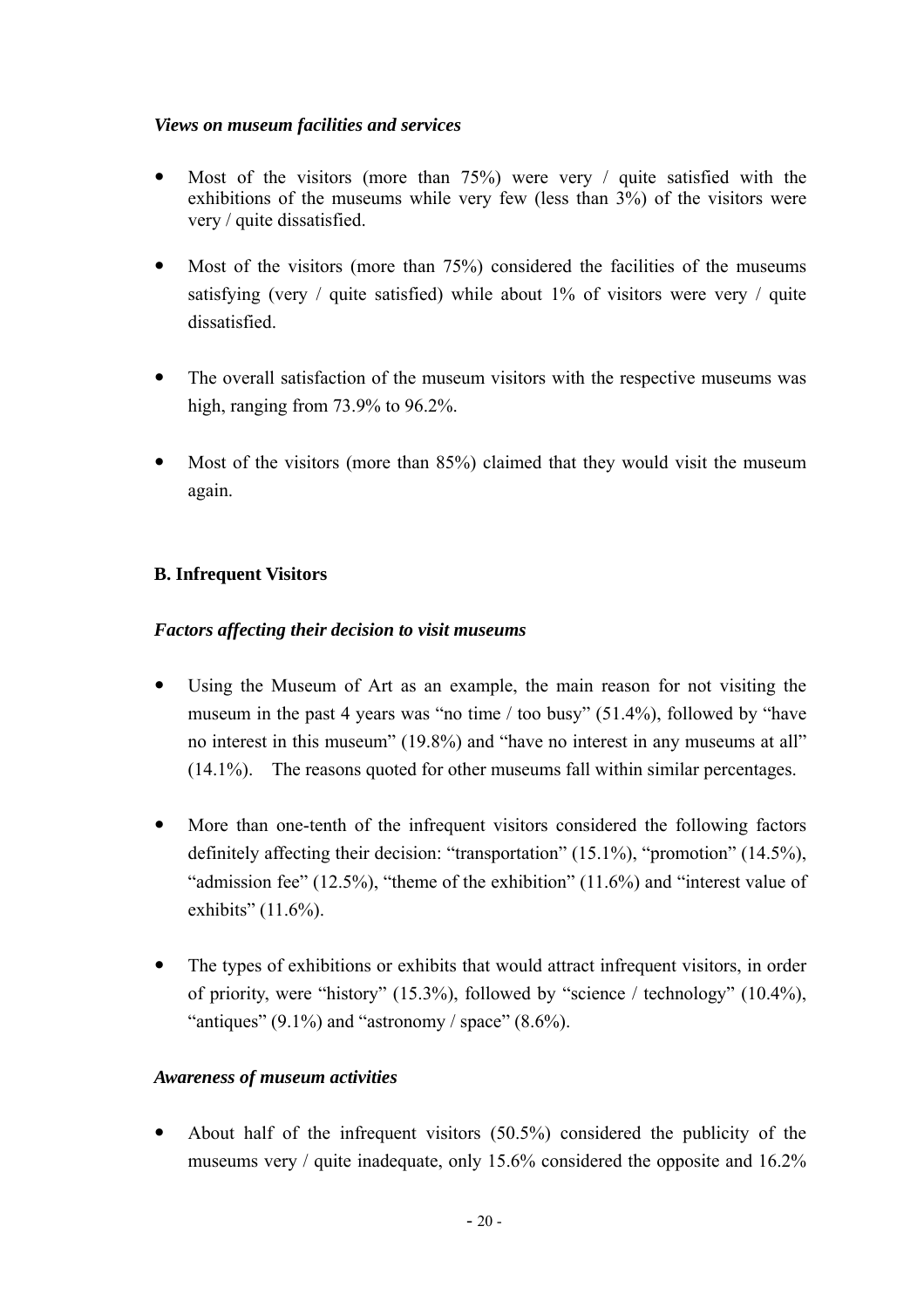considered average.

- Some 22% of the infrequent visitors were aware of the free admission to the museums under the management of LCSD on Wednesdays.
- Only 5.6% of the infrequent visitors were aware of the weekly, half-yearly and yearly passes of the museums whereas the majority of the infrequent visitors were not aware of any of the passes.
- 77.4% of the infrequent visitors considered TV as the most effective promotion channel.

# **C. Tourist Visitors**

• In the survey, it was also noted that among the  $5,021$  visitors interviewed, 1,077 (21.4%) were visitors coming from either overseas (75.3%) or Mainland China  $(24.7\%)$ .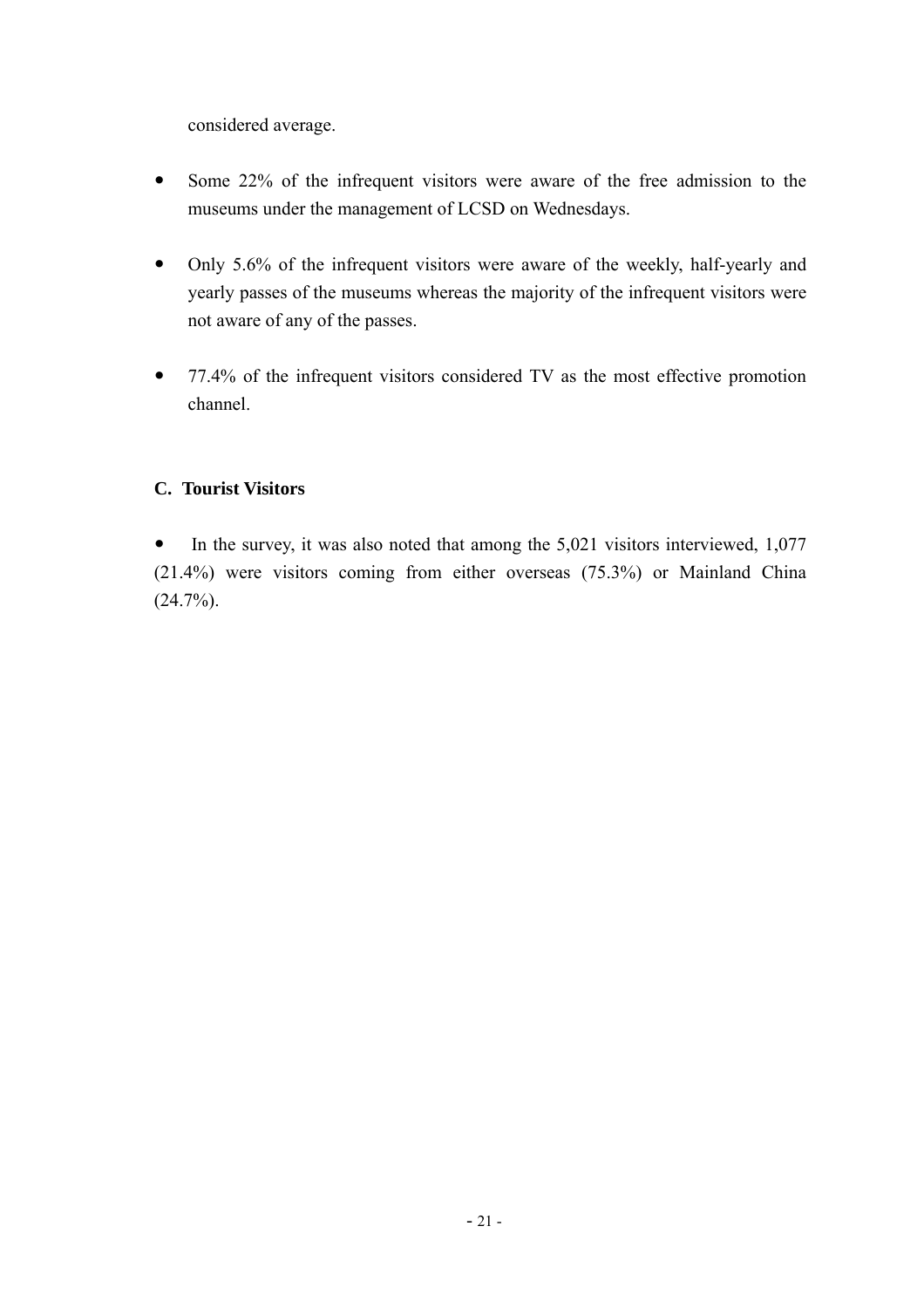# **Attendance of Major Exhibitions in 2005 and 2006**

| 2005 Exhibitions                                                               | <b>Period</b>           | <b>Attendance</b> |
|--------------------------------------------------------------------------------|-------------------------|-------------------|
| Impressionism: Treasures from National<br><b>Collection of France</b>          | $4.2.2005 - 10.4.2005$  | 284,263           |
| The Art of Giving - A selection of Donations to<br>the Hong Kong Museum of Art | 14.5.2005 - 13.11.2005  | 135,095           |
| French Vision of China                                                         | $21.5.2005 - 6.11.2005$ | 123,424           |
| Impression of the East: The Art of George<br>Chinnery                          | 22.6.2005 - 29.8.2005   | 53,229            |
| East Meets West: Cultural Relics from the Pearl<br><b>River Delta Region</b>   | $30.9.2005 - 2.1.2006$  | 37,782            |
| From Eastern Han to High<br>Tang – A Journey of Transculturation               | 14.3.2005 - 10.6.2005   | 296,002           |
| Huizhou Vernacular Architecture Exhibition                                     | 12.4.2005 - 11.7.2005   | 165,046           |
| The Silk Road: Treasures from Xingjiang                                        | 21.12.2005 - 19.3.2006  | 144,761           |
| Decoding the Hair                                                              | $1.3.2005 - 20.5.2005$  | 78,313            |
| The Robot Zoo                                                                  | 24.6 2005 - 25.10.2005  | 215,403           |
| <b>Optical Illusion</b>                                                        | 26.11.2005 - 26.3.2006  | 121,012           |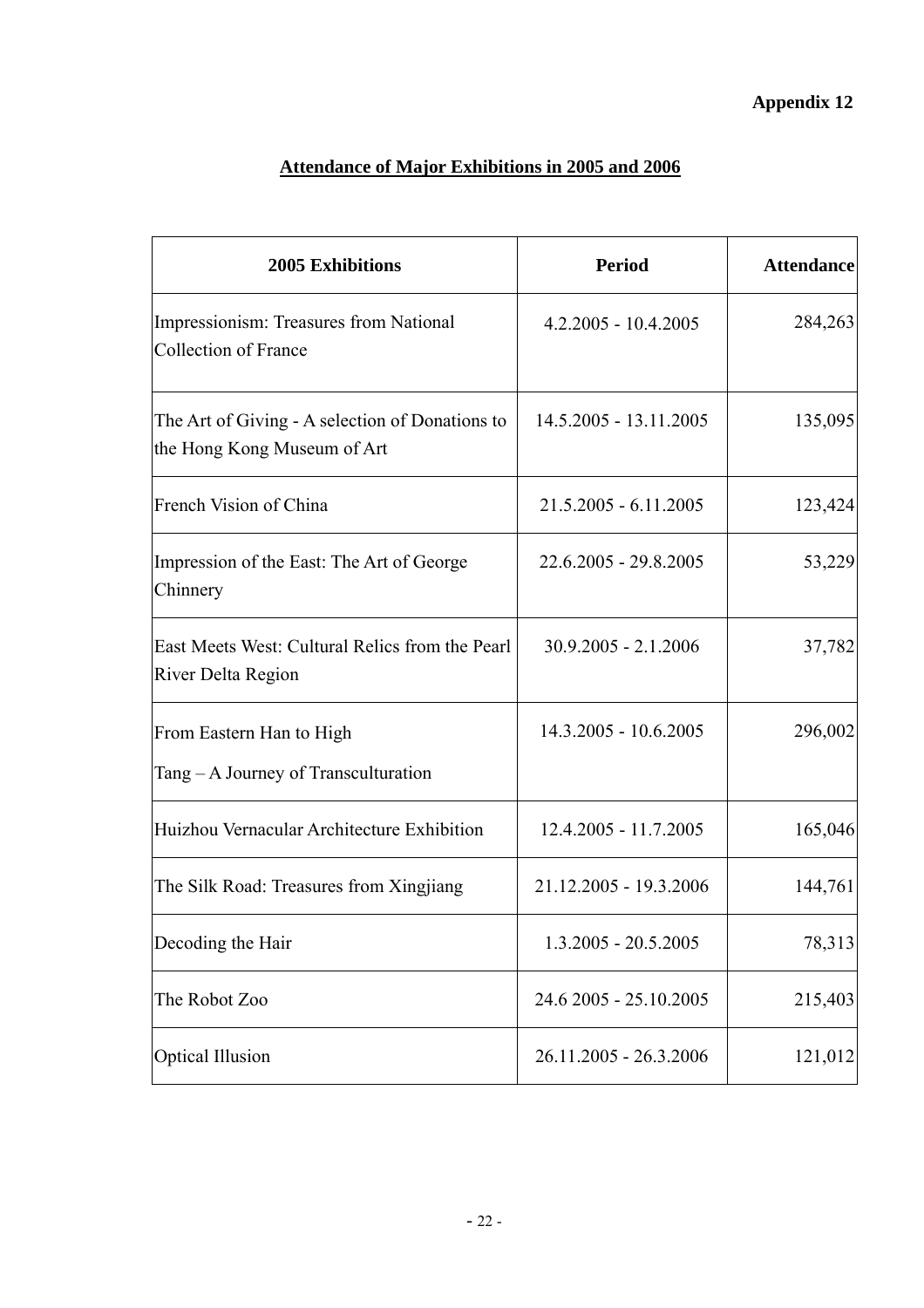| <b>2006 Exhibitions</b>                                                                              | <b>Period</b>           | <b>Attendance</b>               |
|------------------------------------------------------------------------------------------------------|-------------------------|---------------------------------|
| Artists and Their Models - Masterpieces from<br>the Centre Pompidou                                  | 30.9.2006 - 3.12.2006   | 157,286                         |
| Likeness and Unlikeness: A Selection of Works<br>by Qi Baishi from the Liaoning Provincial<br>Museum | 25.8.2006 - 26.11.2006  | 167,040                         |
| The World of the Etruscans                                                                           | 9.6.2006 - 10.9.2006    | 89,865                          |
| Sailing West: Admiral Zheng He's Voyages                                                             | 22.2.2006 - 15.5.2006   | 47,315                          |
| Football                                                                                             | 21.6.2006 - 18.9.2006   | 35,994                          |
| From Bones to Bytes: Chinese Script Decoded                                                          | 25.10.2006 - 8.1.2007   | 44,803                          |
| <b>MEGartSTORE</b>                                                                                   | $4.6.2006 - 27.11.2006$ | 139,608                         |
| <b>Enlightening Trivialities - Ancient Chinese</b><br>Pastimes                                       | 22.3.2006 - 26.6.2006   | 93,671                          |
| Hong Kong's Popular Entertainment' Exhibition                                                        | 14.6.2006 - 26.2.2007   | 216,012                         |
| The Genomic Revolution                                                                               | 23.6.2006 - 22.10.2006  | 85,275                          |
| Mission Earthling – Unveiling the Secrets of the<br>Human Body                                       | $8.12.2006 - 8.4.2007$  | 14,947<br>(as at $31.12.2006$ ) |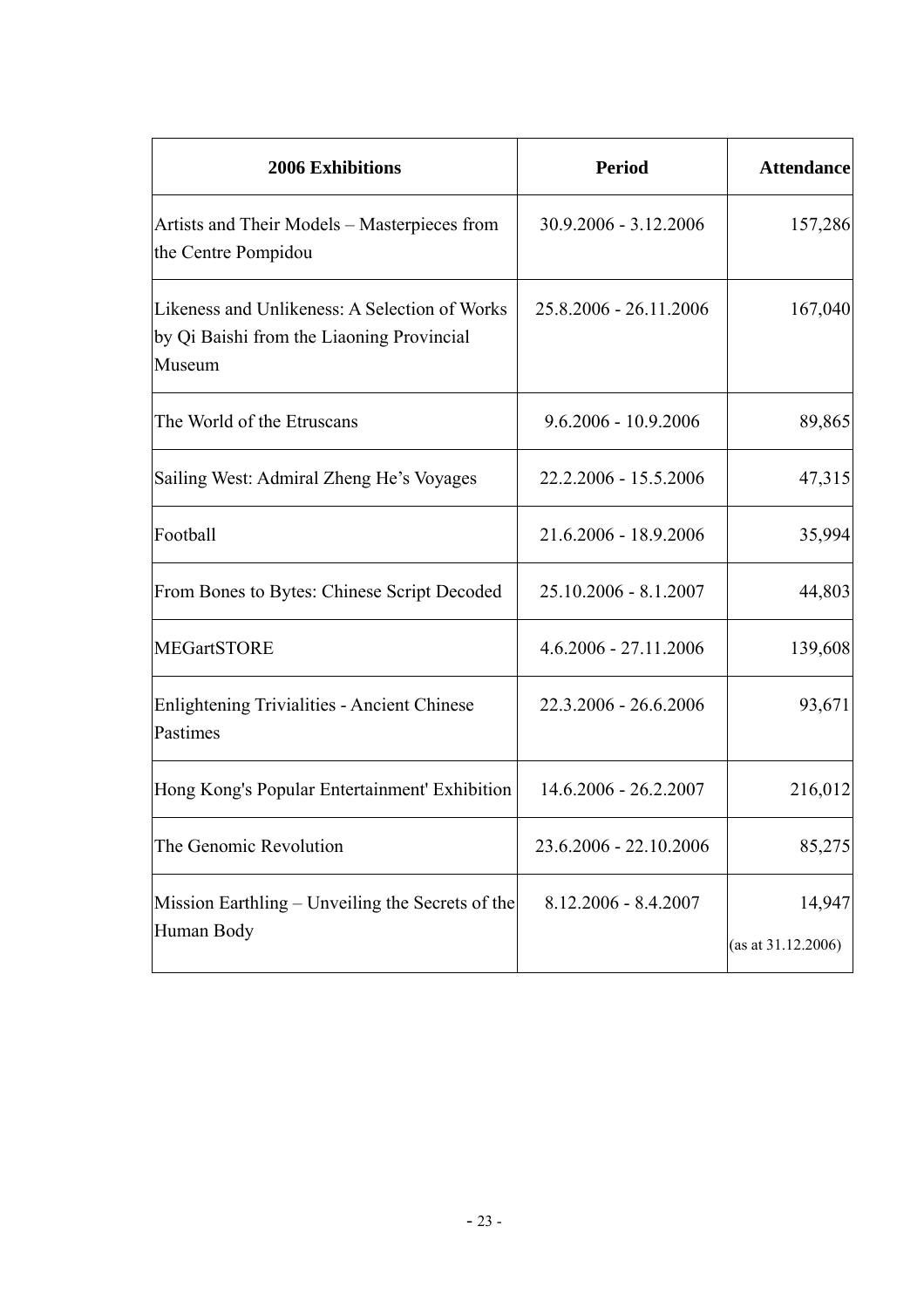| <b>Description of Charges</b>                                                                                          | <b>Science Museum</b><br>(Note 2) | <b>Other Major</b><br>Museums <sup>(Note 3)</sup> |
|------------------------------------------------------------------------------------------------------------------------|-----------------------------------|---------------------------------------------------|
| <b>Standard Rate</b>                                                                                                   | \$25                              | \$10                                              |
| Concessionary Rate (full-time students, citizens aged 60<br>or above, persons with disabilities)                       | \$12.5                            | \$5                                               |
| Group Rate (of 20 or more visitors)                                                                                    | \$17.5                            | \$7                                               |
| Schools, registered charitable/non-profit making<br>organizations with 20 or more visitors; children below<br>age of 4 | Free                              | Free                                              |
| Wednesday                                                                                                              | Free                              | Free                                              |

# **Admission Charges of LCSD Major Museums** (Note 1)

- Note 1: The following museums are free of charge: Lei Cheng Uk Han Tomb Museum, Sheung Yiu Folk Museum, Flagstaff House Museum of Tea Ware, Hong Kong Railway Museum, Sam Tung Uk Museum, Law Uk Folk Museum, Hong Kong Film Archive and Hong Kong Heritage Discovery Centre
- Note 2: A higher admission fee is levied by the Hong Kong Science Museum having regard to the "hands-on" nature of the bulk of the exhibits which are popular and expensive to maintain.
- Note 3: Including Hong Kong Museum of Art, Hong Kong Museum of History, Hong Kong Heritage Museum, Hong Kong Space Museum and Dr Sun Yat-sen Museum. For the Hong Kong Space Museum which operates the Stanley Ho Space Theatre, the admission charge is \$24 for front stalls and \$32 for back stalls, with concession rate of \$12 and \$16 respectively to maintain the revenue sharing arrangement with the Omnimax films producers.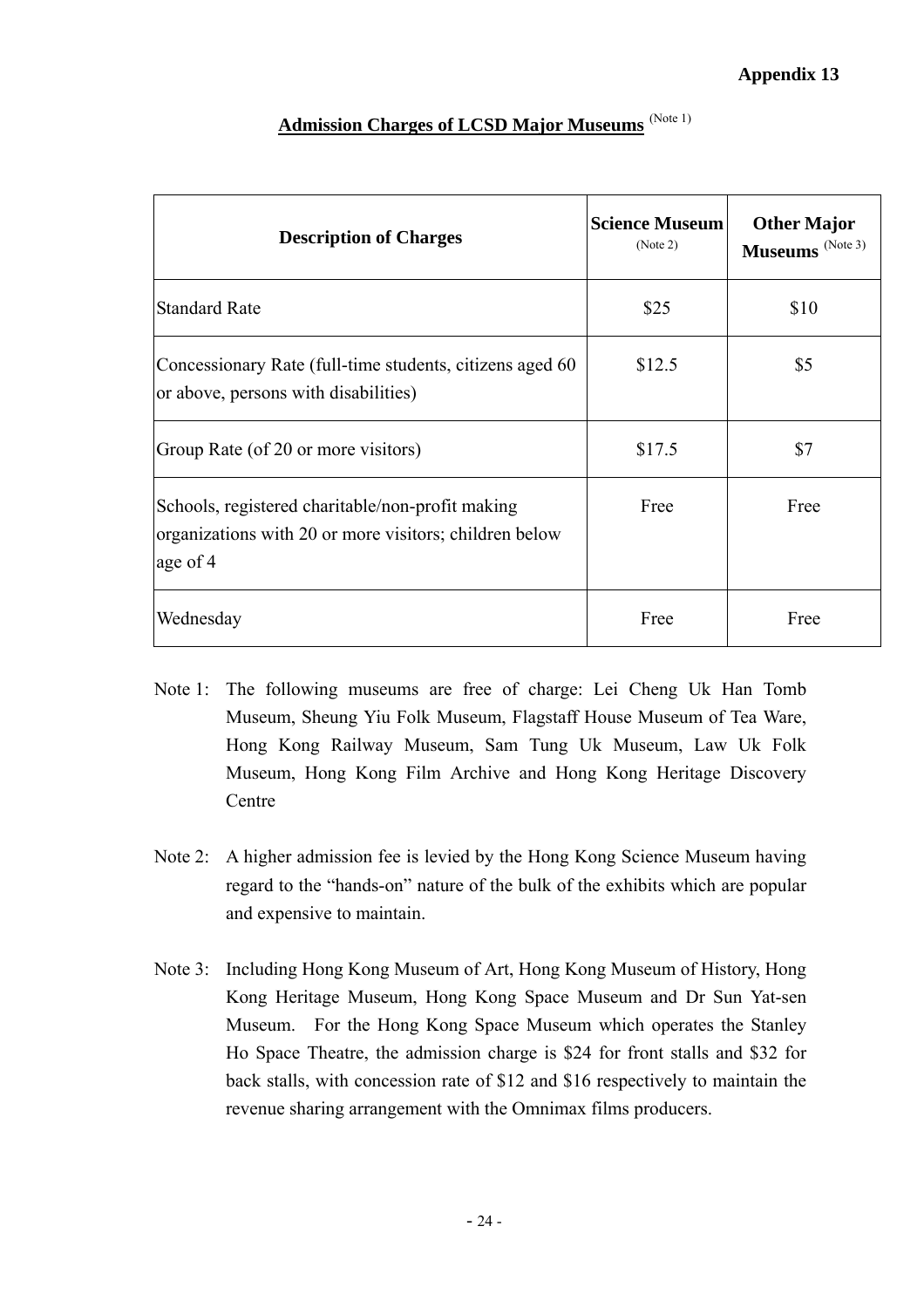# **Options of Governance Structure of Public Museums**

#### **A. Government-run Museums with Improvement Measures**

 Under this option, public museums will continue to be under the management of the Leisure and Cultural Services Department (LCSD). A **Museums Advisory Board** will be set up comprising professional experts and community representatives to advise on the management and operation of public museums. Each museum has to consult the Advisory Board on its annual management and business plans and major operational aspects such as collection, exhibition, publicity and marketing strategies on a regular basis.

2. To meet the public aspirations and the contemporary requirements for museum services, the Government will consider implementing a series of improvement measures on the operation and management of public museums, such as:

- (a) Review and align the functions and objectives of each museum;
- (b) Formulation of annual management plan of each museum;
- (c) Submission of annual reports to the Museums Advisory Board;
- (d) Putting in place a comprehensive performance management framework;
- (e) Drawing up a more robust and pro-active community involvement performance strategy; and
- (f) Adopting a more entrepreneurial and pro-active marketing approach by formulating an impact and outcome-based business plan for each museum, etc

3. The option would retain those merits of exiting museums system, including (a) the sophisticated administrative system with effective checks and balances to safeguard curatorial professionalism and integrity, (b) job security and long-term career development for civil service staff, (c) stable funding source, (d) official status would facilitate exchange and partnership with overseas museums/organizations; (e) more conducive to a balanced discharge of museum's core functions in acquisition, conservation, research and education.

4. Despite the improvement measures, government-run museums face the following problems: (a) too much bureaucracy and red tapes which undermine operational efficiency while more time and resources are diverted to administrative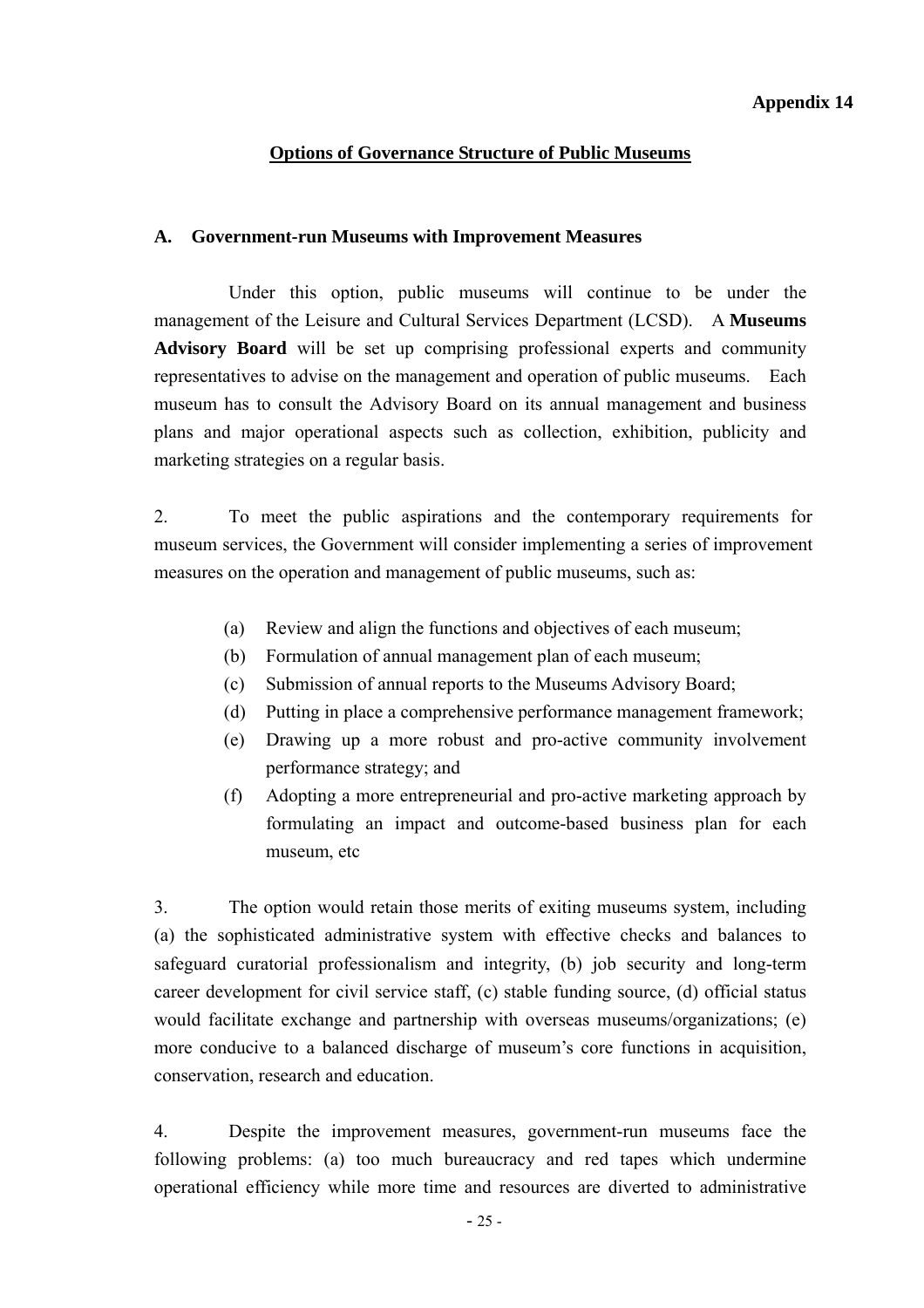work; (b) lacking transparency and accountability in decision making process; (c) unsatisfactory accounting system in that procurement procedures are rigid and that revenue could not be crawled back to fund museum activities, and (d) museum staff are unable to focus on their professional study, which in turn dampen professional autonomy and creativity.

#### **B. A Single Statutory Museums Board**

5. It is proposed that under this option a single statutory Museums Board should be set up at arms' length from the Government to take over the responsibility of managing and operating the existing LCSD museums. The statutory Museums Board would comprise members appointed by Government in accordance with its enabling legislation. The day-to-day operation of the Board would be the responsibility of the Chief Executive Officer who is appointed by the Government but reports to the Chairman of the Board. The Government would continue to provide funding for the capital works and operation of the museums, in accordance with the service needs and a set of performance management indicators. The Board would have the power to appoint and recruit its own staff (e.g. appointing an Executive Director as head of museums(s)) as well as retain its operational income and donations in formulating the strategy plan for each of the museums.

- 6. The major merits of this option are:
	- (a) Building up a clear identity for each museum, and increasing the degree of public accountability and transparency for each museum through a management control and performance management system;
	- (b) Institutional autonomy with flexibility in multi-year budgeting and planning, collections management, programming, staffing arrangements and procurement;
	- (c) Ability to retain income, hence having greater incentive in generating revenue and soliciting donations;
	- (d) Increasing the extent of community participation in the management and operation of public museums; and
	- (e) More direct and closer integration with the community and other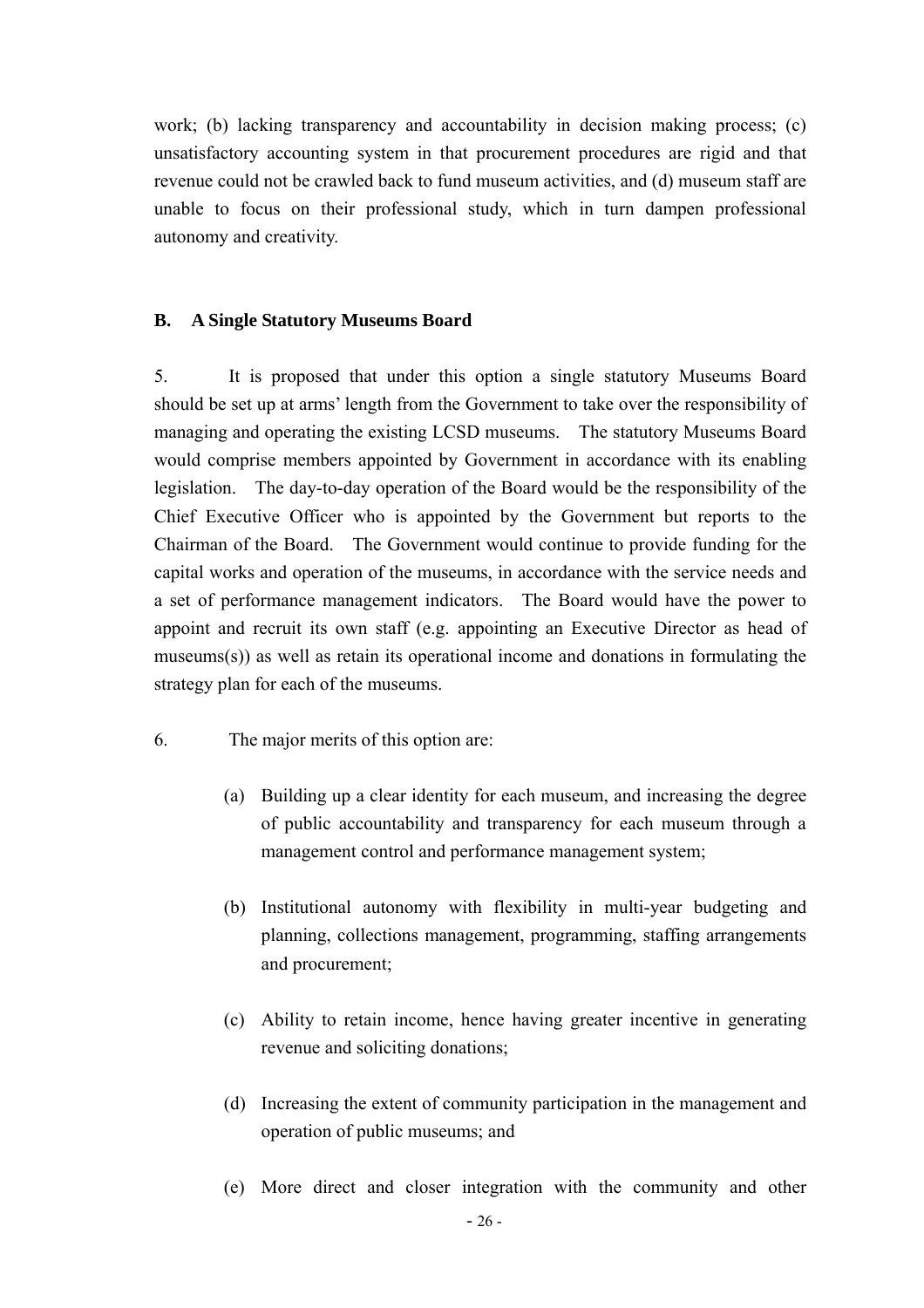stakeholders.

7. However, the overall development plan drawn up by the Board may not dovetail with those of individual museums, given the varied themes and different scales of operation of the existing public museums. It is also possible that small museums may be less competitive in funding allocation exercise and may have less access to central services, and hence adversely affecting their operational efficiency.

# **C. A separate Museums Board for each Cluster of Museums**

 8. The public museums currently under the LCSD can be grouped into three clusters:

- (a) Art museums which are dedicated to the preservation and collection of works of art:
	- **-** Hong Kong Museum of Art
	- **-** Flagstaff House Museum of Tea Ware
- (b) History museums which are dedicated to the preservation and collection of historical and heritage items:
	- **-** Hong Kong Museum of History
	- **-** Hong Kong Heritage Museum
	- **-** Hong Kong Museum of Coastal Defence
	- **-** Dr Sun Yat-sen Museum
	- **-** Hong Kong Heritage Discovery Centre
	- **-** Li Cheng Uk Han Tomb Museum
	- **-** Sheung Yiu Folk Museu
	- **-** Sam Tung Uk Museum
	- **-** Law Uk Folk Museum
	- **-** Hong Kong Railway Museum
	- **-** Ping Shan Tang Clan Gallery cum Heritage Trail Visitors Center
	- **-** Fireboat Alexander Grantham Exhibition Gallery (will be open in 2007)
- (c) Science museums which are dedicated to introducing astronomy, general science and technology:
	- **-** Hong Kong Science Museum
	- **-** Hong Kong Space Museum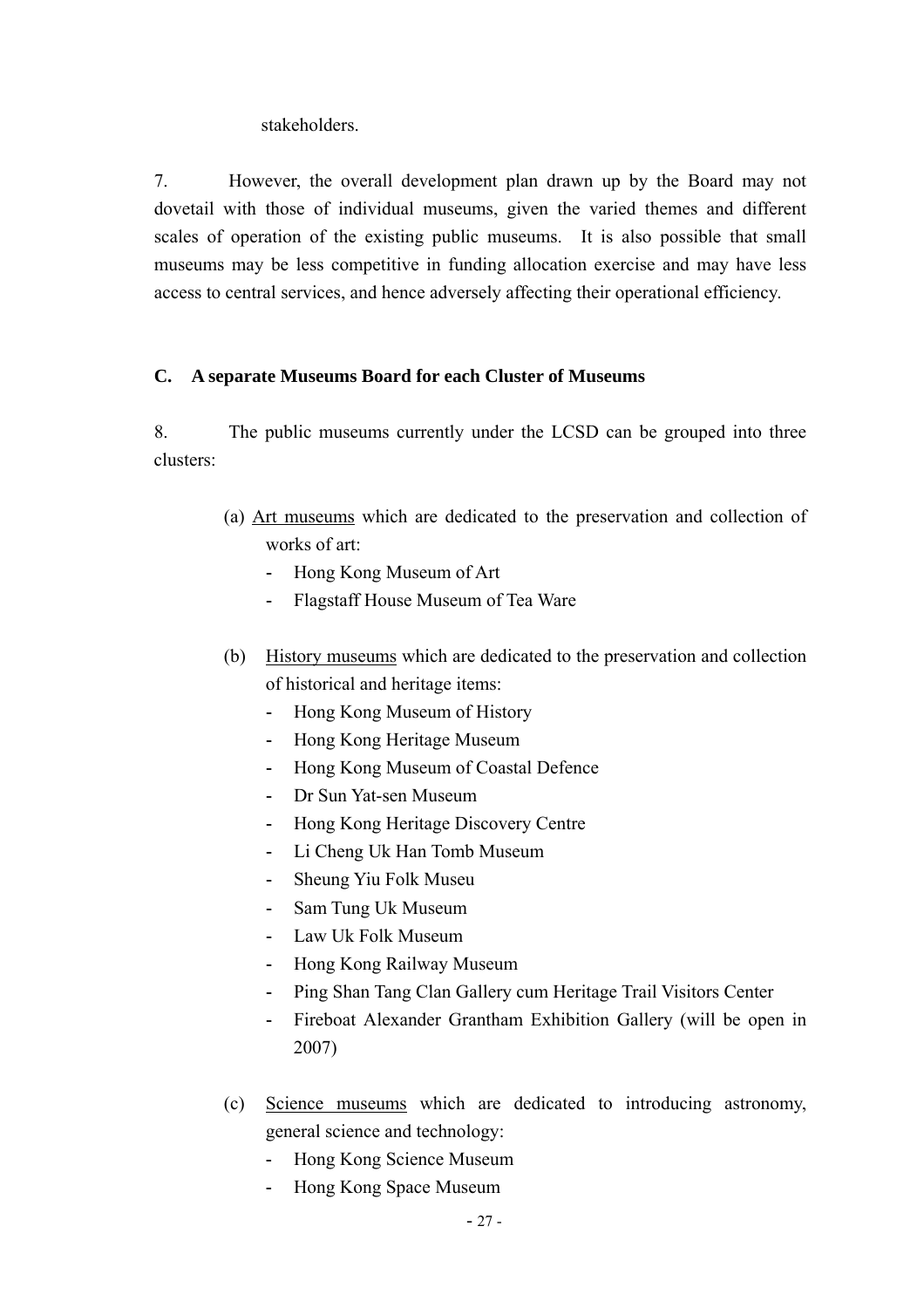At present, the science museums cluster and the art museums cluster are each headed by a Chief Curator while the history museums cluster is headed by two Chief Curators.

9. Under this proposed framework, one statutory Museums Board would be set up for each cluster of museums. The Board structure would be similar to that of the single Board system as elaborated above. Apart from having the merits of the single Board system, this option enables the engagement of experts and professionals of the relevant fields to serve on the Boards, so as to cater for the specific needs of each museum cluster and facilitate their developments. It would also make better use of resources amongst the museums of the same cluster.

10. However, each Museums Board may have different long-term development strategy for their respective clusters and may adopt different performance assessment standards. This proposed structure may also lead to the proliferation of museums boards in the future when new museums on different themes are to be established. As a result, it would be more difficult to pool resources together and foster collaborations among different clusters, and opportunities for career development of museum staff may be limited.

11. **Alternatively**, there could be one single statutory museums board overseeing all the public museums, and this board could be underpinned by separate expert panels or sub-committees for a cluster of museums. This could obviate the problems of competition for resources and community support as well as proliferation of museum boards in future.

#### **D. An Independent Non-profit Organization**

12. This option involves the formation of one or more Government-owned non-profit making limited company for the purpose of running the museums under the LCSD. Under this option, an independent corporation or institution will be set up to take over the responsibility of managing the public museums. The corporation will be registered as a limited company under the Companies Ordinance (Cap. 32), with its own Memorandum and Articles of Association. The corporation would apply to the Inland Revenue Department for tax exemption and register under Section 88 of Inland Revenue Ordinance (Cap. 112) as a non-profit charitable organization. The primary source of funding for its operation expenses would continue to come from the Government in the form of recurrent subvention as stipulated under a special funding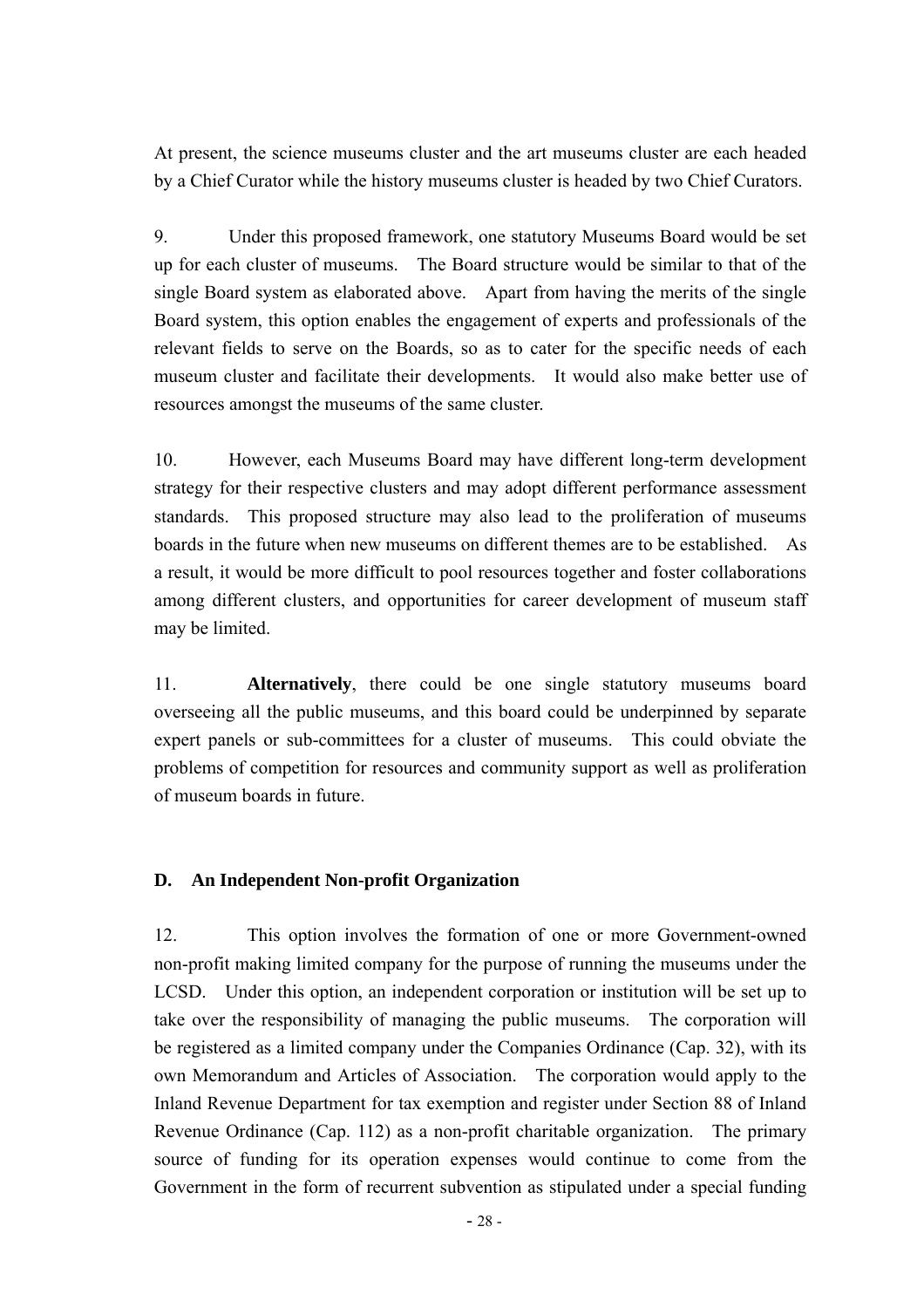and service agreement with the Government. The corporation could be governed by a Board of Directors to be appointed by the Government with representatives from relevant bureaux/departments, and the professional and community sectors. It would take over the management of all public museums and submit annual business plan to the Government for the purpose of determining its annual subvention.

13. The main advantage of this option is to remove Government bureaucracy and red tapes from museums within a relatively short period of time. This could be achieved without the need to introduce a new piece of legislation and may be implemented under the existing legal framework of Cap. 32 and Cap. 112.

14. Taking into account the substantial amount of public investment and resources provisions in maintaining the collections and operations of the existing public museums, to corporatise them in the form of a limited company (instead of a statutory corporation) may fall short of public expectation in terms of accountability, monitoring and control. This option could adversely affect their ability in acquiring collections and securing loans of artifacts because of the lack of statutory status.

#### **E. Non-statutory Public Supervisory Body**

15. Modeled on the University Grants Committee, this option involves the formation of a non-statutory supervisory body, say a Museums Committee, with members appointed by the Government, to steer the long-term strategic development, oversee deployment of funds (mainly government funding, whether under annual recurrent or project-based capital funding), set standards and performance targets, etc. for the museums. The Committee may set up Subcommittees or specialist groups for specific issues, such as funding and grant, service improvement and performance assessment, to assist its work. Each of the museums would have to become an autonomous body with its own enabling ordinance (just like the tertiary institutions) and governing council to manage and operate the museum.

16. The advantages of this governance framework are that (a) the Committee would act as a buffer, safeguarding the curatorial independence and institutional autonomy of each museum on the one hand, and ensuring value for money for the government funding on the other; (b) the non-statutory Committee can be set up in a short time; and (c) there will be flexibility in the structure to accommodate new museums in the future as and when they come into operation.